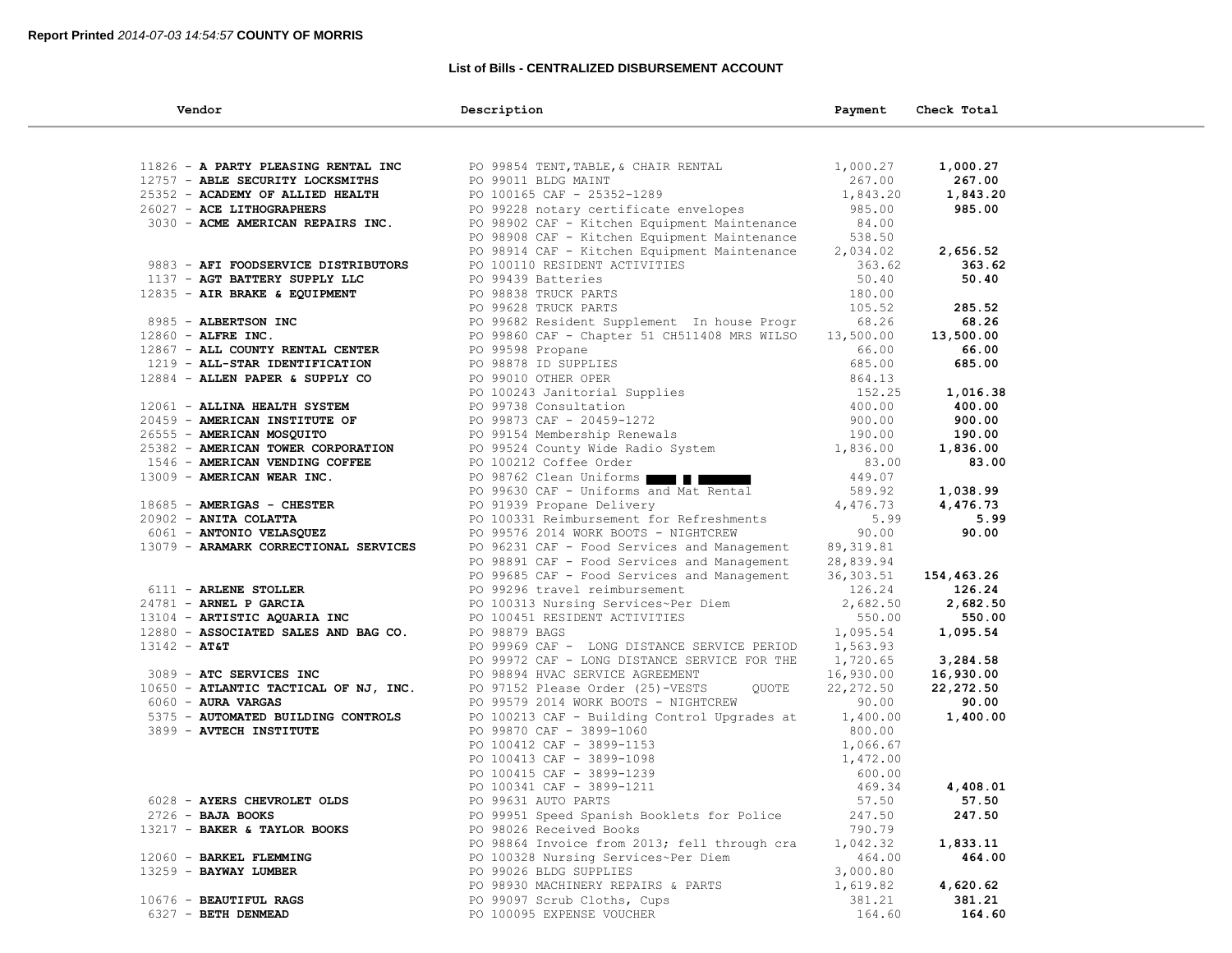|                                        | 2013 - Series Courage, Maria Control (2013) AND ANN (2013) - 1911-2013 - 1922) - 1922 - 1922 - 1922 - 1922 - 1922 - 1922 - 1922 - 1922 - 1922 - 1922 - 1922 - 1922 - 1922 - 1922 - 1922 - 1922 - 1922 - 1922 - 1922 - 1922 - |                     |            |
|----------------------------------------|------------------------------------------------------------------------------------------------------------------------------------------------------------------------------------------------------------------------------|---------------------|------------|
|                                        |                                                                                                                                                                                                                              |                     |            |
|                                        |                                                                                                                                                                                                                              |                     |            |
|                                        |                                                                                                                                                                                                                              |                     |            |
|                                        |                                                                                                                                                                                                                              |                     |            |
|                                        |                                                                                                                                                                                                                              |                     |            |
|                                        |                                                                                                                                                                                                                              |                     |            |
| 13972 - CONSOLIDATED ENVIRONMENTAL INC | PO 99018 HVAC                                                                                                                                                                                                                | 1,270.00            | 1,270.00   |
| 14644 - CORNERSTONE FAMILY PROGRAMS    | PO 100108 CAF - Social Work Services                                                                                                                                                                                         | 21,000.00 21,000.00 |            |
| 14027 - COUNTY COLLEGE OF MORRIS       | PO 100335 Expenditures in connection with maj                                                                                                                                                                                | 26,574.12           | 26,574.12  |
| 14022 - COUNTY COLLEGE OF MORRIS       | PO 100433 1ST HALF 7/14 OPERATING BUDGET                                                                                                                                                                                     | 398,409.99          | 398,409.99 |
| 14029 - COUNTY COLLEGE OF MORRIS       | PO 100563 CAF - 2014 Printing Services for Ju 15,720.75                                                                                                                                                                      |                     | 15,720.75  |
| 13 - COUNTY OF MORRIS                  | PO 100430 TRANSFER FUNDS FOR DEDICATED EIGHTS 114,558.75                                                                                                                                                                     |                     | 114,558.75 |
| 13 - COUNTY OF MORRIS                  | PO 100431 TRANSFER FUNDS FOR DEDICATED MOTOR                                                                                                                                                                                 | 235,773.99          | 235,773.99 |
| 13 - COUNTY OF MORRIS                  | PO 100517 2ND HALF 6.14 METERED MAIL                                                                                                                                                                                         | 8,251.70            | 8,251.70   |
| 13 - COUNTY OF MORRIS                  | PO 100519 2ND HALF JUNE 2014 METERED MAIL                                                                                                                                                                                    | 349.10              | 349.10     |
| 11283 - CROSS COUNTRY EDUCATION, LLC   | PO 98892 TRAINING                                                                                                                                                                                                            | 507.00              | 507.00     |
| $19233 - \text{CULLIGAN}$              | PO 94165 SOLAR SALT                                                                                                                                                                                                          | 1,071.00            | 1,071.00   |
| 8370 - CUMMINS POWER SYSTEMS LLC       | PO 98567 TRUCK PARTS                                                                                                                                                                                                         | 364.50              | 364.50     |
| 14099 - CUSTOM BANDAG INC              | PO 98842 TIRES                                                                                                                                                                                                               | 1,103.52            | 1,103.52   |
| 14102 - CY DRAKE LOCKSMITHS, INC.      | PO 98974 Padlocks for traffic counters                                                                                                                                                                                       | 92.94               |            |
|                                        | PO 99691 3 Padlocks                                                                                                                                                                                                          | 41.01               | 133.95     |
|                                        |                                                                                                                                                                                                                              |                     |            |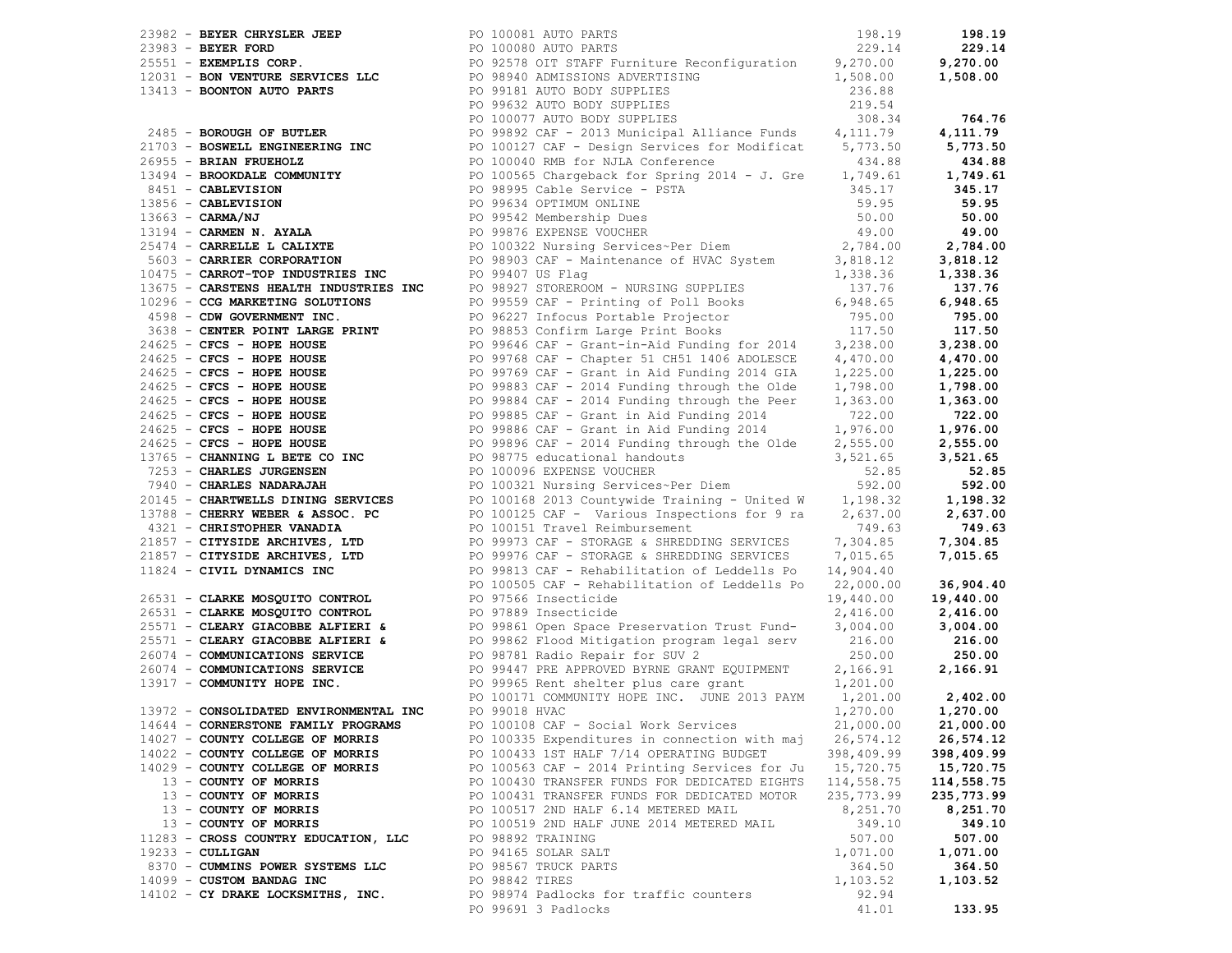|                                         | 1963 - So, Christian Hotel and Maria Christian (1961)<br>1973 - So, Christian Christian (1971)<br>1973 - So, Christian (1982)<br>1973 - So, Christian (1982)<br>1983 - So, Christian (1982)<br>1983 - So, Christian (1982)<br>1983 - So, |           |           |
|-----------------------------------------|------------------------------------------------------------------------------------------------------------------------------------------------------------------------------------------------------------------------------------------|-----------|-----------|
|                                         |                                                                                                                                                                                                                                          |           |           |
|                                         |                                                                                                                                                                                                                                          |           |           |
|                                         |                                                                                                                                                                                                                                          |           |           |
|                                         |                                                                                                                                                                                                                                          |           |           |
|                                         |                                                                                                                                                                                                                                          |           |           |
|                                         |                                                                                                                                                                                                                                          |           |           |
|                                         |                                                                                                                                                                                                                                          |           |           |
|                                         |                                                                                                                                                                                                                                          |           |           |
|                                         |                                                                                                                                                                                                                                          |           |           |
|                                         |                                                                                                                                                                                                                                          |           |           |
|                                         |                                                                                                                                                                                                                                          |           |           |
|                                         |                                                                                                                                                                                                                                          |           |           |
|                                         |                                                                                                                                                                                                                                          |           |           |
|                                         |                                                                                                                                                                                                                                          |           |           |
|                                         |                                                                                                                                                                                                                                          |           |           |
|                                         |                                                                                                                                                                                                                                          |           |           |
|                                         |                                                                                                                                                                                                                                          |           |           |
|                                         |                                                                                                                                                                                                                                          |           |           |
|                                         |                                                                                                                                                                                                                                          |           |           |
|                                         |                                                                                                                                                                                                                                          |           |           |
|                                         |                                                                                                                                                                                                                                          |           |           |
|                                         |                                                                                                                                                                                                                                          |           |           |
|                                         |                                                                                                                                                                                                                                          |           |           |
|                                         |                                                                                                                                                                                                                                          |           |           |
|                                         |                                                                                                                                                                                                                                          |           |           |
|                                         |                                                                                                                                                                                                                                          |           |           |
|                                         |                                                                                                                                                                                                                                          |           |           |
|                                         |                                                                                                                                                                                                                                          |           |           |
|                                         |                                                                                                                                                                                                                                          |           |           |
|                                         |                                                                                                                                                                                                                                          |           |           |
|                                         |                                                                                                                                                                                                                                          |           |           |
|                                         |                                                                                                                                                                                                                                          |           |           |
|                                         |                                                                                                                                                                                                                                          |           |           |
|                                         |                                                                                                                                                                                                                                          |           |           |
|                                         |                                                                                                                                                                                                                                          |           |           |
|                                         |                                                                                                                                                                                                                                          |           |           |
|                                         |                                                                                                                                                                                                                                          |           |           |
|                                         |                                                                                                                                                                                                                                          |           |           |
|                                         |                                                                                                                                                                                                                                          |           |           |
|                                         |                                                                                                                                                                                                                                          |           |           |
|                                         |                                                                                                                                                                                                                                          |           |           |
|                                         |                                                                                                                                                                                                                                          |           |           |
|                                         |                                                                                                                                                                                                                                          |           |           |
|                                         |                                                                                                                                                                                                                                          |           |           |
|                                         |                                                                                                                                                                                                                                          |           |           |
|                                         |                                                                                                                                                                                                                                          |           |           |
|                                         |                                                                                                                                                                                                                                          |           |           |
|                                         |                                                                                                                                                                                                                                          |           |           |
|                                         |                                                                                                                                                                                                                                          |           |           |
|                                         |                                                                                                                                                                                                                                          |           |           |
|                                         |                                                                                                                                                                                                                                          |           |           |
| 14604 - EXTEL COMMUNICATIONS            | PO 100196 NETWORK WIRING                                                                                                                                                                                                                 | 4,500.00  |           |
|                                         | PO 100107 NETWORK WIRING                                                                                                                                                                                                                 | 500.00    |           |
|                                         | PO 100195 NETWORK WIRING                                                                                                                                                                                                                 | 7,800.00  | 12,800.00 |
| 19023 - FAIRLEIGH DICKINSON UNIVERSITY  | PO 99713 Training                                                                                                                                                                                                                        | 450.00    | 450.00    |
| 14641 - FAMILY INTERVENTION             | PO 98764 LeGates & Cerullo Continuing Educat                                                                                                                                                                                             | 200.00    |           |
|                                         |                                                                                                                                                                                                                                          |           |           |
|                                         | PO 99642 CAF - FC-1414                                                                                                                                                                                                                   | 17,361.00 |           |
|                                         | PO 99643 CAF - FC-1414 MARCH                                                                                                                                                                                                             | 23,170.00 | 40,731.00 |
| 12515 - FASTENAL COMPANY                | PO 98936 MACHINERY REPAIRS & PARTS                                                                                                                                                                                                       | 218.87    | 218.87    |
| $14668$ - FEDEX                         | PO 98745 Express Mail                                                                                                                                                                                                                    | 114.77    |           |
|                                         | PO 98767 Express Mail                                                                                                                                                                                                                    | 112.03    |           |
|                                         | PO 100105 EXPRESS SHIPPING                                                                                                                                                                                                               | 154.89    | 381.69    |
| 9388 - FF1 PROFESSIONAL SAFETY SERVICES | PO 99961 Uniforms, Accessories                                                                                                                                                                                                           | 1,513.98  | 1,513.98  |
| 12151 - FLEMINGTON BUICK CHEVROLET      | PO 99637 AUTO PARTS                                                                                                                                                                                                                      | 240.96    |           |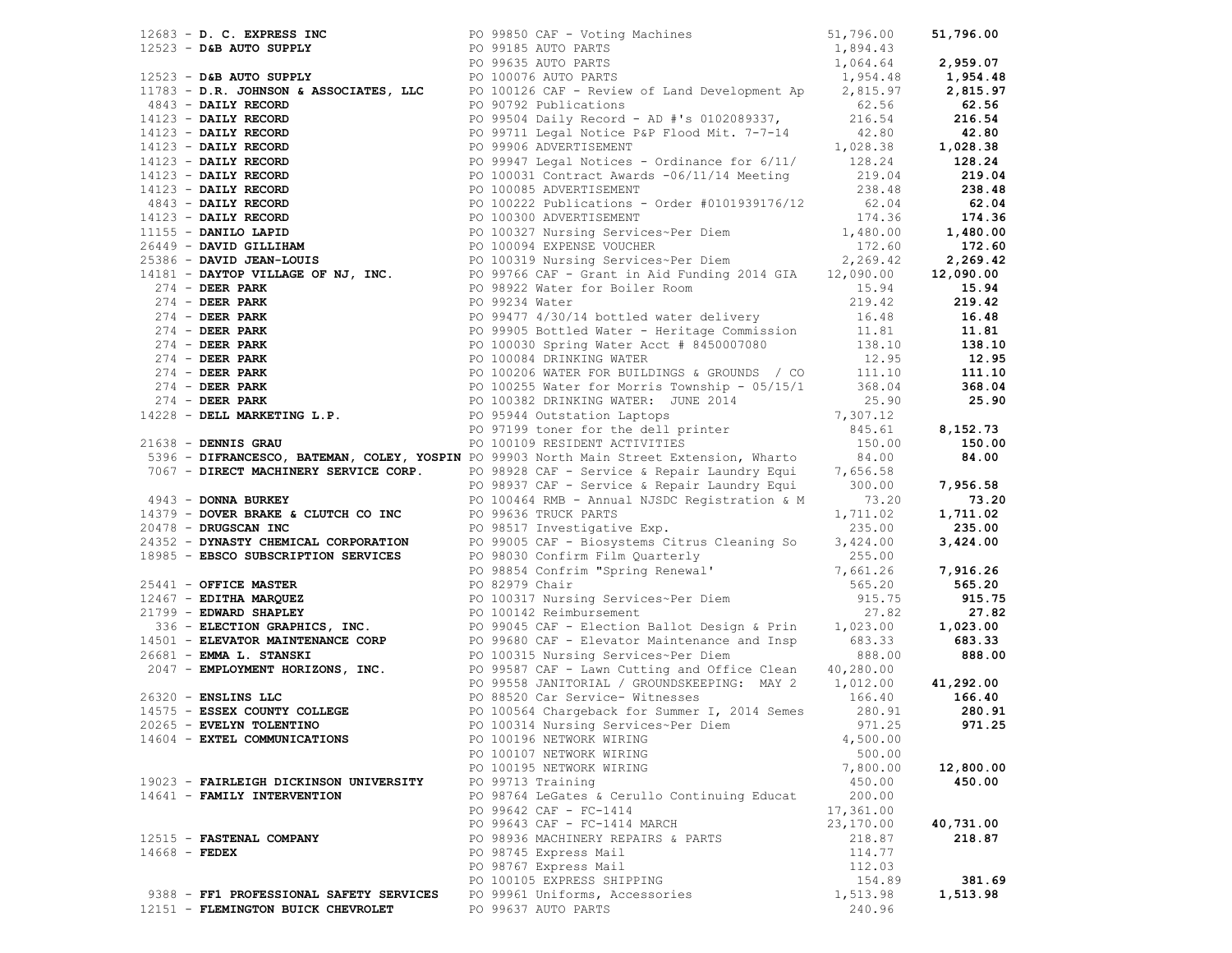|                                       | 1705 - PROSES, PRO, 1991 - 1991 - 1992 - 1992 - 1992 - 1992 - 1992 - 1992 - 1992 - 1992 - 1992 - 1992 - 1992 - 1992 - 1992 - 1992 - 1992 - 1992 - 1992 - 1992 - 1992 - 1992 - 1992 - 1992 - 1992 - 1992 - 1992 - 1992 - 1992 |          |          |
|---------------------------------------|------------------------------------------------------------------------------------------------------------------------------------------------------------------------------------------------------------------------------|----------|----------|
|                                       |                                                                                                                                                                                                                              |          |          |
|                                       |                                                                                                                                                                                                                              |          |          |
|                                       |                                                                                                                                                                                                                              |          |          |
|                                       |                                                                                                                                                                                                                              |          |          |
|                                       |                                                                                                                                                                                                                              |          |          |
|                                       |                                                                                                                                                                                                                              |          |          |
|                                       |                                                                                                                                                                                                                              |          |          |
|                                       |                                                                                                                                                                                                                              |          |          |
|                                       |                                                                                                                                                                                                                              |          |          |
|                                       |                                                                                                                                                                                                                              |          |          |
|                                       |                                                                                                                                                                                                                              |          |          |
|                                       |                                                                                                                                                                                                                              |          |          |
|                                       |                                                                                                                                                                                                                              |          |          |
|                                       |                                                                                                                                                                                                                              |          |          |
|                                       |                                                                                                                                                                                                                              |          |          |
|                                       |                                                                                                                                                                                                                              |          |          |
|                                       |                                                                                                                                                                                                                              |          |          |
|                                       |                                                                                                                                                                                                                              |          |          |
|                                       |                                                                                                                                                                                                                              |          |          |
|                                       |                                                                                                                                                                                                                              |          |          |
|                                       |                                                                                                                                                                                                                              |          |          |
|                                       |                                                                                                                                                                                                                              |          |          |
|                                       |                                                                                                                                                                                                                              |          |          |
|                                       |                                                                                                                                                                                                                              |          |          |
|                                       |                                                                                                                                                                                                                              |          |          |
|                                       |                                                                                                                                                                                                                              |          |          |
|                                       |                                                                                                                                                                                                                              |          |          |
|                                       |                                                                                                                                                                                                                              |          |          |
|                                       |                                                                                                                                                                                                                              |          |          |
|                                       |                                                                                                                                                                                                                              |          |          |
|                                       |                                                                                                                                                                                                                              |          |          |
|                                       |                                                                                                                                                                                                                              |          |          |
|                                       |                                                                                                                                                                                                                              |          |          |
|                                       |                                                                                                                                                                                                                              |          |          |
|                                       |                                                                                                                                                                                                                              |          |          |
|                                       |                                                                                                                                                                                                                              |          |          |
|                                       |                                                                                                                                                                                                                              |          |          |
|                                       |                                                                                                                                                                                                                              |          |          |
|                                       |                                                                                                                                                                                                                              |          |          |
|                                       |                                                                                                                                                                                                                              |          |          |
|                                       |                                                                                                                                                                                                                              |          |          |
|                                       |                                                                                                                                                                                                                              |          |          |
|                                       |                                                                                                                                                                                                                              |          |          |
|                                       |                                                                                                                                                                                                                              |          |          |
|                                       |                                                                                                                                                                                                                              |          |          |
|                                       |                                                                                                                                                                                                                              |          |          |
|                                       |                                                                                                                                                                                                                              |          |          |
|                                       |                                                                                                                                                                                                                              |          |          |
|                                       |                                                                                                                                                                                                                              |          |          |
|                                       |                                                                                                                                                                                                                              |          |          |
|                                       | PO 100461 Received Books                                                                                                                                                                                                     | 1,714.13 | 3,235.50 |
| 19236 - INSTITUTE-FORENSIC PSYCHOLOGY | PO 99437 Evaluation                                                                                                                                                                                                          | 425.00   | 425.00   |
| 6100 - INTER CITY TIRE                | PO 100070 TIRES                                                                                                                                                                                                              | 903.29   | 903.29   |
| $15433 - J$ & D SALES & SERVICE LLC   | PO 98824 SERVICE WATER RECYCLER                                                                                                                                                                                              | 535.00   | 535.00   |
| 16773 - J. O'BRIEN CO INC             | PO 99428 Lanyards                                                                                                                                                                                                            | 1,249.71 | 1,249.71 |
| $17605 - J.A.$ SEXAUER                | PO 100104 MACHINERY REPAIRS & PARTS                                                                                                                                                                                          | 1,700.38 | 1,700.38 |
| 11247 - JAIME KLENETSKY               | PO 100369 Off site Meetings                                                                                                                                                                                                  | 151.40   | 151.40   |
| $12197 - JAMES$ H WOLF                | PO 100378 CAF - Qualified Physician to Overse                                                                                                                                                                                | 1,375.00 | 1,375.00 |
| 1479 - JAMES MCDANIEL                 | PO 100261 Mileage reimb. for $3/14$ to $6/14$                                                                                                                                                                                | 97.65    | 97.65    |
| 8640 - JANE RECKTENWALD               | PO 100158 UPS Reimbursement                                                                                                                                                                                                  | 148.67   | 148.67   |
| 960 - JERSEY CENTRAL POWER & LIGHT    | PO 99754 JCP&L                                                                                                                                                                                                               | 64.35    | 64.35    |
| 960 - JERSEY CENTRAL POWER & LIGHT    | PO 99888 JCP&L                                                                                                                                                                                                               | 31.28    | 31.28    |
| 960 - JERSEY CENTRAL POWER & LIGHT    | PO 99889 JCP&L                                                                                                                                                                                                               | 19.72    | 19.72    |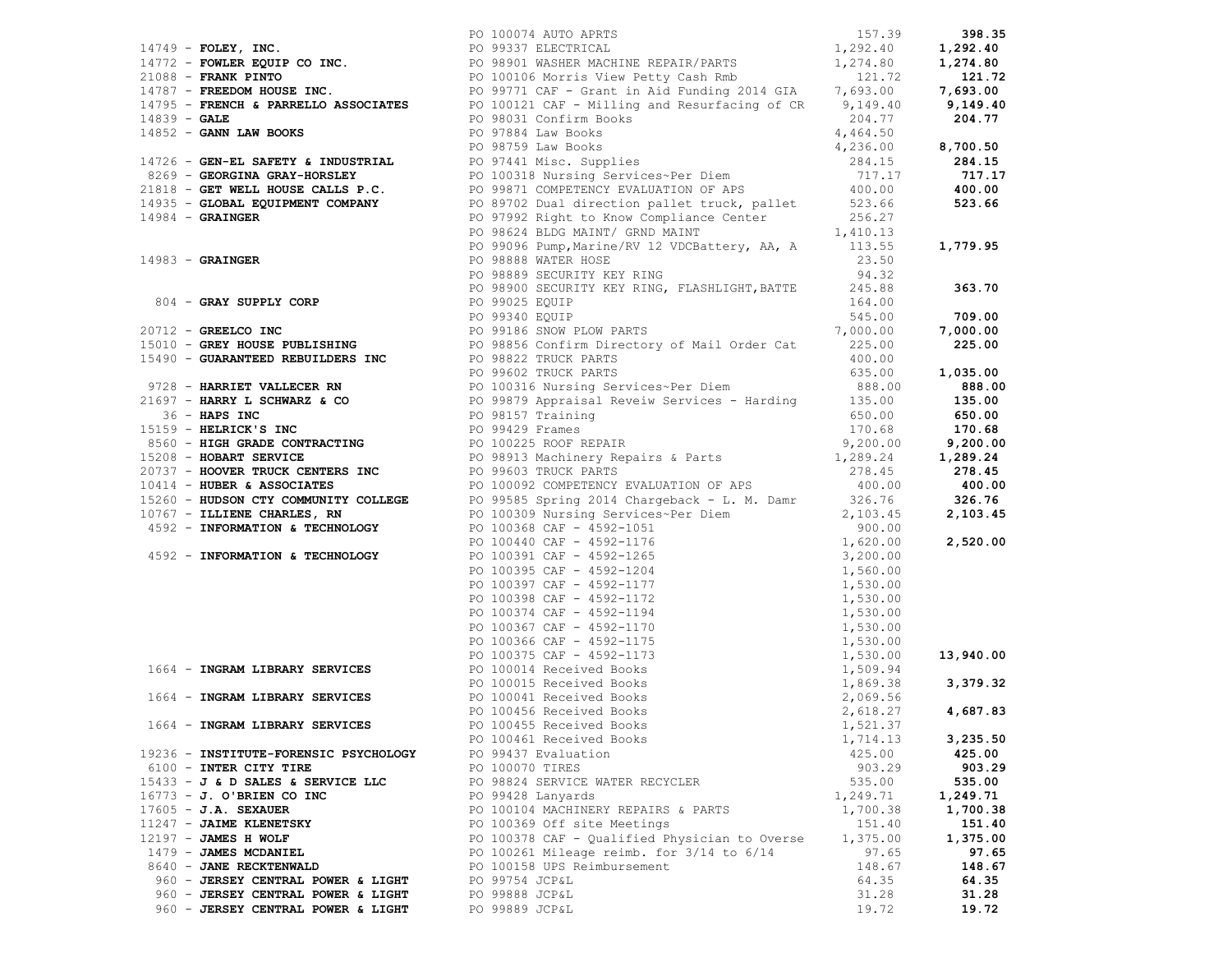| 960 - JERSEY CENTRAL POWER & LIGHT PO 99891 JCP&L | 19.72                                                                                                                                                                                                                                     |          | 19.72    |
|---------------------------------------------------|-------------------------------------------------------------------------------------------------------------------------------------------------------------------------------------------------------------------------------------------|----------|----------|
|                                                   |                                                                                                                                                                                                                                           |          | 852.34   |
|                                                   |                                                                                                                                                                                                                                           | 347.93   | 347.93   |
|                                                   |                                                                                                                                                                                                                                           |          | 659.59   |
|                                                   | 960 - JERSEY CENTRAL POWER & LIGHT<br>960 - JERSEY CENTRAL POWER & LIGHT<br>960 - JERSEY CENTRAL POWER & LIGHT<br>960 - JERSEY CENTRAL POWER & LIGHT<br>960 - JERSEY CENTRAL POWER & LIGHT<br>960 - JERSEY CENTRAL POWER & LIGHT<br>960 - |          |          |
|                                                   |                                                                                                                                                                                                                                           |          |          |
|                                                   |                                                                                                                                                                                                                                           |          |          |
|                                                   |                                                                                                                                                                                                                                           |          |          |
|                                                   |                                                                                                                                                                                                                                           |          |          |
|                                                   |                                                                                                                                                                                                                                           |          |          |
|                                                   |                                                                                                                                                                                                                                           |          |          |
|                                                   |                                                                                                                                                                                                                                           |          |          |
|                                                   |                                                                                                                                                                                                                                           |          |          |
|                                                   |                                                                                                                                                                                                                                           |          |          |
|                                                   |                                                                                                                                                                                                                                           |          |          |
|                                                   |                                                                                                                                                                                                                                           |          |          |
|                                                   |                                                                                                                                                                                                                                           |          |          |
|                                                   |                                                                                                                                                                                                                                           |          |          |
|                                                   |                                                                                                                                                                                                                                           |          |          |
|                                                   |                                                                                                                                                                                                                                           |          |          |
|                                                   |                                                                                                                                                                                                                                           |          |          |
|                                                   |                                                                                                                                                                                                                                           |          |          |
|                                                   |                                                                                                                                                                                                                                           |          |          |
|                                                   |                                                                                                                                                                                                                                           |          |          |
|                                                   |                                                                                                                                                                                                                                           |          |          |
|                                                   |                                                                                                                                                                                                                                           |          |          |
|                                                   |                                                                                                                                                                                                                                           |          |          |
|                                                   |                                                                                                                                                                                                                                           |          |          |
|                                                   |                                                                                                                                                                                                                                           |          |          |
|                                                   |                                                                                                                                                                                                                                           |          |          |
|                                                   |                                                                                                                                                                                                                                           |          |          |
|                                                   |                                                                                                                                                                                                                                           |          |          |
|                                                   |                                                                                                                                                                                                                                           |          |          |
|                                                   |                                                                                                                                                                                                                                           |          |          |
|                                                   |                                                                                                                                                                                                                                           |          |          |
|                                                   |                                                                                                                                                                                                                                           |          |          |
|                                                   |                                                                                                                                                                                                                                           |          |          |
|                                                   |                                                                                                                                                                                                                                           |          |          |
|                                                   |                                                                                                                                                                                                                                           |          |          |
|                                                   |                                                                                                                                                                                                                                           |          |          |
|                                                   |                                                                                                                                                                                                                                           |          |          |
|                                                   |                                                                                                                                                                                                                                           |          |          |
|                                                   |                                                                                                                                                                                                                                           |          |          |
|                                                   |                                                                                                                                                                                                                                           |          |          |
|                                                   |                                                                                                                                                                                                                                           |          |          |
|                                                   |                                                                                                                                                                                                                                           |          |          |
|                                                   | 19918 - JENERAL PARK PIAS DE CONTENENT (19979) - 1993) - 1992 - 1992 - 1992 - 1992 - 1992 - 1992 - 1992 - 1992 - 1992 - 1992 - 1992 - 1992 - 1992 - 1992 - 1992 - 1992 - 1992 - 1992 - 1992 - 1992 - 1992 - 1992 - 1992 - 199             |          |          |
|                                                   |                                                                                                                                                                                                                                           |          |          |
|                                                   |                                                                                                                                                                                                                                           |          |          |
|                                                   |                                                                                                                                                                                                                                           |          |          |
| 8389 - MARIN CONSULTING ASSOCIATES                | PO 98883 TRAINING                                                                                                                                                                                                                         | 240.00   | 240.00   |
| $26678$ - MARION ENNIS                            | PO 100325 Nursing Services~Per Diem                                                                                                                                                                                                       | 1,904.10 | 1,904.10 |
| 13796 - MARK CHIAROLANZA                          | PO 99914 Reimbursement - Spring Class "2014" 1,961.26                                                                                                                                                                                     |          | 1,961.26 |
| $11023$ - MARTHA YAGHI                            | PO 100307 Nursing Services~Per Diem                                                                                                                                                                                                       | 1,164.39 | 1,164.39 |
| 9935 - MASTER DRIVING SCHOOL INC                  | PO 100292 CAF - 9935-1316                                                                                                                                                                                                                 | 2,127.60 | 2,127.60 |
| 21720 - MATTHEW TRIOANO                           | PO 100134 Annual fee                                                                                                                                                                                                                      | 175.00   | 175.00   |
| 26598 - MEDCARE MEDICAL SUPPLY INC.               | PO 97388 Nursing Supplies~Nestle                                                                                                                                                                                                          | 1,378.39 | 1,378.39 |
| 26598 - MEDCARE MEDICAL SUPPLY INC.               | PO 97407 Nursing Supplies~Nestle                                                                                                                                                                                                          | 5,150.85 | 5,150.85 |
| 12460 - MEDIA SUPPLY, INC.                        | PO 99430 CD's & DVD's                                                                                                                                                                                                                     | 890.00   | 890.00   |
| 4783 - MEDICAL & DENTAL INSTITUTE                 | PO 100138 CAF - 4783-946                                                                                                                                                                                                                  | 3,200.00 | 3,200.00 |
| 20839 - MEDLINE INDUSTRIES INC                    | PO 100281 NURSING SUPPLIES - WOUND CARE                                                                                                                                                                                                   | 1,954.85 | 1,954.85 |
| 8443 - MELOJANE CELESTINO                         | PO 100305 Nursing Services~Per Diem                                                                                                                                                                                                       | 1,480.00 | 1,480.00 |
| 24005 - MENDHAM TOWNSHIP POLICE DEPT.             | PO 97698 DRE Grant Reimbursement                                                                                                                                                                                                          | 440.00   | 440.00   |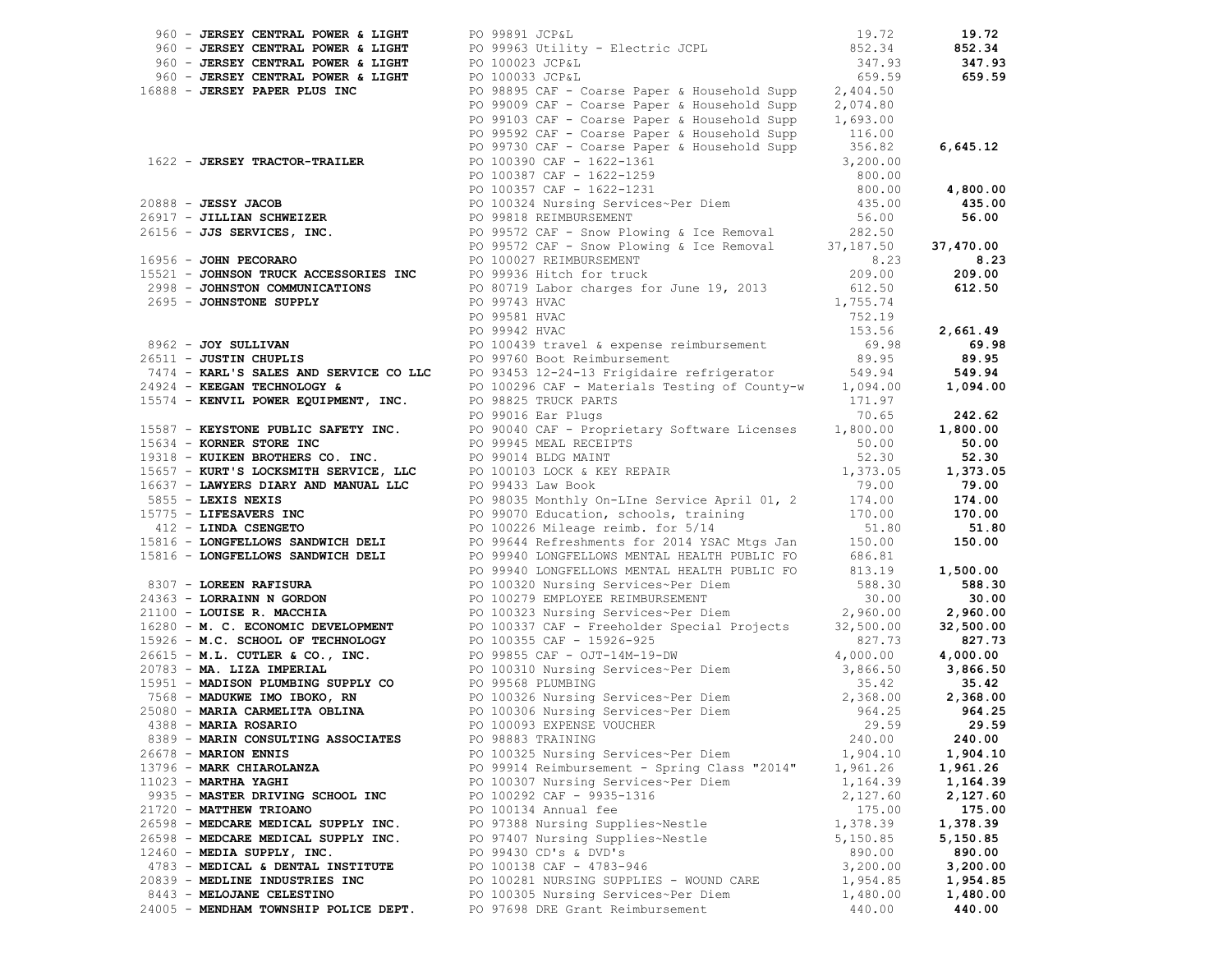|                                  | 13.13.1 Mathematics School (1971) 2012 Forms 12.2 (1972) 1973 (1972) 1973 (1972) 1988, 2013 (1972) 1988, 2013 (1973) 1988, 2013 (1973) 1988, 2013 (1974) 1988, 2013 (1974) 1988, 2013 (1974) 1988, 2013 (1974) 1988, 2013 (19 |           |           |
|----------------------------------|-------------------------------------------------------------------------------------------------------------------------------------------------------------------------------------------------------------------------------|-----------|-----------|
|                                  |                                                                                                                                                                                                                               |           |           |
|                                  |                                                                                                                                                                                                                               |           |           |
|                                  |                                                                                                                                                                                                                               |           |           |
|                                  |                                                                                                                                                                                                                               |           |           |
|                                  |                                                                                                                                                                                                                               |           |           |
|                                  |                                                                                                                                                                                                                               |           |           |
|                                  |                                                                                                                                                                                                                               |           |           |
|                                  |                                                                                                                                                                                                                               |           |           |
|                                  |                                                                                                                                                                                                                               |           |           |
|                                  |                                                                                                                                                                                                                               |           |           |
|                                  |                                                                                                                                                                                                                               |           |           |
|                                  |                                                                                                                                                                                                                               |           |           |
|                                  |                                                                                                                                                                                                                               |           |           |
|                                  |                                                                                                                                                                                                                               |           |           |
|                                  |                                                                                                                                                                                                                               |           |           |
|                                  |                                                                                                                                                                                                                               |           |           |
|                                  |                                                                                                                                                                                                                               |           |           |
|                                  |                                                                                                                                                                                                                               |           |           |
|                                  |                                                                                                                                                                                                                               |           |           |
|                                  |                                                                                                                                                                                                                               |           |           |
|                                  |                                                                                                                                                                                                                               |           |           |
|                                  |                                                                                                                                                                                                                               |           |           |
|                                  |                                                                                                                                                                                                                               |           |           |
|                                  |                                                                                                                                                                                                                               |           |           |
|                                  |                                                                                                                                                                                                                               |           |           |
|                                  |                                                                                                                                                                                                                               |           |           |
|                                  |                                                                                                                                                                                                                               |           |           |
|                                  |                                                                                                                                                                                                                               |           |           |
|                                  |                                                                                                                                                                                                                               |           |           |
|                                  |                                                                                                                                                                                                                               |           |           |
|                                  |                                                                                                                                                                                                                               |           |           |
|                                  |                                                                                                                                                                                                                               |           |           |
|                                  |                                                                                                                                                                                                                               |           |           |
|                                  |                                                                                                                                                                                                                               |           |           |
|                                  |                                                                                                                                                                                                                               |           |           |
|                                  |                                                                                                                                                                                                                               |           |           |
|                                  |                                                                                                                                                                                                                               |           |           |
|                                  |                                                                                                                                                                                                                               |           |           |
|                                  |                                                                                                                                                                                                                               |           |           |
|                                  |                                                                                                                                                                                                                               |           |           |
|                                  |                                                                                                                                                                                                                               |           |           |
|                                  |                                                                                                                                                                                                                               |           |           |
|                                  |                                                                                                                                                                                                                               |           |           |
|                                  |                                                                                                                                                                                                                               |           |           |
|                                  |                                                                                                                                                                                                                               |           |           |
|                                  |                                                                                                                                                                                                                               |           |           |
|                                  |                                                                                                                                                                                                                               |           |           |
|                                  |                                                                                                                                                                                                                               |           |           |
|                                  |                                                                                                                                                                                                                               |           |           |
|                                  |                                                                                                                                                                                                                               |           |           |
| 21858 - MUNICIPAL CAPITAL CORP   | PO 99806 5/14-7/14 Ricoh copier MPC4502 leas                                                                                                                                                                                  | 1,040.86  | 1,040.86  |
| 21858 - MUNICIPAL CAPITAL CORP   | PO 99807 5/14-7/14 Ricoh copier MPC3002 leas                                                                                                                                                                                  | 726.06    | 726.06    |
| 21858 - MUNICIPAL CAPITAL CORP   | PO 99820 Ricoh MP C3002 Copier contract 108                                                                                                                                                                                   | 729.28    | 729.28    |
| 21858 - MUNICIPAL CAPITAL CORP   | PO 99868 OFFICE MACHINES/RENTAL                                                                                                                                                                                               | 1,539.86  | 1,539.86  |
| 21858 - MUNICIPAL CAPITAL CORP   | PO 99878 savin mp c3502 for ricoh copier Feb                                                                                                                                                                                  | 872.20    | 872.20    |
| 21858 - MUNICIPAL CAPITAL CORP   | PO 99904 Copier Lease - Heritage Commission                                                                                                                                                                                   | 589.96    | 589.96    |
| 21858 - MUNICIPAL CAPITAL CORP   | PO 99933 Quarterly copier payment                                                                                                                                                                                             | 956.43    | 956.43    |
| 21858 - MUNICIPAL CAPITAL CORP   | PO 100219 Rental charges for copiers (05/01/1                                                                                                                                                                                 | 1,627.78  | 1,627.78  |
| 21858 - MUNICIPAL CAPITAL CORP   | PO 100224 Rental charges for 9 copiers (05/01                                                                                                                                                                                 | 7,793.96  | 7,793.96  |
| 21858 - MUNICIPAL CAPITAL CORP   | PO 100282 OFFICE MACHINE RENTAL                                                                                                                                                                                               | 6,034.77  | 6,034.77  |
| 16409 - MUSEUM OF EARLY TRADES & | PO 100453 RESIDENT ACTIVITIES                                                                                                                                                                                                 | 120.00    | 120.00    |
| $16424 - N$ J N E O A            | PO 98763 Awards Luncheon                                                                                                                                                                                                      | 300.00    | 300.00    |
| 21122 - NATIONAL FUEL OIL INC.   | PO 98829 CAF - NJS#A72768 - Diesel Fuel                                                                                                                                                                                       | 47,236.20 | 47,236.20 |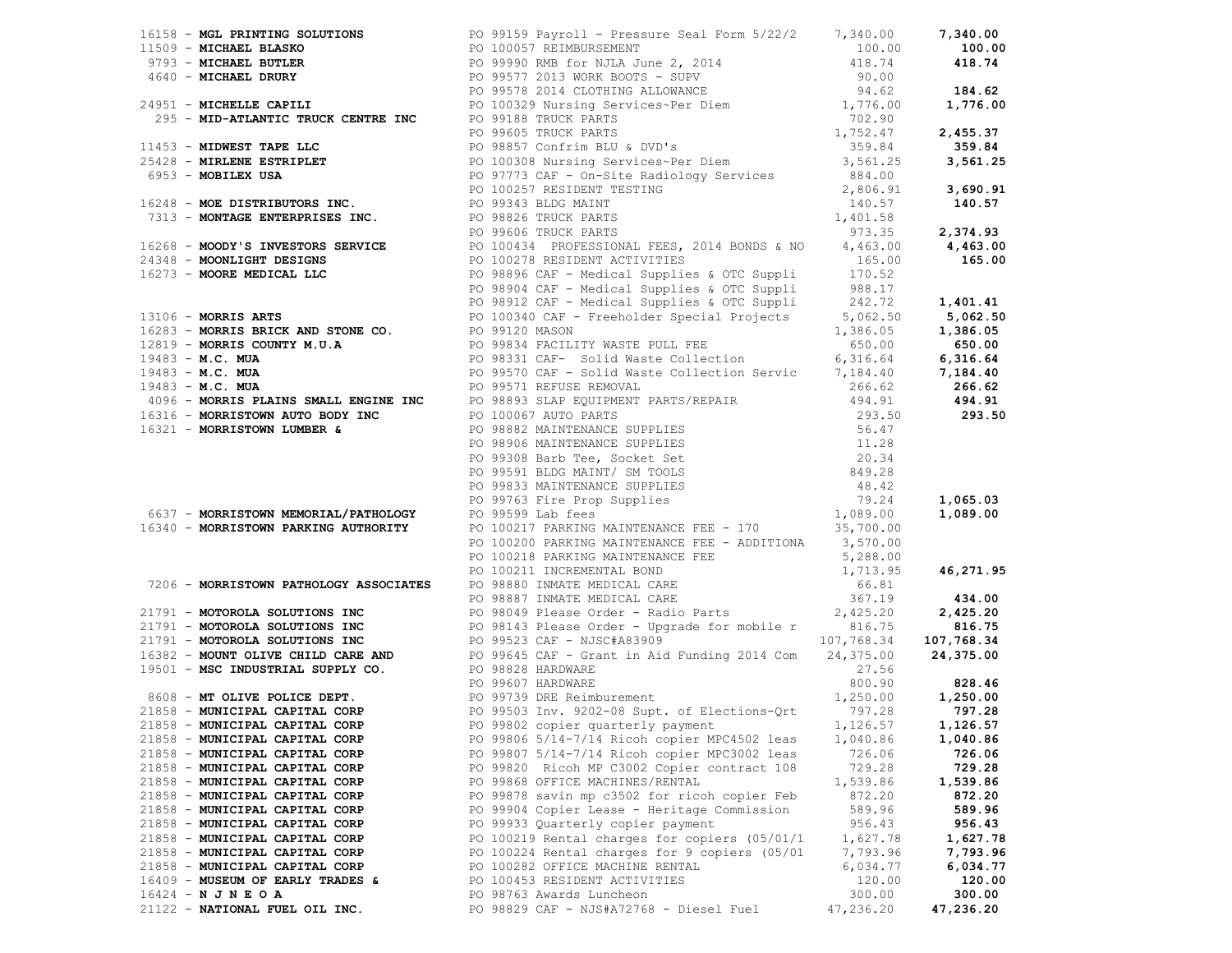|                                 | 1912 - <b>Northern Country Control 1920</b><br>1922 - <b>Northern Country Control 1920</b><br>1922 - <b>Northern Country Control 1920</b><br>1922 - <b>Northern Country Control 1920</b><br>1932 - <b>We country the country of the control 1930</b><br>1932 - <b></b> |          |          |
|---------------------------------|------------------------------------------------------------------------------------------------------------------------------------------------------------------------------------------------------------------------------------------------------------------------|----------|----------|
|                                 |                                                                                                                                                                                                                                                                        |          |          |
|                                 |                                                                                                                                                                                                                                                                        |          |          |
|                                 |                                                                                                                                                                                                                                                                        |          |          |
|                                 |                                                                                                                                                                                                                                                                        |          |          |
| $7632$ - PESI INC.              | PO 98890 TRAINING                                                                                                                                                                                                                                                      | 192.93   | 192.93   |
| 9849 - PETER LIMONE JR          | PO 99872 ENTERTAINMENT                                                                                                                                                                                                                                                 | 100.00   | 100.00   |
| 26546 - PEZZO PIZZA II          | PO 99163 Meals                                                                                                                                                                                                                                                         | 287.50   | 287.50   |
| 17066 - PLAINSMAN AUTO SUPPLY   | PO 98935 Misc. Parts                                                                                                                                                                                                                                                   | 85.10    |          |
|                                 | PO 99104 Oil filter and misc. supplies                                                                                                                                                                                                                                 | 15.21    |          |
|                                 | PO 99194 AUTO PARTS                                                                                                                                                                                                                                                    | 1,394.98 |          |
|                                 |                                                                                                                                                                                                                                                                        |          |          |
|                                 | PO 99212 Oil and fuel filters                                                                                                                                                                                                                                          | 233.56   |          |
|                                 | PO 99404 Battery oil car wash                                                                                                                                                                                                                                          | 126.02   |          |
|                                 | PO 99609 AUTO PARTS                                                                                                                                                                                                                                                    | 934.62   | 2,789.49 |
| 17084 - POLAND SPRING WATER CO. | PO 100438 Poland Spring Wter/Rental Inv. 14E0                                                                                                                                                                                                                          | 45.64    | 45.64    |
| 810 - POLAND SPRING             | PO 99742 Treasury Water Cooler Rental and Wa                                                                                                                                                                                                                           | 27.90    | 27.90    |
| 9320 - POSTMASTER               | PO 99022 6 Month Renewal                                                                                                                                                                                                                                               | 171.00   | 171.00   |
| 7207 - PRACTICE ASSOCIATES INC  | PO 98885 INMATE MEDICAL CARE                                                                                                                                                                                                                                           | 151.45   | 151.45   |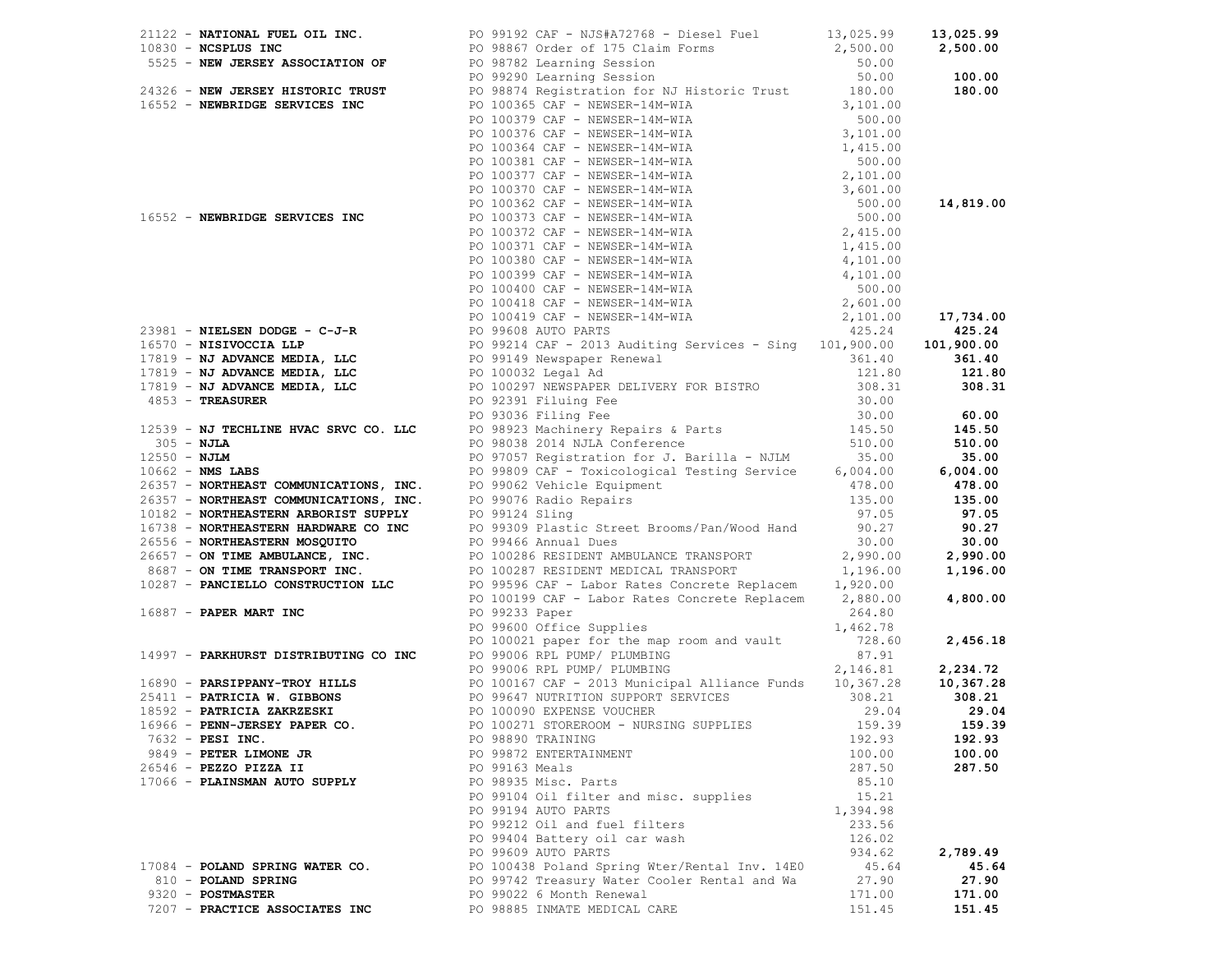|  |                                         | 1961 - MacAlma Distribution (1971 - 1972) 1972, 1972 - 1972, 1972, 1972, 1972, 1972, 1972, 1972, 1972, 1972, 1972, 1972, 1972, 1972, 1972, 1972, 1972, 1972, 1972, 1972, 1972, 1972, 1972, 1972, 1972, 1972, 1972, 1972, 1972 |             |            |
|--|-----------------------------------------|-------------------------------------------------------------------------------------------------------------------------------------------------------------------------------------------------------------------------------|-------------|------------|
|  |                                         |                                                                                                                                                                                                                               |             |            |
|  |                                         |                                                                                                                                                                                                                               |             |            |
|  |                                         |                                                                                                                                                                                                                               |             |            |
|  | 6981 - SODEXO INC & AFFILIATES          | PO 99864 CAF - Dietary Services                                                                                                                                                                                               | 191, 319.85 | 191,319.85 |
|  | 6981 - SODEXO INC & AFFILIATES          | PO 99910 CAF - Dietary Services                                                                                                                                                                                               | 7,849.63    | 7,849.63   |
|  | 6981 - SODEXO INC & AFFILIATES          | PO 100259 Health Fair                                                                                                                                                                                                         | 866.00      | 866.00     |
|  | 6981 - SODEXO INC & AFFILIATES          | PO 100294 CAF - Housekeeping Facility Mainten 173,683.45                                                                                                                                                                      |             | 173,683.45 |
|  | 6981 - SODEXO INC & AFFILIATES          | PO 100295 CAF - Dietary Services                                                                                                                                                                                              | 264,639.41  | 264,639.41 |
|  | 6981 - SODEXO INC & AFFILIATES          | PO 100356 CAF - Laundry Services                                                                                                                                                                                              | 89,464.87   | 89,464.87  |
|  | 6062 - SONIA PALACIOS                   | PO 99583 2014 WORK BOOTS - NIGHTCREW                                                                                                                                                                                          | 90.00       | 90.00      |
|  | 25358 - SOURCEMEDIA LLC                 | PO 100432 PROFESSIONAL FEES, 2014 BONDS & NOT                                                                                                                                                                                 | 1,134.00    | 1,134.00   |
|  | 17755 - SOUTHEAST MORRIS COUNTY         | PO 100298 WATER USAGE                                                                                                                                                                                                         | 6,985.05    | 6,985.05   |
|  | 20804 - SPECIALTY MEDICAL PRODUCTS INC. | PO 98925 WOUND CARE SUPPLIES                                                                                                                                                                                                  | 68.89       | 68.89      |
|  | 17772 - SPEEDWELL ELECTRIC MOTORS       | PO 99048 CAF - Labor Rates for On-Site Elect                                                                                                                                                                                  | 1,214.00    |            |
|  |                                         |                                                                                                                                                                                                                               | 801.00      | 2,015.00   |
|  |                                         | PO 99048 CAF - Labor Rates for On-Site Elect<br>PO 100581 REFUNDING & COUNTY COLLEGE BOND SAL                                                                                                                                 |             |            |
|  | 17804 - STANDARD & POOR'S FINANCIAL     |                                                                                                                                                                                                                               | 5,676.00    | 5,676.00   |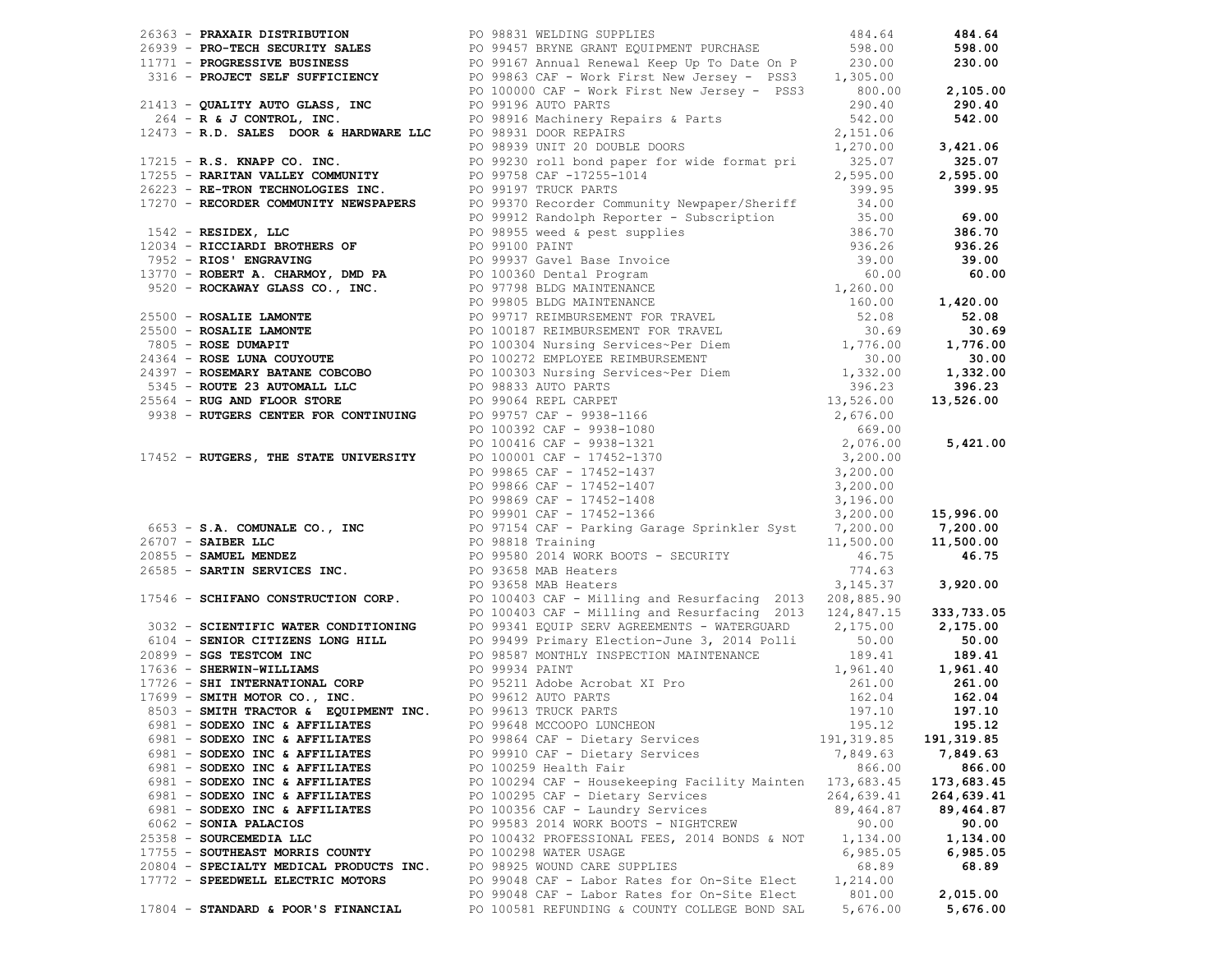|                            |                                        | 1911 - FRAME ROWERS ANYARANT 25 1917 - 1918 - 1918 - 1918 - 1918 - 1918 - 1918 - 1918 - 1918 - 1918 - 1918 - 1918 - 1918 - 1918 - 1918 - 1918 - 1918 - 1918 - 1918 - 1918 - 1918 - 1918 - 1918 - 1918 - 1918 - 1918 - 1918 - |           |           |
|----------------------------|----------------------------------------|------------------------------------------------------------------------------------------------------------------------------------------------------------------------------------------------------------------------------|-----------|-----------|
|                            |                                        |                                                                                                                                                                                                                              |           |           |
|                            |                                        |                                                                                                                                                                                                                              |           |           |
|                            |                                        |                                                                                                                                                                                                                              |           |           |
|                            |                                        | PO 100176 tempory help in the registry area 770.00 2,895.25                                                                                                                                                                  |           |           |
| 26677 - TEODORA O. DELEON  |                                        | PO 100302 Nursing Services~Per Diem                                                                                                                                                                                          | 1,480.00  | 1,480.00  |
| 25504 - TEQUIPMENT INC.    |                                        | PO 87496 Education schools & training                                                                                                                                                                                        | 22,730.98 | 22,730.98 |
| 26679 - TERESA DE OCAMPO   |                                        | PO 100301 Nursing Services~Per Diem                                                                                                                                                                                          | 592.00    | 592.00    |
| $21294$ - TETRA TECH INC.  |                                        | PO 100150 CAF - UASI Emergency Management and                                                                                                                                                                                | 2,850.68  | 2,850.68  |
|                            | 14019 - THE COUNTRY NURSERY            | PO 99102 GROUND MAINT                                                                                                                                                                                                        | 339.94    | 339.94    |
|                            | 4859 - THE INSTITUTE FOR FORENSIC      | PO 99068 Evaluation                                                                                                                                                                                                          | 4,225.00  | 4,225.00  |
|                            | 26282 - THE KEYW CORPORATION           | PO 96296 Bryne Grant Equipment                                                                                                                                                                                               | 9,050.00  | 9,050.00  |
|                            | 19622 - THE OLYMPIC GLOVE & SAFETY CO. | PO 98358 Ergodyne Proflex Back Support Econo                                                                                                                                                                                 | 252.20    |           |
|                            |                                        | PO 99003 Coveralls and bandaids                                                                                                                                                                                              | 285.50    | 537.70    |
|                            | 8688 - THE ORTHOPEDIC GROUP            | PO 98324 Resident Treatment                                                                                                                                                                                                  | 144.00    |           |
|                            |                                        | PO 98918 Resident Medical Treatment                                                                                                                                                                                          | 102.00    | 246.00    |
| 19739 - THE RBA GROUP INC. |                                        | PO 100266 old Ref# CF09001500000                                                                                                                                                                                             | 10,312.47 | 10,312.47 |
|                            | 7638 - THE SENIORS RESOURCE GUIDE      | PO 98924 Admissions Advertising                                                                                                                                                                                              | 1,350.00  | 1,350.00  |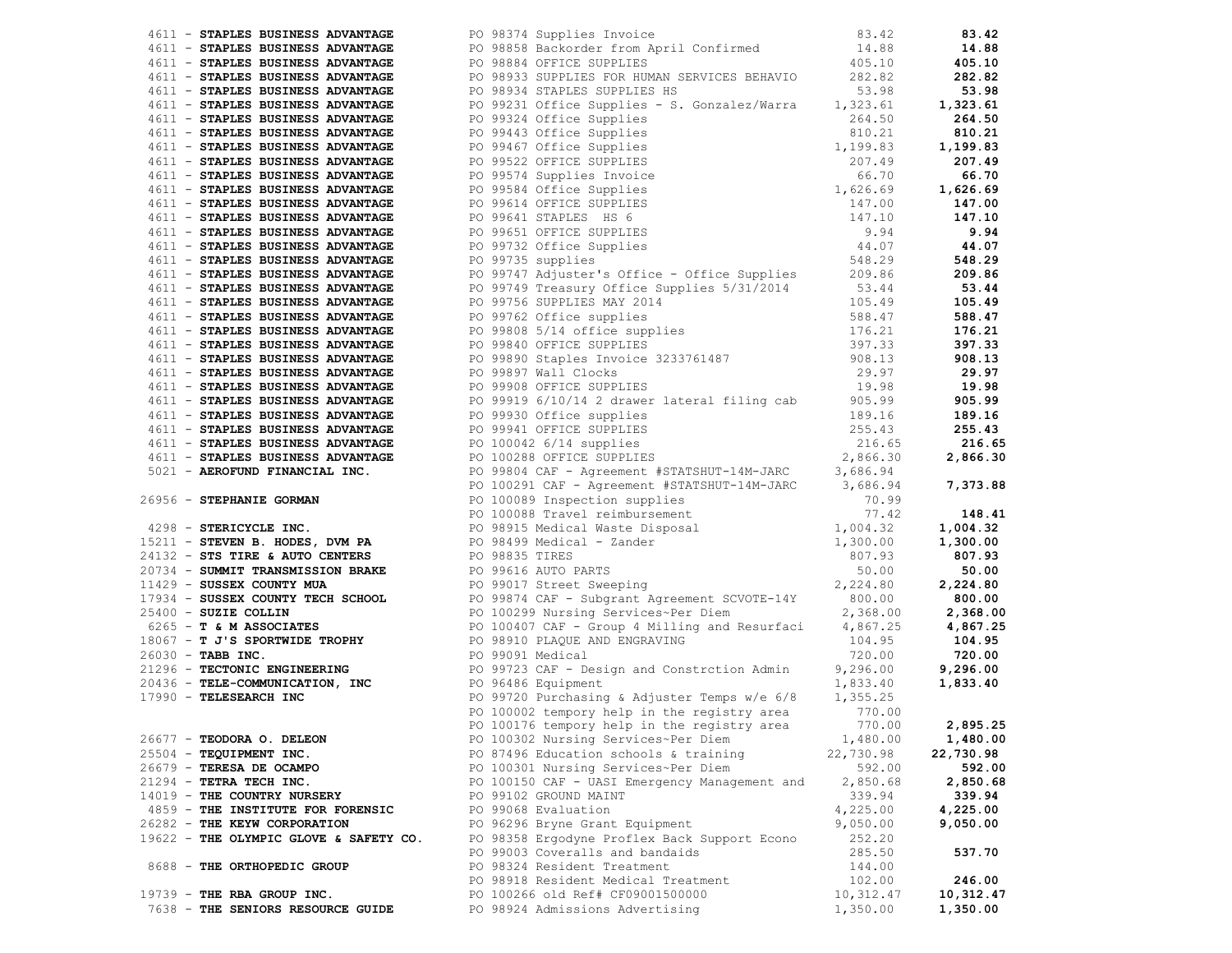|                                       | 1991) - The Most Motor Herman (2002) (1992) (1993) (1993) (1993) (1993) (1993) (1993) (1993) (1993) (1993) (1993) (1993) (1993) (1993) (1993) (1993) (1993) (1993) (1993) (1993) (1993) (1993) (1993) (1993) (1993) (1993) ( |          |          |
|---------------------------------------|------------------------------------------------------------------------------------------------------------------------------------------------------------------------------------------------------------------------------|----------|----------|
|                                       |                                                                                                                                                                                                                              |          |          |
|                                       |                                                                                                                                                                                                                              |          |          |
|                                       |                                                                                                                                                                                                                              |          |          |
|                                       |                                                                                                                                                                                                                              |          |          |
|                                       |                                                                                                                                                                                                                              |          |          |
|                                       |                                                                                                                                                                                                                              |          |          |
|                                       |                                                                                                                                                                                                                              |          |          |
|                                       |                                                                                                                                                                                                                              |          |          |
|                                       |                                                                                                                                                                                                                              |          |          |
|                                       |                                                                                                                                                                                                                              |          |          |
|                                       |                                                                                                                                                                                                                              |          |          |
|                                       |                                                                                                                                                                                                                              |          |          |
|                                       |                                                                                                                                                                                                                              |          |          |
|                                       |                                                                                                                                                                                                                              |          |          |
|                                       |                                                                                                                                                                                                                              |          |          |
|                                       |                                                                                                                                                                                                                              |          |          |
|                                       |                                                                                                                                                                                                                              |          |          |
|                                       |                                                                                                                                                                                                                              |          |          |
|                                       |                                                                                                                                                                                                                              |          |          |
|                                       |                                                                                                                                                                                                                              |          |          |
|                                       |                                                                                                                                                                                                                              |          |          |
|                                       |                                                                                                                                                                                                                              |          |          |
|                                       |                                                                                                                                                                                                                              |          |          |
|                                       |                                                                                                                                                                                                                              |          |          |
|                                       |                                                                                                                                                                                                                              |          |          |
|                                       |                                                                                                                                                                                                                              |          |          |
|                                       |                                                                                                                                                                                                                              |          |          |
|                                       |                                                                                                                                                                                                                              |          |          |
|                                       |                                                                                                                                                                                                                              |          |          |
|                                       |                                                                                                                                                                                                                              |          |          |
|                                       |                                                                                                                                                                                                                              |          |          |
|                                       |                                                                                                                                                                                                                              |          |          |
|                                       |                                                                                                                                                                                                                              |          |          |
|                                       |                                                                                                                                                                                                                              |          |          |
|                                       |                                                                                                                                                                                                                              |          |          |
|                                       |                                                                                                                                                                                                                              |          |          |
|                                       |                                                                                                                                                                                                                              |          |          |
|                                       |                                                                                                                                                                                                                              |          |          |
|                                       |                                                                                                                                                                                                                              |          |          |
|                                       |                                                                                                                                                                                                                              |          |          |
|                                       |                                                                                                                                                                                                                              |          |          |
|                                       |                                                                                                                                                                                                                              |          |          |
|                                       |                                                                                                                                                                                                                              |          |          |
|                                       |                                                                                                                                                                                                                              |          |          |
|                                       |                                                                                                                                                                                                                              |          |          |
|                                       |                                                                                                                                                                                                                              |          |          |
|                                       |                                                                                                                                                                                                                              |          |          |
|                                       |                                                                                                                                                                                                                              |          |          |
|                                       |                                                                                                                                                                                                                              |          |          |
| 13392 - WEBSTER PLUMBING &            | PO 98929 MACHINERY REPAIRS & PARTS                                                                                                                                                                                           | 1,872.60 |          |
|                                       | PO 99944 CAF - Labor Rates Plumbing                                                                                                                                                                                          | 161.00   |          |
|                                       | PO 99944 CAF - Labor Rates Plumbing                                                                                                                                                                                          | 1,399.10 | 3,432.70 |
| 18435 - WEST CHESTER MACHINERY AND    | PO 99618 TRUCK PARTS                                                                                                                                                                                                         | 152.00   | 152.00   |
| 5455 - WEST PAYMENT CENTER            | PO 98046 Confirm Monthly On-Line Service Apr                                                                                                                                                                                 | 836.16   | 836.16   |
| $18456$ - WHITE & SHAUGER INC.        | PO 98926 Machinery Repairs & Parts                                                                                                                                                                                           | 31.28    | 31.28    |
| 13247 - WILLIAM J. BARON, DMD.        | PO 100336 Dental Program                                                                                                                                                                                                     | 240.00   | 240.00   |
| 8335 - WILLIAM PATERSON UNIVERSITY    | PO 99867 CAF - 8335-1219                                                                                                                                                                                                     | 2,466.05 |          |
|                                       | PO 99875 CAF - 8335-1189                                                                                                                                                                                                     | 1,360.46 |          |
|                                       | PO 100139 CAF - 8335-1348                                                                                                                                                                                                    | 341.44   |          |
|                                       | PO 100389 CAF - 8335-1048                                                                                                                                                                                                    | 1,153.85 | 5,321.80 |
| 10905 - WILTON BLAKE                  | PO 99573 2014 WORK BOOTS - NIGHTCREW                                                                                                                                                                                         | 90.00    | 90.00    |
| 13120 - WOLTERS KLUWER LAW & BUSINESS | PO 97423 Received Social Security & Medicare                                                                                                                                                                                 | 363.50   | 363.50   |
|                                       |                                                                                                                                                                                                                              |          |          |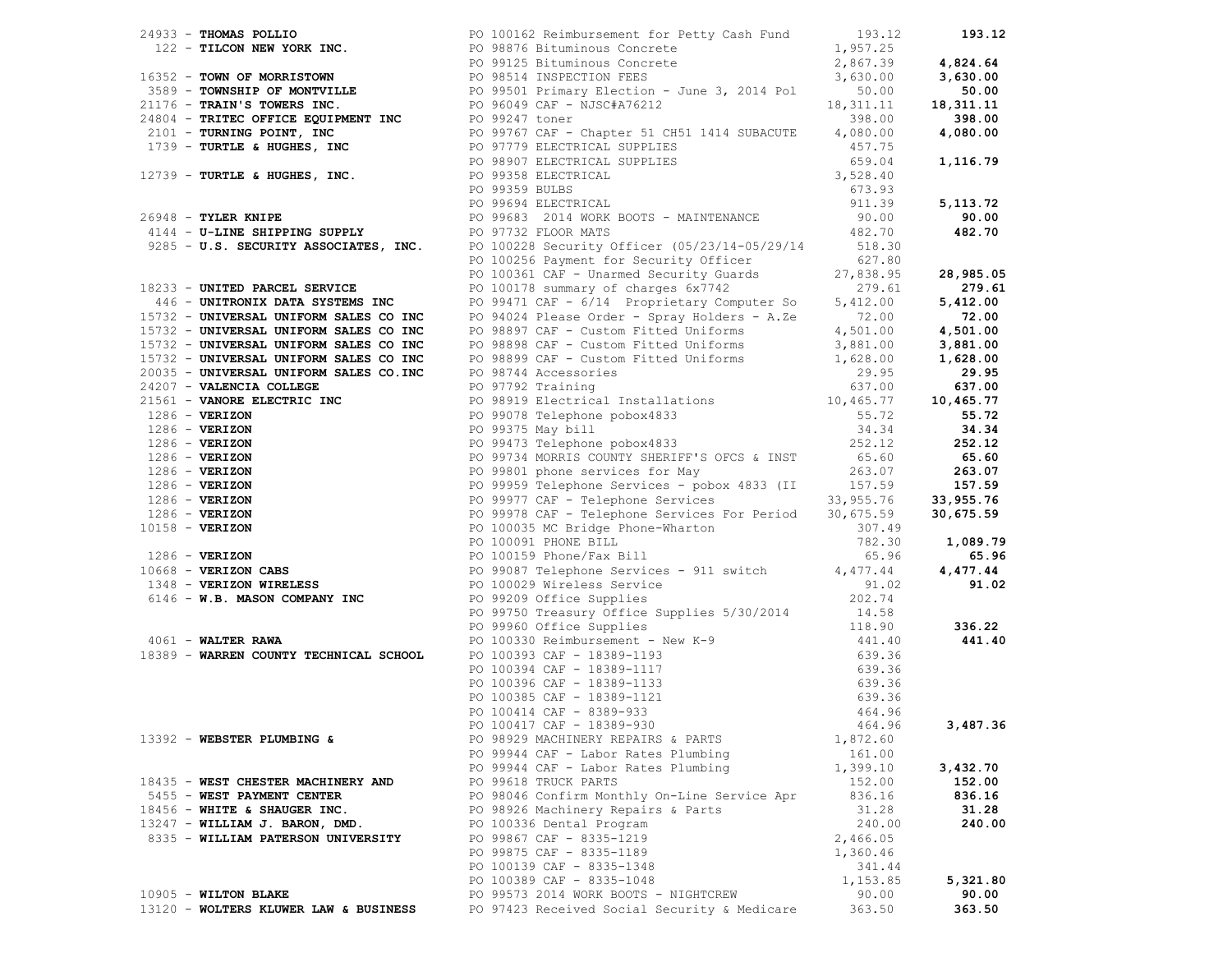## TOTAL **3,592,543.63**

|  |  |  |  | Total to be paid from Fund 01 Current Fund    | 2,459,438.01 |
|--|--|--|--|-----------------------------------------------|--------------|
|  |  |  |  | Total to be paid from Fund 02 Grant Fund      | 379,369.92   |
|  |  |  |  | Total to be paid from Fund 04 County Capital  | 396,333.46   |
|  |  |  |  | Total to be paid from Fund 13 Dedicated Trust | 357,402.24   |
|  |  |  |  |                                               |              |
|  |  |  |  |                                               | 3,592,543.63 |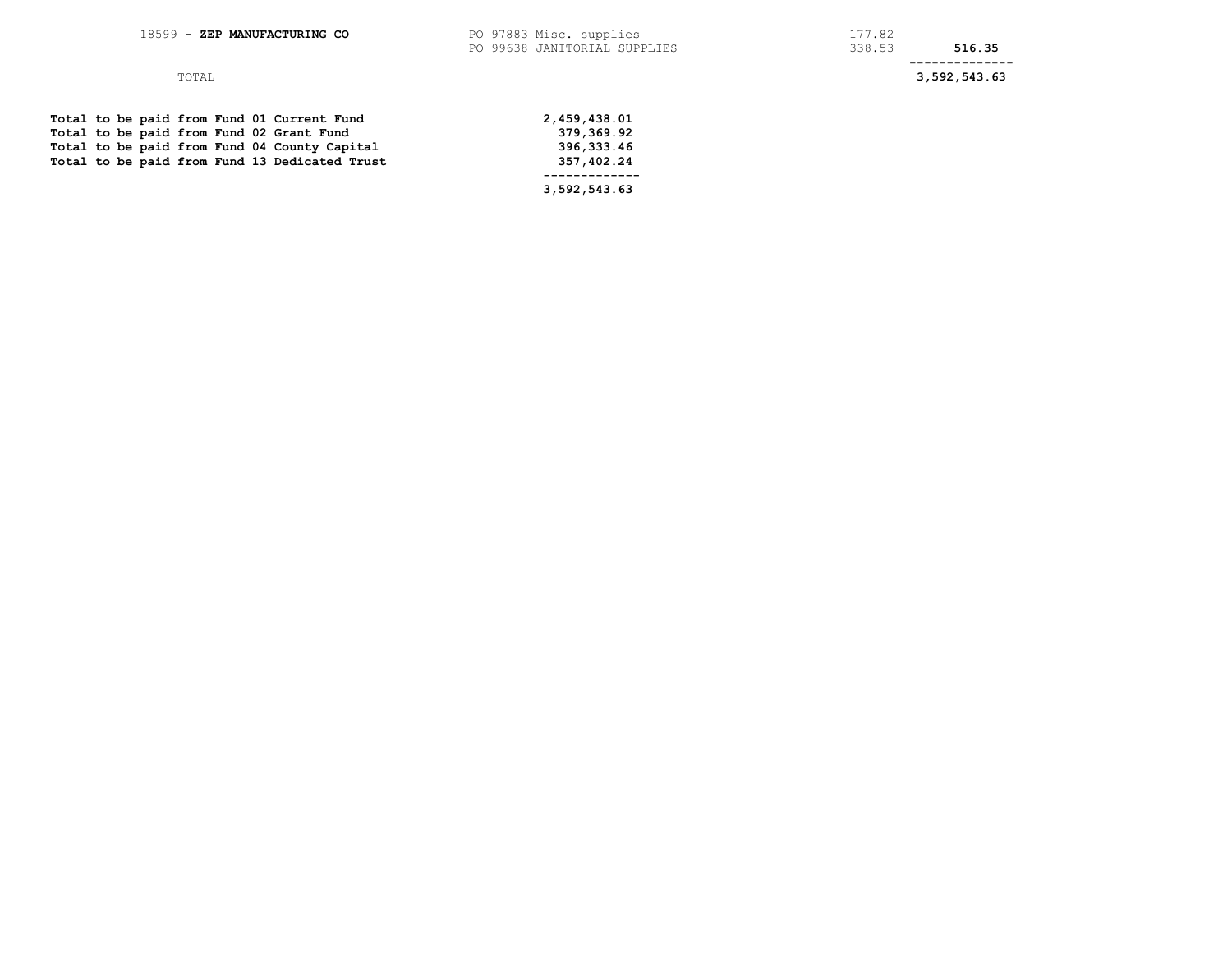# **List of Bills (Department/Account Detail) - CENTRALIZED DISBURSEMENT ACCOUNT**

| <b>Current Fund</b><br><b>County Administrator</b><br>Train Tickets Morristown to NY Penn<br>52.00<br>100369 JAIME KLENETSKY<br>52.00<br>100369 JAIME KLENETSKY<br>Train Tickets from NY Penn to Morristown<br>10.00<br>100369 JAIME KLENETSKY<br>Metrocard (conference)<br>100369 JAIME KLENETSKY<br>Lunch Amy's Bread<br>11.61<br>100369 JAIME KLENETSKY<br>Lunch Maoz Vegetarian<br>11.54<br>100369 JAIME KLENETSKY<br>Morristown Train Station Parking<br>5.00<br>Breakfast Dean & Deluca<br>100369 JAIME KLENETSKY<br>9.25<br>01-201-20-100100-039<br>Education Schools & Training<br>TOTAL FOR ACCOUNT<br>151.40<br>46.61<br>100517 COUNTY OF MORRIS<br>2ND HALF 6.14 METERED MAIL<br>100517 COUNTY OF MORRIS<br>2ND HALF 6.14 METERED MAIL<br>18.11<br>64.72<br>01-201-20-100100-068<br>Postage & Metered Mail<br>TOTAL FOR ACCOUNT<br>99062 NORTHEAST COMMUNICATIONS, INC.<br>478.00<br>Equipment / installation for Administrat<br>478.00<br>01-201-20-100100-167<br>Transportation Vehicles<br>TOTAL FOR ACCOUNT<br>------------<br>694.12<br>TOTAL for County Administrator<br><b>Personnel</b><br>95211 SHI INTERNATIONAL CORP<br>Adobe Acrobat XI Pro State CLP#440034228<br>261.00<br>01-201-20-105100-058<br>Office Supplies & Stationery<br>TOTAL FOR ACCOUNT<br>261.00<br>100517 COUNTY OF MORRIS<br>226.67<br>2ND HALF 6.14 METERED MAIL<br>226.67<br>01-201-20-105100-068<br>Postage & Metered Mail<br>TOTAL FOR ACCOUNT<br>------------<br>TOTAL for Personnel<br>487.67<br><b>Board of Chosen Freeholders</b><br>99149 NJ ADVANCE MEDIA, LLC<br>10100-0222901 Renewal Subscription for<br>361.40<br>01-201-20-110100-028<br>Books & Periodicals<br>TOTAL FOR ACCOUNT<br>361.40<br>100517 COUNTY OF MORRIS<br>2ND HALF 6.14 METERED MAIL<br>55.84<br>41.56<br>100517 COUNTY OF MORRIS<br>2ND HALF 6.14 METERED MAIL<br>97.40<br>01-201-20-110100-068<br>Postage & Metered Mail<br>TOTAL FOR ACCOUNT<br>99937 RIOS' ENGRAVING<br>39.00<br>Gavel Base<br>100340 MORRIS ARTS<br>5,062.50<br>Art Services 2nd quarter, Atrium Art Gal<br>100337 M. C. ECONOMIC DEVELOPMENT<br>3rd Quarter grant<br>32,500.00<br>99407 CARROT-TOP INDUSTRIES INC<br>Item #AA190 30'x50' Nylon US Flag<br>1,315.00<br>99407 CARROT-TOP INDUSTRIES INC<br>Shipping<br>23.36<br>01-201-20-110100-079<br>Special Projects<br>TOTAL FOR ACCOUNT<br>38,939.86<br>2 Boxes of coffee<br>100212 AMERICAN VENDING COFFEE<br>76.00<br>Delivery Service<br>5.00<br>100212 AMERICAN VENDING COFFEE<br>100212 AMERICAN VENDING COFFEE<br>Returned one box of Coffee on 6/25/14<br>$-38.00$<br>Received one Box of Hazelnut coffee 6/25<br>35.00<br>100212 AMERICAN VENDING COFFEE<br>100212 AMERICAN VENDING COFFEE<br>5.00<br>Delivery Charge<br>01-201-20-110100-084<br>Other Outside Services<br>TOTAL FOR ACCOUNT<br>83.00 | Account | PO # | Vendor | Description | Payment | Account Total |
|-----------------------------------------------------------------------------------------------------------------------------------------------------------------------------------------------------------------------------------------------------------------------------------------------------------------------------------------------------------------------------------------------------------------------------------------------------------------------------------------------------------------------------------------------------------------------------------------------------------------------------------------------------------------------------------------------------------------------------------------------------------------------------------------------------------------------------------------------------------------------------------------------------------------------------------------------------------------------------------------------------------------------------------------------------------------------------------------------------------------------------------------------------------------------------------------------------------------------------------------------------------------------------------------------------------------------------------------------------------------------------------------------------------------------------------------------------------------------------------------------------------------------------------------------------------------------------------------------------------------------------------------------------------------------------------------------------------------------------------------------------------------------------------------------------------------------------------------------------------------------------------------------------------------------------------------------------------------------------------------------------------------------------------------------------------------------------------------------------------------------------------------------------------------------------------------------------------------------------------------------------------------------------------------------------------------------------------------------------------------------------------------------------------------------------------------------------------------------------------------------------------------------------------------------------------------------------------------------------------------------------------------------------------------------------------------------------------------------------------------------------------------------------------------------------------------|---------|------|--------|-------------|---------|---------------|
|                                                                                                                                                                                                                                                                                                                                                                                                                                                                                                                                                                                                                                                                                                                                                                                                                                                                                                                                                                                                                                                                                                                                                                                                                                                                                                                                                                                                                                                                                                                                                                                                                                                                                                                                                                                                                                                                                                                                                                                                                                                                                                                                                                                                                                                                                                                                                                                                                                                                                                                                                                                                                                                                                                                                                                                                                 |         |      |        |             |         |               |
|                                                                                                                                                                                                                                                                                                                                                                                                                                                                                                                                                                                                                                                                                                                                                                                                                                                                                                                                                                                                                                                                                                                                                                                                                                                                                                                                                                                                                                                                                                                                                                                                                                                                                                                                                                                                                                                                                                                                                                                                                                                                                                                                                                                                                                                                                                                                                                                                                                                                                                                                                                                                                                                                                                                                                                                                                 |         |      |        |             |         |               |
|                                                                                                                                                                                                                                                                                                                                                                                                                                                                                                                                                                                                                                                                                                                                                                                                                                                                                                                                                                                                                                                                                                                                                                                                                                                                                                                                                                                                                                                                                                                                                                                                                                                                                                                                                                                                                                                                                                                                                                                                                                                                                                                                                                                                                                                                                                                                                                                                                                                                                                                                                                                                                                                                                                                                                                                                                 |         |      |        |             |         |               |
|                                                                                                                                                                                                                                                                                                                                                                                                                                                                                                                                                                                                                                                                                                                                                                                                                                                                                                                                                                                                                                                                                                                                                                                                                                                                                                                                                                                                                                                                                                                                                                                                                                                                                                                                                                                                                                                                                                                                                                                                                                                                                                                                                                                                                                                                                                                                                                                                                                                                                                                                                                                                                                                                                                                                                                                                                 |         |      |        |             |         |               |
|                                                                                                                                                                                                                                                                                                                                                                                                                                                                                                                                                                                                                                                                                                                                                                                                                                                                                                                                                                                                                                                                                                                                                                                                                                                                                                                                                                                                                                                                                                                                                                                                                                                                                                                                                                                                                                                                                                                                                                                                                                                                                                                                                                                                                                                                                                                                                                                                                                                                                                                                                                                                                                                                                                                                                                                                                 |         |      |        |             |         |               |
|                                                                                                                                                                                                                                                                                                                                                                                                                                                                                                                                                                                                                                                                                                                                                                                                                                                                                                                                                                                                                                                                                                                                                                                                                                                                                                                                                                                                                                                                                                                                                                                                                                                                                                                                                                                                                                                                                                                                                                                                                                                                                                                                                                                                                                                                                                                                                                                                                                                                                                                                                                                                                                                                                                                                                                                                                 |         |      |        |             |         |               |
|                                                                                                                                                                                                                                                                                                                                                                                                                                                                                                                                                                                                                                                                                                                                                                                                                                                                                                                                                                                                                                                                                                                                                                                                                                                                                                                                                                                                                                                                                                                                                                                                                                                                                                                                                                                                                                                                                                                                                                                                                                                                                                                                                                                                                                                                                                                                                                                                                                                                                                                                                                                                                                                                                                                                                                                                                 |         |      |        |             |         |               |
|                                                                                                                                                                                                                                                                                                                                                                                                                                                                                                                                                                                                                                                                                                                                                                                                                                                                                                                                                                                                                                                                                                                                                                                                                                                                                                                                                                                                                                                                                                                                                                                                                                                                                                                                                                                                                                                                                                                                                                                                                                                                                                                                                                                                                                                                                                                                                                                                                                                                                                                                                                                                                                                                                                                                                                                                                 |         |      |        |             |         |               |
|                                                                                                                                                                                                                                                                                                                                                                                                                                                                                                                                                                                                                                                                                                                                                                                                                                                                                                                                                                                                                                                                                                                                                                                                                                                                                                                                                                                                                                                                                                                                                                                                                                                                                                                                                                                                                                                                                                                                                                                                                                                                                                                                                                                                                                                                                                                                                                                                                                                                                                                                                                                                                                                                                                                                                                                                                 |         |      |        |             |         |               |
|                                                                                                                                                                                                                                                                                                                                                                                                                                                                                                                                                                                                                                                                                                                                                                                                                                                                                                                                                                                                                                                                                                                                                                                                                                                                                                                                                                                                                                                                                                                                                                                                                                                                                                                                                                                                                                                                                                                                                                                                                                                                                                                                                                                                                                                                                                                                                                                                                                                                                                                                                                                                                                                                                                                                                                                                                 |         |      |        |             |         |               |
|                                                                                                                                                                                                                                                                                                                                                                                                                                                                                                                                                                                                                                                                                                                                                                                                                                                                                                                                                                                                                                                                                                                                                                                                                                                                                                                                                                                                                                                                                                                                                                                                                                                                                                                                                                                                                                                                                                                                                                                                                                                                                                                                                                                                                                                                                                                                                                                                                                                                                                                                                                                                                                                                                                                                                                                                                 |         |      |        |             |         |               |
|                                                                                                                                                                                                                                                                                                                                                                                                                                                                                                                                                                                                                                                                                                                                                                                                                                                                                                                                                                                                                                                                                                                                                                                                                                                                                                                                                                                                                                                                                                                                                                                                                                                                                                                                                                                                                                                                                                                                                                                                                                                                                                                                                                                                                                                                                                                                                                                                                                                                                                                                                                                                                                                                                                                                                                                                                 |         |      |        |             |         |               |
|                                                                                                                                                                                                                                                                                                                                                                                                                                                                                                                                                                                                                                                                                                                                                                                                                                                                                                                                                                                                                                                                                                                                                                                                                                                                                                                                                                                                                                                                                                                                                                                                                                                                                                                                                                                                                                                                                                                                                                                                                                                                                                                                                                                                                                                                                                                                                                                                                                                                                                                                                                                                                                                                                                                                                                                                                 |         |      |        |             |         |               |
|                                                                                                                                                                                                                                                                                                                                                                                                                                                                                                                                                                                                                                                                                                                                                                                                                                                                                                                                                                                                                                                                                                                                                                                                                                                                                                                                                                                                                                                                                                                                                                                                                                                                                                                                                                                                                                                                                                                                                                                                                                                                                                                                                                                                                                                                                                                                                                                                                                                                                                                                                                                                                                                                                                                                                                                                                 |         |      |        |             |         |               |
|                                                                                                                                                                                                                                                                                                                                                                                                                                                                                                                                                                                                                                                                                                                                                                                                                                                                                                                                                                                                                                                                                                                                                                                                                                                                                                                                                                                                                                                                                                                                                                                                                                                                                                                                                                                                                                                                                                                                                                                                                                                                                                                                                                                                                                                                                                                                                                                                                                                                                                                                                                                                                                                                                                                                                                                                                 |         |      |        |             |         |               |
|                                                                                                                                                                                                                                                                                                                                                                                                                                                                                                                                                                                                                                                                                                                                                                                                                                                                                                                                                                                                                                                                                                                                                                                                                                                                                                                                                                                                                                                                                                                                                                                                                                                                                                                                                                                                                                                                                                                                                                                                                                                                                                                                                                                                                                                                                                                                                                                                                                                                                                                                                                                                                                                                                                                                                                                                                 |         |      |        |             |         |               |
|                                                                                                                                                                                                                                                                                                                                                                                                                                                                                                                                                                                                                                                                                                                                                                                                                                                                                                                                                                                                                                                                                                                                                                                                                                                                                                                                                                                                                                                                                                                                                                                                                                                                                                                                                                                                                                                                                                                                                                                                                                                                                                                                                                                                                                                                                                                                                                                                                                                                                                                                                                                                                                                                                                                                                                                                                 |         |      |        |             |         |               |
|                                                                                                                                                                                                                                                                                                                                                                                                                                                                                                                                                                                                                                                                                                                                                                                                                                                                                                                                                                                                                                                                                                                                                                                                                                                                                                                                                                                                                                                                                                                                                                                                                                                                                                                                                                                                                                                                                                                                                                                                                                                                                                                                                                                                                                                                                                                                                                                                                                                                                                                                                                                                                                                                                                                                                                                                                 |         |      |        |             |         |               |
|                                                                                                                                                                                                                                                                                                                                                                                                                                                                                                                                                                                                                                                                                                                                                                                                                                                                                                                                                                                                                                                                                                                                                                                                                                                                                                                                                                                                                                                                                                                                                                                                                                                                                                                                                                                                                                                                                                                                                                                                                                                                                                                                                                                                                                                                                                                                                                                                                                                                                                                                                                                                                                                                                                                                                                                                                 |         |      |        |             |         |               |
|                                                                                                                                                                                                                                                                                                                                                                                                                                                                                                                                                                                                                                                                                                                                                                                                                                                                                                                                                                                                                                                                                                                                                                                                                                                                                                                                                                                                                                                                                                                                                                                                                                                                                                                                                                                                                                                                                                                                                                                                                                                                                                                                                                                                                                                                                                                                                                                                                                                                                                                                                                                                                                                                                                                                                                                                                 |         |      |        |             |         |               |
|                                                                                                                                                                                                                                                                                                                                                                                                                                                                                                                                                                                                                                                                                                                                                                                                                                                                                                                                                                                                                                                                                                                                                                                                                                                                                                                                                                                                                                                                                                                                                                                                                                                                                                                                                                                                                                                                                                                                                                                                                                                                                                                                                                                                                                                                                                                                                                                                                                                                                                                                                                                                                                                                                                                                                                                                                 |         |      |        |             |         |               |
|                                                                                                                                                                                                                                                                                                                                                                                                                                                                                                                                                                                                                                                                                                                                                                                                                                                                                                                                                                                                                                                                                                                                                                                                                                                                                                                                                                                                                                                                                                                                                                                                                                                                                                                                                                                                                                                                                                                                                                                                                                                                                                                                                                                                                                                                                                                                                                                                                                                                                                                                                                                                                                                                                                                                                                                                                 |         |      |        |             |         |               |
|                                                                                                                                                                                                                                                                                                                                                                                                                                                                                                                                                                                                                                                                                                                                                                                                                                                                                                                                                                                                                                                                                                                                                                                                                                                                                                                                                                                                                                                                                                                                                                                                                                                                                                                                                                                                                                                                                                                                                                                                                                                                                                                                                                                                                                                                                                                                                                                                                                                                                                                                                                                                                                                                                                                                                                                                                 |         |      |        |             |         |               |
|                                                                                                                                                                                                                                                                                                                                                                                                                                                                                                                                                                                                                                                                                                                                                                                                                                                                                                                                                                                                                                                                                                                                                                                                                                                                                                                                                                                                                                                                                                                                                                                                                                                                                                                                                                                                                                                                                                                                                                                                                                                                                                                                                                                                                                                                                                                                                                                                                                                                                                                                                                                                                                                                                                                                                                                                                 |         |      |        |             |         |               |
|                                                                                                                                                                                                                                                                                                                                                                                                                                                                                                                                                                                                                                                                                                                                                                                                                                                                                                                                                                                                                                                                                                                                                                                                                                                                                                                                                                                                                                                                                                                                                                                                                                                                                                                                                                                                                                                                                                                                                                                                                                                                                                                                                                                                                                                                                                                                                                                                                                                                                                                                                                                                                                                                                                                                                                                                                 |         |      |        |             |         |               |
|                                                                                                                                                                                                                                                                                                                                                                                                                                                                                                                                                                                                                                                                                                                                                                                                                                                                                                                                                                                                                                                                                                                                                                                                                                                                                                                                                                                                                                                                                                                                                                                                                                                                                                                                                                                                                                                                                                                                                                                                                                                                                                                                                                                                                                                                                                                                                                                                                                                                                                                                                                                                                                                                                                                                                                                                                 |         |      |        |             |         |               |
|                                                                                                                                                                                                                                                                                                                                                                                                                                                                                                                                                                                                                                                                                                                                                                                                                                                                                                                                                                                                                                                                                                                                                                                                                                                                                                                                                                                                                                                                                                                                                                                                                                                                                                                                                                                                                                                                                                                                                                                                                                                                                                                                                                                                                                                                                                                                                                                                                                                                                                                                                                                                                                                                                                                                                                                                                 |         |      |        |             |         |               |
|                                                                                                                                                                                                                                                                                                                                                                                                                                                                                                                                                                                                                                                                                                                                                                                                                                                                                                                                                                                                                                                                                                                                                                                                                                                                                                                                                                                                                                                                                                                                                                                                                                                                                                                                                                                                                                                                                                                                                                                                                                                                                                                                                                                                                                                                                                                                                                                                                                                                                                                                                                                                                                                                                                                                                                                                                 |         |      |        |             |         |               |
|                                                                                                                                                                                                                                                                                                                                                                                                                                                                                                                                                                                                                                                                                                                                                                                                                                                                                                                                                                                                                                                                                                                                                                                                                                                                                                                                                                                                                                                                                                                                                                                                                                                                                                                                                                                                                                                                                                                                                                                                                                                                                                                                                                                                                                                                                                                                                                                                                                                                                                                                                                                                                                                                                                                                                                                                                 |         |      |        |             |         |               |
|                                                                                                                                                                                                                                                                                                                                                                                                                                                                                                                                                                                                                                                                                                                                                                                                                                                                                                                                                                                                                                                                                                                                                                                                                                                                                                                                                                                                                                                                                                                                                                                                                                                                                                                                                                                                                                                                                                                                                                                                                                                                                                                                                                                                                                                                                                                                                                                                                                                                                                                                                                                                                                                                                                                                                                                                                 |         |      |        |             |         |               |
|                                                                                                                                                                                                                                                                                                                                                                                                                                                                                                                                                                                                                                                                                                                                                                                                                                                                                                                                                                                                                                                                                                                                                                                                                                                                                                                                                                                                                                                                                                                                                                                                                                                                                                                                                                                                                                                                                                                                                                                                                                                                                                                                                                                                                                                                                                                                                                                                                                                                                                                                                                                                                                                                                                                                                                                                                 |         |      |        |             |         |               |
|                                                                                                                                                                                                                                                                                                                                                                                                                                                                                                                                                                                                                                                                                                                                                                                                                                                                                                                                                                                                                                                                                                                                                                                                                                                                                                                                                                                                                                                                                                                                                                                                                                                                                                                                                                                                                                                                                                                                                                                                                                                                                                                                                                                                                                                                                                                                                                                                                                                                                                                                                                                                                                                                                                                                                                                                                 |         |      |        |             |         |               |
|                                                                                                                                                                                                                                                                                                                                                                                                                                                                                                                                                                                                                                                                                                                                                                                                                                                                                                                                                                                                                                                                                                                                                                                                                                                                                                                                                                                                                                                                                                                                                                                                                                                                                                                                                                                                                                                                                                                                                                                                                                                                                                                                                                                                                                                                                                                                                                                                                                                                                                                                                                                                                                                                                                                                                                                                                 |         |      |        |             |         |               |
|                                                                                                                                                                                                                                                                                                                                                                                                                                                                                                                                                                                                                                                                                                                                                                                                                                                                                                                                                                                                                                                                                                                                                                                                                                                                                                                                                                                                                                                                                                                                                                                                                                                                                                                                                                                                                                                                                                                                                                                                                                                                                                                                                                                                                                                                                                                                                                                                                                                                                                                                                                                                                                                                                                                                                                                                                 |         |      |        |             |         |               |
|                                                                                                                                                                                                                                                                                                                                                                                                                                                                                                                                                                                                                                                                                                                                                                                                                                                                                                                                                                                                                                                                                                                                                                                                                                                                                                                                                                                                                                                                                                                                                                                                                                                                                                                                                                                                                                                                                                                                                                                                                                                                                                                                                                                                                                                                                                                                                                                                                                                                                                                                                                                                                                                                                                                                                                                                                 |         |      |        |             |         |               |
|                                                                                                                                                                                                                                                                                                                                                                                                                                                                                                                                                                                                                                                                                                                                                                                                                                                                                                                                                                                                                                                                                                                                                                                                                                                                                                                                                                                                                                                                                                                                                                                                                                                                                                                                                                                                                                                                                                                                                                                                                                                                                                                                                                                                                                                                                                                                                                                                                                                                                                                                                                                                                                                                                                                                                                                                                 |         |      |        |             |         |               |
|                                                                                                                                                                                                                                                                                                                                                                                                                                                                                                                                                                                                                                                                                                                                                                                                                                                                                                                                                                                                                                                                                                                                                                                                                                                                                                                                                                                                                                                                                                                                                                                                                                                                                                                                                                                                                                                                                                                                                                                                                                                                                                                                                                                                                                                                                                                                                                                                                                                                                                                                                                                                                                                                                                                                                                                                                 |         |      |        |             |         |               |
|                                                                                                                                                                                                                                                                                                                                                                                                                                                                                                                                                                                                                                                                                                                                                                                                                                                                                                                                                                                                                                                                                                                                                                                                                                                                                                                                                                                                                                                                                                                                                                                                                                                                                                                                                                                                                                                                                                                                                                                                                                                                                                                                                                                                                                                                                                                                                                                                                                                                                                                                                                                                                                                                                                                                                                                                                 |         |      |        |             |         |               |
|                                                                                                                                                                                                                                                                                                                                                                                                                                                                                                                                                                                                                                                                                                                                                                                                                                                                                                                                                                                                                                                                                                                                                                                                                                                                                                                                                                                                                                                                                                                                                                                                                                                                                                                                                                                                                                                                                                                                                                                                                                                                                                                                                                                                                                                                                                                                                                                                                                                                                                                                                                                                                                                                                                                                                                                                                 |         |      |        |             |         |               |
|                                                                                                                                                                                                                                                                                                                                                                                                                                                                                                                                                                                                                                                                                                                                                                                                                                                                                                                                                                                                                                                                                                                                                                                                                                                                                                                                                                                                                                                                                                                                                                                                                                                                                                                                                                                                                                                                                                                                                                                                                                                                                                                                                                                                                                                                                                                                                                                                                                                                                                                                                                                                                                                                                                                                                                                                                 |         |      |        |             |         |               |
|                                                                                                                                                                                                                                                                                                                                                                                                                                                                                                                                                                                                                                                                                                                                                                                                                                                                                                                                                                                                                                                                                                                                                                                                                                                                                                                                                                                                                                                                                                                                                                                                                                                                                                                                                                                                                                                                                                                                                                                                                                                                                                                                                                                                                                                                                                                                                                                                                                                                                                                                                                                                                                                                                                                                                                                                                 |         |      |        |             |         |               |
|                                                                                                                                                                                                                                                                                                                                                                                                                                                                                                                                                                                                                                                                                                                                                                                                                                                                                                                                                                                                                                                                                                                                                                                                                                                                                                                                                                                                                                                                                                                                                                                                                                                                                                                                                                                                                                                                                                                                                                                                                                                                                                                                                                                                                                                                                                                                                                                                                                                                                                                                                                                                                                                                                                                                                                                                                 |         |      |        |             |         |               |
|                                                                                                                                                                                                                                                                                                                                                                                                                                                                                                                                                                                                                                                                                                                                                                                                                                                                                                                                                                                                                                                                                                                                                                                                                                                                                                                                                                                                                                                                                                                                                                                                                                                                                                                                                                                                                                                                                                                                                                                                                                                                                                                                                                                                                                                                                                                                                                                                                                                                                                                                                                                                                                                                                                                                                                                                                 |         |      |        |             |         |               |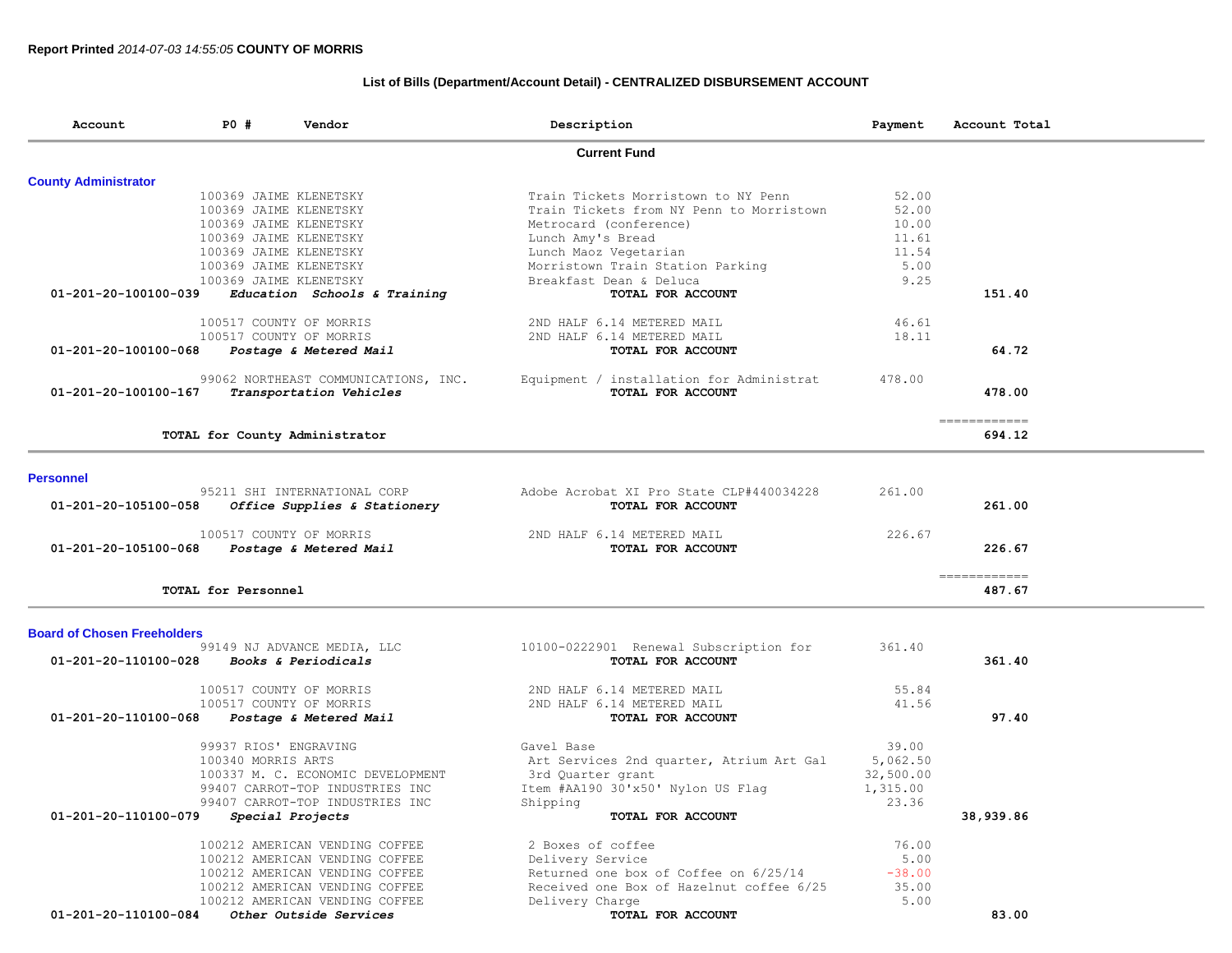| 100002 TELESEARCH INC                            | tempory services weekending 6/8/14 sharo | 770.00   |          |
|--------------------------------------------------|------------------------------------------|----------|----------|
| 100176 TELESEARCH INC                            | tempory services week ending 6/15/14 sha | 770.00   |          |
| 01-201-20-120100-016<br>Outside Salaries & Wages | TOTAL FOR ACCOUNT                        |          | 1,540.00 |
| 100517 COUNTY OF MORRIS                          | 2ND HALF 6.14 METERED MAIL               | 1,602.65 |          |
| 01-201-20-120100-068<br>Postage & Metered Mail   | TOTAL FOR ACCOUNT                        |          | 1,602.65 |
| 99230 R.S. KNAPP CO. INC.                        | item ER136xt 36x500 20 lb xerographic bo | 325.07   |          |
| 99228 ACE LITHOGRAPHERS                          | 9.25x4 notary certificate envelope 2,000 | 985.00   |          |
| 100021 PAPER MART INC                            | 8/12 x11 paper for the vault and map roo | 728.60   |          |
| 01-201-20-120100-069<br>Printing                 | TOTAL FOR ACCOUNT                        |          | 2,038.67 |
| 100178 UNITED PARCEL SERVICE                     | summary of charges on account # 6x7742 w | 279.61   |          |
| 01-201-20-120100-084<br>Other Outside Services   | TOTAL FOR ACCOUNT                        |          | 279.61   |
|                                                  |                                          |          | 5,460.93 |
| TOTAL for County Clerk                           |                                          |          |          |

============

**TOTAL for Clerk of the Board 1,938.62**

# **County Clerk**

| <u> 52 Agi eu iiuigu ull</u><br>-------------        |                      | - , ,  |
|------------------------------------------------------|----------------------|--------|
| 98374 STAPLES BUSINESS ADVANTAGE                     | Bond Filter Paper    | 6.91   |
| 98374 STAPLES BUSINESS ADVANTAGE                     | Glue Sticks          | 2.48   |
| 98374 STAPLES BUSINESS ADVANTAGE                     | Reinforced Tabs      | 4.12   |
| 98374 STAPLES BUSINESS ADVANTAGE                     | Copy Paper           | 36.40  |
| 98374 STAPLES BUSINESS ADVANTAGE                     | Staples              | 6.36   |
| 98374 STAPLES BUSINESS ADVANTAGE                     | Address labels       | 14.25  |
| 98374 STAPLES BUSINESS ADVANTAGE                     | Papermate Flair Pens | 12.90  |
| 99574 STAPLES BUSINESS ADVANTAGE                     | Classic Paper        | 13.62  |
| 99574 STAPLES BUSINESS ADVANTAGE                     | Post It Notes        | 8.18   |
| 99574 STAPLES BUSINESS ADVANTAGE                     | 8.5x14 Paper         | 41.89  |
| 99574 STAPLES BUSINESS ADVANTAGE                     | Canary Pastel paper  | 3.01   |
| 01-201-20-110105-058<br>Office Supplies & Stationery | TOTAL FOR ACCOUNT    | 150.12 |

| <b>Clerk of the Board</b>              |                                                                                                                 |               |          |
|----------------------------------------|-----------------------------------------------------------------------------------------------------------------|---------------|----------|
| 100031 DAILY RECORD                    | Cherry-Weber/Keller/Kirkpatrick(p/d 6/17                                                                        | 57.62         |          |
| 100031 DAILY RECORD                    | Keegan Technology (p/d 6/14)                                                                                    | 53.46         |          |
| 100031 DAILY RECORD                    | Keller & Kirkpatrick (p/d 6/17)                                                                                 | 53.46         |          |
| 100031 DAILY RECORD                    | CCG Marketing $(p/d \t 6/17)$ 54.50                                                                             |               |          |
| 100085 DAILY RECORD                    | use of force training simulator 6/19/14                                                                         | 83.88         |          |
| 100085 DAILY RECORD                    | COURTHOUSE SECURITY CAMERA UPGRADE 6/19                                                                         | 154.60        |          |
| 99947 DAILY RECORD                     | \$162,800 capital surplus office furnitur                                                                       | 62.56         |          |
| 99947 DAILY RECORD                     | \$300,000 bond ord. Park Commission pavin                                                                       | 65.68         |          |
| 99906 DAILY RECORD                     | ACCT#03668474 5/31/14                                                                                           | 177.48        |          |
| 99906 DAILY RECORD                     | ENG DESIGN OPENAKI ROAD BRIDGE 2014 5/20                                                                        | 225.32        |          |
| 99906 DAILY RECORD                     | LABOR RATES HVAC 2014-2015                                                                                      | 85.96         |          |
| 99906 DAILY RECORD                     | MILLING FOUR ROADS 6/11/14                                                                                      | 179.56        |          |
| 99906 DAILY RECORD                     | ELECTRICAL SUPPLIES 2014-2015 6/11/14 73.22                                                                     |               |          |
| 99906 DAILY RECORD                     | DRAINAGE BERKSHIRE VALLEY 6/11/14                                                                               | 145.76        |          |
| 99906 DAILY RECORD                     | SIGHT IMPROVEMENTS 6/14/14                                                                                      | 141.08        |          |
| 100300 DAILY RECORD                    | BIDS 6/25/14                                                                                                    | 174.36        |          |
| 01-201-20-110105-022<br>Advertising    | TOTAL FOR ACCOUNT                                                                                               |               | 1,788.50 |
| 98374 STAPLES BUSINESS ADVANTAGE       | Bond Filter Paper                                                                                               | 6.91          |          |
| 98374 STAPLES BUSINESS ADVANTAGE       | Glue Sticks                                                                                                     | 2.48          |          |
| 98374 STAPLES BUSINESS ADVANTAGE       | Reinforced Tabs                                                                                                 | 4.12          |          |
| 98374 STAPLES BUSINESS ADVANTAGE       | Copy Paper                                                                                                      | 36.40         |          |
| $0.0071$ cm pt pc puctures intervalsed | and the state of the state of the state of the state of the state of the state of the state of the state of the | $\sim$ $\sim$ |          |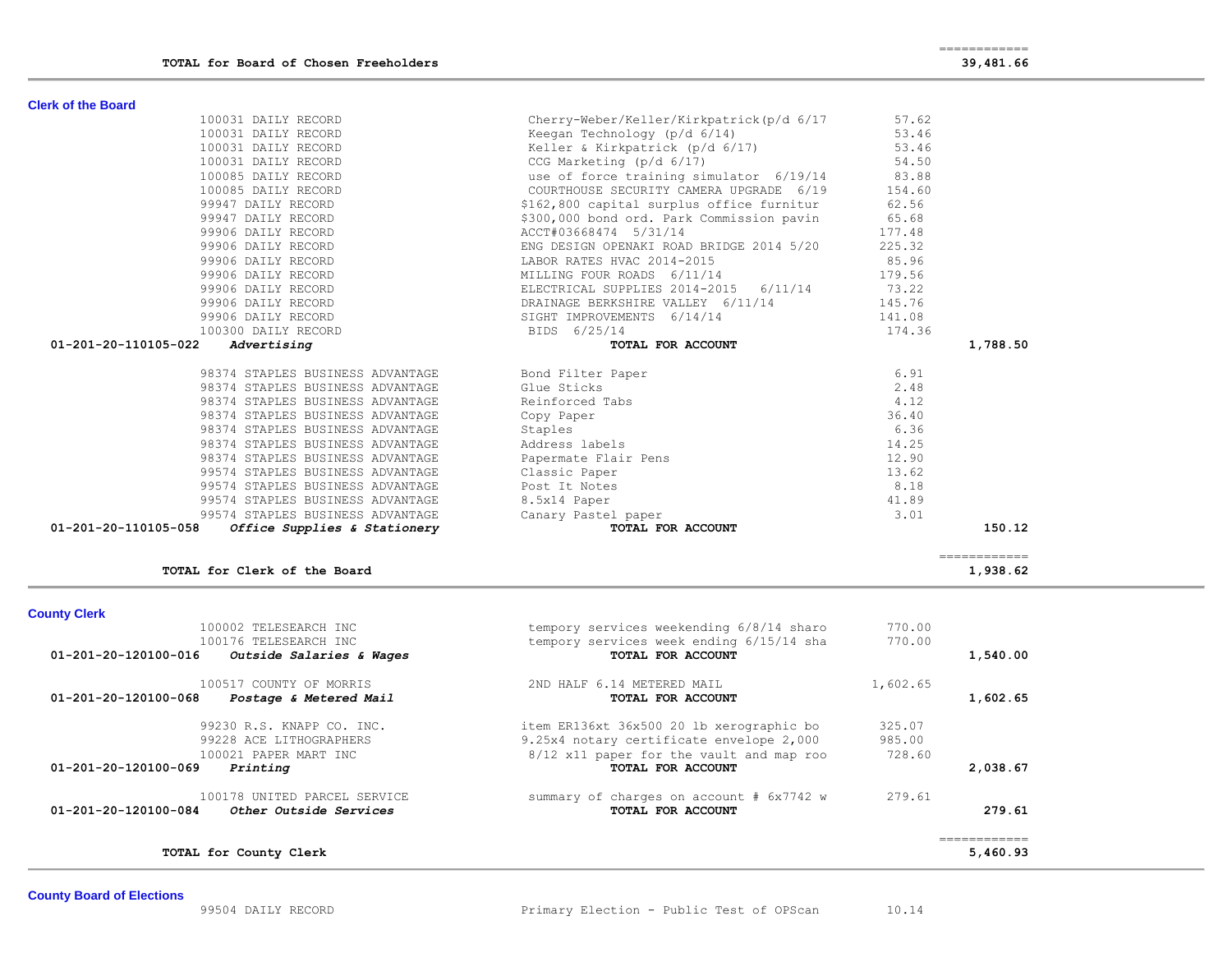| TOTAL for County Board of Elections                                                                                                                              |                                                                                                                                                  |                          | ===========<br>1,236.51 |
|------------------------------------------------------------------------------------------------------------------------------------------------------------------|--------------------------------------------------------------------------------------------------------------------------------------------------|--------------------------|-------------------------|
| 100517 COUNTY OF MORRIS<br>01-201-20-121100-068<br>Postage & Metered Mail                                                                                        | 2ND HALF 6.14 METERED MAIL<br>TOTAL FOR ACCOUNT                                                                                                  | 11.84                    | 11.84                   |
| 99499 SENIOR CITIZENS LONG HILL<br>99501 TOWNSHIP OF MONTVILLE<br>01-201-20-121100-067<br>Polling Place Rental                                                   | Primary Election - June 3, 2014 Polling<br>Primary Election - June 3, 2014 Polling<br>TOTAL FOR ACCOUNT                                          | 50.00<br>50.00           | 100.00                  |
| 99890 STAPLES BUSINESS ADVANTAGE<br>99890 STAPLES BUSINESS ADVANTAGE<br>99890 STAPLES BUSINESS ADVANTAGE<br>01-201-20-121100-058<br>Office Supplies & Stationery | Item #135848 Staples 8.5x11 Copy CS<br>Item #163865 Pads WDE rule 8.5x11.75 12P<br>Item#868108 Dell F362T Black Toner Cartr<br>TOTAL FOR ACCOUNT | 364.00<br>2.65<br>541.48 | 908.13                  |
| 99504 DAILY RECORD<br>99504 DAILY RECORD<br>$01 - 201 - 20 - 121100 - 022$<br>Advertising                                                                        | AD 0102089428 Primary Election Challenge<br>Affidavit of Publication Charge<br>TOTAL FOR ACCOUNT                                                 | 53.04<br>35.00           | 216.54                  |
| 99504 DAILY RECORD<br>99504 DAILY RECORD<br>99504 DAILY RECORD                                                                                                   | Affidavit of Pulication Charge<br>AD 0102089424 Primary Election Challenge<br>Affidavit of Publication Charge                                    | 35.00<br>48.36<br>35.00  |                         |

| TOTAL for Superintendent of Elections                                                   |                                                               |           | ------------<br>61,728.73 |
|-----------------------------------------------------------------------------------------|---------------------------------------------------------------|-----------|---------------------------|
| 99045 ELECTION GRAPHICS, INC.<br>01-203-20-121105-076<br>(2013) School Board Elections  | April 23, 2014 Annual School Board Elect<br>TOTAL FOR ACCOUNT | 1,023.00  | 1,023.00                  |
| 99503 MUNICIPAL CAPITAL CORP<br>01-201-20-121105-164<br>Office Machines - Rental        | Contract 9202-Superintendent of Election<br>TOTAL FOR ACCOUNT | 797.28    | 797.28                    |
| 100438 POLAND SPRING WATER CO.<br>01-201-20-121105-095<br>Other Administrative Supplies | Poland Spring Water/Rental for 5/1/14 th<br>TOTAL FOR ACCOUNT | 45.64     | 45.64                     |
| 100517 COUNTY OF MORRIS<br>01-201-20-121105-068<br>Postage & Metered Mail               | 2ND HALF 6.14 METERED MAIL<br>TOTAL FOR ACCOUNT               | 1,118.16  | 1,118.16                  |
| 99559 CCG MARKETING SOLUTIONS<br>01-201-20-121105-057<br>National Voter Registration    | Primary Election - June 3, 2014 Poll Boo<br>TOTAL FOR ACCOUNT | 6,948.65  | 6,948.65                  |
| 99850 D. C. EXPRESS INC<br>01-201-20-121105-030<br>Cartage                              | Primary Election - June 3, 2014 Delivery<br>TOTAL FOR ACCOUNT | 51,796.00 | 51,796.00                 |

# **County Elections (Cty Clerk)**

**Superintendent of Elections**

| 100517 COUNTY OF MORRIS                                       | 2ND HALF 6.14 METERED MAIL                                    | 13.65  |                        |  |
|---------------------------------------------------------------|---------------------------------------------------------------|--------|------------------------|--|
| 01-201-20-121110-068<br>Postage & Metered Mail                | TOTAL FOR ACCOUNT                                             |        | 13.65                  |  |
| 97199 DELL MARKETING L.P.<br>Printing<br>01-201-20-121110-069 | toner cartridges for the dell printers 6<br>TOTAL FOR ACCOUNT | 845.61 | 845.61                 |  |
| TOTAL for County Elections (Cty Clerk)                        |                                                               |        | ============<br>859.26 |  |
|                                                               |                                                               |        |                        |  |

**County Treasurer** 

|                      | 99159 MGL PRINTING SOLUTIONS<br>99159 MGL PRINTING SOLUTIONS | Pressure Seal Form - $P/R$ & $D/D$ M114-22<br>Shipping and Handling | 6,900.00<br>440.00 |          |
|----------------------|--------------------------------------------------------------|---------------------------------------------------------------------|--------------------|----------|
| 01-201-20-130100-037 | Data Processing Supplies                                     | TOTAL FOR ACCOUNT                                                   |                    | 7,340.00 |

99749 STAPLES BUSINESS ADVANTAGE Treasury Office Supplies May 31, 2014. 53.44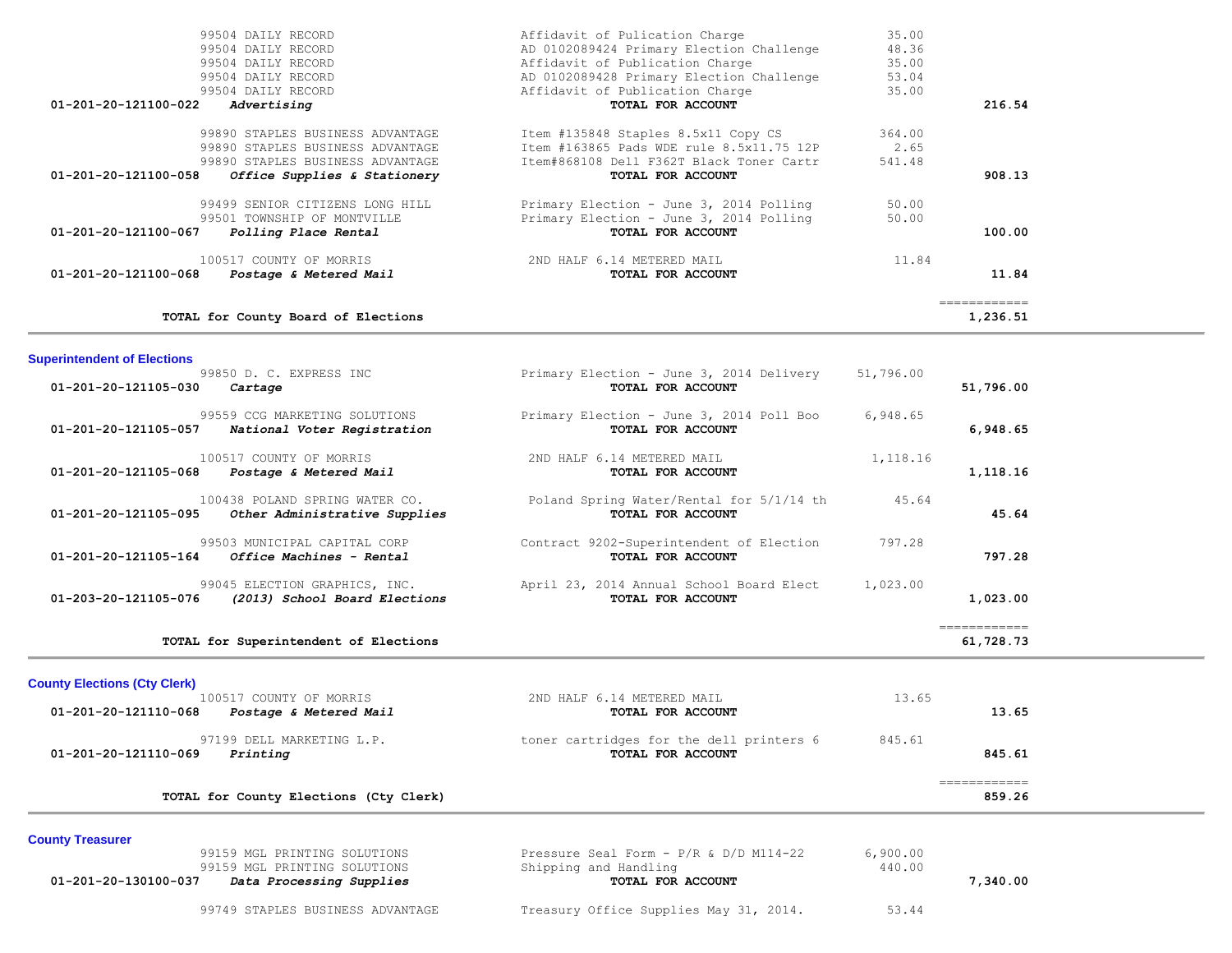| 99750 W.B. MASON COMPANY INC<br>01-201-20-130100-058<br>Office Supplies & Stationery                           | Treasury Office Supplies 5/31/2014.<br>TOTAL FOR ACCOUNT                                                                                              | 14.58                              | 68.02                      |  |
|----------------------------------------------------------------------------------------------------------------|-------------------------------------------------------------------------------------------------------------------------------------------------------|------------------------------------|----------------------------|--|
| 100517 COUNTY OF MORRIS<br>01-201-20-130100-068<br>Postage & Metered Mail                                      | 2ND HALF 6.14 METERED MAIL<br>TOTAL FOR ACCOUNT                                                                                                       | 224.89                             | 224.89                     |  |
| 99167 PROGRESSIVE BUSINESS<br>Publication & Subscriptions<br>01-201-20-130100-070                              | Annual Renewal Keep Up To Date On Payrol<br>TOTAL FOR ACCOUNT                                                                                         | 230.00                             | 230.00                     |  |
| 99742 POLAND SPRING<br>99742 POLAND SPRING<br>Other Outside Services<br>01-201-20-130100-084                   | Water for Treasury water cooler service<br>Cooler rental fee for Treasury water coo<br>TOTAL FOR ACCOUNT                                              | 26.91<br>0.99                      | 27.90                      |  |
| TOTAL for County Treasurer                                                                                     |                                                                                                                                                       |                                    | ============<br>7,890.81   |  |
| <b>Purchasing Division</b>                                                                                     |                                                                                                                                                       |                                    |                            |  |
| 99720 TELESEARCH INC<br>01-201-20-130105-016<br>Outside Salaries and Wages                                     | Purchasing Temp Christine Kristiansen fo<br>TOTAL FOR ACCOUNT                                                                                         | 672.75                             | 672.75                     |  |
| 99908 STAPLES BUSINESS ADVANTAGE<br>01-201-20-130105-058<br>Office Supplies & Stationery                       | UNIDEN 3.6V 700MAH REPL BATTRY<br>TOTAL FOR ACCOUNT                                                                                                   | 19.98                              | 19.98                      |  |
| 100517 COUNTY OF MORRIS<br>01-201-20-130105-068<br>Postage & Metered Mail                                      | 2ND HALF 6.14 METERED MAIL<br>TOTAL FOR ACCOUNT                                                                                                       | 211.08                             | 211.08                     |  |
| 100084 DEER PARK<br>Other Administrative Supplies<br>01-201-20-130105-095                                      | 0434495552<br>05/15/14-06/14/14<br>TOTAL FOR ACCOUNT                                                                                                  | 12.95                              | 12.95                      |  |
| TOTAL for Purchasing Division                                                                                  |                                                                                                                                                       |                                    | -------------<br>916.76    |  |
| <b>Office Services</b>                                                                                         |                                                                                                                                                       |                                    |                            |  |
| 100563 COUNTY COLLEGE OF MORRIS<br>01-201-20-130110-069<br>Printing                                            | In accordance with 2014 printing contrac<br>TOTAL FOR ACCOUNT                                                                                         | 15,720.75                          | 15,720.75                  |  |
| TOTAL for Office Services                                                                                      |                                                                                                                                                       |                                    | ------------<br>15,720.75  |  |
| <b>Annual Audit</b>                                                                                            |                                                                                                                                                       |                                    |                            |  |
| 99214 NISIVOCCIA LLP<br>99214 NISIVOCCIA LLP<br>99214 NISIVOCCIA LLP<br>01-203-20-135100-024<br>$(2013)$ Audit | Professional fees for auditing, accounti<br>Professional fees for auditing, accounti<br>Professional fees for auditing, accounti<br>TOTAL FOR ACCOUNT | 8,300.00<br>41,600.00<br>52,000.00 | 101,900.00                 |  |
| TOTAL for Annual Audit                                                                                         |                                                                                                                                                       |                                    | ------------<br>101,900.00 |  |
| <b>Information Technology Div</b>                                                                              |                                                                                                                                                       |                                    |                            |  |
| 100517 COUNTY OF MORRIS<br>01-201-20-140100-068<br>Postage & Metered Mail                                      | 2ND HALF 6.14 METERED MAIL<br>TOTAL FOR ACCOUNT                                                                                                       | 5.99                               | 5.99                       |  |
| 99973 CITYSIDE ARCHIVES, LTD<br>99976 CITYSIDE ARCHIVES, LTD                                                   | OFFICE SERVICES DATED 5/06/2014<br>OFFICE SERVICES DATED 6/04/2014                                                                                    | 5,280.81<br>5,007.91               |                            |  |
| Records Managment Services<br>01-201-20-140100-073                                                             | TOTAL FOR ACCOUNT                                                                                                                                     |                                    | 10,288.72                  |  |
| TOTAL for Information Technology Div                                                                           |                                                                                                                                                       |                                    | ------------<br>10,294.71  |  |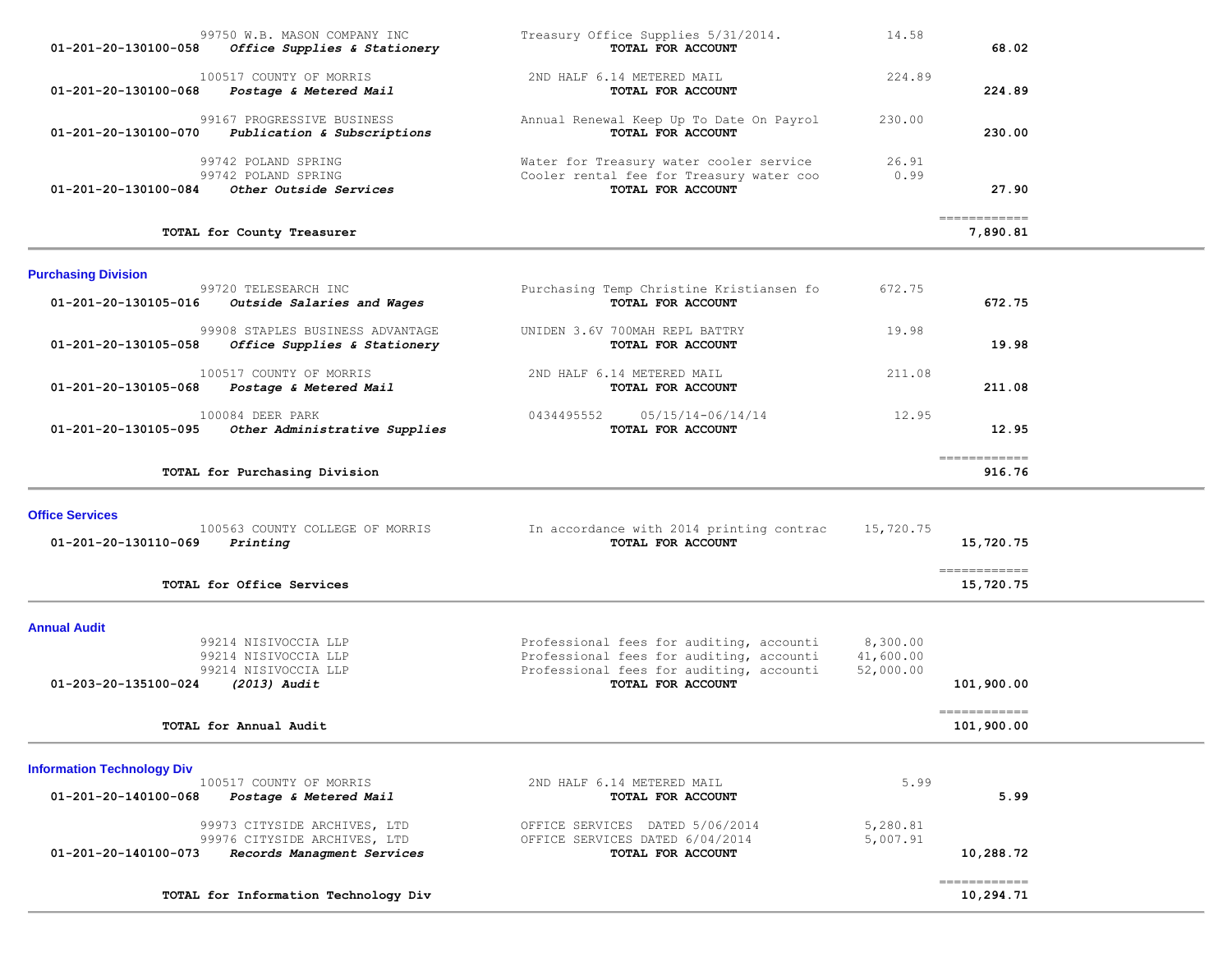| <b>County Board of Taxation</b>                                                      |                                                            |                 |                          |  |
|--------------------------------------------------------------------------------------|------------------------------------------------------------|-----------------|--------------------------|--|
| 99930 STAPLES BUSINESS ADVANTAGE                                                     | HP Black Toner                                             | 146.63          |                          |  |
| 99930 STAPLES BUSINESS ADVANTAGE                                                     | Folder/ltr manilla                                         | 29.62           |                          |  |
| 99930 STAPLES BUSINESS ADVANTAGE                                                     | Post-It notes                                              | 12.91           |                          |  |
| 99209 W.B. MASON COMPANY INC<br>01-201-20-150100-058<br>Office Supplies & Stationery | paper/Xerox, ltr<br>TOTAL FOR ACCOUNT                      | 202.74          | 391.90                   |  |
|                                                                                      |                                                            |                 |                          |  |
| 100517 COUNTY OF MORRIS                                                              | 2ND HALF 6.14 METERED MAIL                                 | 279.39          |                          |  |
| 01-201-20-150100-068<br>Postage & Metered Mail                                       | TOTAL FOR ACCOUNT                                          |                 | 279.39                   |  |
| 99933 MUNICIPAL CAPITAL CORP                                                         | C4502A digital copier, $5,6, 7/2014$                       | 956.43          |                          |  |
| 01-201-20-150100-164<br>Office Machines - Rental                                     | TOTAL FOR ACCOUNT                                          |                 | 956.43                   |  |
|                                                                                      |                                                            |                 |                          |  |
| TOTAL for County Board of Taxation                                                   |                                                            |                 | ------------<br>1,627.72 |  |
|                                                                                      |                                                            |                 |                          |  |
| <b>County Counsel</b>                                                                |                                                            | 13.90           |                          |  |
| 100517 COUNTY OF MORRIS<br>01-201-20-155100-068<br>Postage & Metered Mail            | 2ND HALF 6.14 METERED MAIL<br>TOTAL FOR ACCOUNT            |                 | 13.90                    |  |
|                                                                                      |                                                            |                 |                          |  |
|                                                                                      |                                                            |                 | ============             |  |
| TOTAL for County Counsel                                                             |                                                            |                 | 13.90                    |  |
|                                                                                      |                                                            |                 |                          |  |
| <b>County Surrogate</b><br>100517 COUNTY OF MORRIS                                   | 2ND HALF 6.14 METERED MAIL                                 | 525.31          |                          |  |
| 01-201-20-160100-068<br>Postage & Metered Mail                                       | TOTAL FOR ACCOUNT                                          |                 | 525.31                   |  |
|                                                                                      |                                                            |                 |                          |  |
| 100027 JOHN PECORARO                                                                 | MILEAGE FOR SURROGATE PRESENTATION IN DE                   | 8.23            |                          |  |
| 01-201-20-160100-082<br>Travel Expense                                               | TOTAL FOR ACCOUNT                                          |                 | 8.23                     |  |
|                                                                                      |                                                            |                 | ------------             |  |
| TOTAL for County Surrogate                                                           |                                                            |                 | 533.54                   |  |
|                                                                                      |                                                            |                 |                          |  |
| <b>Engineering</b><br>100517 COUNTY OF MORRIS                                        | 2ND HALF 6.14 METERED MAIL                                 | 3.09            |                          |  |
| 100517 COUNTY OF MORRIS                                                              | 2ND HALF 6.14 METERED MAIL                                 | 103.22          |                          |  |
| 100517 COUNTY OF MORRIS                                                              | 2ND HALF 6.14 METERED MAIL                                 | 1.88            |                          |  |
| 01-201-20-165100-068<br>Postage & Metered Mail                                       | TOTAL FOR ACCOUNT                                          |                 | 108.19                   |  |
| 98974 CY DRAKE LOCKSMITHS, INC.                                                      | Padlocks for Traffic Lock counters (Six)                   | 92.94           |                          |  |
| 01-201-20-165100-095<br>Other Administrative Supplies                                | TOTAL FOR ACCOUNT                                          |                 | 92.94                    |  |
|                                                                                      |                                                            |                 |                          |  |
| 98955 RESIDEX, LLC                                                                   | PT Advance Granular Carpenter Ant Bait (                   | 288.48<br>82.38 |                          |  |
| 98955 RESIDEX, LLC<br>98955 RESIDEX, LLC                                             | Advion Ant Bait Arena (1.98 g arena, 30<br>Freight Carrier | 15.84           |                          |  |
| 01-201-20-165100-225<br>Chemicals & Sprays                                           | TOTAL FOR ACCOUNT                                          |                 | 386.70                   |  |
|                                                                                      |                                                            |                 |                          |  |
| TOTAL for Engineering                                                                |                                                            |                 | ------------<br>587.83   |  |
|                                                                                      |                                                            |                 |                          |  |
| <b>Heritage Commission</b>                                                           |                                                            |                 |                          |  |
| 99542 CARMA/NJ                                                                       | 2014 Membership to CARMA/NJ (Attn: Laure                   | 50.00           |                          |  |
| 01-201-20-175100-023<br>Associations and Memberships                                 | TOTAL FOR ACCOUNT                                          |                 | 50.00                    |  |
| 99905 DEER PARK                                                                      | Acct #0434723672 / Inv# 04E0434723672                      | 11.81           |                          |  |
|                                                                                      |                                                            |                 |                          |  |

100517 COUNTY OF MORRIS 2ND HALF 6.14 METERED MAIL 12.11

 **01-201-20-175100-058** *Office Supplies & Stationery* **TOTAL FOR ACCOUNT 11.81**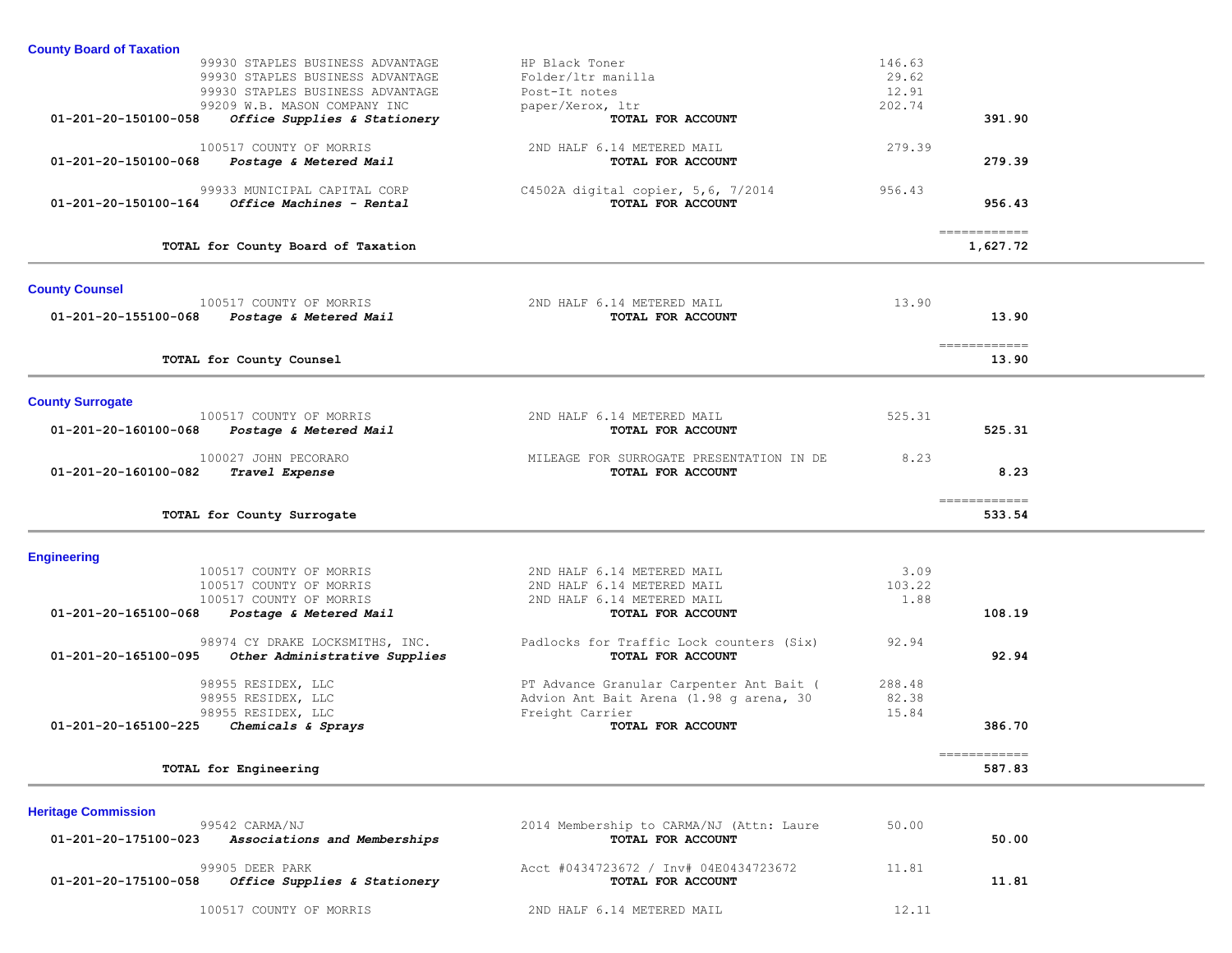| 01-201-20-175100-068<br>Postage & Metered Mail                                                        | TOTAL FOR ACCOUNT                                                                                                                                                                       |                                  | 12.11                                   |
|-------------------------------------------------------------------------------------------------------|-----------------------------------------------------------------------------------------------------------------------------------------------------------------------------------------|----------------------------------|-----------------------------------------|
| 99904 MUNICIPAL CAPITAL CORP<br>01-201-20-175100-164<br>Office Machines - Rental                      | Customer 6365 Contract-13098 Pymt, Ricoh<br>TOTAL FOR ACCOUNT                                                                                                                           | 589.96                           | 589.96                                  |
| TOTAL for Heritage Commission                                                                         |                                                                                                                                                                                         |                                  | -------------<br>663.88                 |
| <b>Planning Board</b>                                                                                 |                                                                                                                                                                                         |                                  |                                         |
| 97057 NJLM<br>98874 NEW JERSEY HISTORIC TRUST<br>Education Schools & Training<br>01-201-20-180100-039 | Registration for Joseph Barilla, Princip<br>Registration for Raymond Chang and Jan W<br>TOTAL FOR ACCOUNT                                                                               | 35.00<br>180.00                  | 215.00                                  |
| 100517 COUNTY OF MORRIS<br>01-201-20-180100-068<br>Postage & Metered Mail                             | 2ND HALF 6.14 METERED MAIL<br>TOTAL FOR ACCOUNT                                                                                                                                         | 159.58                           | 159.58                                  |
| 99711 DAILY RECORD<br>01-201-20-180100-070<br>Publication & Subscriptions                             | Legal Notice for meeting to be held on J<br>TOTAL FOR ACCOUNT                                                                                                                           | 42.80                            | 42.80                                   |
| TOTAL for Planning Board                                                                              |                                                                                                                                                                                         |                                  | $=$ = = = = = = = = = = = =<br>417.38   |
| <b>County Weights &amp; Measures</b>                                                                  |                                                                                                                                                                                         |                                  |                                         |
| 100517 COUNTY OF MORRIS<br>01-201-22-201100-068<br>Postage & Metered Mail                             | 2ND HALF 6.14 METERED MAIL<br>TOTAL FOR ACCOUNT                                                                                                                                         | 1.44                             | 1.44                                    |
| 99558 EMPLOYMENT HORIZONS, INC.<br>99558 EMPLOYMENT HORIZONS, INC.<br>100382 DEER PARK                | MAY 2014<br>LAWN SERVICE<br>$5/15/14 - 6/14/14$                                                                                                                                         | 842.00<br>170.00<br>25.90        |                                         |
| Other Outside Services<br>01-201-22-201100-084                                                        | TOTAL FOR ACCOUNT                                                                                                                                                                       |                                  | 1,037.90                                |
| 99969 AT&T<br>99972 AT&T<br>99977 VERIZON<br>99978 VERIZON<br>01-201-22-201100-146<br>Telephone       | CTY W&M ACCT#1001-102-9542 01/01/14<br>CTY W&M ACCT#1001-102-9542<br>02/01/2014<br>CTY W&M ACCT#201 V63-1789 999 12Y 02/<br>W&M ACCT#201 v63-1789 999 12Y 01/01/14<br>TOTAL FOR ACCOUNT | 7.24<br>6.03<br>303.03<br>273.62 | 589.92                                  |
| TOTAL for County Weights & Measures                                                                   |                                                                                                                                                                                         |                                  | $=$ = = = = = = = = = = = =<br>1,629.26 |
| <b>Employee Group Insurance</b>                                                                       |                                                                                                                                                                                         |                                  |                                         |
| 100259 SODEXO INC & AFFILIATES<br>Employee Group Insurance Expenditures<br>01-201-23-220100-090       | Health Fair Refreshments<br>TOTAL FOR ACCOUNT                                                                                                                                           | 866.00                           | 866.00                                  |
| TOTAL for Employee Group Insurance                                                                    |                                                                                                                                                                                         |                                  | ============<br>866.00                  |
| <b>Office of Emergency Management</b>                                                                 |                                                                                                                                                                                         |                                  |                                         |
| 100029 VERIZON WIRELESS<br>01-201-25-252100-031<br>Cellular Phones/Pagers                             | Wireless Service - EOC / MCP<br>TOTAL FOR ACCOUNT                                                                                                                                       | 91.02                            | 91.02                                   |
| 99324 STAPLES BUSINESS ADVANTAGE<br>01-201-25-252100-058<br>Office Supplies & Stationery              | NYC1054187, AC#1032179, 6/6/14<br>TOTAL FOR ACCOUNT                                                                                                                                     | 264.50                           | 264.50                                  |
| 99598 ALL COUNTY RENTAL CENTER<br>98995 CABLEVISION<br>93658 SARTIN SERVICES INC.                     | Acct #8298600 Inv Date 6/7/14 Propane<br>Service Period 7/1/14-9/30/14<br>2014 Operating                                                                                                | 66.00<br>345.17<br>774.63        |                                         |
| 01-201-25-252100-059<br>Other General Expenses                                                        | TOTAL FOR ACCOUNT                                                                                                                                                                       |                                  | 1,185.80                                |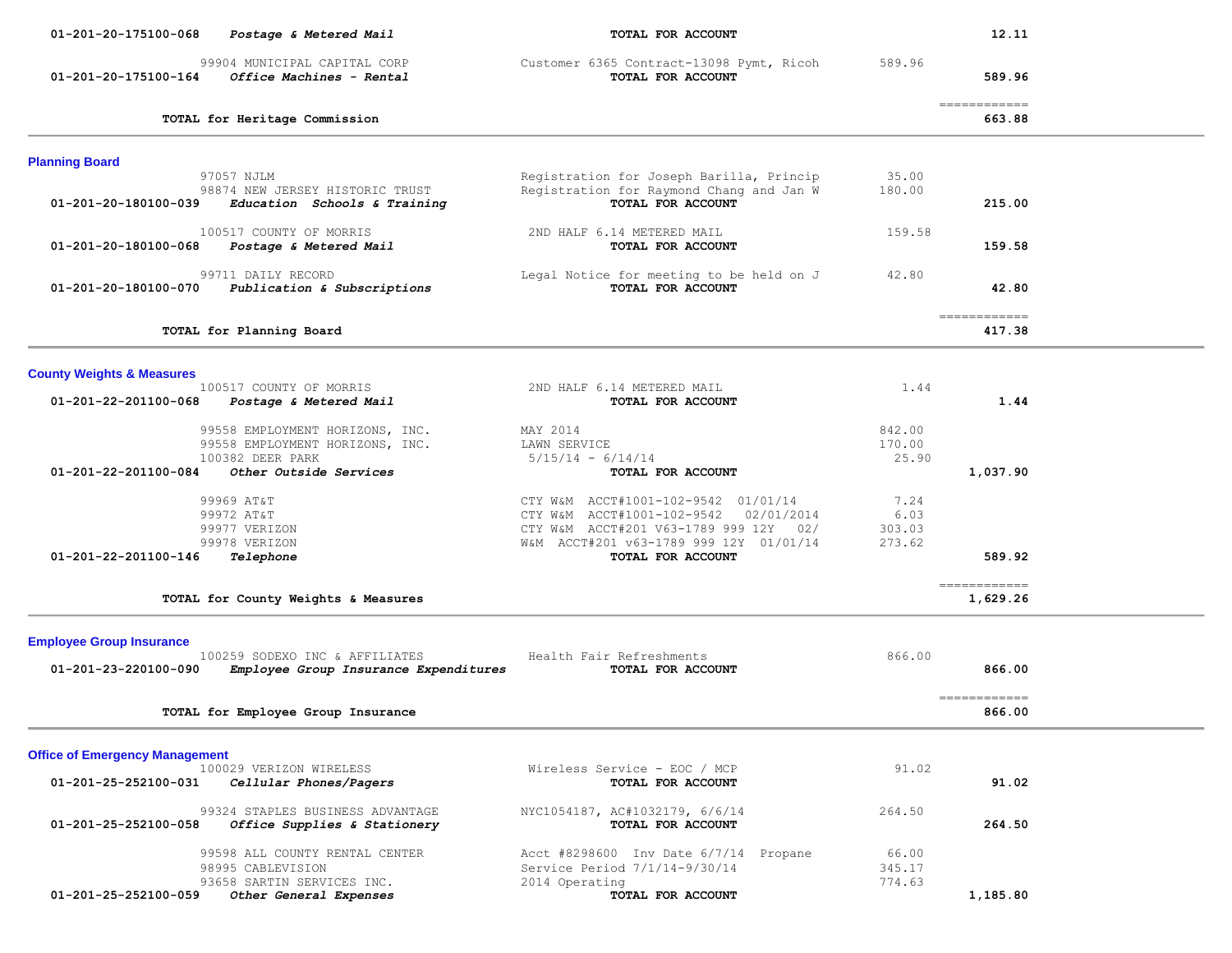|                              | TOTAL for Office of Emergency Management                         |                                                               |                        | ------------<br>1,544.16 |
|------------------------------|------------------------------------------------------------------|---------------------------------------------------------------|------------------------|--------------------------|
| <b>Communications Center</b> |                                                                  |                                                               |                        |                          |
|                              | 99467 STAPLES BUSINESS ADVANTAGE                                 | 5/10/14, copy paper, order# 7117825613-0                      | 665.60                 |                          |
| 01-201-25-252105-037         | Data Processing Supplies                                         | TOTAL FOR ACCOUNT                                             |                        | 665.60                   |
|                              | 99070 LIFESAVERS INC                                             | BLS for the Healthcare Provider course,                       | 170.00                 |                          |
|                              | 97792 VALENCIA COLLEGE                                           | 5/7/14, 911 Operator TDD training codes                       | 637.00                 |                          |
| 01-201-25-252105-039         | Education Schools & Training                                     | TOTAL FOR ACCOUNT                                             |                        | 807.00                   |
|                              | 99467 STAPLES BUSINESS ADVANTAGE                                 | 5/10/14, supplies, order# 7117825613-01                       | 129.51                 |                          |
|                              | 99467 STAPLES BUSINESS ADVANTAGE                                 | 5/10/14, supplies, order# 7117825613-02                       | 151.00                 |                          |
|                              | 99467 STAPLES BUSINESS ADVANTAGE                                 | 5/15/14, credit, order# 7115272956-05-01                      | $-60.03$               |                          |
|                              | 99467 STAPLES BUSINESS ADVANTAGE                                 | 5/20/14, supplies, order# 7118242894-01                       | 24.05                  |                          |
|                              | 99467 STAPLES BUSINESS ADVANTAGE                                 | 5/28/14, supplies, order# 7118242894-02                       | 28.65                  |                          |
|                              | 99467 STAPLES BUSINESS ADVANTAGE                                 | 6/3/14, supplies, order# 7118794516-01                        | 36.27                  |                          |
|                              | 99467 STAPLES BUSINESS ADVANTAGE                                 | 6/6/14, supplies, order# 7119057809-01                        | 26.78                  |                          |
|                              | 99467 STAPLES BUSINESS ADVANTAGE                                 | $6/6/14$ , supplies, order# 7119057809-02                     | 198.00                 |                          |
|                              | 99960 W.B. MASON COMPANY INC                                     | 6/3/14, supplies, order# S019202454                           | 75.04                  |                          |
|                              | 99960 W.B. MASON COMPANY INC                                     | 5/28/14, supplies, order# \$019074009                         | 43.86                  |                          |
| 01-201-25-252105-058         | Office Supplies & Stationery                                     | TOTAL FOR ACCOUNT                                             |                        | 653.13                   |
|                              | 100517 COUNTY OF MORRIS                                          | 2ND HALF 6.14 METERED MAIL                                    | 9.12                   |                          |
| 01-201-25-252105-068         | Postage & Metered Mail                                           | TOTAL FOR ACCOUNT                                             |                        | 9.12                     |
|                              | 99076 NORTHEAST COMMUNICATIONS, INC.                             | Customer #M0350LPS 5/29/14, Rewire MUA q                      | 135.00                 |                          |
| 01-201-25-252105-072         | Radio Repairs                                                    | TOTAL FOR ACCOUNT                                             |                        | 135.00                   |
|                              |                                                                  |                                                               |                        |                          |
|                              | 99524 AMERICAN TOWER CORPORATION<br>99523 MOTOROLA SOLUTIONS INC | Tower rental for July 2014, Green Pond R                      | 1,836.00<br>107,768.34 |                          |
| 01-201-25-252105-131         | County Wide Radio System                                         | Jul 1 - Sep 30 2014, 3rd quarterly payme<br>TOTAL FOR ACCOUNT |                        | 109,604.34               |
|                              |                                                                  |                                                               |                        |                          |
|                              | 99963 JERSEY CENTRAL POWER & LIGHT                               | 100 078 772 421, 6/12/14, Hickory Tvrn R                      | 475.23                 |                          |
|                              | 99963 JERSEY CENTRAL POWER & LIGHT                               | 100 078 771 605, 6/17/14, George St Dove                      | 377.11                 |                          |
| 01-201-25-252105-137         | Electricity                                                      | TOTAL FOR ACCOUNT                                             |                        | 852.34                   |
|                              | 99091 TABB INC.                                                  | 5/30/14, Pre-employment checks, acct# 30                      | 720.00                 |                          |
|                              | 99068 THE INSTITUTE FOR FORENSIC                                 | 5/15/14, Psychological evaluations for c                      | 1,300.00               |                          |
|                              | 99068 THE INSTITUTE FOR FORENSIC                                 | 5/15/14, Psychological evaluations for c                      | 1,300.00               |                          |
|                              | 99068 THE INSTITUTE FOR FORENSIC                                 | 5/15/14, Psychological evaluations for c                      | 975.00                 |                          |
|                              | 99068 THE INSTITUTE FOR FORENSIC                                 | 5/15/14, Psychological evaluations for c                      | 325.00                 |                          |
|                              | 99068 THE INSTITUTE FOR FORENSIC                                 | 5/20/14, Psychological evaluations for c                      | 325.00                 |                          |
| 01-201-25-252105-189         | Medical                                                          | TOTAL FOR ACCOUNT                                             |                        | 4,945.00                 |
|                              | 99961 FF1 PROFESSIONAL SAFETY SERVICES                           | 6/13/14, uniform, accessories, D.Smith                        | 1,012.34               |                          |
|                              | 99961 FF1 PROFESSIONAL SAFETY SERVICES                           | 6/16/14, uniform, accessories, R.Bisson                       | 501.64                 |                          |
| 01-201-25-252105-202         | Uniform And Accessories                                          | TOTAL FOR ACCOUNT                                             |                        | 1,513.98                 |
|                              | 96486 TELE-COMMUNICATION, INC                                    | 4/16/14, Starset voice tube headset and                       | 488.64                 |                          |
|                              | 96486 TELE-COMMUNICATION, INC                                    | 4/16/14, Supra plus monaural wideband NC                      | 611.80                 |                          |
|                              | 96486 TELE-COMMUNICATION, INC                                    | 4/16/14, Starset voice tube headset and                       | 732.96                 |                          |
| 01-201-25-252105-258         | Equipment                                                        | TOTAL FOR ACCOUNT                                             |                        | 1,833.40                 |
|                              |                                                                  |                                                               |                        |                          |
|                              | 87496 TEQUIPMENT INC.<br>87496 TEOUIPMENT INC.                   | Smart Boards with additional items, quot<br>Installation      | 20,280.98              |                          |
| 01-203-25-252105-039         | (2013) Education Schools & Training                              | TOTAL FOR ACCOUNT                                             | 2,450.00               | 22,730.98                |
|                              |                                                                  |                                                               |                        |                          |
|                              | 90040 KEYSTONE PUBLIC SAFETY INC.                                | Situation File Enhancement per attached                       | 1,800.00               |                          |

 **01-201-25-252100-068** *Postage & Metered Mail* **TOTAL FOR ACCOUNT 2.84**

100517 COUNTY OF MORRIS 100517 COUNTY OF MORRIS 2.84<br>3 **Postage & Metered Mail** 2.84 **2008 1007AL FOR ACCOUNT**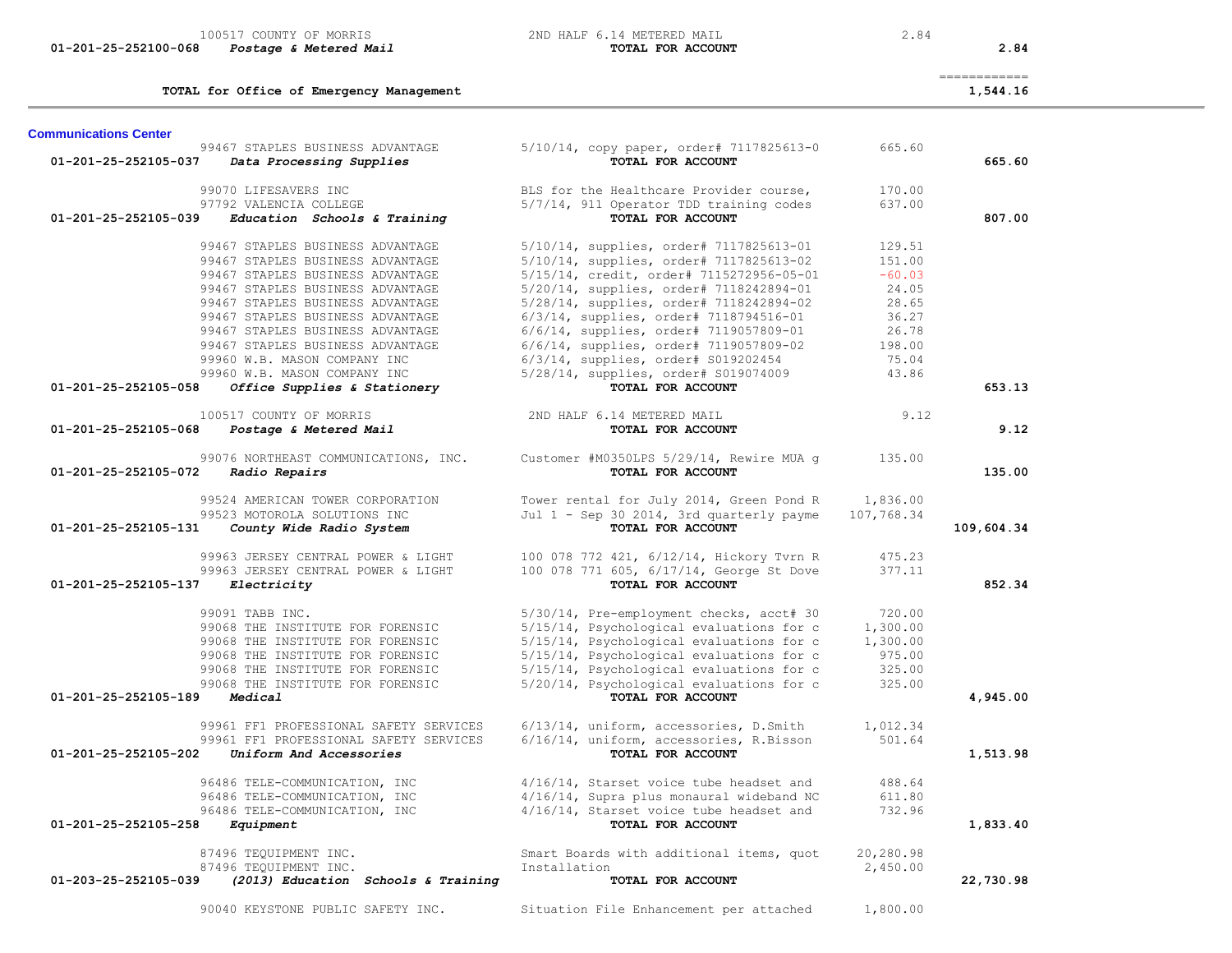|  | 01-203-25-252105-078 |  |  | (2013) Software Maintenance |
|--|----------------------|--|--|-----------------------------|
|--|----------------------|--|--|-----------------------------|

 **01-203-25-252105-078** *(2013) Software Maintenance* **TOTAL FOR ACCOUNT 1,800.00**

TOTAL for Communications Center 145,549.89

============

| <b>County Medical Examiner Office</b>                                                   |                                                                                           |                                  |                          |
|-----------------------------------------------------------------------------------------|-------------------------------------------------------------------------------------------|----------------------------------|--------------------------|
| 99738 ALLINA HEALTH SYSTEM<br>$01 - 201 - 25 - 254100 - 035$<br>Consultation Fee        | 5/31/14, R-14-118, Morris Case#14140390<br><b>TOTAL FOR ACCOUNT</b>                       | 400.00                           | 400.00                   |
| 100517 COUNTY OF MORRIS<br>$01 - 201 - 25 - 254100 - 068$<br>Postage & Metered Mail     | 2ND HALF 6.14 METERED MAIL<br>TOTAL FOR ACCOUNT                                           | 19.90                            | 19.90                    |
| 99809 NMS LABS<br>99809 NMS LABS<br>99809 NMS LABS                                      | Morris Toxicology, May 2014<br>Sussex Toxicology, May 2014<br>Warren Toxicology, May 2014 | 2,914.00<br>1,403.00<br>1,687.00 |                          |
| Other Outside Services<br>$01 - 201 - 25 - 254100 - 084$                                | <b>TOTAL FOR ACCOUNT</b>                                                                  |                                  | 6,004.00                 |
| 99599 MORRISTOWN MEMORIAL/PATHOLOGY<br>01-201-25-254100-203<br>X-Ray & Medical Supplies | May 2014 Case 14-14-0385<br><b>TOTAL FOR ACCOUNT</b>                                      | 1,089.00                         | 1,089.00                 |
| TOTAL for County Medical Examiner Office                                                |                                                                                           |                                  | :===========<br>7,512.90 |

| <b>County Sheriff's Department</b>  |                                                                                                                                  |                                                                                                                                                                        |                                       |          |
|-------------------------------------|----------------------------------------------------------------------------------------------------------------------------------|------------------------------------------------------------------------------------------------------------------------------------------------------------------------|---------------------------------------|----------|
|                                     | 99914 MARK CHIAROLANZA<br>$01-201-25-270100-039$ Education Schools & Training                                                    | Kean University Tuition $$1,767.00$ & 4-bo $1,961.26$<br>TOTAL FOR ACCOUNT                                                                                             |                                       | 1,961.26 |
|                                     | 99234 DEER PARK<br>01-201-25-270100-059 Other General Expenses                                                                   | $0434561387$ Billing Period - $4/15/14-5/14$ 219.42<br>TOTAL FOR ACCOUNT                                                                                               |                                       | 219.42   |
|                                     | 99231 STAPLES BUSINESS ADVANTAGE<br>$01-201-25-270100-064$ Photographic Suppies                                                  | HP Printer Cartridges, Office Supplies, 1,323.61<br>TOTAL FOR ACCOUNT                                                                                                  |                                       | 1,323.61 |
|                                     | 100517 COUNTY OF MORRIS<br>01-201-25-270100-068 Postage & Metered Mail                                                           | 2ND HALF 6.14 METERED MAIL<br>TOTAL FOR ACCOUNT                                                                                                                        | 506.10                                | 506.10   |
|                                     | 99912 RECORDER COMMUNITY NEWSPAPERS<br>99370 RECORDER COMMUNITY NEWSPAPERS<br>$01-201-25-270100-070$ Publication & Subscriptions | $1$ -Year for Sheriff E. Rochford $7/17/14$ -<br>Acct#51171, 1-yr Subscription, Expirati<br>TOTAL FOR ACCOUNT                                                          | 35.00<br>34.00                        | 69.00    |
| 01-201-25-270100-082 Travel Expense | 100330 WALTER RAWA                                                                                                               | Transportation/Lodging/Parking<br>TOTAL FOR ACCOUNT                                                                                                                    | 441.40                                | 441.40   |
| 01-201-25-270100-095                | 99233 PAPER MART INC<br>Other Administrative Supplies                                                                            | White Paper/Admin, Product Code #5501012<br>TOTAL FOR ACCOUNT                                                                                                          | 264.80                                | 264.80   |
| 01-201-25-270100-115 Ammunition     | 94024 UNIVERSAL UNIFORM SALES CO INC                                                                                             | MEB Holders for spray<br>TOTAL FOR ACCOUNT                                                                                                                             | 72.00                                 | 72.00    |
| 01-201-25-270100-189                | Medical                                                                                                                          | TOTAL FOR ACCOUNT                                                                                                                                                      |                                       | 1,300.00 |
| 01-201-25-270100-258                | 98143 MOTOROLA SOLUTIONS INC<br>98143 MOTOROLA SOLUTIONS INC<br>98143 MOTOROLA SOLUTIONS INC<br>Equipment                        | APX UCM Upgrade CD (KVL Serial Number Re<br>ADD: DES, DES-XL, DES-OFB (Model#CA0084<br>ENH: MULTIKEY OPERATION, Model#W969BL<br>TOTAL FOR ACCOUNT                      | 37.50<br>449.25<br>330.00             | 816.75   |
|                                     | 98049 MOTOROLA SOLUTIONS INC<br>98049 MOTOROLA SOLUTIONS INC<br>98049 MOTOROLA SOLUTIONS INC<br>98049 MOTOROLA SOLUTIONS INC     | Model#WPLN4108BR IMPRES MULTI UNIT CHARG<br>Model# NLN7967A Mult-Unit Charger Wall<br>Model# NMN6245A - Headset Lightweight<br>Model# BDN6676D - Audio Accy ADPT 3.5MM | 1,891.20<br>50.40<br>357.60<br>126.00 |          |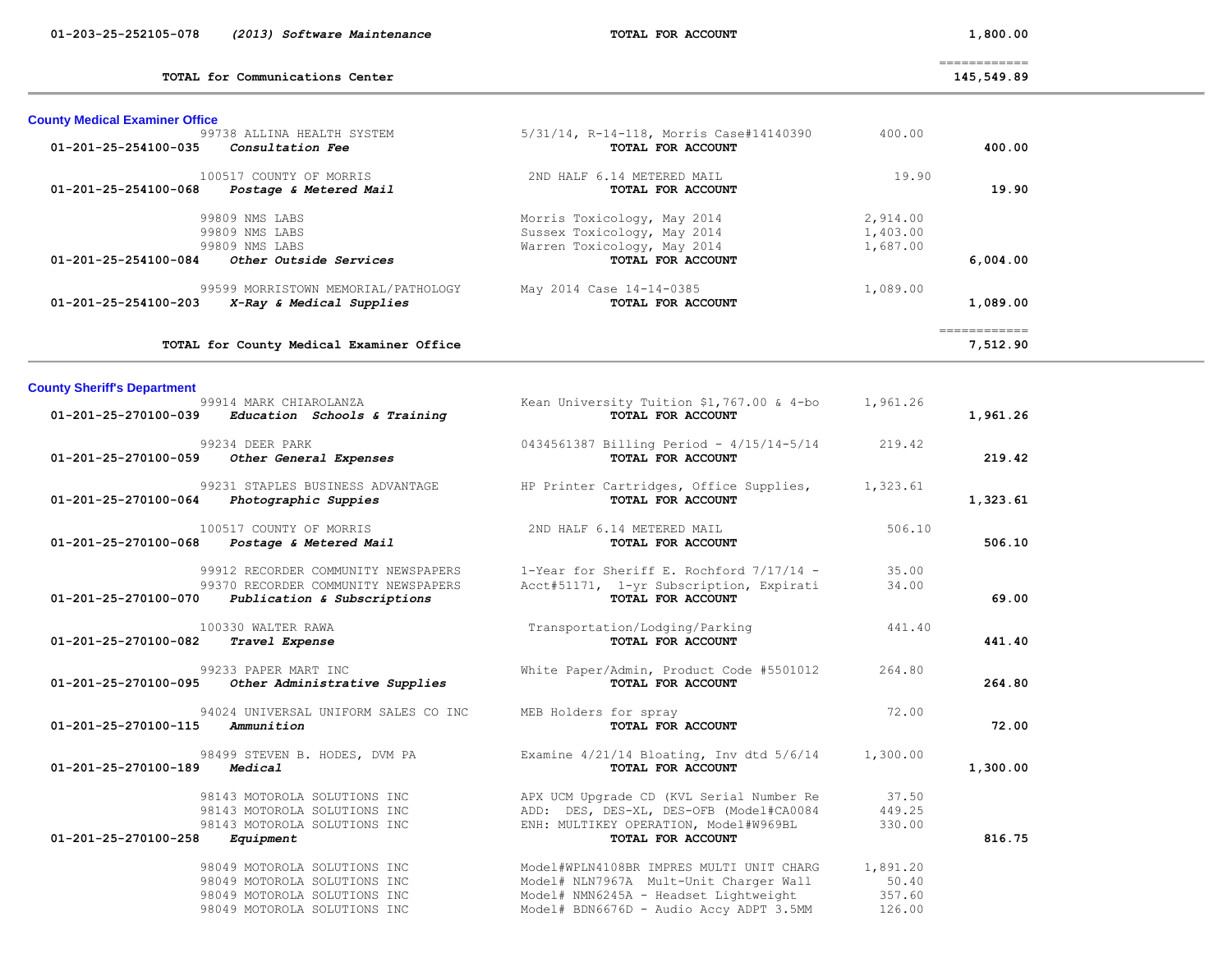|                                   |                                                   |                                                   |           | $=$ = = = = = = = = = = = = |
|-----------------------------------|---------------------------------------------------|---------------------------------------------------|-----------|-----------------------------|
|                                   | TOTAL for County Sheriff's Department             |                                                   |           | 9,399.54                    |
| <b>County Prosecutor's Office</b> |                                                   |                                                   |           |                             |
|                                   | 100134 MATTHEW TRIOANO                            | 2014 Annual Attorney Certification Fee f          | 175.00    |                             |
| 01-201-25-275100-023              | Associations and Memberships                      | TOTAL FOR ACCOUNT                                 |           | 175.00                      |
|                                   | 99713 FAIRLEIGH DICKINSON UNIVERSITY              | 142PA-SL201 - Lt. Robert McNally-Supervis         | 450.00    |                             |
|                                   | 98157 HAPS INC                                    | Homicide Investigation Seminar (April 7-          | 650.00    |                             |
|                                   | 98818 SAIBER LLC                                  | Professional Services rendered for Sexua          | 11,500.00 |                             |
| 01-201-25-275100-039              | Education Schools & Training                      | TOTAL FOR ACCOUNT                                 |           | 12,600.00                   |
|                                   | 99433 LAWYERS DIARY AND MANUAL LLC                | 2014 Fitzgerald's Legislative Manual **           | 72.00     |                             |
|                                   | 99433 LAWYERS DIARY AND MANUAL LLC                | Shipping                                          | 7.00      |                             |
|                                   | 98759 GANN LAW BOOKS                              | 2014 Edition of the NJ Rules of Evidence          | 4,173.00  |                             |
|                                   | 98759 GANN LAW BOOKS                              | Shipping                                          | 63.00     |                             |
|                                   | 97884 GANN LAW BOOKS                              | Customer # 000190-0, 2014 NJ Criminal Co          | 4,400.00  |                             |
|                                   | 97884 GANN LAW BOOKS                              | Shipping                                          | 64.50     |                             |
| 01-201-25-275100-050              | Law Books                                         | TOTAL FOR ACCOUNT                                 |           | 8,779.50                    |
|                                   | 99732 STAPLES BUSINESS ADVANTAGE                  | Account #NYC1054187 - Truvia Sweetner             | 44.07     |                             |
|                                   | 99443 STAPLES BUSINESS ADVANTAGE                  | Account #NYC 1054187 - Misc.Office Suppl          | 50.08     |                             |
|                                   | 99443 STAPLES BUSINESS ADVANTAGE                  |                                                   | 280.23    |                             |
|                                   | 99443 STAPLES BUSINESS ADVANTAGE                  | Wallets, Pads & Folders                           | 403.08    |                             |
|                                   | 99443 STAPLES BUSINESS ADVANTAGE                  | Utrium Univeral                                   | 52.81     |                             |
|                                   | 99443 STAPLES BUSINESS ADVANTAGE                  | Lgl 12 Pk.Pads                                    | 24.01     |                             |
|                                   | 99429 HELRICK'S INC                               |                                                   | 154.80    |                             |
|                                   | 99429 HELRICK'S INC                               | 11x14 Black Frames complete with glass<br>Freight | 15.88     |                             |
| 01-201-25-275100-058              | Office Supplies & Stationery                      | TOTAL FOR ACCOUNT                                 |           | 1,024.96                    |
|                                   |                                                   |                                                   |           |                             |
|                                   | 100158 JANE RECKTENWALD                           | UPS Freight Charge-Firearms Repair                | 148.67    |                             |
|                                   | 98745 FEDEX                                       | Account #1051-0576-2 (5/9/14)                     | 114.77    |                             |
|                                   | 98767 FEDEX                                       | Account #1051-0576-2 (5/22-5/23/14)               | 112.03    |                             |
| 01-201-25-275100-068              | 100517 COUNTY OF MORRIS<br>Postage & Metered Mail | 2ND HALF 6.14 METERED MAIL<br>TOTAL FOR ACCOUNT   | 1,174.97  | 1,550.44                    |
|                                   |                                                   |                                                   |           |                             |
|                                   | 100151 CHRISTOPHER VANADIA                        | RE: EnCase Examinatiion of Macintosh (Ap          | 749.63    |                             |
| 01-201-25-275100-082              | Travel Expense                                    | TOTAL FOR ACCOUNT                                 |           | 749.63                      |
|                                   | 98763 N J N E O A                                 | NJNEOA Awards Luncheon on 6/5/14** Chief          | 300.00    |                             |
| 01-201-25-275100-088              | Meeting Exp Advisory Board Etc                    | TOTAL FOR ACCOUNT                                 |           | 300.00                      |
|                                   | 99430 MEDIA SUPPLY, INC.                          | CD's Range 630610-631609*** Quote #1025           | 540.00    |                             |
|                                   | 99430 MEDIA SUPPLY, INC.                          | Paper Sleeves                                     | 80.00     |                             |
|                                   | 99430 MEDIA SUPPLY, INC.                          | DVD's Range 521709-522208                         | 270.00    |                             |
|                                   | 98517 DRUGSCAN INC                                | Drug Test-Jo Almanzar ** Requested by Ag          | 235.00    |                             |
|                                   | 99428 J. O'BRIEN CO INC                           | 5/8"Knit-In" Breakaway Lanyard 1 Color,           | 1,230.00  |                             |
|                                   | 99428 J. O'BRIEN CO INC                           | Shipping                                          | 19.71     |                             |
| 01-201-25-275100-118              | Investigation Expense                             | TOTAL FOR ACCOUNT                                 |           | 2,374.71                    |
|                                   | 93036 TREASURER                                   | NJ Supreme Court Motion-Filing Fee- Stat          | 30.00     |                             |
|                                   | 92391 TREASURER                                   | State v Fuqan Cromwell** Requested by As          | 30.00     |                             |
| 01-201-25-275100-126              | Court Expenses-Extradition                        | TOTAL FOR ACCOUNT                                 |           | 60.00                       |
|                                   | 99437 INSTITUTE-FORENSIC PSYCHOLOGY               | Psychological Evaluation Detective Candi          | 425.00    |                             |
| 01-201-25-275100-189              | Medical                                           | TOTAL FOR ACCOUNT                                 |           | 425.00                      |
|                                   |                                                   |                                                   |           |                             |
|                                   | 98744 UNIVERSAL UNIFORM SALES CO. INC             | Leather Badge Wallet* Lt. Charles Brady           | 29.95     |                             |
| 01-201-25-275100-202              | Uniform And Accessories                           | TOTAL FOR ACCOUNT                                 |           | 29.95                       |

 **01-201-25-270100-262** *Machinery Repairs & Parts* **TOTAL FOR ACCOUNT 2,425.20**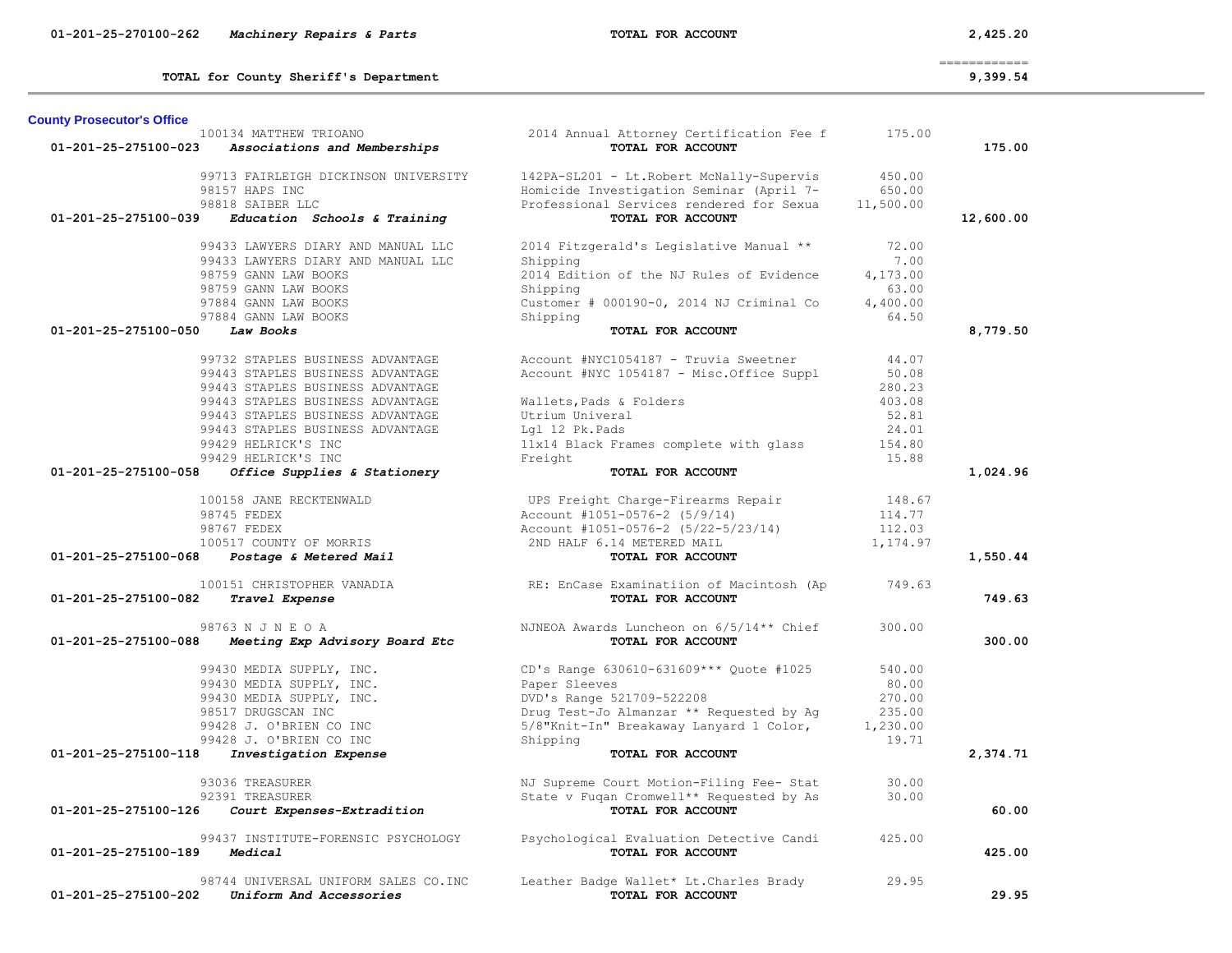| 88520 ENSLINS LLC<br>88520 ENSLINS LLC<br>01-203-25-275100-121<br>(2013) Witness Fees And Mileage                                                                                                                                                                                                                                  | Confirmation #'s 40083(Jock Waple) EWR/P<br>40084 (Mary Beth Bajorek) - Req. Det. Mic<br>TOTAL FOR ACCOUNT                                                                                                                                                                                                                                                                           | 74.40<br>92.00                                                | 166.40                                                                                                                                                                                                                                                                                                                                                                                                                                                                                              |
|------------------------------------------------------------------------------------------------------------------------------------------------------------------------------------------------------------------------------------------------------------------------------------------------------------------------------------|--------------------------------------------------------------------------------------------------------------------------------------------------------------------------------------------------------------------------------------------------------------------------------------------------------------------------------------------------------------------------------------|---------------------------------------------------------------|-----------------------------------------------------------------------------------------------------------------------------------------------------------------------------------------------------------------------------------------------------------------------------------------------------------------------------------------------------------------------------------------------------------------------------------------------------------------------------------------------------|
| (2013) Equipment<br>01-203-25-275100-258                                                                                                                                                                                                                                                                                           | 99439 AGT BATTERY SUPPLY LLC EN92 AAA Industrial Energizer<br>TOTAL FOR ACCOUNT                                                                                                                                                                                                                                                                                                      | 50.40                                                         | 50.40                                                                                                                                                                                                                                                                                                                                                                                                                                                                                               |
| TOTAL for County Prosecutor's Office                                                                                                                                                                                                                                                                                               |                                                                                                                                                                                                                                                                                                                                                                                      |                                                               | $\begin{array}{cccccccccc} \multicolumn{2}{c}{} & \multicolumn{2}{c}{} & \multicolumn{2}{c}{} & \multicolumn{2}{c}{} & \multicolumn{2}{c}{} & \multicolumn{2}{c}{} & \multicolumn{2}{c}{} & \multicolumn{2}{c}{} & \multicolumn{2}{c}{} & \multicolumn{2}{c}{} & \multicolumn{2}{c}{} & \multicolumn{2}{c}{} & \multicolumn{2}{c}{} & \multicolumn{2}{c}{} & \multicolumn{2}{c}{} & \multicolumn{2}{c}{} & \multicolumn{2}{c}{} & \multicolumn{2}{c}{} & \multicolumn{2}{c}{} & \mult$<br>28,285.99 |
| <b>County Jail</b>                                                                                                                                                                                                                                                                                                                 |                                                                                                                                                                                                                                                                                                                                                                                      |                                                               |                                                                                                                                                                                                                                                                                                                                                                                                                                                                                                     |
| 100057 MICHAEL BLASKO<br>98890 PESI INC.<br>$01-201-25-280100-039$ Education Schools & Training                                                                                                                                                                                                                                    | REIMBURSEMENT FOR TRAINING CLASSES ON 5.<br>98892 CROSS COUNTRY EDUCATION, LLC TRAINING FOR R.EARLS ON 5.22.14<br>98892 CROSS COUNTRY EDUCATION, LLC<br>98892 CROSS COUNTRY EDUCATION, LLC<br>98892 CROSS COUNTRY EDUCATION, LLC<br>98883 MARIN CONSULTING ASSOCIATES<br>98883 MARIN CONSULTING ASSOCIATES<br>98890 PESI INC<br>TRAINING FOR R.EARLS ON 6.24.14<br>TOTAL FOR ACCOUNT | 100.00<br>169.00<br>169.00<br>169.00<br>240.00<br>192.93      | 1,039.93                                                                                                                                                                                                                                                                                                                                                                                                                                                                                            |
|                                                                                                                                                                                                                                                                                                                                    |                                                                                                                                                                                                                                                                                                                                                                                      |                                                               |                                                                                                                                                                                                                                                                                                                                                                                                                                                                                                     |
| Equipment Service Agreements<br>01-201-25-280100-044                                                                                                                                                                                                                                                                               | 98894 ATC SERVICES INC<br>98903 CARRIER CORPORATION FINAC SERVICE AGREEMENT FROM 5.1.14 TO 4. 16,930.00<br>1 Foutbooks Corporation Final Handler Herody Harts Daten 5,16,14<br>TOTAL FOR ACCOUNT                                                                                                                                                                                     |                                                               | 20,748.12                                                                                                                                                                                                                                                                                                                                                                                                                                                                                           |
| 98878 ALL-STAR IDENTIFICATION<br>01-201-25-280100-047 Identification Equip&Supplies                                                                                                                                                                                                                                                | ID SUPPLIES PLUS SHIPPING DATED 5.16.14 685.00<br>TOTAL FOR ACCOUNT                                                                                                                                                                                                                                                                                                                  |                                                               | 685.00                                                                                                                                                                                                                                                                                                                                                                                                                                                                                              |
| 98884 STAPLES BUSINESS ADVANTAGE<br>98884 STAPLES BUSINESS ADVANTAGE<br>98884 STAPLES BUSINESS ADVANTAGE OFFICE SUPPLIES DATED 5.17.14<br>98884 STAPLES BUSINESS ADVANTAGE<br>99840 STAPLES BUSINESS ADVANTAGE OFFICE SUPPLIES DATED 5.24.14<br>OFFICE SUPPLIES DATED 5.24.14<br>01-201-25-280100-058 Office Supplies & Stationery | OFFICE SUPPLIES DATED 5.17.14<br>TOTAL FOR ACCOUNT                                                                                                                                                                                                                                                                                                                                   | 99.99<br>141.56<br>163.55<br>29.33<br>368.00                  | 802.43                                                                                                                                                                                                                                                                                                                                                                                                                                                                                              |
| 99818 JILLIAN SCHWEIZER<br>01-201-25-280100-059 Other General Expenses                                                                                                                                                                                                                                                             | REIMBURSEMENT FOR UNIFORM ALTERATIONS<br><b>COTAL FOR ACCOUNT</b>                                                                                                                                                                                                                                                                                                                    | 56.00                                                         | 56.00                                                                                                                                                                                                                                                                                                                                                                                                                                                                                               |
| 100517 COUNTY OF MORRIS 2ND HALF 6.14 METERED MAIL Postage & Metered Mail $\frac{1}{100}$<br>01-201-25-280100-068                                                                                                                                                                                                                  |                                                                                                                                                                                                                                                                                                                                                                                      | 70.23                                                         | 70.23                                                                                                                                                                                                                                                                                                                                                                                                                                                                                               |
| 98908 ACME AMERICAN REPAIRS INC.<br>99854 A PARTY PLEASING RENTAL INC<br>99680 ELEVATOR MAINTENANCE CORP<br>99834 MORRIS COUNTY M.U.A<br>98910 T J'S SPORTWIDE TROPHY<br>Other Outside Services<br>01-201-25-280100-084                                                                                                            | 98902 ACME AMERICAN REPAIRS INC. REPAIR OF KITCHEN REFRIGERATOR DATED 5.6<br>FRYING BASKETS FOR KITCHEN FRYER DATEDB<br>TENT, TABLE, & CHAIR RENTAL DATED 0.13.1.<br>ELEVATOR MAINTENANCE FOR JULY 2014 DATED<br>FACILITY WASTE PULL FEE ON 5.28.14<br>PLAQUE AND ENGRAVING DATED 5.22.14<br>FOR ACCOUNT<br>TENT, TABLE, & CHAIR RENTAL DATED 6.14.14                                | 84.00<br>538.50<br>1,000.27<br>683.33<br>650.00<br>104.95     | 3,061.05                                                                                                                                                                                                                                                                                                                                                                                                                                                                                            |
| 98900 GRAINGER                                                                                                                                                                                                                                                                                                                     | SECURITY KEY RING DATED 5.20.14                                                                                                                                                                                                                                                                                                                                                      | 15.72                                                         |                                                                                                                                                                                                                                                                                                                                                                                                                                                                                                     |
| 98900 GRAINGER<br>98889 GRAINGER<br>$01-201-25-280100-128$ Security Equipment                                                                                                                                                                                                                                                      | FLASHLIGHT AND BATTERY PACK DATED 5.16.1<br>SECURITY KEY RING DATED 5.14.14<br>TOTAL FOR ACCOUNT                                                                                                                                                                                                                                                                                     | 230.16<br>94.32                                               | 340.20                                                                                                                                                                                                                                                                                                                                                                                                                                                                                              |
| 98893 MORRIS PLAINS SMALL ENGINE INC<br>98893 MORRIS PLAINS SMALL ENGINE INC<br>98893 MORRIS PLAINS SMALL ENGINE INC<br>01-201-25-280100-130<br>SLAP                                                                                                                                                                               | SLAP EQUIPMENT PARTS/REPAIR DATED 5.21.1<br>SLAP EQUIPMENT PARTS/REPAIR DATED 5.21.1<br>SLAP EQUIPMENT PARTS/REPAIR DATED 5.21.1<br>TOTAL FOR ACCOUNT                                                                                                                                                                                                                                | 96.99<br>241.69<br>156.23                                     | 494.91                                                                                                                                                                                                                                                                                                                                                                                                                                                                                              |
| 98891 ARAMARK CORRECTIONAL SERVICES<br>98891 ARAMARK CORRECTIONAL SERVICES<br>96231 ARAMARK CORRECTIONAL SERVICES<br>96231 ARAMARK CORRECTIONAL SERVICES<br>96231 ARAMARK CORRECTIONAL SERVICES                                                                                                                                    | STAFF AND INMATE MEALS DATED 5.16.14<br>STAFF AND INMATE MEALS DATED 5.22.14<br>STAFF AND INMATE MEALS DATED 3.6.14<br>STAFF AND INMATE MEALS DATED 3.13.14<br>STAFF AND INMATE MEALS DATED 3.20.14                                                                                                                                                                                  | 14,642.63<br>14,197.31<br>14,711.02<br>14,772.39<br>14,877.59 |                                                                                                                                                                                                                                                                                                                                                                                                                                                                                                     |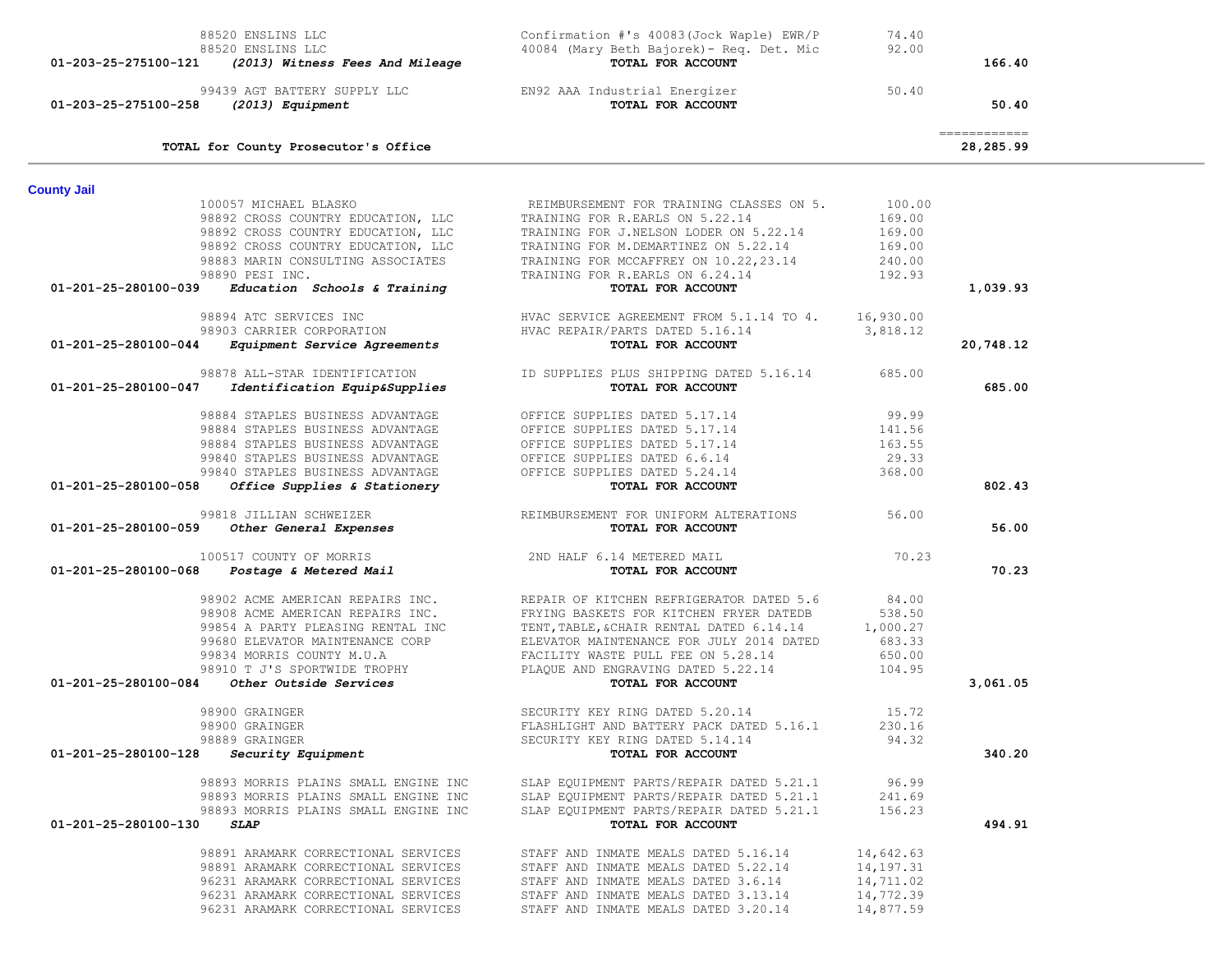|                                     |                                                                              | 96231 ARAMARK CORRECTIONAL SERVICES STAFF AND INMATE MEALS DATED 4.3.14 14,903.89                                                                                                                                                                                                                                                                                                                                                                                                                                                                                                                                                                                                                                                                               |                |            |
|-------------------------------------|------------------------------------------------------------------------------|-----------------------------------------------------------------------------------------------------------------------------------------------------------------------------------------------------------------------------------------------------------------------------------------------------------------------------------------------------------------------------------------------------------------------------------------------------------------------------------------------------------------------------------------------------------------------------------------------------------------------------------------------------------------------------------------------------------------------------------------------------------------|----------------|------------|
|                                     |                                                                              |                                                                                                                                                                                                                                                                                                                                                                                                                                                                                                                                                                                                                                                                                                                                                                 |                |            |
|                                     |                                                                              |                                                                                                                                                                                                                                                                                                                                                                                                                                                                                                                                                                                                                                                                                                                                                                 |                |            |
|                                     |                                                                              |                                                                                                                                                                                                                                                                                                                                                                                                                                                                                                                                                                                                                                                                                                                                                                 |                |            |
|                                     |                                                                              |                                                                                                                                                                                                                                                                                                                                                                                                                                                                                                                                                                                                                                                                                                                                                                 |                |            |
|                                     |                                                                              |                                                                                                                                                                                                                                                                                                                                                                                                                                                                                                                                                                                                                                                                                                                                                                 |                |            |
|                                     |                                                                              |                                                                                                                                                                                                                                                                                                                                                                                                                                                                                                                                                                                                                                                                                                                                                                 |                |            |
| $01 - 201 - 25 - 280100 - 185$ Food |                                                                              | EXERCITIONAL SERVICES<br>STAFF AND INMATE MEALS DATED 4.10.14<br>96231 ARAMARK CORRECTIONAL SERVICES<br>96231 ARAMARK CORRECTIONAL SERVICES<br>97685 ARAMARK CORRECTIONAL SERVICES<br>97685 ARAMARK CORRECTIONAL SERVICES<br>97685 ARAMARK                                                                                                                                                                                                                                                                                                                                                                                                                                                                                                                      |                | 154,463.26 |
|                                     |                                                                              |                                                                                                                                                                                                                                                                                                                                                                                                                                                                                                                                                                                                                                                                                                                                                                 |                |            |
|                                     |                                                                              |                                                                                                                                                                                                                                                                                                                                                                                                                                                                                                                                                                                                                                                                                                                                                                 |                |            |
|                                     |                                                                              |                                                                                                                                                                                                                                                                                                                                                                                                                                                                                                                                                                                                                                                                                                                                                                 |                |            |
|                                     |                                                                              |                                                                                                                                                                                                                                                                                                                                                                                                                                                                                                                                                                                                                                                                                                                                                                 |                |            |
|                                     |                                                                              |                                                                                                                                                                                                                                                                                                                                                                                                                                                                                                                                                                                                                                                                                                                                                                 |                |            |
|                                     |                                                                              |                                                                                                                                                                                                                                                                                                                                                                                                                                                                                                                                                                                                                                                                                                                                                                 |                |            |
|                                     |                                                                              |                                                                                                                                                                                                                                                                                                                                                                                                                                                                                                                                                                                                                                                                                                                                                                 |                |            |
|                                     |                                                                              |                                                                                                                                                                                                                                                                                                                                                                                                                                                                                                                                                                                                                                                                                                                                                                 |                |            |
|                                     | $01 - 201 - 25 - 280100 - 189$ Medical                                       | $\begin{tabular}{lllllllllllllllllll} \end{tabular} \begin{tabular}{lllllllllll} \end{tabular} \begin{tabular}{lllllllllll} \end{tabular} \begin{tabular}{lllllllllll} \end{tabular} \begin{tabular}{lllllllllllll} \end{tabular} \begin{tabular}{lllllllllllll} \end{tabular} \begin{tabular}{lllllllllllllll} \end{tabular} \begin{tabular}{lllllllllllllllllll} \end{tabular} \begin{tabular}{lllllllllllllllllllll} \end{tabular} \begin{tabular}{lllllllllllllllllllllll} \end{tabular} \begin{tabular}{ll$<br><b>99 Medical Medical Control SALES CO INC 19978 PORTLAM PARTICULAR PRIDE 1.114 2252.00<br/> 98999 INIVERSAL UNIFORM SALES CO INC 19971PORT FOR STILLING PRIDE 1.144 2.23.00<br/> 98999 INIVERSAL UNIFORM SALES CO INC 19971PORT STATE </b> |                | 2,870.86   |
|                                     |                                                                              |                                                                                                                                                                                                                                                                                                                                                                                                                                                                                                                                                                                                                                                                                                                                                                 |                |            |
|                                     |                                                                              |                                                                                                                                                                                                                                                                                                                                                                                                                                                                                                                                                                                                                                                                                                                                                                 |                |            |
|                                     |                                                                              |                                                                                                                                                                                                                                                                                                                                                                                                                                                                                                                                                                                                                                                                                                                                                                 |                |            |
|                                     |                                                                              |                                                                                                                                                                                                                                                                                                                                                                                                                                                                                                                                                                                                                                                                                                                                                                 |                |            |
|                                     |                                                                              |                                                                                                                                                                                                                                                                                                                                                                                                                                                                                                                                                                                                                                                                                                                                                                 |                |            |
|                                     |                                                                              |                                                                                                                                                                                                                                                                                                                                                                                                                                                                                                                                                                                                                                                                                                                                                                 |                |            |
|                                     |                                                                              |                                                                                                                                                                                                                                                                                                                                                                                                                                                                                                                                                                                                                                                                                                                                                                 |                |            |
|                                     |                                                                              |                                                                                                                                                                                                                                                                                                                                                                                                                                                                                                                                                                                                                                                                                                                                                                 |                |            |
|                                     |                                                                              |                                                                                                                                                                                                                                                                                                                                                                                                                                                                                                                                                                                                                                                                                                                                                                 |                |            |
|                                     |                                                                              |                                                                                                                                                                                                                                                                                                                                                                                                                                                                                                                                                                                                                                                                                                                                                                 |                |            |
|                                     |                                                                              |                                                                                                                                                                                                                                                                                                                                                                                                                                                                                                                                                                                                                                                                                                                                                                 |                |            |
|                                     |                                                                              |                                                                                                                                                                                                                                                                                                                                                                                                                                                                                                                                                                                                                                                                                                                                                                 |                |            |
|                                     |                                                                              |                                                                                                                                                                                                                                                                                                                                                                                                                                                                                                                                                                                                                                                                                                                                                                 |                |            |
|                                     |                                                                              |                                                                                                                                                                                                                                                                                                                                                                                                                                                                                                                                                                                                                                                                                                                                                                 |                |            |
|                                     |                                                                              |                                                                                                                                                                                                                                                                                                                                                                                                                                                                                                                                                                                                                                                                                                                                                                 |                |            |
|                                     |                                                                              |                                                                                                                                                                                                                                                                                                                                                                                                                                                                                                                                                                                                                                                                                                                                                                 |                |            |
|                                     |                                                                              |                                                                                                                                                                                                                                                                                                                                                                                                                                                                                                                                                                                                                                                                                                                                                                 |                |            |
|                                     |                                                                              |                                                                                                                                                                                                                                                                                                                                                                                                                                                                                                                                                                                                                                                                                                                                                                 |                |            |
|                                     |                                                                              |                                                                                                                                                                                                                                                                                                                                                                                                                                                                                                                                                                                                                                                                                                                                                                 |                |            |
|                                     |                                                                              |                                                                                                                                                                                                                                                                                                                                                                                                                                                                                                                                                                                                                                                                                                                                                                 |                |            |
|                                     |                                                                              |                                                                                                                                                                                                                                                                                                                                                                                                                                                                                                                                                                                                                                                                                                                                                                 |                |            |
|                                     |                                                                              |                                                                                                                                                                                                                                                                                                                                                                                                                                                                                                                                                                                                                                                                                                                                                                 |                |            |
|                                     |                                                                              |                                                                                                                                                                                                                                                                                                                                                                                                                                                                                                                                                                                                                                                                                                                                                                 |                |            |
|                                     |                                                                              |                                                                                                                                                                                                                                                                                                                                                                                                                                                                                                                                                                                                                                                                                                                                                                 |                |            |
|                                     |                                                                              |                                                                                                                                                                                                                                                                                                                                                                                                                                                                                                                                                                                                                                                                                                                                                                 |                |            |
|                                     |                                                                              |                                                                                                                                                                                                                                                                                                                                                                                                                                                                                                                                                                                                                                                                                                                                                                 |                |            |
|                                     |                                                                              |                                                                                                                                                                                                                                                                                                                                                                                                                                                                                                                                                                                                                                                                                                                                                                 |                |            |
|                                     |                                                                              |                                                                                                                                                                                                                                                                                                                                                                                                                                                                                                                                                                                                                                                                                                                                                                 |                |            |
|                                     |                                                                              |                                                                                                                                                                                                                                                                                                                                                                                                                                                                                                                                                                                                                                                                                                                                                                 |                |            |
|                                     |                                                                              |                                                                                                                                                                                                                                                                                                                                                                                                                                                                                                                                                                                                                                                                                                                                                                 |                |            |
|                                     |                                                                              |                                                                                                                                                                                                                                                                                                                                                                                                                                                                                                                                                                                                                                                                                                                                                                 |                |            |
|                                     |                                                                              |                                                                                                                                                                                                                                                                                                                                                                                                                                                                                                                                                                                                                                                                                                                                                                 |                |            |
|                                     |                                                                              |                                                                                                                                                                                                                                                                                                                                                                                                                                                                                                                                                                                                                                                                                                                                                                 |                |            |
|                                     | 98899 UNIVERSAL UNIFORM SALES CO INC                                         | UNIFORMS FOR BLOETE DATED 5.6.14                                                                                                                                                                                                                                                                                                                                                                                                                                                                                                                                                                                                                                                                                                                                | 252.00         |            |
|                                     | 98899 UNIVERSAL UNIFORM SALES CO INC                                         | UNIFORMS FOR ROSINSKI DATED 5.6.14                                                                                                                                                                                                                                                                                                                                                                                                                                                                                                                                                                                                                                                                                                                              | 252.00         |            |
|                                     | 98899 UNIVERSAL UNIFORM SALES CO INC<br>98899 UNIVERSAL UNIFORM SALES CO INC | UNIFORMS FOR MONACO DATED 5.6.14                                                                                                                                                                                                                                                                                                                                                                                                                                                                                                                                                                                                                                                                                                                                | 252.00         |            |
|                                     |                                                                              | UNIFORMS FOR CRUSE DATED 5.19.14                                                                                                                                                                                                                                                                                                                                                                                                                                                                                                                                                                                                                                                                                                                                | 362.50         |            |
|                                     | $01-201-25-280100-202$ Uniform And Accessories                               | TOTAL FOR ACCOUNT                                                                                                                                                                                                                                                                                                                                                                                                                                                                                                                                                                                                                                                                                                                                               |                | 10,010.00  |
|                                     | 98906 MORRISTOWN LUMBER &                                                    | MAINTENANCE SUPPLIES DATED 5.27.14                                                                                                                                                                                                                                                                                                                                                                                                                                                                                                                                                                                                                                                                                                                              |                |            |
|                                     | 98882 MORRISTOWN LUMBER &                                                    | MAINTENANCE SUPPLIES DATED 5.22.14                                                                                                                                                                                                                                                                                                                                                                                                                                                                                                                                                                                                                                                                                                                              | 11.28<br>56.47 |            |
|                                     | 94165 CULLIGAN                                                               | SOLAR SALT DATED 2.26.14                                                                                                                                                                                                                                                                                                                                                                                                                                                                                                                                                                                                                                                                                                                                        | 1,071.00       |            |
|                                     | 98888 GRAINGER                                                               | WATER HOSE DATED 5.14.14                                                                                                                                                                                                                                                                                                                                                                                                                                                                                                                                                                                                                                                                                                                                        | 23.50          |            |
|                                     | 99833 MORRISTOWN LUMBER &                                                    | MAINTENANCE SUPPLIES DATED 6.16.14                                                                                                                                                                                                                                                                                                                                                                                                                                                                                                                                                                                                                                                                                                                              | 48.42          |            |
|                                     | 97779 TURTLE & HUGHES, INC                                                   | ELECTRICAL SUPPLIES DATED 4.28.14                                                                                                                                                                                                                                                                                                                                                                                                                                                                                                                                                                                                                                                                                                                               | 317.02         |            |
|                                     |                                                                              |                                                                                                                                                                                                                                                                                                                                                                                                                                                                                                                                                                                                                                                                                                                                                                 |                |            |

96231 ARAMARK CORRECTIONAL SERVICES STAFF AND INMATE MEALS DATED 3.27.14 14,770.64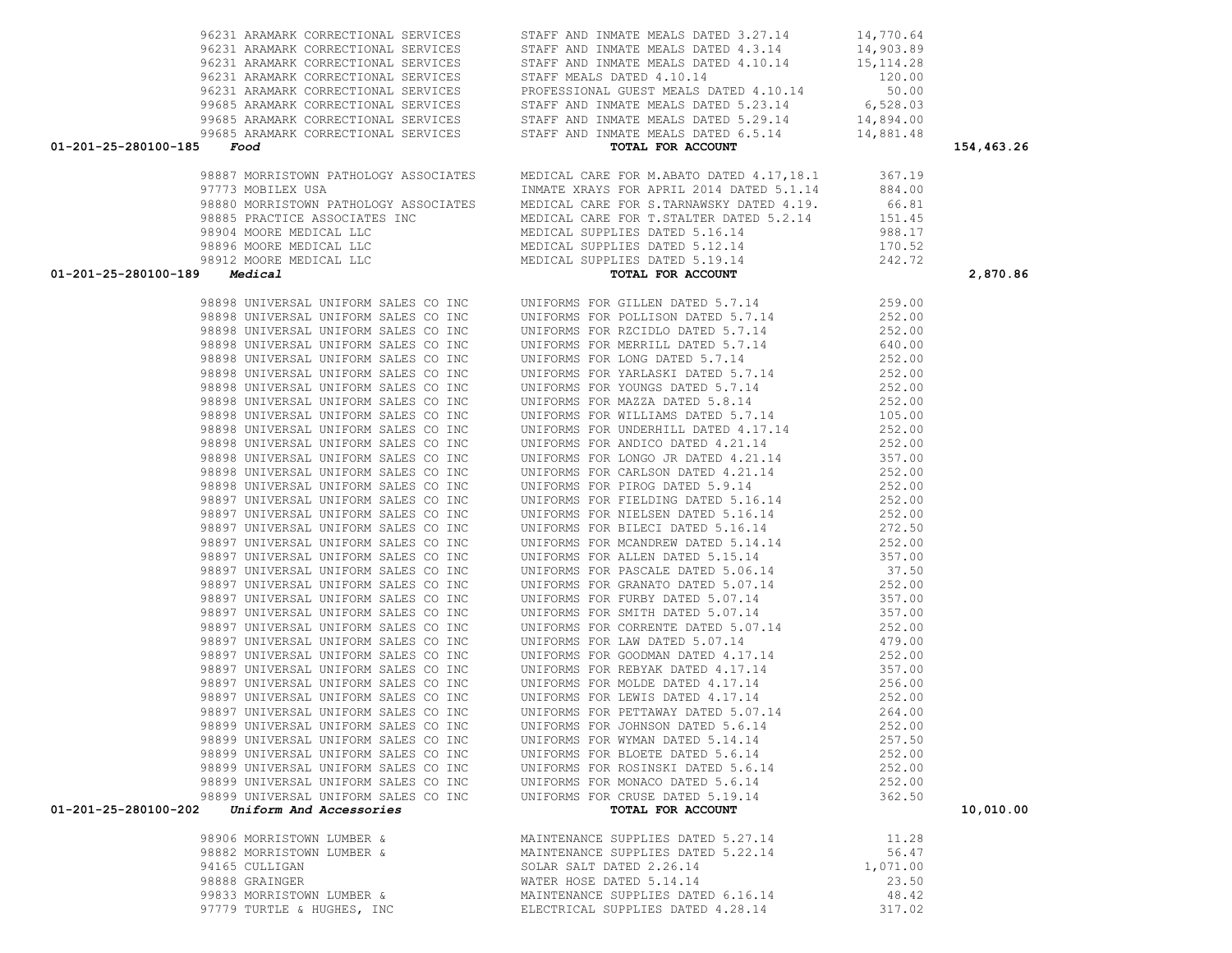|                      | TOTAL for County Jail                                                                                                   |                                                                                                                                       |                                | 202,226.99 |
|----------------------|-------------------------------------------------------------------------------------------------------------------------|---------------------------------------------------------------------------------------------------------------------------------------|--------------------------------|------------|
| 01-201-25-280100-262 | 98901 FOWLER EQUIP CO INC.<br>Machinery Repairs & Parts                                                                 | WASHER MACHINE REPAIR/PARTS DATED 5.12.1<br>TOTAL FOR ACCOUNT                                                                         | 1,274.80                       | 1,274.80   |
| 01-201-25-280100-252 | 98895 JERSEY PAPER PLUS INC<br>98895 JERSEY PAPER PLUS INC<br>98879 ASSOCIATED SALES AND BAG CO.<br>Janitorial Supplies | PAPER AND JANITORIAL SUPPLIES DATED 5.19<br>JANITORIAL SUPPLIES DATED 5.19.14<br>Acct# 101602 BAGS DATED 5.13.14<br>TOTAL FOR ACCOUNT | 2,288.50<br>116.00<br>1,095.54 | 3,500.04   |
| 01-201-25-280100-249 | Bldg Maintenance Supplies                                                                                               | TOTAL FOR ACCOUNT                                                                                                                     |                                | 2,810.16   |
|                      | 97732 U-LINE SHIPPING SUPPLY<br>98907 TURTLE & HUGHES, INC                                                              | FLOOR MATS PLUS FREIGHT DATED 4.30.14<br>ELECTRICAL SUPPLIES DATED 5.15.14                                                            | 482.70<br>659.04               |            |
|                      | 97779 TURTLE & HUGHES, INC                                                                                              | IDE 30-1032J, ITEM #69352                                                                                                             | 38.13                          |            |
|                      | 97779 TURTLE & HUGHES, INC                                                                                              | UNV B232IUNVHP-N000I, ITEM #55061                                                                                                     | 102.60                         |            |
|                      | 97779 TURTLE & HUGHES, INC                                                                                              | SYL CF13DS/841/ECO, ITEM #21134 RETURNED                                                                                              | $-69.60$                       |            |
|                      | 97779 TURTLE & HUGHES, INC                                                                                              | SYL CF13DS/841/ECO, ITEM #21134                                                                                                       | 69.60                          |            |

| 100142 EDWARD SHAPLEY                                          | Film Processing for educational presenta  | 27.82     |          |
|----------------------------------------------------------------|-------------------------------------------|-----------|----------|
| $01 - 201 - 25 - 281100 - 039$<br>Education Schools & Training | TOTAL FOR ACCOUNT                         |           | 27.82    |
| 100517 COUNTY OF MORRIS                                        | 2ND HALF 6.14 METERED MAIL                | 52.24     |          |
| $01 - 201 - 25 - 281100 - 068$<br>Postage & Metered Mail       | TOTAL FOR ACCOUNT                         |           | 52.24    |
| 99910 SODEXO INC & AFFILIATES                                  | Contractural Charges, Meals, Snacks and   | 7,849.63  |          |
| 01-201-25-281100-185<br>Food                                   | TOTAL FOR ACCOUNT                         |           | 7,849.63 |
| 100243 ALLEN PAPER & SUPPLY CO                                 | C-fold Towels, poly Tradex gloves         | 152.25    |          |
| $01 - 201 - 25 - 281100 - 252$<br>Janitorial Supplies          | TOTAL FOR ACCOUNT                         |           | 152.25   |
| 82979 OFFICE MASTER                                            | Maxwell Heavy Duty Task / chair with arms | 942.00    |          |
| 82979 OFFICE MASTER                                            | Contract discount 40%                     | $-376.80$ |          |
| $01 - 203 - 25 - 281100 - 162$<br>(2013) Furniture & Fixtures  | TOTAL FOR ACCOUNT                         |           | 565.20   |
|                                                                |                                           |           |          |

**TOTAL for County Youth Detention Facilit 8,647.14**

## **Road Repairs**

**County Youth Detention Facilit**

| 99897 STAPLES BUSINESS ADVANTAGE                     | wall clocks                      | 29.97    |          |
|------------------------------------------------------|----------------------------------|----------|----------|
| 01-201-26-290100-058<br>Office Supplies & Stationery | TOTAL FOR ACCOUNT                |          | 29.97    |
| 100517 COUNTY OF MORRIS                              | 2ND HALF 6.14 METERED MAIL       | 13.49    |          |
| 01-201-26-290100-068<br>Postage & Metered Mail       | TOTAL FOR ACCOUNT                |          | 13.49    |
| 99969 AT&T                                           | ROAD REPAIRS                     | 10.08    |          |
| 99972 AT&T                                           | ROAD REPAIRS                     | 7.68     |          |
| 99977 VERIZON                                        | ROAD REPAIRS                     | 723.90   |          |
| 99978 VERIZON                                        | ROAD DEPT.                       | 653.64   |          |
| 01-201-26-290100-146<br>Telephone                    | TOTAL FOR ACCOUNT                |          | 1,395.30 |
| 99163 PEZZO PIZZA II                                 | meals $3/2 - 5/16/2014$          | 250.00   |          |
| 99163 PEZZO PIZZA II                                 | 15% Gratuity                     | 37.50    |          |
| 01-201-26-290100-188<br>Meals                        | TOTAL FOR ACCOUNT                |          | 287.50   |
| 98876 TILCON NEW YORK INC.                           | $I - 5$                          | 404.73   |          |
| 98876 TILCON NEW YORK INC.                           | $I - 5$                          | 410.70   |          |
| 98876 TILCON NEW YORK INC.                           | $I-5$ , $I-6$                    | 1,141.82 |          |
| 99125 TILCON NEW YORK INC.                           | $9.5M64, I-5$                    | 2,867.39 |          |
| 99005 DYNASTY CHEMICAL CORPORATION                   | citrus kleen cleaner & degreaser | 3,424.00 |          |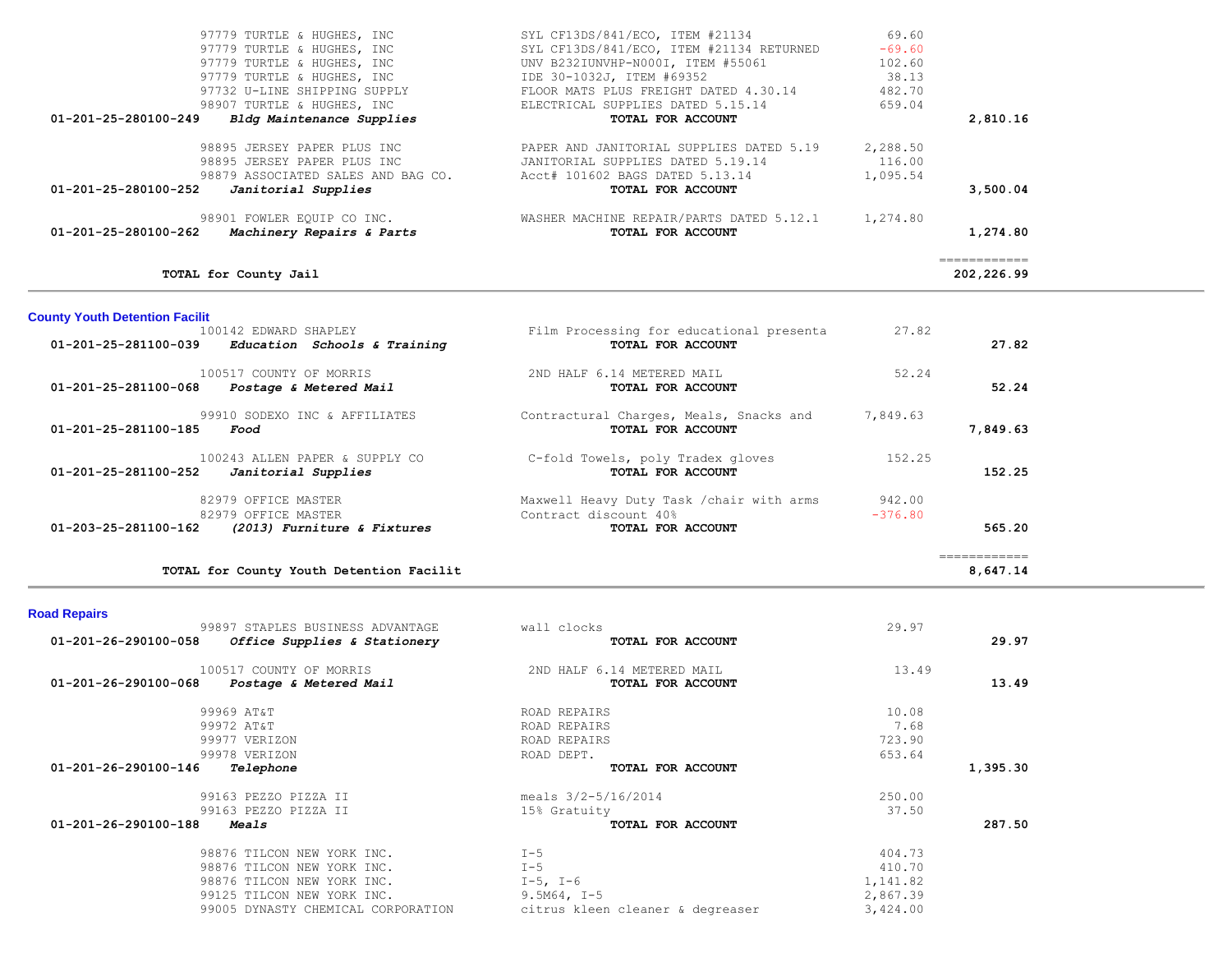| 01-201-26-290100-222           | Bituminous Concrete                                                        | TOTAL FOR ACCOUNT                                                                 |                        | 8,248.64                   |  |
|--------------------------------|----------------------------------------------------------------------------|-----------------------------------------------------------------------------------|------------------------|----------------------------|--|
|                                | 99308 MORRISTOWN LUMBER &                                                  | 1/2" barb tee, 9pc socket set                                                     | 20.34                  |                            |  |
| 01-201-26-290100-238           | Signage                                                                    | TOTAL FOR ACCOUNT                                                                 |                        | 20.34                      |  |
|                                | 99309 NORTHEASTERN HARDWARE CO INC                                         | street brooms, plastic pan, wood handles                                          | 90.27                  |                            |  |
|                                | 99017 SUSSEX COUNTY MUA                                                    | CTM00001CM street sweeping 5/21/14                                                | 240.00                 |                            |  |
|                                | 99017 SUSSEX COUNTY MUA                                                    | sweeping 5/21/14                                                                  | 204.15                 |                            |  |
|                                | 99017 SUSSEX COUNTY MUA                                                    | sweeping 5/22/14                                                                  | 209.25                 |                            |  |
|                                | 99017 SUSSEX COUNTY MUA                                                    | sweeping 5/22/14                                                                  | 249.75                 |                            |  |
|                                | 99017 SUSSEX COUNTY MUA                                                    | sweeping 5/22/14                                                                  | 203.40                 |                            |  |
|                                | 99017 SUSSEX COUNTY MUA                                                    | sweeping 5/22/14                                                                  | 140.70                 |                            |  |
|                                | 99017 SUSSEX COUNTY MUA                                                    | sweeping 5/22/14                                                                  | 176.25                 |                            |  |
|                                | 99017 SUSSEX COUNTY MUA<br>99017 SUSSEX COUNTY MUA                         | sweeping 5/22/14<br>sweeping 5/22/14                                              | 285.60<br>124.35       |                            |  |
|                                | 99017 SUSSEX COUNTY MUA                                                    | sweeping 5/22/14                                                                  | 164.70                 |                            |  |
|                                | 99017 SUSSEX COUNTY MUA                                                    | sweeping 5/22/14                                                                  | 226.65                 |                            |  |
| 01-201-26-290100-260           | Construction Materials                                                     | TOTAL FOR ACCOUNT                                                                 |                        | 2,315.07                   |  |
|                                |                                                                            |                                                                                   |                        |                            |  |
|                                | TOTAL for Road Repairs                                                     |                                                                                   |                        | -------------<br>12,310.31 |  |
|                                |                                                                            |                                                                                   |                        |                            |  |
| <b>Bridges and Culverts</b>    |                                                                            |                                                                                   |                        |                            |  |
| 01-201-26-292100-146           | 100035 VERIZON<br>Telephone                                                | Billing Date: 6-1-14 Acct# 973-361-6688<br>TOTAL FOR ACCOUNT                      | 307.49                 | 307.49                     |  |
|                                |                                                                            |                                                                                   |                        |                            |  |
|                                | 99097 BEAUTIFUL RAGS                                                       | 50 Grey Scrub ClothCup 7 oz Plas Translu                                          | 381.21                 |                            |  |
|                                | 99096 GRAINGER                                                             | Pump, Marine/RV 12 VDCBattery, AA, Alkali                                         | 113.55                 |                            |  |
| 01-201-26-292100-246           | Tools - Others                                                             | TOTAL FOR ACCOUNT                                                                 |                        | 494.76                     |  |
|                                |                                                                            |                                                                                   |                        | ------------               |  |
|                                | TOTAL for Bridges and Culverts                                             |                                                                                   |                        | 802.25                     |  |
|                                |                                                                            |                                                                                   |                        |                            |  |
| <b>Shade Tree Commission</b>   |                                                                            |                                                                                   |                        |                            |  |
| 01-201-26-300100-098           | 99124 NORTHEASTERN ARBORIST SUPPLY<br>Other Operating&Repair Supply        | whoopie sling $5/8$ , $3'-6'$<br>TOTAL FOR ACCOUNT                                | 97.05                  | 97.05                      |  |
|                                |                                                                            |                                                                                   |                        |                            |  |
|                                | 99016 KENVIL POWER EQUIPMENT, INC.                                         | ear plugs                                                                         | 70.65                  |                            |  |
| 01-201-26-300100-266           | Safety Items                                                               | TOTAL FOR ACCOUNT                                                                 |                        | 70.65                      |  |
|                                |                                                                            |                                                                                   |                        |                            |  |
|                                | TOTAL for Shade Tree Commission                                            |                                                                                   |                        | ------------<br>167.70     |  |
|                                |                                                                            |                                                                                   |                        |                            |  |
| <b>Buildings &amp; Grounds</b> |                                                                            |                                                                                   |                        |                            |  |
|                                | 99341 SCIENTIFIC WATER CONDITIONING                                        | WATERGUARD QTRLY BILLING/ JUNE, JULY, AU                                          | 2,175.00               |                            |  |
|                                | 99944 WEBSTER PLUMBING &                                                   | RE: 911 MEMORIAL/ 06-03-14                                                        | 658.40                 |                            |  |
|                                | 99944 WEBSTER PLUMBING &                                                   | RE: HOMELESS/ 06-05-14                                                            | 740.70                 |                            |  |
| 01-201-26-310100-044           | Equipment Service Agreements                                               | TOTAL FOR ACCOUNT                                                                 |                        | 3,574.10                   |  |
|                                | 99941 STAPLES BUSINESS ADVANTAGE                                           | RE: OFFICE SUPPLIES/ 06-12-14                                                     | 246.33                 |                            |  |
|                                | 99941 STAPLES BUSINESS ADVANTAGE                                           | RE: OFFICE SUPPLIES/ 06-12-14                                                     | 9.10                   |                            |  |
| 01-201-26-310100-058           | Office Supplies & Stationery                                               | TOTAL FOR ACCOUNT                                                                 |                        | 255.43                     |  |
|                                |                                                                            |                                                                                   |                        |                            |  |
|                                | 100217 MORRISTOWN PARKING AUTHORITY                                        | JULY 2014 - PARKING MAINTENANCE FEE                                               | 11,900.00              |                            |  |
|                                | 100217 MORRISTOWN PARKING AUTHORITY<br>100217 MORRISTOWN PARKING AUTHORITY | AUGUST 2014 - PARKING MAINTENANCE FEE<br>SEPTEMBER 2014 - PARKING MAINTENANCE FEE | 11,900.00<br>11,900.00 |                            |  |
|                                | 100200 MORRISTOWN PARKING AUTHORITY                                        | JULY 2014 - PARKING MAINTENANCE FEE                                               | 1,190.00               |                            |  |
|                                | 100200 MORRISTOWN PARKING AUTHORITY                                        | AUGUST 2014 - PARKING MAINTENANCE FEE                                             | 1,190.00               |                            |  |
|                                | 100200 MORRISTOWN PARKING AUTHORITY                                        | SEPTEMBER 2014 - PARKING MAINTENANCE FEE                                          | 1,190.00               |                            |  |
|                                | 100218 MORRISTOWN PARKING AUTHORITY                                        | PARKING MAINTENANCE FEE/ JULY 2014                                                | 5,288.00               |                            |  |
|                                |                                                                            |                                                                                   |                        |                            |  |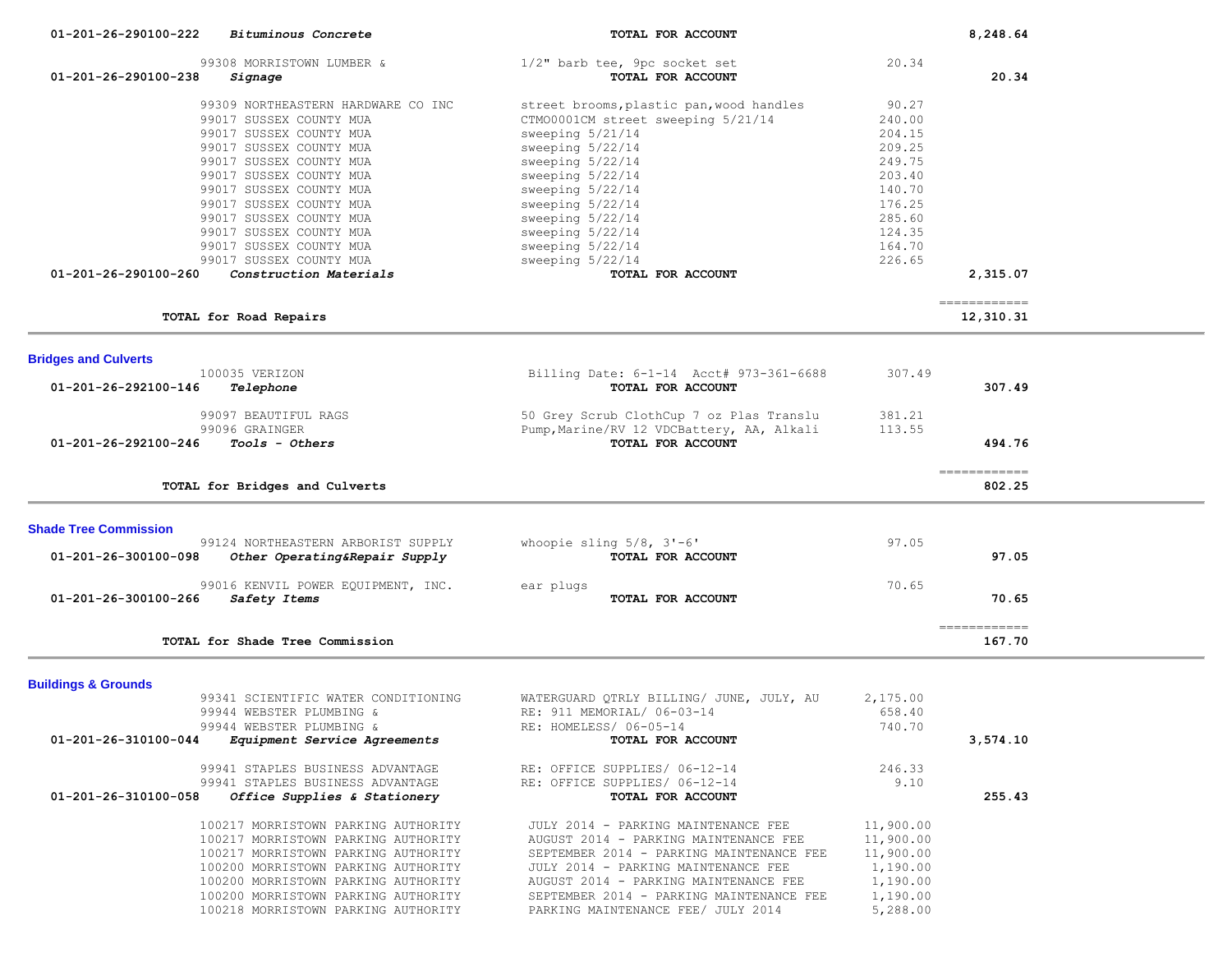|                                       |                                                                                                                                                  | 98514 TOWN OF MORRISTONN<br>98514 TOWN OF MORRISTONN<br>98514 TOWN OF MORRISTONN<br>98514 TOWN OF MORRISTONN<br>98514 TOWN OF MORRISTONN<br>98514 TOWN OF MORRISTONN<br>98514 TOWN OF MORRISTONN<br>98514 TOWN OF MORRISTONN<br>998514 TOWN OF    |        | 43,960.00 |
|---------------------------------------|--------------------------------------------------------------------------------------------------------------------------------------------------|---------------------------------------------------------------------------------------------------------------------------------------------------------------------------------------------------------------------------------------------------|--------|-----------|
|                                       |                                                                                                                                                  |                                                                                                                                                                                                                                                   |        |           |
|                                       |                                                                                                                                                  |                                                                                                                                                                                                                                                   |        | 864.13    |
|                                       |                                                                                                                                                  |                                                                                                                                                                                                                                                   |        |           |
|                                       |                                                                                                                                                  |                                                                                                                                                                                                                                                   |        |           |
|                                       |                                                                                                                                                  |                                                                                                                                                                                                                                                   |        |           |
|                                       |                                                                                                                                                  |                                                                                                                                                                                                                                                   |        | 7,451.02  |
|                                       |                                                                                                                                                  |                                                                                                                                                                                                                                                   |        |           |
|                                       |                                                                                                                                                  |                                                                                                                                                                                                                                                   |        |           |
|                                       |                                                                                                                                                  |                                                                                                                                                                                                                                                   |        |           |
|                                       |                                                                                                                                                  |                                                                                                                                                                                                                                                   |        |           |
|                                       |                                                                                                                                                  |                                                                                                                                                                                                                                                   |        |           |
|                                       |                                                                                                                                                  |                                                                                                                                                                                                                                                   |        |           |
|                                       |                                                                                                                                                  |                                                                                                                                                                                                                                                   |        |           |
|                                       |                                                                                                                                                  |                                                                                                                                                                                                                                                   |        |           |
|                                       |                                                                                                                                                  |                                                                                                                                                                                                                                                   |        | 681.37    |
|                                       |                                                                                                                                                  |                                                                                                                                                                                                                                                   |        |           |
|                                       |                                                                                                                                                  |                                                                                                                                                                                                                                                   |        |           |
|                                       |                                                                                                                                                  |                                                                                                                                                                                                                                                   |        |           |
|                                       |                                                                                                                                                  |                                                                                                                                                                                                                                                   |        |           |
|                                       |                                                                                                                                                  |                                                                                                                                                                                                                                                   |        |           |
|                                       |                                                                                                                                                  |                                                                                                                                                                                                                                                   |        |           |
|                                       |                                                                                                                                                  |                                                                                                                                                                                                                                                   |        |           |
|                                       |                                                                                                                                                  |                                                                                                                                                                                                                                                   |        |           |
|                                       |                                                                                                                                                  |                                                                                                                                                                                                                                                   |        |           |
|                                       |                                                                                                                                                  |                                                                                                                                                                                                                                                   |        |           |
|                                       |                                                                                                                                                  | 01-201-26-310100-08<br>01-201-26-310100-08<br>01-201-26-310100-08<br>01-201-26-310100-08<br>02-201-26-310100-08<br>02-201-26-310100-08<br>02-201-26-310100-08<br>02-201-26-310100-18<br>10-201-26-310100-18<br>10-201-26-310100-18<br>10-201-26-3 |        | 1,386.05  |
|                                       |                                                                                                                                                  |                                                                                                                                                                                                                                                   |        |           |
|                                       |                                                                                                                                                  |                                                                                                                                                                                                                                                   |        |           |
|                                       |                                                                                                                                                  |                                                                                                                                                                                                                                                   |        |           |
|                                       |                                                                                                                                                  |                                                                                                                                                                                                                                                   |        |           |
|                                       |                                                                                                                                                  |                                                                                                                                                                                                                                                   |        |           |
|                                       |                                                                                                                                                  |                                                                                                                                                                                                                                                   |        |           |
|                                       |                                                                                                                                                  |                                                                                                                                                                                                                                                   |        |           |
|                                       |                                                                                                                                                  |                                                                                                                                                                                                                                                   |        |           |
|                                       |                                                                                                                                                  |                                                                                                                                                                                                                                                   |        |           |
|                                       |                                                                                                                                                  |                                                                                                                                                                                                                                                   |        |           |
|                                       |                                                                                                                                                  |                                                                                                                                                                                                                                                   |        |           |
|                                       |                                                                                                                                                  |                                                                                                                                                                                                                                                   |        |           |
|                                       |                                                                                                                                                  |                                                                                                                                                                                                                                                   |        |           |
|                                       |                                                                                                                                                  |                                                                                                                                                                                                                                                   |        |           |
|                                       |                                                                                                                                                  |                                                                                                                                                                                                                                                   |        |           |
| $01-201-26-310100-234$ Paint          |                                                                                                                                                  | TOTAL FOR ACCOUNT                                                                                                                                                                                                                                 |        | 2,897.66  |
|                                       |                                                                                                                                                  |                                                                                                                                                                                                                                                   |        |           |
|                                       | 99568 MADISON PLUMBING SUPPLY CO $\text{WO71524/ RE: PSTA/ 05-29-14}$<br>99006 PARKHURST DISTRIBUTING CO INC $\text{WO72403/ RE: K-9/ 05-22-14}$ |                                                                                                                                                                                                                                                   | 35.42  |           |
| $01-201-26-310100-235$ Pipes - Others |                                                                                                                                                  | TOTAL FOR ACCOUNT                                                                                                                                                                                                                                 | 87.91  | 123.33    |
|                                       |                                                                                                                                                  |                                                                                                                                                                                                                                                   |        |           |
|                                       | 99591 MORRISTOWN LUMBER &                                                                                                                        | WO72226/ RE: SM TOOLS/ 05-13-14                                                                                                                                                                                                                   | 99.15  |           |
|                                       | 99591 MORRISTOWN LUMBER &                                                                                                                        | WO72446/ RE: SM TOOLS/ 05-28-14                                                                                                                                                                                                                   | 231.39 |           |
|                                       |                                                                                                                                                  |                                                                                                                                                                                                                                                   |        |           |

 99587 EMPLOYMENT HORIZONS, INC. CLEANING SERVICES - MAY 2014/ DATED 05-3 31,369.00 99587 EMPLOYMENT HORIZONS, INC. GROUNDSKEEPING SERVICES - MAY 2014/ DATE 8,911.00 99945 KORNER STORE INC MEAL RECEIPTS/ 06-07-14 50.00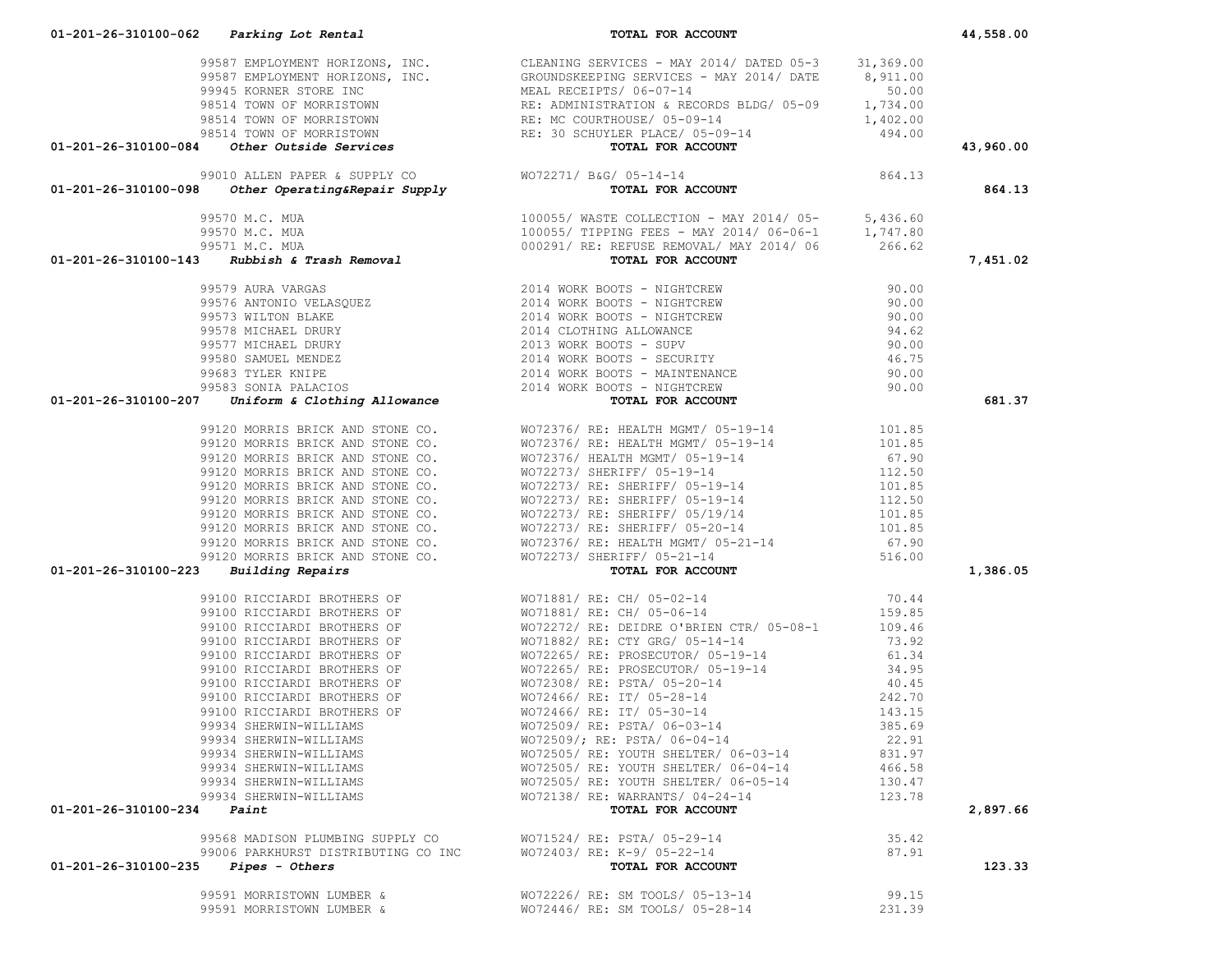|  |                                                                                                                                                                                                                               | 37,187.50   |
|--|-------------------------------------------------------------------------------------------------------------------------------------------------------------------------------------------------------------------------------|-------------|
|  |                                                                                                                                                                                                                               |             |
|  |                                                                                                                                                                                                                               |             |
|  |                                                                                                                                                                                                                               |             |
|  |                                                                                                                                                                                                                               |             |
|  |                                                                                                                                                                                                                               |             |
|  |                                                                                                                                                                                                                               |             |
|  |                                                                                                                                                                                                                               |             |
|  |                                                                                                                                                                                                                               |             |
|  |                                                                                                                                                                                                                               |             |
|  |                                                                                                                                                                                                                               |             |
|  |                                                                                                                                                                                                                               |             |
|  |                                                                                                                                                                                                                               |             |
|  |                                                                                                                                                                                                                               |             |
|  |                                                                                                                                                                                                                               |             |
|  |                                                                                                                                                                                                                               |             |
|  |                                                                                                                                                                                                                               |             |
|  |                                                                                                                                                                                                                               |             |
|  |                                                                                                                                                                                                                               |             |
|  |                                                                                                                                                                                                                               |             |
|  |                                                                                                                                                                                                                               |             |
|  |                                                                                                                                                                                                                               |             |
|  |                                                                                                                                                                                                                               |             |
|  |                                                                                                                                                                                                                               |             |
|  |                                                                                                                                                                                                                               |             |
|  |                                                                                                                                                                                                                               |             |
|  |                                                                                                                                                                                                                               |             |
|  |                                                                                                                                                                                                                               |             |
|  |                                                                                                                                                                                                                               | 6,551.14    |
|  |                                                                                                                                                                                                                               |             |
|  |                                                                                                                                                                                                                               |             |
|  |                                                                                                                                                                                                                               | 438.34      |
|  |                                                                                                                                                                                                                               |             |
|  |                                                                                                                                                                                                                               |             |
|  |                                                                                                                                                                                                                               |             |
|  |                                                                                                                                                                                                                               | 3,883.80    |
|  |                                                                                                                                                                                                                               |             |
|  |                                                                                                                                                                                                                               |             |
|  |                                                                                                                                                                                                                               |             |
|  |                                                                                                                                                                                                                               | -<br>709.00 |
|  |                                                                                                                                                                                                                               |             |
|  |                                                                                                                                                                                                                               |             |
|  |                                                                                                                                                                                                                               |             |
|  |                                                                                                                                                                                                                               |             |
|  |                                                                                                                                                                                                                               |             |
|  |                                                                                                                                                                                                                               | 1,214.00    |
|  | 91-201-146-310109-246 (and the state of the state of the state of the state of the state of the state of the state of the state of the state of the state of the state of the state of the state of the state of the state of |             |
|  |                                                                                                                                                                                                                               |             |
|  |                                                                                                                                                                                                                               |             |
|  |                                                                                                                                                                                                                               |             |
|  |                                                                                                                                                                                                                               |             |
|  |                                                                                                                                                                                                                               |             |
|  |                                                                                                                                                                                                                               | 3,931.49    |
|  |                                                                                                                                                                                                                               |             |

 99572 JJS SERVICES, INC. RE: CENTRAL AVE - SNOW PLOWING & ICE REM 10,945.00 99572 JJS SERVICES, INC. RE: CENTRAL AVE - SNOW PLOWING & ICE REM 7,930.00 99572 JJS SERVICES, INC. RE: CENTRAL AVE - SNOW PLOWING & ICE REM 10,505.00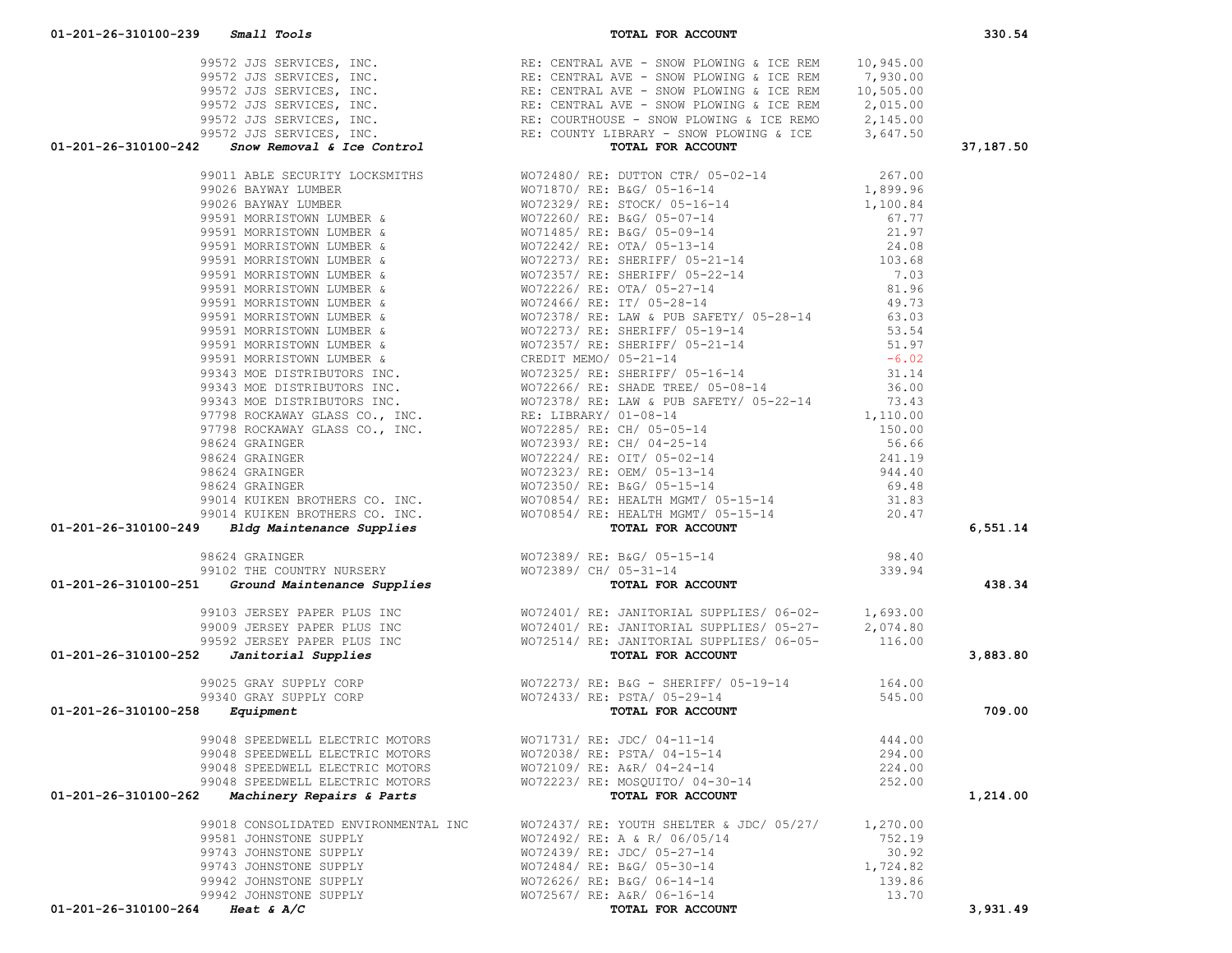| 01-203-26-310100-095         | (2013) Other Administrative Supplies                  | TOTAL FOR ACCOUNT                                                                                                                                                                                                              |          | 111.10                     |
|------------------------------|-------------------------------------------------------|--------------------------------------------------------------------------------------------------------------------------------------------------------------------------------------------------------------------------------|----------|----------------------------|
|                              |                                                       | 99805 ROCKAWAY GLASS CO., INC. WO69673/RE: B&G HILL/08/13/13 99805 ROCKAWAY GLASS CO., INC. WO69673/RE: B&G HILL/08/13/13 99805 ROCKAWAY GLASS CO., INC. WO69673/RE: B&G HILL/10/14/13 99805 ROCKAWAY GLASS CO., INC. WO69673/ |          | 160.00                     |
|                              | TOTAL for Buildings & Grounds                         |                                                                                                                                                                                                                                |          | ============<br>168,388.07 |
|                              |                                                       |                                                                                                                                                                                                                                |          |                            |
| <b>Motor Services Center</b> |                                                       |                                                                                                                                                                                                                                |          |                            |
|                              | 99614 STAPLES BUSINESS ADVANTAGE MEMORY CARD, STAPLES |                                                                                                                                                                                                                                | 83.24    |                            |
|                              |                                                       | 99614 STAPLES BUSINESS ADVANTAGE TINK CART, CORRECT FLUID, PENCIL, PENS                                                                                                                                                        | 63.76    |                            |
|                              | $01-201-26-315100-058$ Office Supplies & Stationery   | TOTAL FOR ACCOUNT                                                                                                                                                                                                              |          | 147.00                     |
|                              | <b>ADHESIVE</b><br>99632 BOONTON AUTO PARTS           |                                                                                                                                                                                                                                | 219.54   |                            |
|                              | 98828 MSC INDUSTRIAL SUPPLY CO. EYE BOLT              |                                                                                                                                                                                                                                | 27.56    |                            |
|                              |                                                       |                                                                                                                                                                                                                                | 535.00   |                            |
|                              | 99181 BOONTON AUTO PARTS                              | CHROMABASE                                                                                                                                                                                                                     | 94.04    |                            |
|                              | 99181 BOONTON AUTO PARTS                              | CHROMABASE, ENAMEL REDUCER                                                                                                                                                                                                     | 142.84   |                            |
|                              |                                                       |                                                                                                                                                                                                                                |          |                            |
|                              |                                                       |                                                                                                                                                                                                                                |          |                            |
|                              |                                                       | 99607 MSC INDUSTRIAL SUPPLY CO.<br>99607 MSC INDUSTRIAL SUPPLY CO. BRILL BIT, LOCKWASHER, BATTERIES, STARIGHT 403.13<br>99607 MSC INDUSTRIAL SUPPLY CO. BRUSH BRUSH BRISH BRISH 219.05                                         |          |                            |
|                              |                                                       | SOUTHING INDUCTRIAL SUPPLIT CO.<br>99607 MSC INDUSTRIAL SUPPLY CO. CAP, FLAT WASHER, GREASE GUN<br>99607 MSC INDUCTRIAL SUPPLIT                                                                                                | 51.35    |                            |
|                              | 99607 MSC INDUSTRIAL SUPPLY CO. PADLOCK               |                                                                                                                                                                                                                                | 35.84    |                            |
|                              | 100077 BOONTON AUTO PARTS                             |                                                                                                                                                                                                                                | 55.60    |                            |
|                              |                                                       |                                                                                                                                                                                                                                | 252.74   |                            |
|                              |                                                       |                                                                                                                                                                                                                                |          |                            |
|                              |                                                       |                                                                                                                                                                                                                                |          |                            |
|                              |                                                       |                                                                                                                                                                                                                                |          | 2,377.58                   |
|                              | 99630 AMERICAN WEAR INC.                              |                                                                                                                                                                                                                                | 285.36   |                            |
|                              | 99630 AMERICAN WEAR INC.                              | UNIFORMS AND MATS<br>UNIFORMS                                                                                                                                                                                                  | 304.56   |                            |
|                              | $01-201-26-315100-207$ Uniform & Clothing Allowance   | TOTAL FOR ACCOUNT                                                                                                                                                                                                              |          | 589.92                     |
|                              | 99186 GREELCO INC                                     | BLADE                                                                                                                                                                                                                          | 7,000.00 |                            |
|                              | $01 - 201 - 26 - 315100 - 241$ Snow Plowing Parts     | TOTAL FOR ACCOUNT                                                                                                                                                                                                              |          | 7,000.00                   |
|                              | 98842 CUSTOM BANDAG INC<br><b>TIRES</b>               |                                                                                                                                                                                                                                | 1,103.52 |                            |
|                              | 100070 INTER CITY TIRE                                | TIRES                                                                                                                                                                                                                          | 536.34   |                            |
|                              | 100070 INTER CITY TIRE                                | TIRES                                                                                                                                                                                                                          | 366.95   |                            |
|                              | 98835 STS TIRE & AUTO CENTERS TIRES                   |                                                                                                                                                                                                                                | 114.80   |                            |
|                              | 98835 STS TIRE & AUTO CENTERS                         | TIRES                                                                                                                                                                                                                          | 693.13   |                            |
|                              |                                                       |                                                                                                                                                                                                                                |          |                            |

| 1,713.95<br>111.10 |
|--------------------|
|                    |
|                    |
| 6,406.12           |
|                    |
|                    |
|                    |
|                    |
|                    |
|                    |
|                    |
|                    |
|                    |
|                    |
|                    |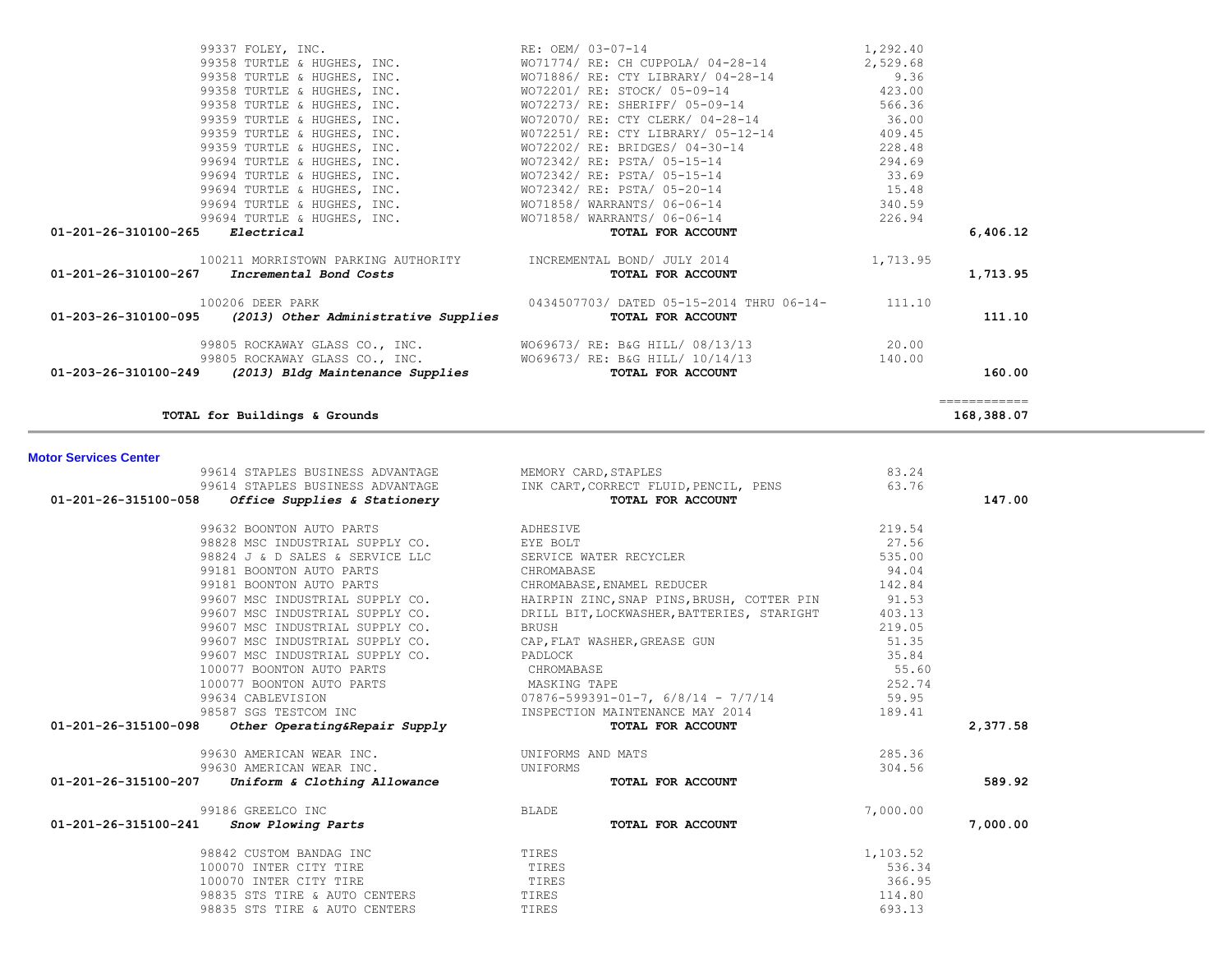**01-201-26-315100-245** *Tires* **TOTAL FOR ACCOUNT 2,814.74**

|                                                |                                                                                                                                                                                                                                           |                       | 484.64   |
|------------------------------------------------|-------------------------------------------------------------------------------------------------------------------------------------------------------------------------------------------------------------------------------------------|-----------------------|----------|
|                                                |                                                                                                                                                                                                                                           |                       |          |
|                                                | 01-201-24 SMAR DERIVATIONS (1993)<br>01-201-24 SMARO DERIVATIONS (1993)<br>01-201-24 SMARO DERIVATIONS (1993)<br>01-201-24 SMARO DERIVATIONS (1993)<br>01-201-24 SMARO DERIVATIONS (1993)<br>201-24 SMARO DERIVATIONS (1993)<br>201-24 SM |                       | 338.53   |
|                                                |                                                                                                                                                                                                                                           |                       |          |
|                                                |                                                                                                                                                                                                                                           |                       |          |
|                                                |                                                                                                                                                                                                                                           |                       |          |
|                                                |                                                                                                                                                                                                                                           |                       |          |
|                                                |                                                                                                                                                                                                                                           |                       |          |
|                                                |                                                                                                                                                                                                                                           |                       |          |
|                                                |                                                                                                                                                                                                                                           |                       |          |
|                                                |                                                                                                                                                                                                                                           |                       |          |
|                                                |                                                                                                                                                                                                                                           |                       |          |
|                                                |                                                                                                                                                                                                                                           |                       |          |
|                                                |                                                                                                                                                                                                                                           |                       |          |
|                                                |                                                                                                                                                                                                                                           |                       |          |
|                                                |                                                                                                                                                                                                                                           |                       |          |
|                                                |                                                                                                                                                                                                                                           |                       |          |
|                                                |                                                                                                                                                                                                                                           |                       |          |
|                                                |                                                                                                                                                                                                                                           |                       |          |
|                                                |                                                                                                                                                                                                                                           |                       |          |
|                                                |                                                                                                                                                                                                                                           |                       |          |
|                                                |                                                                                                                                                                                                                                           |                       |          |
|                                                |                                                                                                                                                                                                                                           |                       |          |
|                                                |                                                                                                                                                                                                                                           |                       |          |
|                                                |                                                                                                                                                                                                                                           |                       |          |
|                                                |                                                                                                                                                                                                                                           |                       |          |
|                                                |                                                                                                                                                                                                                                           |                       |          |
|                                                |                                                                                                                                                                                                                                           |                       |          |
|                                                |                                                                                                                                                                                                                                           |                       |          |
|                                                |                                                                                                                                                                                                                                           |                       |          |
|                                                |                                                                                                                                                                                                                                           |                       | 9,025.81 |
|                                                |                                                                                                                                                                                                                                           |                       |          |
|                                                |                                                                                                                                                                                                                                           |                       |          |
|                                                |                                                                                                                                                                                                                                           |                       |          |
|                                                |                                                                                                                                                                                                                                           |                       |          |
|                                                |                                                                                                                                                                                                                                           |                       |          |
|                                                |                                                                                                                                                                                                                                           |                       |          |
|                                                |                                                                                                                                                                                                                                           |                       |          |
|                                                |                                                                                                                                                                                                                                           |                       |          |
|                                                |                                                                                                                                                                                                                                           |                       |          |
|                                                |                                                                                                                                                                                                                                           |                       |          |
|                                                |                                                                                                                                                                                                                                           |                       |          |
|                                                |                                                                                                                                                                                                                                           |                       |          |
|                                                |                                                                                                                                                                                                                                           |                       |          |
|                                                |                                                                                                                                                                                                                                           |                       |          |
|                                                |                                                                                                                                                                                                                                           |                       |          |
| 98833 ROUTE 23 AUTOMALL LLC                    | KIT                                                                                                                                                                                                                                       | 72.89                 |          |
| 98833 ROUTE 23 AUTOMALL LLC                    | KIT                                                                                                                                                                                                                                       | 40.89                 |          |
| 98833 ROUTE 23 AUTOMALL LLC                    | CREDIT                                                                                                                                                                                                                                    | $-8.64$               |          |
| 99635 D&B AUTO SUPPLY                          | LINK, SEAL, CONDENSOR, BELT, TENSIONER, PULL                                                                                                                                                                                              | 281.17                |          |
| 99635 D&B AUTO SUPPLY                          | COOL CON, FILTER, PADS, LAMP, HOSE                                                                                                                                                                                                        | 124.13                |          |
| 99635 D&B AUTO SUPPLY                          | STABILIZER, TX 504, SWITCH                                                                                                                                                                                                                | 124.10                |          |
| 99635 D&B AUTO SUPPLY                          | FILTER, CLAMP, TUBE, PENETRANT, BRAKE FLUID                                                                                                                                                                                               | 262.53                |          |
| 99635 D&B AUTO SUPPLY                          | ROTOR, PADS, DRN/COCK, CV/J KIT, CV DRIVESH                                                                                                                                                                                               | 591.39                |          |
| 99635 D&B AUTO SUPPLY                          | CREDIT                                                                                                                                                                                                                                    | $-27.24$              |          |
|                                                |                                                                                                                                                                                                                                           |                       |          |
| 99635 D&B AUTO SUPPLY<br>99635 D&B AUTO SUPPLY | CREDIT<br>CREDIT                                                                                                                                                                                                                          | $-44.00$<br>$-135.00$ |          |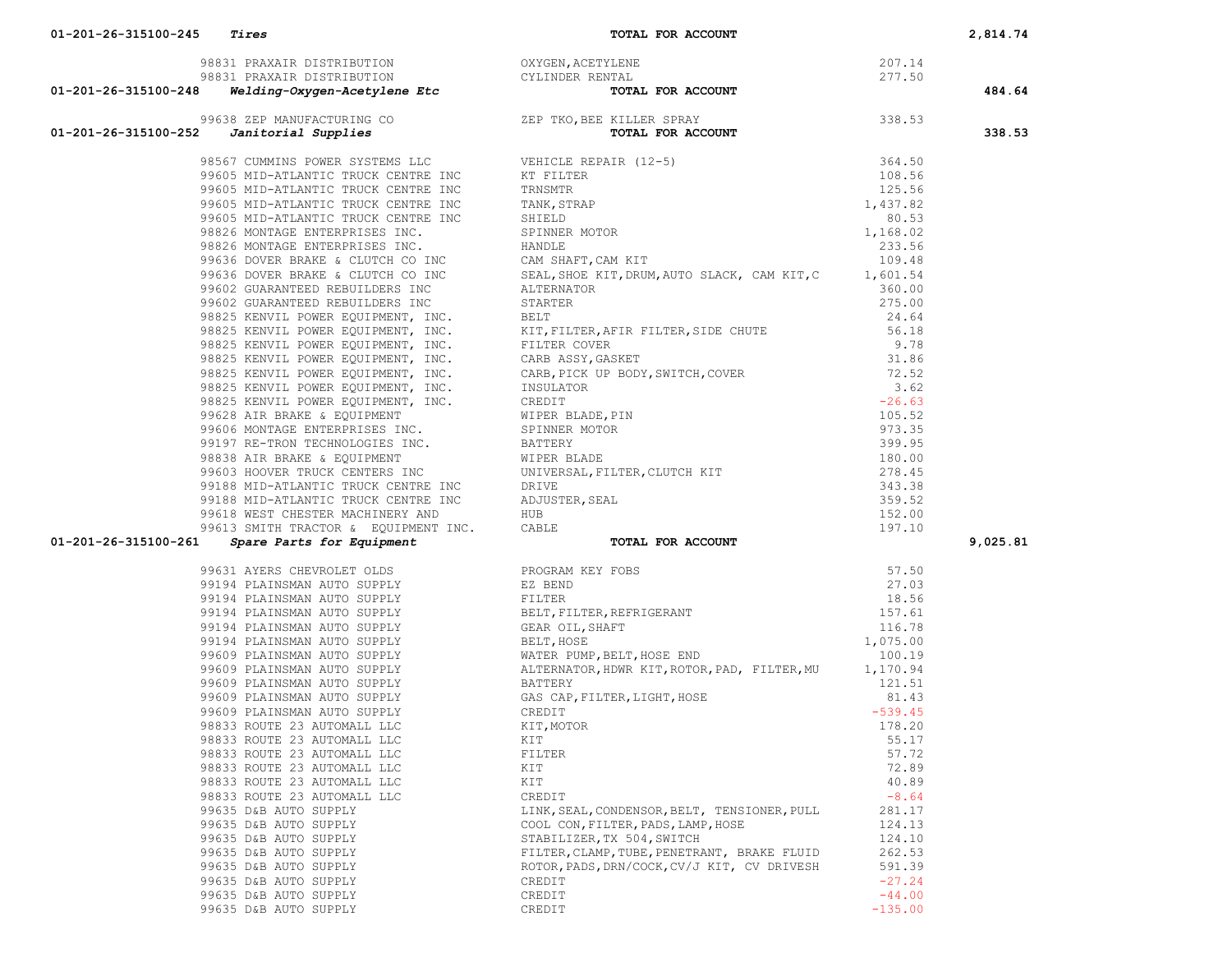|                      | TOTAL for Motor Services Center                                                                                                                       |                                                                                                                                                                                                                         | $\begin{array}{cccccccccc} \multicolumn{2}{c}{} & \multicolumn{2}{c}{} & \multicolumn{2}{c}{} & \multicolumn{2}{c}{} & \multicolumn{2}{c}{} & \multicolumn{2}{c}{} & \multicolumn{2}{c}{} & \multicolumn{2}{c}{} & \multicolumn{2}{c}{} & \multicolumn{2}{c}{} & \multicolumn{2}{c}{} & \multicolumn{2}{c}{} & \multicolumn{2}{c}{} & \multicolumn{2}{c}{} & \multicolumn{2}{c}{} & \multicolumn{2}{c}{} & \multicolumn{2}{c}{} & \multicolumn{2}{c}{} & \multicolumn{2}{c}{} & \mult$<br>32,921.96 |  |
|----------------------|-------------------------------------------------------------------------------------------------------------------------------------------------------|-------------------------------------------------------------------------------------------------------------------------------------------------------------------------------------------------------------------------|-----------------------------------------------------------------------------------------------------------------------------------------------------------------------------------------------------------------------------------------------------------------------------------------------------------------------------------------------------------------------------------------------------------------------------------------------------------------------------------------------------|--|
|                      |                                                                                                                                                       |                                                                                                                                                                                                                         |                                                                                                                                                                                                                                                                                                                                                                                                                                                                                                     |  |
| 01-201-26-315100-291 | Vehicle Repairs                                                                                                                                       | ABSORBER<br>GASKET, ENGINE<br>SHIELD<br>CREDIT<br>CREDIT<br>CREDIT<br>WINDSHIELD (2-40)<br>E AN CLUTCH<br>LEVER, SENSOR, BRACKET<br>TOTAL FOR ACCOUNT                                                                   | 10,143.74                                                                                                                                                                                                                                                                                                                                                                                                                                                                                           |  |
|                      | 99612 SMITH MOTOR CO., INC.                                                                                                                           |                                                                                                                                                                                                                         | 162.04                                                                                                                                                                                                                                                                                                                                                                                                                                                                                              |  |
|                      | 99196 QUALITY AUTO GLASS, INC<br>99616 SUMMIT TRANSMISSION BRAKE                                                                                      |                                                                                                                                                                                                                         | 50.00                                                                                                                                                                                                                                                                                                                                                                                                                                                                                               |  |
|                      |                                                                                                                                                       |                                                                                                                                                                                                                         | 290.40                                                                                                                                                                                                                                                                                                                                                                                                                                                                                              |  |
|                      | $99608$ NIELSEN DODGE - $C-J-R$ CREDIT                                                                                                                |                                                                                                                                                                                                                         | $-65.00$                                                                                                                                                                                                                                                                                                                                                                                                                                                                                            |  |
|                      | 99608 NIELSEN DODGE - C-J-R<br>99608 NIELSEN DODGE - C-J-R                                                                                            |                                                                                                                                                                                                                         | 89.36<br>$-195.20$                                                                                                                                                                                                                                                                                                                                                                                                                                                                                  |  |
|                      | 99608 NIELSEN DODGE - C-J-R                                                                                                                           |                                                                                                                                                                                                                         | 189.00                                                                                                                                                                                                                                                                                                                                                                                                                                                                                              |  |
|                      | 99608 NIELSEN DODGE - C-J-R                                                                                                                           | ABSORBER                                                                                                                                                                                                                | 108.00                                                                                                                                                                                                                                                                                                                                                                                                                                                                                              |  |
|                      | 99608 NIELSEN DODGE - C-J-R                                                                                                                           | ABSORBER, HEADLAMP, LAMP SIDE, PLUG FOG                                                                                                                                                                                 | 259.32                                                                                                                                                                                                                                                                                                                                                                                                                                                                                              |  |
|                      | 99608 NIELSEN DODGE - C-J-R                                                                                                                           | PANEL                                                                                                                                                                                                                   | 39.76                                                                                                                                                                                                                                                                                                                                                                                                                                                                                               |  |
|                      | 100067 MORRISTOWN AUTO BODY INC                                                                                                                       | TOWING (6-50)                                                                                                                                                                                                           | 143.50                                                                                                                                                                                                                                                                                                                                                                                                                                                                                              |  |
|                      | 100067 MORRISTOWN AUTO BODY INC TOWING (6-80)                                                                                                         |                                                                                                                                                                                                                         | 150.00                                                                                                                                                                                                                                                                                                                                                                                                                                                                                              |  |
|                      | 100074 FLEMINGTON BUICK CHEVROLET                                                                                                                     | CREDIT                                                                                                                                                                                                                  | $-32.00$                                                                                                                                                                                                                                                                                                                                                                                                                                                                                            |  |
|                      | 100074 FLEMINGTON BUICK CHEVROLET                                                                                                                     | CREDIT                                                                                                                                                                                                                  | $-150.00$                                                                                                                                                                                                                                                                                                                                                                                                                                                                                           |  |
|                      | 100074 FLEMINGTON BUICK CHEVROLET                                                                                                                     | SENSOR                                                                                                                                                                                                                  | 291.67                                                                                                                                                                                                                                                                                                                                                                                                                                                                                              |  |
|                      | 100074 FLEMINGTON BUICK CHEVROLET                                                                                                                     | PLATE                                                                                                                                                                                                                   | 47.72                                                                                                                                                                                                                                                                                                                                                                                                                                                                                               |  |
|                      | 99185 D&B AUTO SUPPLY                                                                                                                                 | CREDIT                                                                                                                                                                                                                  | $-9.00$                                                                                                                                                                                                                                                                                                                                                                                                                                                                                             |  |
|                      | 99185 D&B AUTO SUPPLY                                                                                                                                 | CREDIT                                                                                                                                                                                                                  | $-110.00$                                                                                                                                                                                                                                                                                                                                                                                                                                                                                           |  |
|                      | 99185 D&B AUTO SUPPLY                                                                                                                                 | CREDIT                                                                                                                                                                                                                  | $-6.30$                                                                                                                                                                                                                                                                                                                                                                                                                                                                                             |  |
|                      | 99185 D&B AUTO SUPPLY                                                                                                                                 | CREDIT                                                                                                                                                                                                                  | $-16.70$                                                                                                                                                                                                                                                                                                                                                                                                                                                                                            |  |
|                      |                                                                                                                                                       | DRIER, CONNECTOR, PAD, LUBRICANT, CALIPER, H                                                                                                                                                                            | 354.20                                                                                                                                                                                                                                                                                                                                                                                                                                                                                              |  |
|                      |                                                                                                                                                       | BOOSTER, CYLINDER, SEAL, HOSE, CALIPER                                                                                                                                                                                  | 594.42                                                                                                                                                                                                                                                                                                                                                                                                                                                                                              |  |
|                      |                                                                                                                                                       | SWITCH, FILTER, STARTER, SHOES, ROTOR                                                                                                                                                                                   | 292.59                                                                                                                                                                                                                                                                                                                                                                                                                                                                                              |  |
|                      | 100076 D&B AUTO SUITEIX<br>100076 D&B AUTO SUPPLY<br>99185 D&B AUTO SUPPLY<br>99185 D&B AUTO SUPPLY<br>99185 D&B AUTO SUPPLY<br>99185 D&B AUTO SUPPLY | TAILGATE, HOSE END                                                                                                                                                                                                      | 194.91                                                                                                                                                                                                                                                                                                                                                                                                                                                                                              |  |
|                      |                                                                                                                                                       | ROTOR, PADS, FLUID, BRAKLEEN, CYL, STARTER, F                                                                                                                                                                           | 600.31                                                                                                                                                                                                                                                                                                                                                                                                                                                                                              |  |
|                      |                                                                                                                                                       | CREDIT                                                                                                                                                                                                                  | $-90.00$                                                                                                                                                                                                                                                                                                                                                                                                                                                                                            |  |
|                      | 100076 D&B AUTO SUPPLY                                                                                                                                | CREDIT                                                                                                                                                                                                                  | $-14.45$                                                                                                                                                                                                                                                                                                                                                                                                                                                                                            |  |
|                      | 100076 D&B AUTO SUPPLY                                                                                                                                | CREDIT                                                                                                                                                                                                                  | $-15.00$                                                                                                                                                                                                                                                                                                                                                                                                                                                                                            |  |
|                      | 100080 BEYER FORD<br>100080 BEYER FORD<br>100076 D&B AUTO SUPPLY<br>100076 D&B AUTO SUPPLY<br>100076 D&B AUTO SUPPLY<br>100076 D&B AUTO SUPPLY        | TUBE, SWITCFH, SLIDER HAMMER                                                                                                                                                                                            | 81.53                                                                                                                                                                                                                                                                                                                                                                                                                                                                                               |  |
|                      |                                                                                                                                                       | SWAY BAR, HUB BEARING, STARTER, FILTER, ROT                                                                                                                                                                             | 483.75                                                                                                                                                                                                                                                                                                                                                                                                                                                                                              |  |
|                      |                                                                                                                                                       | FILTER, CHAMBER, BATTERY, LED KIT, HALOGEN 1,508.65                                                                                                                                                                     |                                                                                                                                                                                                                                                                                                                                                                                                                                                                                                     |  |
|                      |                                                                                                                                                       |                                                                                                                                                                                                                         | $-75.83$                                                                                                                                                                                                                                                                                                                                                                                                                                                                                            |  |
|                      |                                                                                                                                                       |                                                                                                                                                                                                                         | 62.20                                                                                                                                                                                                                                                                                                                                                                                                                                                                                               |  |
|                      |                                                                                                                                                       |                                                                                                                                                                                                                         | 75.83                                                                                                                                                                                                                                                                                                                                                                                                                                                                                               |  |
|                      | 100080 BEYER FORD                                                                                                                                     |                                                                                                                                                                                                                         | 166.94                                                                                                                                                                                                                                                                                                                                                                                                                                                                                              |  |
|                      | 100081 BEYER CHRYSLER JEEP                                                                                                                            |                                                                                                                                                                                                                         | 20.44                                                                                                                                                                                                                                                                                                                                                                                                                                                                                               |  |
|                      | 100081 BEYER CHRYSLER JEEP                                                                                                                            |                                                                                                                                                                                                                         | 177.75                                                                                                                                                                                                                                                                                                                                                                                                                                                                                              |  |
|                      | 98822 GUARANTEED REBUILDERS INC                                                                                                                       | ALTERNATOR                                                                                                                                                                                                              | 125.00                                                                                                                                                                                                                                                                                                                                                                                                                                                                                              |  |
|                      | 98822 GUARANTEED REBUILDERS INC                                                                                                                       | CREDIT<br>TRANSMITTER<br>LAMP<br>CLUSTER<br>CREDIT<br>ALTERNATOR<br>ALTERNATOR<br>CALIPER<br>BULB<br>MOTOR, WHEEL<br>MOTOR, WHEEL<br>MOTOR, WHEEL<br>CRESISTOR, WIRE ASY, WHEEL<br>CRESISTOR, WIRE ASY, WHEEL<br>CREDIT | 275.00                                                                                                                                                                                                                                                                                                                                                                                                                                                                                              |  |
|                      | 99637 FLEMINGTON BUICK CHEVROLET                                                                                                                      |                                                                                                                                                                                                                         | $-116.67$                                                                                                                                                                                                                                                                                                                                                                                                                                                                                           |  |
|                      | 99637 FLEMINGTON BUICK CHEVROLET                                                                                                                      |                                                                                                                                                                                                                         | 195.00                                                                                                                                                                                                                                                                                                                                                                                                                                                                                              |  |
|                      | 99637 FLEMINGTON BUICK CHEVROLET                                                                                                                      |                                                                                                                                                                                                                         | 107.37                                                                                                                                                                                                                                                                                                                                                                                                                                                                                              |  |
|                      | 99635 D&B AUTO SUPPLY<br>99637 FLEMINGTON BUICK CHEVROLET                                                                                             |                                                                                                                                                                                                                         | 55.26                                                                                                                                                                                                                                                                                                                                                                                                                                                                                               |  |

# **Mosquito Extermination**

| 11000                                                |                                           |        |        |
|------------------------------------------------------|-------------------------------------------|--------|--------|
| 99154 AMERICAN MOSOUITO                              | Requalr Membership Dues July 1, 2014 - J  | 130.00 |        |
| 99466 NORTHEASTERN MOSOUITO                          | Annual Dues for Hank Sawoski              | 30.00  |        |
| Administrative Services<br>01-201-26-320100-021      | TOTAL FOR ACCOUNT                         |        | 160.00 |
| 99154 AMERICAN MOSOUITO                              | Associate Membership Dues July 1, 2014 -  | 60.00  |        |
| 01-201-26-320100-039<br>Education Schools & Training | TOTAL FOR ACCOUNT                         |        | 60.00  |
| 100032 NJ ADVANCE MEDIA, LLC                         | Acct #XMORR3200900 - ULV Spray Notice Ju  | 121.80 |        |
| $01 - 201 - 26 - 320100 - 051$<br>Legal              | TOTAL FOR ACCOUNT                         |        | 121.80 |
| 99022 POSTMASTER                                     | Post Office Box Renewal for 6 Months - P  | 171.00 |        |
| 100030 DEER PARK                                     | 8450007060 Spring Water $5/1/14 - 5/31/1$ | 138.10 |        |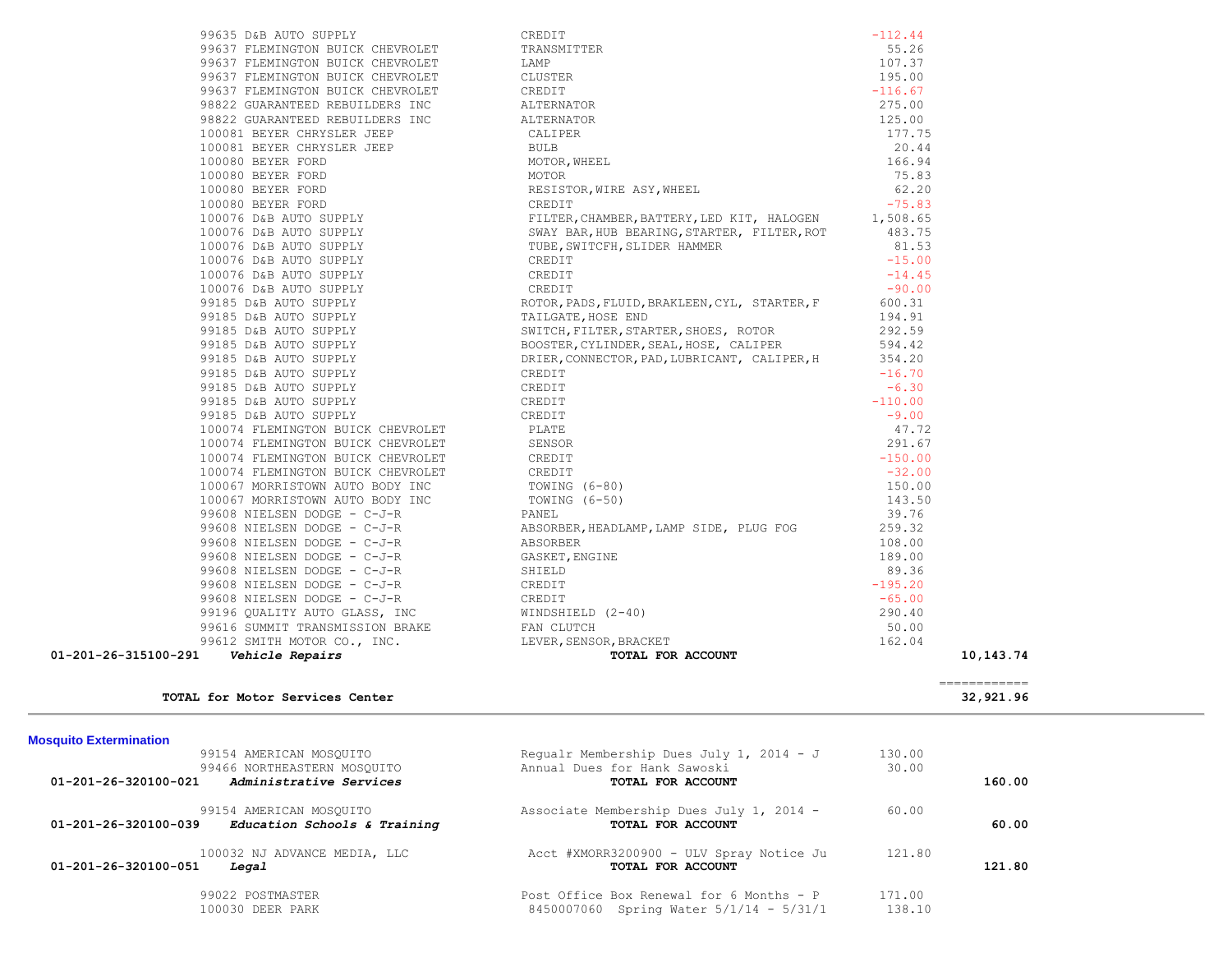| 01-201-26-320100-084 | Other Outside Services               | 98762 AMERICAN WEAR INC.<br>98762 AMERICAN WEAR INC.<br>98762 AMERICAN WEAR INC.<br>98762 AMERICAN WEAR INC.<br>98762 AMERICAN WEAR INC.<br>98762 AMERICAN WEAR INC.<br>99362 AMERICAN WEAR INC.<br>99362 AMERICAN WEAR INC.<br>99362 AMERICA<br>TOTAL FOR ACCOUNT                                                                                                                                                                                     |          | 433.55    |
|----------------------|--------------------------------------|--------------------------------------------------------------------------------------------------------------------------------------------------------------------------------------------------------------------------------------------------------------------------------------------------------------------------------------------------------------------------------------------------------------------------------------------------------|----------|-----------|
|                      |                                      |                                                                                                                                                                                                                                                                                                                                                                                                                                                        |          |           |
|                      |                                      |                                                                                                                                                                                                                                                                                                                                                                                                                                                        |          |           |
|                      |                                      |                                                                                                                                                                                                                                                                                                                                                                                                                                                        |          |           |
|                      |                                      |                                                                                                                                                                                                                                                                                                                                                                                                                                                        |          |           |
|                      |                                      |                                                                                                                                                                                                                                                                                                                                                                                                                                                        |          |           |
|                      |                                      |                                                                                                                                                                                                                                                                                                                                                                                                                                                        |          |           |
|                      |                                      |                                                                                                                                                                                                                                                                                                                                                                                                                                                        |          |           |
| 01-201-26-320100-098 |                                      | $\begin{tabular}{lllllllllllllllllllllllllllllllllllllllllllll} \textsc{99212} \text{ PLAINSMAN AUTO SUPPLY} & \textsc{NAPAGOLD OIL FILTER } \text{\#1523} & 11.38 \\ \text{\#9212} \text{ PLAINSMAN AUTO SUPPLY} & \text{NAPAGOLD FUEL FILTER } \text{\#3386} & 9.97 \\ \text{\#9212} \text{ PLAINSMAN AUTO SUPPLY} & \text{NAPAGOLD FUEL FILTER } \text{\#3386} & 9.97 \\ \text{\#9212} \text{ PLAINSMAN AUTO SUPPLY} & \text{NAPAGOLD AIR FILTER }$ |          | 147.77    |
|                      |                                      |                                                                                                                                                                                                                                                                                                                                                                                                                                                        |          |           |
|                      |                                      |                                                                                                                                                                                                                                                                                                                                                                                                                                                        |          |           |
|                      |                                      |                                                                                                                                                                                                                                                                                                                                                                                                                                                        |          |           |
| 01-201-26-320100-225 |                                      | TOTAL FOR ACCOUNT                                                                                                                                                                                                                                                                                                                                                                                                                                      |          | 21,856.00 |
|                      |                                      | 98358 THE OLYMPIC GLOVE & SAFETY CO.<br>97883 ZEP MANUFACTURING CO<br>97883 ZEP MANUFACTURING CO<br>97883 ZEP MANUFACTURING CO<br>97883 ZEP MANUFACTURING CO<br>97883 ZEP MANUFACTURING CO<br>97883 ZEP MANUFACTURING CO<br>97883 ZEP MANUFA                                                                                                                                                                                                           |          |           |
|                      |                                      |                                                                                                                                                                                                                                                                                                                                                                                                                                                        |          |           |
|                      |                                      |                                                                                                                                                                                                                                                                                                                                                                                                                                                        |          |           |
|                      |                                      |                                                                                                                                                                                                                                                                                                                                                                                                                                                        |          |           |
|                      |                                      |                                                                                                                                                                                                                                                                                                                                                                                                                                                        |          |           |
|                      |                                      |                                                                                                                                                                                                                                                                                                                                                                                                                                                        |          |           |
| 01-201-26-320100-249 |                                      | TOTAL FOR ACCOUNT                                                                                                                                                                                                                                                                                                                                                                                                                                      |          | 201.82    |
|                      |                                      | 99760 JUSTIN CHUPLIS<br>98762 AMERICAN WEAR INC.<br>98762 AMERICAN WEAR INC.<br>98762 AMERICAN WEAR INC.<br>98762 AMERICAN WEAR INC.<br>98762 AMERICAN WEAR INC.<br>98762 AMERICAN WEAR INC.<br>98762 AMERICAN WEAR INC.<br>98762 AMERICAN WEA                                                                                                                                                                                                         |          |           |
|                      |                                      |                                                                                                                                                                                                                                                                                                                                                                                                                                                        |          |           |
|                      |                                      |                                                                                                                                                                                                                                                                                                                                                                                                                                                        |          |           |
|                      |                                      |                                                                                                                                                                                                                                                                                                                                                                                                                                                        |          |           |
|                      |                                      |                                                                                                                                                                                                                                                                                                                                                                                                                                                        |          |           |
|                      |                                      |                                                                                                                                                                                                                                                                                                                                                                                                                                                        |          |           |
|                      |                                      |                                                                                                                                                                                                                                                                                                                                                                                                                                                        |          |           |
|                      |                                      |                                                                                                                                                                                                                                                                                                                                                                                                                                                        |          |           |
|                      | 97441 GEN-EL SAFETY & INDUSTRIAL     | Shipping                                                                                                                                                                                                                                                                                                                                                                                                                                               | 13.90    |           |
|                      | 99691 CY DRAKE LOCKSMITHS, INC.      | Padlocks                                                                                                                                                                                                                                                                                                                                                                                                                                               | 41.01    |           |
|                      | 98358 THE OLYMPIC GLOVE & SAFETY CO. | Ergodyne Proflex Back Support Econo #100 18.00<br>Ergodyne Proflex Back Support Econo #100 72.00                                                                                                                                                                                                                                                                                                                                                       |          |           |
|                      | 98358 THE OLYMPIC GLOVE & SAFETY CO. |                                                                                                                                                                                                                                                                                                                                                                                                                                                        |          |           |
|                      | 98358 THE OLYMPIC GLOVE & SAFETY CO. | Ergodyne Proflex Back Support Econo # 10<br>Ergodyne Proflex Back Support Econo #100                                                                                                                                                                                                                                                                                                                                                                   | 36.00    |           |
|                      | 98358 THE OLYMPIC GLOVE & SAFETY CO. |                                                                                                                                                                                                                                                                                                                                                                                                                                                        | 18.00    |           |
|                      | 98358 THE OLYMPIC GLOVE & SAFETY CO. | Ergodyne Proflex Back Support Econo #100                                                                                                                                                                                                                                                                                                                                                                                                               | 18.00    |           |
|                      | 98358 THE OLYMPIC GLOVE & SAFETY CO. | Shipping & Handling                                                                                                                                                                                                                                                                                                                                                                                                                                    | 15.00    |           |
|                      |                                      | 98358 THE OLYMPIC GLOVE & SAFETY CO.<br>98358 THE OLYMPIC GLOVE & SAFETY CO.<br>99003 THE OLYMPIC GLOVE & SAFETY CO. Disposable Ear Plugs with cord - 100 per 24.00<br>99003 THE OLYMPIC GLOVE & SAFETY CO. #23120 Armor Crest Coverall                                                                                                                                                                                                                |          |           |
|                      |                                      |                                                                                                                                                                                                                                                                                                                                                                                                                                                        |          |           |
|                      |                                      |                                                                                                                                                                                                                                                                                                                                                                                                                                                        |          |           |
|                      | 99003 THE OLYMPIC GLOVE & SAFETY CO. | #23120 Armor Crest Coveralls Size L                                                                                                                                                                                                                                                                                                                                                                                                                    |          |           |
|                      | 99003 THE OLYMPIC GLOVE & SAFETY CO. |                                                                                                                                                                                                                                                                                                                                                                                                                                                        | 10.50    |           |
|                      | 99003 THE OLYMPIC GLOVE & SAFETY CO. |                                                                                                                                                                                                                                                                                                                                                                                                                                                        | 40.12    |           |
|                      | 99003 THE OLYMPIC GLOVE & SAFETY CO. | #G121 1" X 3" Bandaids<br>Shipping & Handaids<br>CREDIT MEMO                                                                                                                                                                                                                                                                                                                                                                                           | $-15.12$ |           |
| 01-201-26-320100-258 | Equipment                            | TOTAL FOR ACCOUNT                                                                                                                                                                                                                                                                                                                                                                                                                                      |          | 1,078.33  |
|                      |                                      |                                                                                                                                                                                                                                                                                                                                                                                                                                                        |          |           |
|                      | 99104 PLAINSMAN AUTO SUPPLY          | Oil Filter ProSelect # 27502                                                                                                                                                                                                                                                                                                                                                                                                                           | 8.26     |           |
|                      | 99104 PLAINSMAN AUTO SUPPLY          | Dielect Silicone Comp # 765-1190                                                                                                                                                                                                                                                                                                                                                                                                                       | 6.95     |           |
|                      | 98935 PLAINSMAN AUTO SUPPLY          | Water Pump - New #43034                                                                                                                                                                                                                                                                                                                                                                                                                                | 63.98    |           |
|                      | 98935 PLAINSMAN AUTO SUPPLY          | Green Anti Freeze # Tempfull                                                                                                                                                                                                                                                                                                                                                                                                                           | 21.12    |           |
|                      | 97441 GEN-EL SAFETY & INDUSTRIAL     | Raq, Flannel 50# #02-RCF-50                                                                                                                                                                                                                                                                                                                                                                                                                            | 75.00    |           |
|                      | 99404 PLAINSMAN AUTO SUPPLY          | Battery NAPA Legend 75 month #7565                                                                                                                                                                                                                                                                                                                                                                                                                     | 115.06   |           |
|                      | 99404 PLAINSMAN AUTO SUPPLY          | Core Deposit #7565                                                                                                                                                                                                                                                                                                                                                                                                                                     | 15.00    |           |
|                      | 99404 PLAINSMAN AUTO SUPPLY          | Oil filter cap-standard #703-1693                                                                                                                                                                                                                                                                                                                                                                                                                      | 4.44     |           |
|                      | 99404 PLAINSMAN AUTO SUPPLY          | Purple power car wash #9520P                                                                                                                                                                                                                                                                                                                                                                                                                           | 6.52     |           |

99404 PLAINSMAN AUTO SUPPLY Core Deposit#7565 -15.00

 **01-201-26-320100-058** *Office Supplies & Stationery* **TOTAL FOR ACCOUNT 309.10**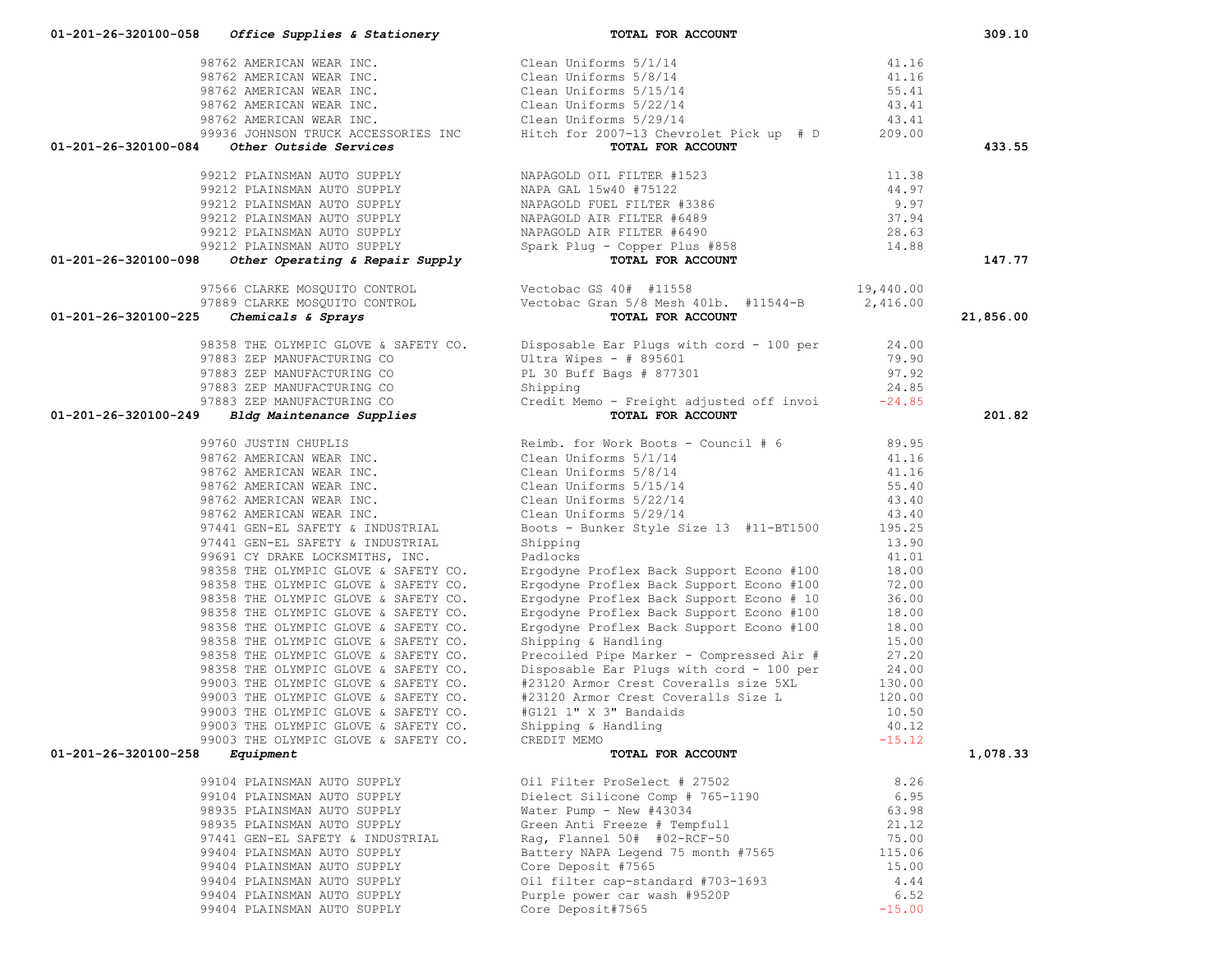| 01-201-26-320100-291     | 99212 PLAINSMAN AUTO SUPPLY<br>99212 PLAINSMAN AUTO SUPPLY<br>99212 PLAINSMAN AUTO SUPPLY<br>Vehicle Repairs | Antifreeeze-GO5 Ford/DCX-Ga #ZXGO-51<br>NAPA DEX COOL ANTIFRZ #1DEX<br>Water-Pump - New #75122<br>TOTAL FOR ACCOUNT | 16.68<br>13.39<br>55.72 | 387.12                    |  |
|--------------------------|--------------------------------------------------------------------------------------------------------------|---------------------------------------------------------------------------------------------------------------------|-------------------------|---------------------------|--|
|                          | TOTAL for Mosquito Extermination                                                                             |                                                                                                                     |                         | ------------<br>24,755.49 |  |
| <b>Health Management</b> |                                                                                                              |                                                                                                                     |                         |                           |  |
|                          | 98782 NEW JERSEY ASSOCIATION OF                                                                              | "Prevent Promote Protect" Public Health                                                                             | 50.00                   |                           |  |
|                          | 99290 NEW JERSEY ASSOCIATION OF                                                                              | "Prevent Promote Protect" Public Health                                                                             | 50.00                   |                           |  |
| 01-201-27-330100-039     | Education Schools & Training                                                                                 | TOTAL FOR ACCOUNT                                                                                                   |                         | 100.00                    |  |
|                          | 100088 STEPHANIE GORMAN                                                                                      | Mileage Reimbursement                                                                                               | 77.42                   |                           |  |
| 01-201-27-330100-082     | Travel Expense                                                                                               | TOTAL FOR ACCOUNT                                                                                                   |                         | 77.42                     |  |
|                          | 100089 STEPHANIE GORMAN                                                                                      | Reimbursement for inspection supplies-Th                                                                            | 70.99                   |                           |  |
| 01-201-27-330100-084     | <i><b>Other Outside Services</b></i>                                                                         | TOTAL FOR ACCOUNT                                                                                                   |                         | 70.99                     |  |
|                          | 98781 COMMUNICATIONS SERVICE                                                                                 | Radio Repair SUV 2                                                                                                  | 250.00                  |                           |  |
|                          | 97992 GRAINGER                                                                                               | Item 39F498                                                                                                         | 69.48                   |                           |  |
|                          | 97992 GRAINGER                                                                                               | Item 1AJF5                                                                                                          | 16.63                   |                           |  |
|                          | 97992 GRAINGER                                                                                               | Item 9AURO                                                                                                          | 170.16                  |                           |  |
| 01-201-27-330100-210     | Environmental Compliance                                                                                     | TOTAL FOR ACCOUNT                                                                                                   |                         | 506.27                    |  |
|                          | TOTAL for Health Management                                                                                  |                                                                                                                     |                         | -------------<br>754.68   |  |
|                          |                                                                                                              |                                                                                                                     |                         |                           |  |
| <b>Human Services</b>    |                                                                                                              |                                                                                                                     |                         |                           |  |
|                          | 99756 STAPLES BUSINESS ADVANTAGE                                                                             | COLLECTION BOX WALL PLATINUM                                                                                        | 105.49                  |                           |  |
|                          | 99641 STAPLES BUSINESS ADVANTAGE                                                                             | ITEM 712994 HP LASER HET CB 436 PRINT CA                                                                            | 62.02                   |                           |  |
|                          | 99641 STAPLES BUSINESS ADVANTAGE                                                                             | ITEM 603555 HP 45A BLACK INK                                                                                        | 24.53                   |                           |  |
|                          | 99641 STAPLES BUSINESS ADVANTAGE                                                                             | ITEM 392486 HP 78 INK                                                                                               | 27.73                   |                           |  |
|                          | 99641 STAPLES BUSINESS ADVANTAGE                                                                             | ITEM 809816 PADS                                                                                                    | 32.82                   |                           |  |
| 01-201-27-331100-058     | 98934 STAPLES BUSINESS ADVANTAGE<br>Office Supplies & Stationery                                             | supplies for Human Services May 14, 2014<br>TOTAL FOR ACCOUNT                                                       | 53.98                   | 306.57                    |  |
|                          | 100517 COUNTY OF MORRIS                                                                                      | 2ND HALF 6.14 METERED MAIL                                                                                          | 59.45                   |                           |  |
| 01-201-27-331100-068     | Postage & Metered Mail                                                                                       | TOTAL FOR ACCOUNT                                                                                                   |                         | 59.45                     |  |
|                          |                                                                                                              |                                                                                                                     |                         |                           |  |
|                          | 99940 LONGFELLOWS SANDWICH DELI                                                                              | REFRESHMENTS FOR THE MENTAL HEALTH PUBLI                                                                            | 813.19                  |                           |  |
| 01-201-27-331100-088     | Meeting Exp Advisory Board Etc                                                                               | TOTAL FOR ACCOUNT                                                                                                   |                         | 813.19                    |  |
|                          | 99820 MUNICIPAL CAPITAL CORP                                                                                 | Invoice for 1 Ricoh MP C3002 Copier S/N                                                                             | 729.28                  |                           |  |
|                          | 99878 MUNICIPAL CAPITAL CORP                                                                                 | savin mp c3502 for ricoh copier Feb, Mar                                                                            | 872.20                  |                           |  |
| 01-201-27-331100-164     | <i>Office Machines - Rental</i>                                                                              | TOTAL FOR ACCOUNT                                                                                                   |                         | 1,601.48                  |  |
|                          |                                                                                                              |                                                                                                                     |                         | ------------              |  |
|                          | TOTAL for Human Services                                                                                     |                                                                                                                     |                         | 2,780.69                  |  |

## **Youth Shelter**

| 98764 FAMILY INTERVENTION                            | Ethical Issues in Clinical Support | 200.00 |        |
|------------------------------------------------------|------------------------------------|--------|--------|
| 01-201-27-331110-039<br>Education Schools & Training | TOTAL FOR ACCOUNT                  |        | 200.00 |
| 99762 STAPLES BUSINESS ADVANTAGE                     | Twin pkt Lam RC 10 pk DBE          | 10.19  |        |
| 99762 STAPLES BUSINESS ADVANTAGE                     | 2 pocket port green 10 pk          | 10.19  |        |
| 99762 STAPLES BUSINESS ADVANTAGE                     | 2 pocketk lam port red 10 pk       | 10.19  |        |
| 99762 STAPLES BUSINESS ADVANTAGE                     | 8.t x 11 copy paper                | 218.40 |        |
| 99762 STAPLES BUSINESS ADVANTAGE                     | black marker                       | 3.80   |        |
| 99762 STAPLES BUSINESS ADVANTAGE                     | 16GB USB Drive                     | 37.60  |        |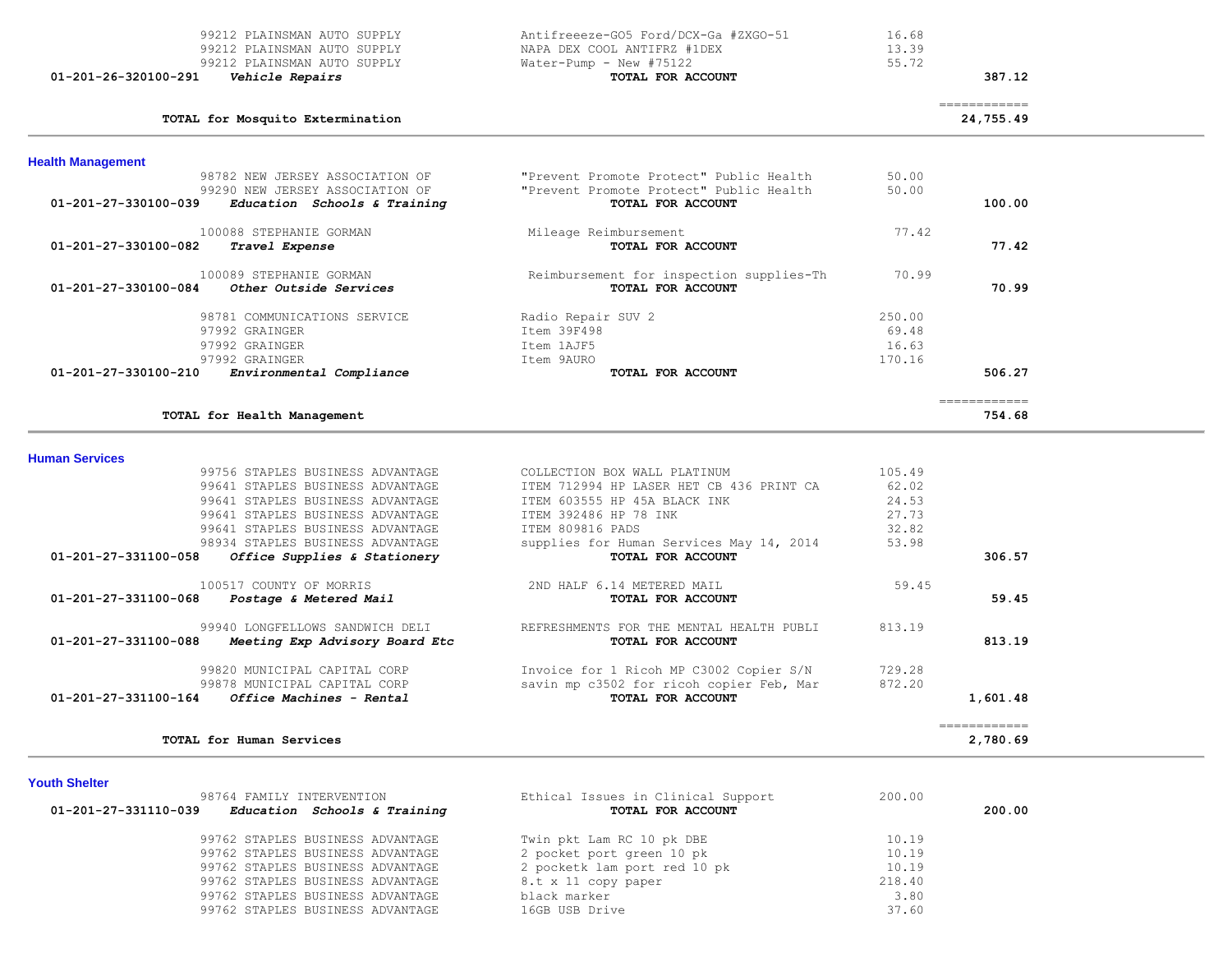|                                          |                                                                                                                                                                                                                                                                                                                                                                                                                                                                   | ============                                |
|------------------------------------------|-------------------------------------------------------------------------------------------------------------------------------------------------------------------------------------------------------------------------------------------------------------------------------------------------------------------------------------------------------------------------------------------------------------------------------------------------------------------|---------------------------------------------|
|                                          |                                                                                                                                                                                                                                                                                                                                                                                                                                                                   | 1,410.28                                    |
|                                          |                                                                                                                                                                                                                                                                                                                                                                                                                                                                   |                                             |
|                                          |                                                                                                                                                                                                                                                                                                                                                                                                                                                                   |                                             |
|                                          |                                                                                                                                                                                                                                                                                                                                                                                                                                                                   |                                             |
|                                          |                                                                                                                                                                                                                                                                                                                                                                                                                                                                   | 24.00                                       |
|                                          | 207.49                                                                                                                                                                                                                                                                                                                                                                                                                                                            |                                             |
|                                          | $-35.20$                                                                                                                                                                                                                                                                                                                                                                                                                                                          |                                             |
|                                          | 45.14                                                                                                                                                                                                                                                                                                                                                                                                                                                             |                                             |
| TOTAL FOR ACCOUNT                        |                                                                                                                                                                                                                                                                                                                                                                                                                                                                   | 217.43                                      |
|                                          |                                                                                                                                                                                                                                                                                                                                                                                                                                                                   |                                             |
|                                          |                                                                                                                                                                                                                                                                                                                                                                                                                                                                   |                                             |
| TOTAL FOR ACCOUNT                        |                                                                                                                                                                                                                                                                                                                                                                                                                                                                   | 224.16                                      |
|                                          |                                                                                                                                                                                                                                                                                                                                                                                                                                                                   |                                             |
| TOTAL FOR ACCOUNT                        |                                                                                                                                                                                                                                                                                                                                                                                                                                                                   | 288.49                                      |
|                                          | 149.10                                                                                                                                                                                                                                                                                                                                                                                                                                                            |                                             |
| Tolls                                    | 11.50                                                                                                                                                                                                                                                                                                                                                                                                                                                             |                                             |
| Miles reimbursement for May-2014         | 152.60                                                                                                                                                                                                                                                                                                                                                                                                                                                            |                                             |
| Miles reimbursement for May 2014         | 49.00                                                                                                                                                                                                                                                                                                                                                                                                                                                             |                                             |
|                                          | 29.59                                                                                                                                                                                                                                                                                                                                                                                                                                                             |                                             |
|                                          |                                                                                                                                                                                                                                                                                                                                                                                                                                                                   | 391.79                                      |
| Competency Evaluation of APS client (M.Q | 400.00                                                                                                                                                                                                                                                                                                                                                                                                                                                            |                                             |
| Competency Evaluation of APS client (H.P | 400.00                                                                                                                                                                                                                                                                                                                                                                                                                                                            |                                             |
| TOTAL FOR ACCOUNT                        |                                                                                                                                                                                                                                                                                                                                                                                                                                                                   | 800.00                                      |
| Office Machines Rental/Contract#10237Ric | 1,539.86                                                                                                                                                                                                                                                                                                                                                                                                                                                          |                                             |
| TOTAL FOR ACCOUNT                        |                                                                                                                                                                                                                                                                                                                                                                                                                                                                   | 1,539.86                                    |
|                                          |                                                                                                                                                                                                                                                                                                                                                                                                                                                                   | ============<br>3,485.73                    |
|                                          | Car Insurance reimbursement for May-2014<br>Car Insurance reimbursement for May-2014<br>TOTAL FOR ACCOUNT<br>Spls Reman HP 96Black, HP 97 Color, Scot<br>Credit person for Invoice # 3228142251<br>Exchange Bags Shredder for 220-480<br>Refreshments For ACT 5/6/14 and ACADV 6/<br>Meals for MCCOOPO Luncheon . May 16, 2014<br>2ND HALF 6.14 METERED MAIL<br>Miles reimbursement for May-2014<br>Miles reimbursement for Apr-May-Jun 2014<br>TOTAL FOR ACCOUNT | 12.00<br>12.00<br>29.04<br>195.12<br>288.49 |

|        | 12.35<br>152.97<br>49.59<br>83.19 | Electric Pencil Sharpener<br>85L Printer Toner<br>HP 45 blk ink toner<br>HP 78 color ink | 99762 STAPLES BUSINESS ADVANTAGE<br>99762 STAPLES BUSINESS ADVANTAGE<br>99762 STAPLES BUSINESS ADVANTAGE<br>99762 STAPLES BUSINESS ADVANTAGE |
|--------|-----------------------------------|------------------------------------------------------------------------------------------|----------------------------------------------------------------------------------------------------------------------------------------------|
| 588.47 |                                   | TOTAL FOR ACCOUNT                                                                        | $01-201-27-331110-058$ Office Supplies & Stationery                                                                                          |
| 193.12 | 193.12                            | Petty Cash Reimbursement<br>TOTAL FOR ACCOUNT                                            | 100162 THOMAS POLLIO<br>01-201-27-331110-059<br>Other General Expenses                                                                       |
| 3.61   | 3.61                              | 2ND HALF 6.14 METERED MAIL<br>TOTAL FOR ACCOUNT                                          | 100517 COUNTY OF MORRIS<br>$01-201-27-331110-068$ Postage and Metered Mail                                                                   |
| 68.26  | 68.26                             | Acct # 6030 3735 00002 6118, Resident Me<br>TOTAL FOR ACCOUNT                            | 99682 ALBERTSON INC<br>01-201-27-331110-185<br>Food                                                                                          |
|        | 126.00                            | White 9" plates                                                                          | 99730 JERSEY PAPER PLUS INC                                                                                                                  |
|        | 77.82                             | C-Fold Towels                                                                            | 99730 JERSEY PAPER PLUS INC                                                                                                                  |
|        | 114.00                            | Kitchen Roll Towels                                                                      | 99730 JERSEY PAPER PLUS INC                                                                                                                  |
|        | 19.50                             | Fork medium                                                                              | 99730 JERSEY PAPER PLUS INC                                                                                                                  |
|        | 19.50                             | Knife medium                                                                             | 99730 JERSEY PAPER PLUS INC                                                                                                                  |
|        |                                   | TOTAL FOR ACCOUNT                                                                        | 01-201-27-331110-252<br>Janitorial Supplies                                                                                                  |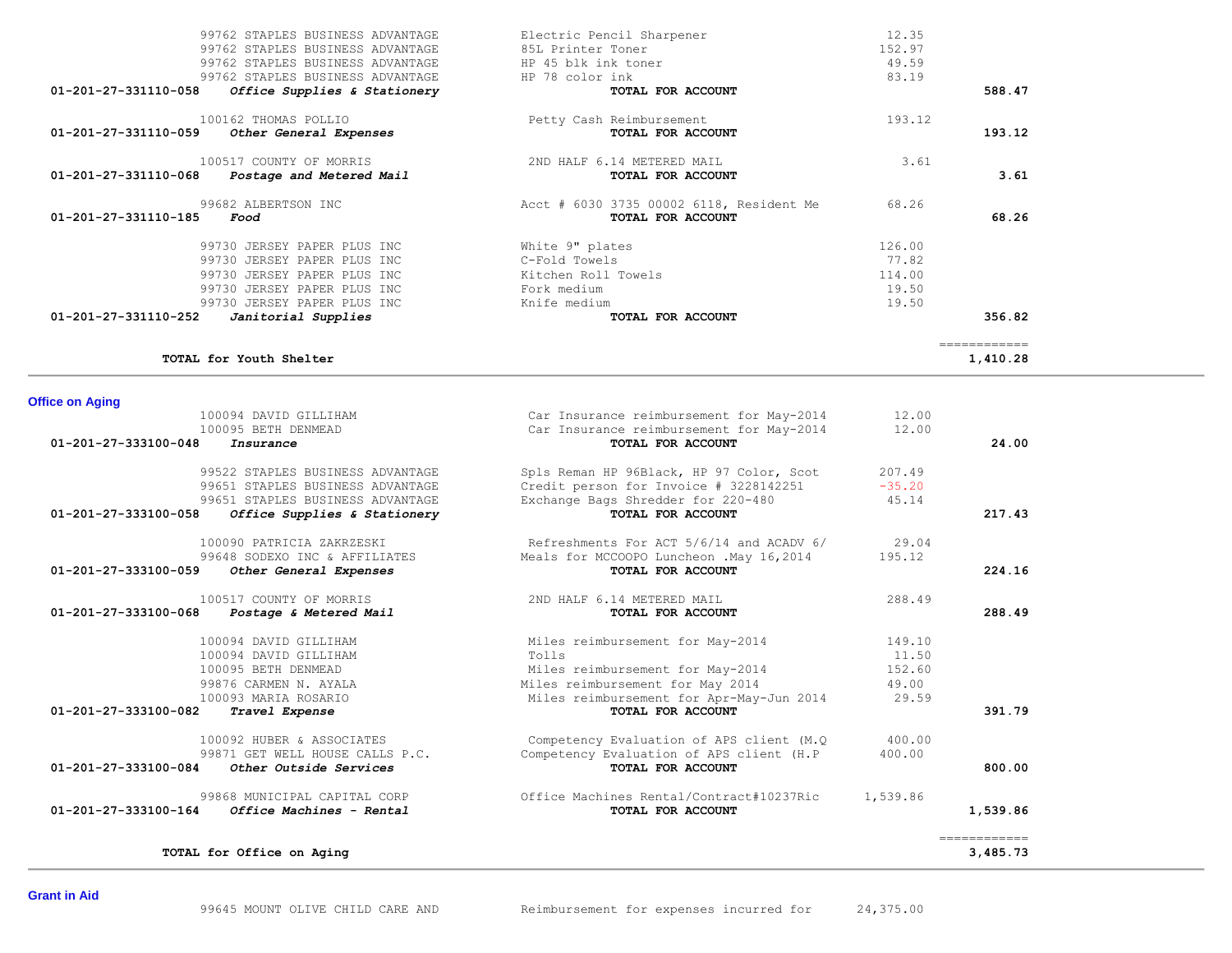| 01-201-27-342000-456                    | Grant in Aid GIA:MT OLIVE CC & LC                  | TOTAL FOR ACCOUNT                                             |          | 24,375.00                  |  |
|-----------------------------------------|----------------------------------------------------|---------------------------------------------------------------|----------|----------------------------|--|
|                                         | 99646 CFCS - HOPE HOUSE                            | SERVICES PROVIDED FOR THE AIDS CENTER IN                      | 3,238.00 |                            |  |
|                                         | 99885 CFCS - HOPE HOUSE                            | $Fix-it$ #1425<br>Period $5/1/$                               | 722.00   |                            |  |
|                                         | 99886 CFCS - HOPE HOUSE                            | Period 5/<br>gia#1439 Chore                                   | 1,976.00 |                            |  |
|                                         | 99769 CFCS - HOPE HOUSE                            | SUBSTANCE ABUSE CASE MANAGER REPOR PERIO                      | 360.00   |                            |  |
|                                         | 99769 CFCS - HOPE HOUSE                            | CASE MANAGEMENT INDIVIDUAL                                    | 180.00   |                            |  |
|                                         | 99769 CFCS - HOPE HOUSE                            | GROUP                                                         | 510.00   |                            |  |
|                                         | 99769 CFCS - HOPE HOUSE                            | URINE SCREENINGS                                              | 175.00   |                            |  |
| 01-201-27-342000-480                    | Grant in Aid GIA: HOPEHOUSEOPERTNFIXIT             | TOTAL FOR ACCOUNT                                             |          | 7,161.00                   |  |
|                                         | 99771 FREEDOM HOUSE INC.                           | DAYS OF SERVICE FOR THE MONTH OF MAY 201<br>TOTAL FOR ACCOUNT | 7,693.00 |                            |  |
|                                         | $01-201-27-342000-482$ Grant in Aid: Freedom House |                                                               |          | 7,693.00                   |  |
|                                         | 99766 DAYTOP VILLAGE OF NJ, INC.                   | FOR RESIDENTIAL SERVICES FOR THE MONTH O                      | 4,030.00 |                            |  |
|                                         | 99766 DAYTOP VILLAGE OF NJ, INC.                   | FOR RESIDENTIAL SERVICES FOR THE MONTH O                      | 4,030.00 |                            |  |
|                                         | 99766 DAYTOP VILLAGE OF NJ, INC.                   | FOR RESIDENTIAL SERVICES FOR THE MONTH O                      | 4,030.00 |                            |  |
| 01-201-27-342000-490                    | Grant in Aid: Daytop                               | TOTAL FOR ACCOUNT                                             |          | 12,090.00                  |  |
|                                         | TOTAL for Grant in Aid                             |                                                               |          | -------------<br>51,319.00 |  |
|                                         |                                                    |                                                               |          |                            |  |
| <b>Seniors, Disabled &amp; Veterans</b> | 100096 CHARLES JURGENSEN                           |                                                               | 52.85    |                            |  |
| 01-201-27-343100-082                    | Travel Expense                                     | Miles reimbursement for May-Jun 2014<br>TOTAL FOR ACCOUNT     |          | 52.85                      |  |
|                                         |                                                    |                                                               |          |                            |  |
|                                         | TOTAL for Seniors, Disabled & Veterans             |                                                               |          | ------------<br>52.85      |  |
| <b>County Board of Social Service</b>   |                                                    |                                                               |          |                            |  |
|                                         | 99600 PAPER MART INC                               | Order # 176251/05-29-14                                       | 1,462.78 |                            |  |
|                                         | 99584 STAPLES BUSINESS ADVANTAGE                   | Order # 7118861706-000-001/06-02-14                           | 1,453.41 |                            |  |
|                                         | 99584 STAPLES BUSINESS ADVANTAGE                   | Order #7118861706-000-002/06-02-14                            | 173.28   |                            |  |
| 01-201-27-345100-058                    | Office Supplies & Stationery                       | TOTAL FOR ACCOUNT                                             |          | 3,089.47                   |  |
|                                         | 100255 DEER PARK                                   | Acct. #0434488383/05-15-14 to 06-14-14 -                      | 328.87   |                            |  |
|                                         | 100255 DEER PARK                                   | 540 W. Hanover Ave.                                           | 39.17    |                            |  |
| 01-201-27-345100-059                    | Other General Expenses                             | TOTAL FOR ACCOUNT                                             |          | 368.04                     |  |
|                                         | 99969 AT&T                                         | OFFICE OF TEMP ASSISTANCE                                     | 129.69   |                            |  |
|                                         | 99972 AT&T                                         | OFFICE OF TEMP ASSISTANCE                                     | 334.06   |                            |  |
|                                         | 99977 VERIZON                                      | OFFICE OF TEMP ASSISTANCE                                     | 993.25   |                            |  |
|                                         | 99978 VERIZON                                      | OFFICE OF TEMP ASSISTANCE                                     | 896.86   |                            |  |
| 01-201-27-345100-146                    | Telephone                                          | TOTAL FOR ACCOUNT                                             |          | 2,353.86                   |  |
|                                         | 100219 MUNICIPAL CAPITAL CORP                      | Rental charges - $(2)$ Ricoh MP4002SP $(4/1)$                 | 1,627.78 |                            |  |
|                                         | 100224 MUNICIPAL CAPITAL CORP                      | (9) Digital Copiers - (Payment $6/12$ ) - 0                   | 3,640.16 |                            |  |
|                                         | 100224 MUNICIPAL CAPITAL CORP                      | Ricoh MPC4502A                                                | 1,051.16 |                            |  |
|                                         | 100224 MUNICIPAL CAPITAL CORP                      | Ricoh MP4002SP                                                | 1,467.24 |                            |  |
|                                         | 100224 MUNICIPAL CAPITAL CORP                      | Ricoh MP4002SP                                                | 1,635.40 |                            |  |
| $01 - 201 - 27 - 345100 - 164$          | Office Machines - Rental                           | TOTAL FOR ACCOUNT                                             |          | 9,421.74                   |  |
|                                         | 99973 CITYSIDE ARCHIVES, LTD                       | OFFICE OF TEMP ASSISTANCE                                     | 970.37   |                            |  |
|                                         | 99976 CITYSIDE ARCHIVES, LTD                       | OFFICE OF TEMP ASSISTANCE                                     | 1,164.07 |                            |  |
| 01-201-27-345100-257                    | Rental - Other                                     | TOTAL FOR ACCOUNT                                             |          | 2,134.44                   |  |
|                                         | 100256 U.S. SECURITY ASSOCIATES, INC.              | Payment for Security Officer - Client #5                      | 627.80   |                            |  |
|                                         | 100228 U.S. SECURITY ASSOCIATES, INC.              | Payment for Security Officer - Client #5                      | 518.30   |                            |  |
|                                         | 99471 UNITRONIX DATA SYSTEMS INC                   | Software maintenance for the month of Ju                      | 5,412.00 |                            |  |
| 01-201-27-345100-325                    | Special Services                                   | TOTAL FOR ACCOUNT                                             |          | 6,558.10                   |  |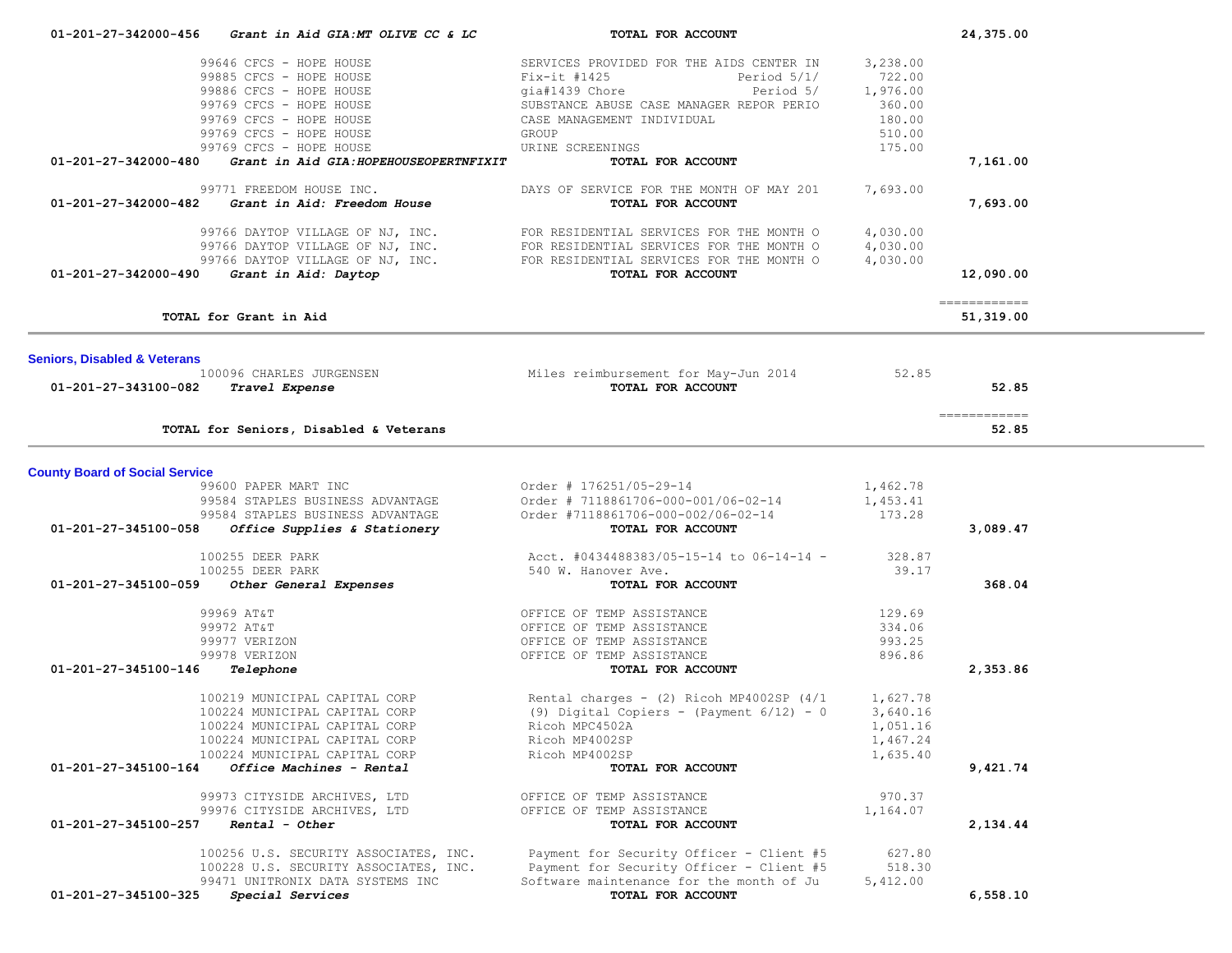|                          |                                                                  | 95944 DELL MARKETING L.P. 01t Station Laptops - Latitude E7440, Wi 7,055.16<br>95944 DELL MARKETING L.P. Dell 90W Auto/Air Charger with Power Cor 251.96                                                                                         |                    |                           |
|--------------------------|------------------------------------------------------------------|--------------------------------------------------------------------------------------------------------------------------------------------------------------------------------------------------------------------------------------------------|--------------------|---------------------------|
|                          | 01-201-27-345100-334 Minor Equipment Purchases                   | TOTAL FOR ACCOUNT                                                                                                                                                                                                                                |                    | 7,307.12                  |
|                          | 89702 GLOBAL EQUIPMENT COMPANY<br>89702 GLOBAL EQUIPMENT COMPANY | Dual Direction Pallet Truck, Pallet Jack 409.00<br>Shipping 114.66<br>Shipping                                                                                                                                                                   | 114.66             |                           |
| 01-203-27-345100-058     | (2013) Office Supplies & Stationery                              | TOTAL FOR ACCOUNT                                                                                                                                                                                                                                |                    | 523.66                    |
|                          | 100222 DAILY RECORD                                              | Legal Notice - Order #0101939176/12-20-1 27.04                                                                                                                                                                                                   |                    |                           |
|                          | 100222 DAILY RECORD                                              |                                                                                                                                                                                                                                                  | 35.00              |                           |
|                          | 90792 DAILY RECORD<br>90792 DAILY RECORD                         | Affidavit of Publication charge<br>Legal Notice - Order #0101937133 / Acct. 27.56<br>Affidavit of Publication Charge 35.00                                                                                                                       |                    |                           |
| 01-203-27-345100-059     | (2013) Other General Expenses                                    | TOTAL FOR ACCOUNT                                                                                                                                                                                                                                |                    | 124.60                    |
|                          | 80719 JOHNSTON COMMUNICATIONS                                    | Labor charges for June 19, 2013. Ticket 612.50                                                                                                                                                                                                   |                    |                           |
| 01-203-27-345100-166     | (2013) Office Machine- Repair                                    | TOTAL FOR ACCOUNT                                                                                                                                                                                                                                |                    | 612.50                    |
|                          | TOTAL for County Board of Social Service                         |                                                                                                                                                                                                                                                  |                    | ============<br>32,642.98 |
| <b>MV:Administration</b> |                                                                  |                                                                                                                                                                                                                                                  |                    |                           |
|                          |                                                                  |                                                                                                                                                                                                                                                  | 2,682.50           |                           |
|                          | 100313 ARNEL P GARCIA<br>100328 BARKEL FLEMMING                  | LPN, 6-15-2014 thru 6-28-2014<br>LPN, 6-15-2014 thru 6-28-2014                                                                                                                                                                                   | 464.00             |                           |
|                          | 100321 CHARLES NADARAJAH                                         | RN, 6-15-2014 thru 6-28-2014<br>LPN, 6-15-2014 thru 6-28-2014                                                                                                                                                                                    | 592.00             |                           |
|                          | 100322 CARRELLE L CALIXTE                                        |                                                                                                                                                                                                                                                  | 2,784.00           |                           |
|                          |                                                                  |                                                                                                                                                                                                                                                  | 2,269.42           |                           |
|                          |                                                                  | 100322 CARRELLE L CALIXTE<br>100319 DAVID JEAN-LOUIS<br>100319 DAVID JEAN-LOUIS<br>100327 DANILO LAPID<br>100317 EDITHA MARQUEZ<br>100317 EDITHA MARQUEZ<br>100314 EVELYN TOLENTINO<br>100314 EVELYN TOLENTINO<br>100315 EMMA L. STANSKI<br>1003 | 1,480.00           |                           |
|                          |                                                                  |                                                                                                                                                                                                                                                  | 915.75             |                           |
|                          |                                                                  |                                                                                                                                                                                                                                                  | 971.25<br>888.00   |                           |
|                          |                                                                  |                                                                                                                                                                                                                                                  | 717.17             |                           |
|                          |                                                                  |                                                                                                                                                                                                                                                  | 888.00             |                           |
|                          |                                                                  |                                                                                                                                                                                                                                                  | 2,103.45           |                           |
|                          | 100324 JESSY JACOB                                               | LPN, 6-15-2014 thru 6-28-2014                                                                                                                                                                                                                    | 435.00             |                           |
|                          | 100323 LOUISE R. MACCHIA                                         | RN, 6-15-2014 thru 6-28-2014<br>RN, 6-15-2014 thru 6-28-2014                                                                                                                                                                                     | 2,960.00           |                           |
|                          | 100320 LOREEN RAFISURA                                           |                                                                                                                                                                                                                                                  | 588.30             |                           |
|                          | 100329 MICHELLE CAPILI                                           | RN,6-15-2014 thru 6-28-2014                                                                                                                                                                                                                      | 1,776.00           |                           |
|                          | 100308 MIRLENE ESINILLET<br>100305 MELOJANE CELESTINO            | RN, 6-15-2014 thru 6-28-2014                                                                                                                                                                                                                     | 3,561.25           |                           |
|                          |                                                                  | RN, 6-15-2014 thru 6-28-2014<br>RN, 6-15-2014 thru 6-28-2014                                                                                                                                                                                     | 1,480.00           |                           |
|                          |                                                                  |                                                                                                                                                                                                                                                  | 1,164.39           |                           |
|                          |                                                                  | 100325 MARION ENNIS<br>100306 MARIA CARMELITA OBLINA<br>100306 MARIA CARMELITA OBLINA<br>LPN, 6-15-2014 thru 6-28-2014                                                                                                                           | 1,904.10<br>964.25 |                           |
|                          | 100310 MA. LIZA IMPERIAL                                         | RN,6-15-2014 thru 6-28-2014                                                                                                                                                                                                                      | 3,866.50           |                           |
|                          | 100326 MADUKWE IMO IBOKO, RN                                     | RN, 6-15-2014 thru 6-28-2014                                                                                                                                                                                                                     | 2,368.00           |                           |
|                          | 100304 ROSE DUMAPIT                                              | RN,6-15-2014 thru 6-28-2014                                                                                                                                                                                                                      | 1,776.00           |                           |
|                          |                                                                  | 100303 ROSEMARY BATANE COBCOBO RN, 6-15-2014 thru 6-28-2014<br>RN, 6-15-2014 thru v 20 20<br>RN, 6-15-2014 thru 6-28-2014<br>10 111 thru 6-28-2014                                                                                               | 1,332.00           |                           |
|                          | 100299 SUZIE COLLIN                                              |                                                                                                                                                                                                                                                  | 2,368.00           |                           |
|                          | 100302 TEODORA O. DELEON                                         |                                                                                                                                                                                                                                                  | 1,480.00           |                           |
|                          | 100301 TERESA DE OCAMPO                                          | RN, 6-15-2014 thru 6-28-2014                                                                                                                                                                                                                     | 592.00             |                           |
| 01-201-27-350100-013     | Temporary Help - Per Diem Nurses                                 | TOTAL FOR ACCOUNT                                                                                                                                                                                                                                |                    | 45, 371.33                |
|                          | 98940 BON VENTURE SERVICES LLC<br>98940 BON VENTURE SERVICES LLC | 622667, 5/20/14<br>622667, 5/20/14                                                                                                                                                                                                               | 377.00<br>377.00   |                           |
|                          | 98940 BON VENTURE SERVICES LLC                                   | 622667, 5/20/14                                                                                                                                                                                                                                  | 377.00             |                           |
|                          | 98940 BON VENTURE SERVICES LLC                                   | 622667, 5/20/14                                                                                                                                                                                                                                  | 377.00             |                           |
|                          | 98924 THE SENIORS RESOURCE GUIDE                                 | MCSC2, 5/9/14                                                                                                                                                                                                                                    | 1,350.00           |                           |
| 01-201-27-350100-022     | Advertising                                                      | TOTAL FOR ACCOUNT                                                                                                                                                                                                                                |                    | 2,858.00                  |

100261 JAMES MCDANIEL CSP - Mileage reimb. for March to June 2 97.65<br>100226 LINDA CSENGETO CONTROLLER SSS - Mileage reimb. for May 2014 51.80

 **01-201-27-345100-332** *Mileage* **TOTAL FOR ACCOUNT 149.45**

SSS - Mileage reimb. for May 2014<br>**TOTAL FOR ACCOUNT**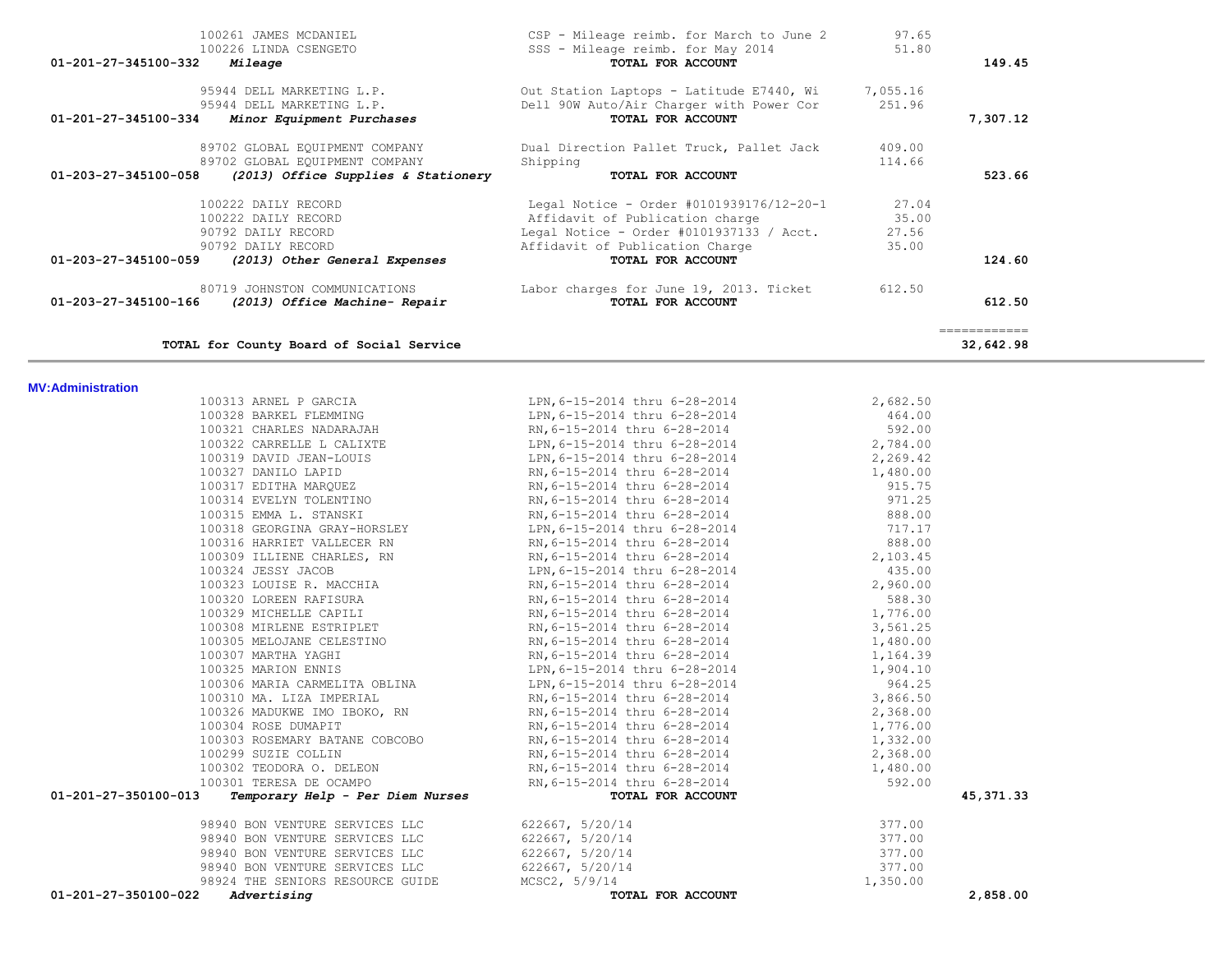|  | 98939 R.D. | SALES | <b>DOOR</b><br><b>SAN &amp; HARDWARE IT C</b> |  | FURNISH & INSTALL |  |  |
|--|------------|-------|-----------------------------------------------|--|-------------------|--|--|
|--|------------|-------|-----------------------------------------------|--|-------------------|--|--|

| Ω |  |  |  |
|---|--|--|--|
|   |  |  |  |

| 98331 M.C. MUA                                  | 100041, Tipping Fees for April 2014       | 3,386.64 |          |
|-------------------------------------------------|-------------------------------------------|----------|----------|
| 98331 M.C. MUA                                  | MORRIS55, Compactor & Roll-Offs for April | 2,930.00 |          |
| 99973 CITYSIDE ARCHIVES, LTD                    | MORRIS VIEW                               | 1,053.67 |          |
| 99976 CITYSIDE ARCHIVES, LTD                    | MORRIS VIEW                               | 843.67   |          |
| 01-201-27-350110-143<br>Rubbish & Trash Removal | TOTAL FOR ACCOUNT                         |          | 8,213.98 |
| 98915 STERICYCLE INC.                           | 8074425, May-2014                         | 1,004.32 |          |
| 01-201-27-350110-145<br><i>Solid Waste Cost</i> | TOTAL FOR ACCOUNT                         |          | 1,004.32 |
| 100298 SOUTHEAST MORRIS COUNTY                  | 20-999796081, 5/21/14                     | 337.84   |          |
| 100298 SOUTHEAST MORRIS COUNTY                  | 20-999790878, 5/21/14                     | 362.56   |          |
| 100298 SOUTHEAST MORRIS COUNTY                  | 20-999790658, 5/21/14                     | 216.30   |          |
| 100298 SOUTHEAST MORRIS COUNTY                  | 20-999918709, 5/16/14                     | 6,068.35 |          |
| 01-201-27-350110-147<br>Water                   | TOTAL FOR ACCOUNT                         |          | 6,985.05 |

# **MV:Building Services**  100294 SODEXO INC & AFFILIATES 100022833, MAY-2014 173,683.45<br> **Contracted Services** 100022833, MAY-2014 **173,683.45 01-201-27-350110-036** *Contracted Services* **TOTAL FOR ACCOUNT 173,683.45**

|                      | 01-201-27-350100-036<br>Contracted Services                                                                                                                      | TOTAL FOR ACCOUNT                                |          | 21,000.00 |
|----------------------|------------------------------------------------------------------------------------------------------------------------------------------------------------------|--------------------------------------------------|----------|-----------|
|                      | 98922 DEER PARK                                                                                                                                                  | 0435619937, 04/15/14-5/14/14                     | 15.94    |           |
| 01-201-27-350100-046 | <i><b>General Stores</b></i>                                                                                                                                     | TOTAL FOR ACCOUNT                                |          | 15.94     |
|                      | 100288 STAPLES BUSINESS ADVANTAGE                                                                                                                                | 1032198, MAY 2014                                | 23.40    |           |
|                      | 100288 STAPLES BUSINESS ADVANTAGE                                                                                                                                | 1032198, MAY 2014                                | 9.93     |           |
|                      | 100288 STAPLES BUSINESS ADVANTAGE                                                                                                                                | 1032198, MAY 2014                                | 641.76   |           |
|                      | 100288 STAPLES BUSINESS ADVANTAGE                                                                                                                                | 1032198, MAY 2014                                | 42.00    |           |
|                      | 100288 STAPLES BUSINESS ADVANTAGE                                                                                                                                | 1032198, MAY 2014                                | 1,904.22 |           |
|                      | 100288 STAPLES BUSINESS ADVANTAGE                                                                                                                                | 1032198, MAY 2014                                | 244.99   |           |
| 01-201-27-350100-058 | Office Supplies & Stationery                                                                                                                                     | TOTAL FOR ACCOUNT                                |          | 2,866.30  |
|                      | 100105 FEDEX                                                                                                                                                     | $3684 - 0206 - 0, 6/9/14$                        | 154.89   |           |
|                      | 100517 COUNTY OF MORRIS<br>01-201-27-350100-068    Postage & Metered Mail                                                                                        | 2ND HALF 6.14 METERED MAIL                       | 124.23   |           |
|                      |                                                                                                                                                                  | TOTAL FOR ACCOUNT                                |          | 279.12    |
|                      | 99969 AT&T                                                                                                                                                       | MV: ADMINISTRATION                               | 314.69   |           |
|                      | 99972 AT&T                                                                                                                                                       | MV: ADMINISTRATION                               | 370.68   |           |
|                      | 99977 VERIZON                                                                                                                                                    | MV: ADMINISTRATION                               | 4,259.20 |           |
|                      | 99978 VERIZON                                                                                                                                                    | MV: ADMINISTRATION                               | 3,845.85 |           |
| 01-201-27-350100-146 | Telephone                                                                                                                                                        | TOTAL FOR ACCOUNT                                |          | 8,790.42  |
|                      | 100282 MUNICIPAL CAPITAL CORP                                                                                                                                    | 12432, JUNE, JULY, AUGUST 2014                   | 706.57   |           |
|                      | 100282 MUNICIPAL CAPITAL CORP                                                                                                                                    | 12281, JUNE, JULY, AUGUST 2014                   | 5,328.20 |           |
|                      | $01 - 201 - 27 - 350100 - 164$ Office Machines - Rental                                                                                                          | TOTAL FOR ACCOUNT                                |          | 6,034.77  |
|                      | 100103 KURT'S LOCKSMITH SERVICE, LLC                                                                                                                             | DUPLICATE KEYS & CYLINDER REKEY, 4/28/14 127.50  |          |           |
|                      | 100103 KURT'S LOCKSMITH SERVICE, LLC                                                                                                                             | DUPLICATE KEYS & CYLINDER REKEY, 5/8/14          | 102.00   |           |
|                      | 100103 KURT'S LOCKSMITH SERVICE, LLC                                                                                                                             | DEADBOLTS, 3 CORES, & CYLINDER REKEY, 5/2 820.85 |          |           |
|                      | 100103 KURT'S LOCKSMITH SERVICE, LLC                                                                                                                             | DUPLICATE KEYS & CYLINDER REKEY, 6/3/14          | 322.70   |           |
|                      | 100361 U.S. SECURITY ASSOCIATES, INC.                                                                                                                            | $573 - 1134 - 000$ , $5/30/14 - 6/5/14$          | 5,406.30 |           |
|                      | 100361 U.S. SECURITY ASSOCIATES, INC.<br>100361 U.S. SECURITY ASSOCIATES, INC.<br>100361 U.S. SECURITY ASSOCIATES, INC.<br>100361 U.S. SECURITY ASSOCIATES, INC. | 573-1134-000, 5/23-5/29/14                       | 5,603.58 |           |
|                      |                                                                                                                                                                  | 573-1134-000, 5/16-5/22/14                       | 5,190.46 |           |
|                      |                                                                                                                                                                  | $573 - 1134 - 000$ , $4/18 - 4/24/14$            | 6,254.46 |           |
|                      |                                                                                                                                                                  | 573-1134-000, 4/11-4/17/14                       | 5,384.15 |           |
| 01-201-27-350100-266 | Safety Items                                                                                                                                                     | TOTAL FOR ACCOUNT                                |          | 29,212.00 |

100108 CORNERSTONE FAMILY PROGRAMS SOCIAL WORK SERVICES FOR MORRIS VIEW, MA 21,000.00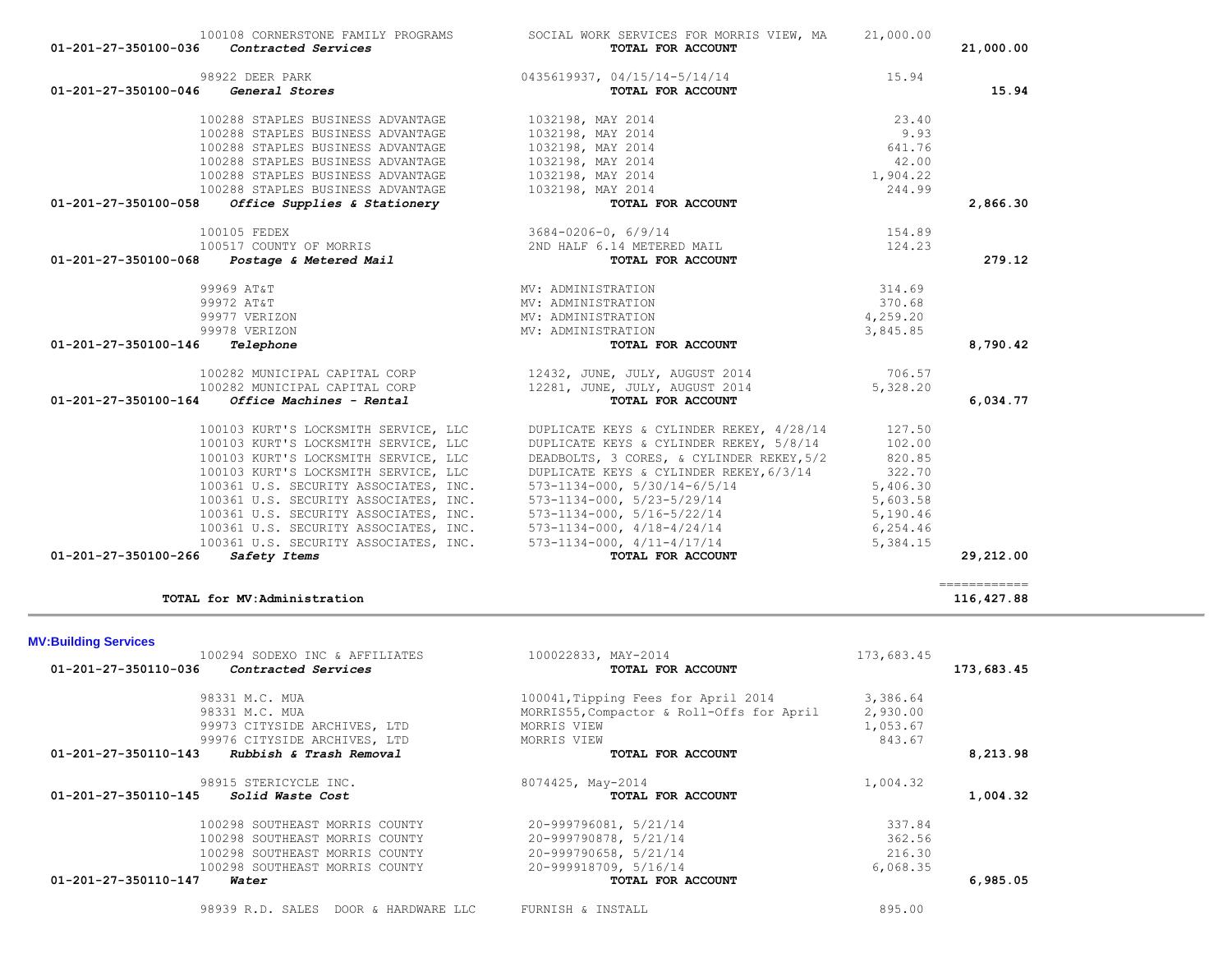| TOTAL for MV: Dietary                                                           |                                          |                 | 268,270.98   |
|---------------------------------------------------------------------------------|------------------------------------------|-----------------|--------------|
|                                                                                 |                                          |                 | ============ |
| 01-201-27-350115-262<br>Machinery Repairs & Parts                               | TOTAL FOR ACCOUNT                        |                 | 3,323.26     |
| 98913 HOBART SERVICE                                                            | 0267749, 5/15/14                         | 1,289.24        |              |
| 98914 ACME AMERICAN REPAIRS INC.                                                | 0118615, 5/12/14                         | 446.02          |              |
| 98914 ACME AMERICAN REPAIRS INC.                                                | 0118615, 4/29/14                         | 1,588.00        |              |
|                                                                                 |                                          |                 |              |
| Coffee / Gift Shop<br>01-201-27-350115-186                                      | TOTAL FOR ACCOUNT                        |                 | 308.31       |
| 100297 NJ ADVANCE MEDIA, LLC                                                    | 947758, W/E 6/14/14                      | 109.10          |              |
| 100297 NJ ADVANCE MEDIA, LLC                                                    | 947758, W/E 6/7/14                       | 109.10          |              |
| 100297 NJ ADVANCE MEDIA, LLC                                                    | 947758, W/E 5/31/14                      | 90.11           |              |
| Contracted Services<br>01-201-27-350115-036                                     | TOTAL FOR ACCOUNT                        |                 | 264,639.41   |
| 100295 SODEXO INC & AFFILIATES                                                  | 100005746, MAY-2014                      | 264,639.41      |              |
| <b>MV:Dietary</b>                                                               |                                          |                 |              |
| TOTAL for MV: Building Services                                                 |                                          |                 | 217,860.66   |
|                                                                                 |                                          |                 | ============ |
| 01-203-27-350110-204<br>(2013) Plant Operation                                  | TOTAL FOR ACCOUNT                        |                 | 2,151.06     |
| 98931 R.D. SALES DOOR & HARDWARE LLC                                            | AUTOMATIC DOOR REPAIR, 10/30/13          | 1,465.06        |              |
| 98931 R.D. SALES DOOR & HARDWARE LLC                                            | AUTOMATIC DOOR REPAIR, 10/11/13          | 416.00          |              |
| 98931 R.D. SALES DOOR & HARDWARE LLC                                            | AUTOMATIC DOOR REPAIR, 9/26/13           | 270.00          |              |
|                                                                                 |                                          |                 |              |
| 98926 WHITE & SHAUGER INC.<br>01-201-27-350110-262<br>Machinery Repairs & Parts | COU200, 4/28/14<br>TOTAL FOR ACCOUNT     | 31.28           | 14,087.03    |
| 98929 WEBSTER PLUMBING &                                                        | CHILLER LINE REPAIR, 4/15/14             | 1,179.20        |              |
| 98929 WEBSTER PLUMBING &                                                        | CLOGGED DRAIN, 2/26/14                   | 199.60          |              |
| 98929 WEBSTER PLUMBING &                                                        | CLOGGED 4 IN DRAIN, 2/19/14              | 493.80          |              |
| 100104 J.A. SEXAUER                                                             | 276829, 5/9/14                           | 611.66          |              |
| 100104 J.A. SEXAUER                                                             | 276829, 5/29/14                          | 1,088.72        |              |
| 98936 FASTENAL COMPANY                                                          | NJWHP28372, 5/14/14                      | 218.87          |              |
| 98928 DIRECT MACHINERY SERVICE CORP.                                            | SERVICE PARTS                            | 450.00          |              |
| 98928 DIRECT MACHINERY SERVICE CORP.                                            | PARTS                                    | 758.62          |              |
| 98928 DIRECT MACHINERY SERVICE CORP.                                            | SERVICE                                  | 1,400.00        |              |
| 98928 DIRECT MACHINERY SERVICE CORP.                                            | SERVICE                                  | 450.00          |              |
| 98928 DIRECT MACHINERY SERVICE CORP.                                            | PARTS                                    | 4,597.96        |              |
| 98937 DIRECT MACHINERY SERVICE CORP.                                            | REPAIR TO LAUNDRY EQUIPMENT              | 300.00          |              |
| 98916 R & J CONTROL, INC.                                                       | EMERGENCY GENERATOR REPAIR, 5/13/14      | 542.00          |              |
| 98923 NJ TECHLINE HVAC SRVC CO. LLC                                             | Emergency Call, Trane Chiller Tripped on | 145.50          |              |
| 98930 BAYWAY LUMBER                                                             | 202120, 3/31/14                          | 1,619.82        |              |
|                                                                                 |                                          |                 |              |
| 01-201-27-350110-204<br>Plant Operation                                         | TOTAL FOR ACCOUNT                        |                 | 11,735.77    |
| 98919 VANORE ELECTRIC INC                                                       | Install 15 lights w/ switch              | 10,465.77       |              |
| 98939 R.D. SALES DOOR & HARDWARE LLC                                            | FRONT DOOR<br>UNIT 20 DOUBLE DOORS       | 285.00<br>90.00 |              |
| 98939 R.D. SALES DOOR & HARDWARE LLC                                            |                                          |                 |              |

| 100356 SODEXO INC & AFFILIATES<br>01-201-27-350125-036<br>Contracted Services           | 100011720, MAY-2014<br>TOTAL FOR ACCOUNT               | 89,464.87<br>89,464.87    |
|-----------------------------------------------------------------------------------------|--------------------------------------------------------|---------------------------|
| TOTAL for MV: Laundry                                                                   |                                                        | ============<br>89,464.87 |
| <b>MV:Nursing</b><br>100378 JAMES H WOLF<br>01-201-27-350130-036<br>Contracted Services | MEDICAL DIRECTOR, 6/12/14-6/23/14<br>TOTAL FOR ACCOUNT | 1,375.00<br>1,375.00      |
| 98927 CARSTENS HEALTH INDUSTRIES INC                                                    | 574715, 5/8/14                                         | 137.76                    |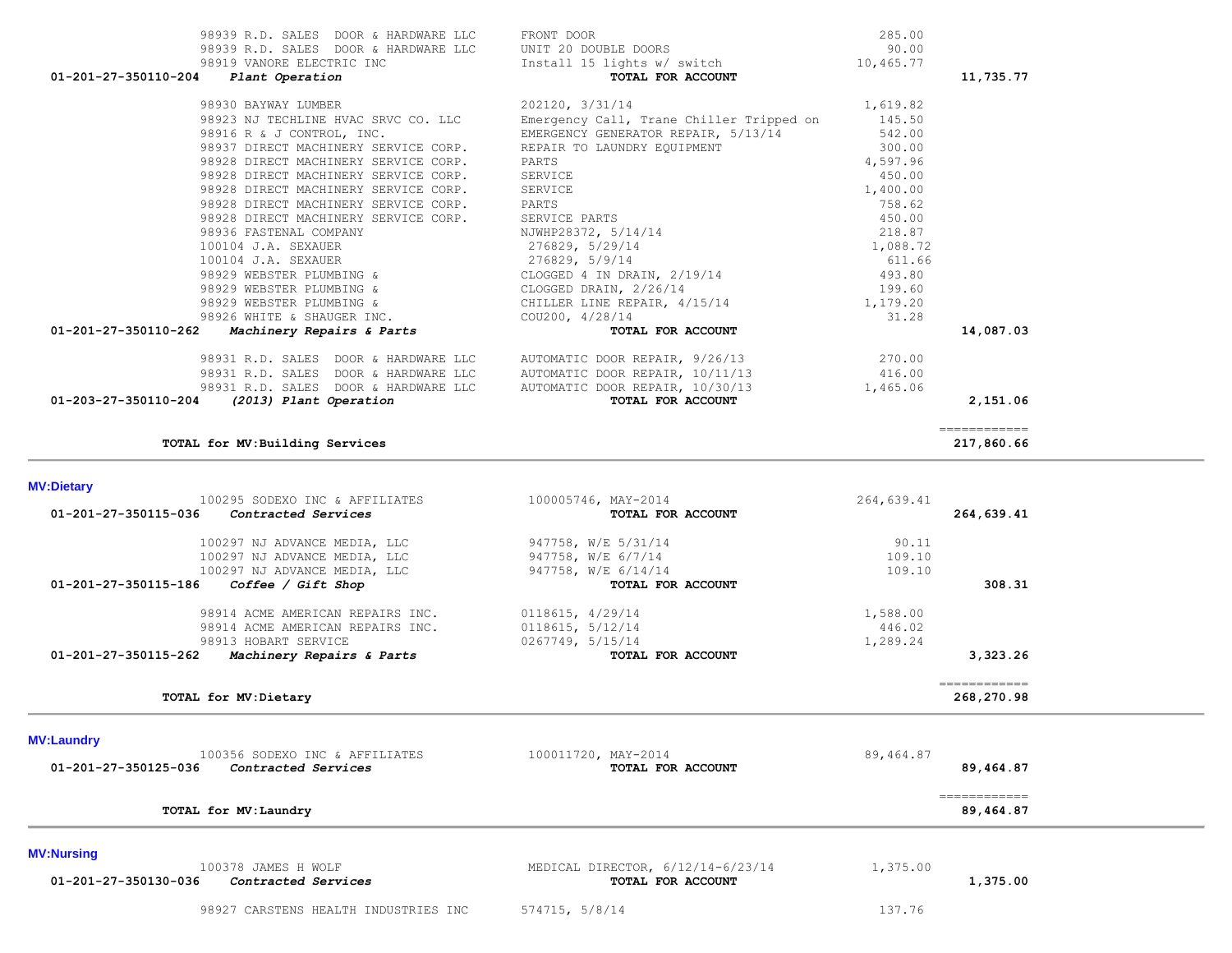| TOTAL for MV:Nursing                                                                                                                             |                                                                                                                                                                                                                                            |        | 17,364.65    |
|--------------------------------------------------------------------------------------------------------------------------------------------------|--------------------------------------------------------------------------------------------------------------------------------------------------------------------------------------------------------------------------------------------|--------|--------------|
|                                                                                                                                                  |                                                                                                                                                                                                                                            |        | ============ |
| 01-203-27-350130-189<br>(2013) Medical                                                                                                           | TOTAL FOR ACCOUNT                                                                                                                                                                                                                          |        | 246.00       |
| 98324 THE ORTHOPEDIC GROUP                                                                                                                       | Medical Treatment for Joseph P. on 11-14                                                                                                                                                                                                   | 144.00 |              |
| 98918 THE ORTHOPEDIC GROUP                                                                                                                       | Phyllis M., D.O.S. 11/6/13                                                                                                                                                                                                                 | 102.00 |              |
| 01-203-27-350130-046 (2013) General Stores                                                                                                       | TOTAL FOR ACCOUNT                                                                                                                                                                                                                          |        | 5,150.85     |
| 97407 MEDCARE MEDICAL SUPPLY INC.                                                                                                                | MOR, Nestle Product for December~2013 757.55                                                                                                                                                                                               |        |              |
| 97407 MEDCARE MEDICAL SUPPLY INC.                                                                                                                |                                                                                                                                                                                                                                            |        |              |
|                                                                                                                                                  |                                                                                                                                                                                                                                            |        |              |
|                                                                                                                                                  |                                                                                                                                                                                                                                            |        |              |
| 97407 MEDCARE MEDICAL SUPPLY INC.<br>97407 MEDCARE MEDICAL SUPPLY INC.<br>97407 MEDCARE MEDICAL SUPPLY INC.<br>97407 MEDCARE MEDICAL SUPPLY INC. |                                                                                                                                                                                                                                            |        |              |
| 97407 MEDCARE MEDICAL SUPPLY INC.<br>97407 MEDCARE MEDICAL SUPPLY INC.                                                                           |                                                                                                                                                                                                                                            |        |              |
| 97407 MEDCARE MEDICAL SUPPLY INC.                                                                                                                |                                                                                                                                                                                                                                            |        |              |
|                                                                                                                                                  |                                                                                                                                                                                                                                            |        |              |
|                                                                                                                                                  |                                                                                                                                                                                                                                            |        |              |
|                                                                                                                                                  |                                                                                                                                                                                                                                            |        |              |
| 97407 MEDCARE MEDICAL SUPPLY INC.<br>97407 MEDCARE MEDICAL SUPPLY INC.<br>97407 MEDCARE MEDICAL SUPPLY INC.<br>97407 MEDCARE MEDICAL SUPPLY INC. | MOR, Nestle Product for October~2013 241.68<br>MOR, Nestle Product for February~2013 278.63<br>MOR, Nestle Product for March~2013 292.32<br>MOR, Nestle Product for April~2013 443.44<br>MOR, Nestle Product for June~2013 579.52<br>MOR   |        |              |
|                                                                                                                                                  |                                                                                                                                                                                                                                            |        |              |
| 01-201-27-350130-340                                                                                                                             |                                                                                                                                                                                                                                            |        | 4,186.00     |
|                                                                                                                                                  |                                                                                                                                                                                                                                            |        |              |
|                                                                                                                                                  |                                                                                                                                                                                                                                            |        |              |
|                                                                                                                                                  |                                                                                                                                                                                                                                            |        |              |
|                                                                                                                                                  |                                                                                                                                                                                                                                            |        |              |
|                                                                                                                                                  |                                                                                                                                                                                                                                            |        |              |
|                                                                                                                                                  |                                                                                                                                                                                                                                            |        |              |
|                                                                                                                                                  |                                                                                                                                                                                                                                            |        |              |
|                                                                                                                                                  |                                                                                                                                                                                                                                            |        |              |
|                                                                                                                                                  |                                                                                                                                                                                                                                            |        |              |
|                                                                                                                                                  |                                                                                                                                                                                                                                            |        |              |
|                                                                                                                                                  |                                                                                                                                                                                                                                            |        |              |
|                                                                                                                                                  |                                                                                                                                                                                                                                            |        |              |
|                                                                                                                                                  |                                                                                                                                                                                                                                            |        |              |
|                                                                                                                                                  |                                                                                                                                                                                                                                            |        |              |
| 01-201-27-350130-203                                                                                                                             |                                                                                                                                                                                                                                            |        | 2,806.91     |
|                                                                                                                                                  |                                                                                                                                                                                                                                            |        |              |
| 100257 MOBILEX USA<br>100257 MOBILEX USA<br>100257 MOBILEX USA<br>100257 MOBILEX USA<br><b>3</b> X-Ray & Medical Supplies<br>TOTAI               | $\begin{tabular}{cc} 2014 & 2,308.30 \\ 2014 & 433.61 \\ 2014 & 65.00 \\ \textbf{TOTAL FOR ACCOUNT} \end{tabular}$                                                                                                                         |        |              |
|                                                                                                                                                  |                                                                                                                                                                                                                                            |        |              |
| $01 - 201 - 27 - 350130 - 191$ Nursing                                                                                                           | TOTAL FOR ACCOUNT                                                                                                                                                                                                                          |        | 60.00        |
|                                                                                                                                                  |                                                                                                                                                                                                                                            |        |              |
|                                                                                                                                                  |                                                                                                                                                                                                                                            |        |              |
|                                                                                                                                                  | General Stores<br>100279 LORRAINN N GORDON<br>100272 ROSE LUNA COUYOUTE CNA RE-CERTIFICATION 6/3/14<br>CNA RE-CERTIFICATION, 5/20/14<br>TOTAL FOR ACCOUNT<br>TOTAL FOR ACCOUNT                                                             |        |              |
| 01-201-27-350130-046                                                                                                                             |                                                                                                                                                                                                                                            |        | 3,539.89     |
|                                                                                                                                                  |                                                                                                                                                                                                                                            |        |              |
|                                                                                                                                                  |                                                                                                                                                                                                                                            |        |              |
|                                                                                                                                                  |                                                                                                                                                                                                                                            |        |              |
|                                                                                                                                                  |                                                                                                                                                                                                                                            |        |              |
|                                                                                                                                                  |                                                                                                                                                                                                                                            |        |              |
|                                                                                                                                                  |                                                                                                                                                                                                                                            |        |              |
|                                                                                                                                                  | 97388 MEDCARE MEDICAL SUPPLY INC.<br>97388 MEDCARE MEDICAL SUPPLY INC.<br>97388 MEDCARE MEDICAL SUPPLY INC.<br>97388 MEDCARE MEDICAL SUPPLY INC.<br>97388 MEDCARE MEDICAL SUPPLY INC.<br>97388 MEDCARE MEDICAL SUPPLY INC.<br>97388 MEDCAR |        |              |
|                                                                                                                                                  |                                                                                                                                                                                                                                            |        |              |
|                                                                                                                                                  | 97388 MEDCARE MEDICAL SUPPLY INC. MOR, Nestle Product for January~2014                                                                                                                                                                     | 422.14 |              |

100110 AFI FOODSERVICE DISTRIBUTORS 185674, 6/10/14<br>121.72 100106 FRANK PINTO 121.72 PETTY CASH REIMBURSEMENT 9/1/13, 4/4/14-

PETTY CASH REIMBURSEMENT 9/1/13, 4/4/14-

**MV:Recreation/Volunteer Svc**

 $\sim$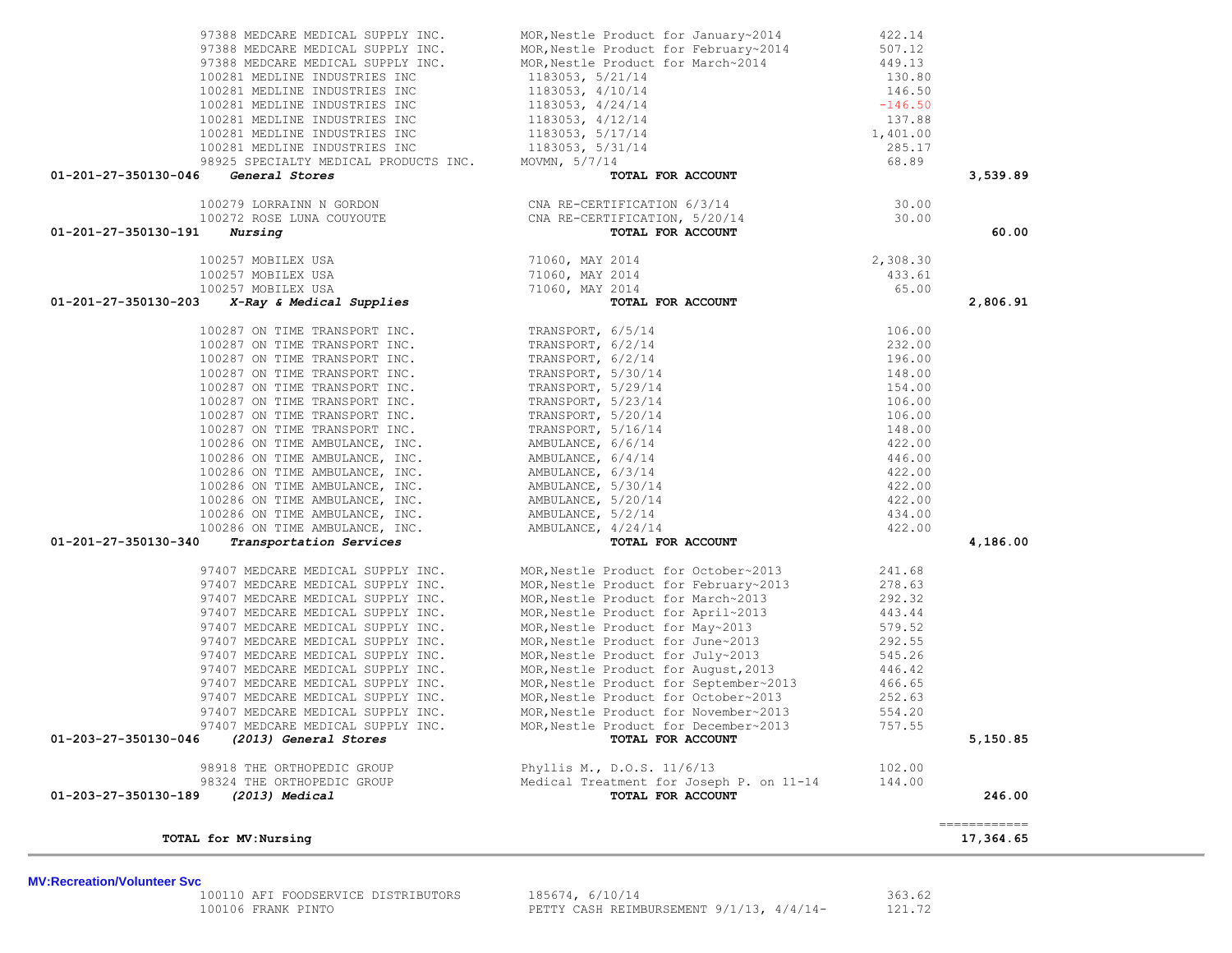|                        | 100109 DENNIS GRAU<br>100451 ARTISTIC AQUARIA INC<br>100278 MOONLIGHT DESIGNS<br>100453 MUSEUM OF EARLY TRADES &<br>100271 PENN-JERSEY PAPER CO. | $6/17/14$ MUSIC THERAPY - 2D<br>AQUARIUM MAINTENANCE, JUNE 2014<br>ART CLASS, 6/13/14<br>6/20/14 DECODING THE PAST<br>20955, 6/11/14 | 150.00<br>550.00<br>165.00<br>120.00<br>159.39 |                                                                                                                                                                                                                                                                                                                                                                                                                                                                                                    |  |
|------------------------|--------------------------------------------------------------------------------------------------------------------------------------------------|--------------------------------------------------------------------------------------------------------------------------------------|------------------------------------------------|----------------------------------------------------------------------------------------------------------------------------------------------------------------------------------------------------------------------------------------------------------------------------------------------------------------------------------------------------------------------------------------------------------------------------------------------------------------------------------------------------|--|
| 01-201-27-350135-194   | Patient Activities                                                                                                                               | TOTAL FOR ACCOUNT                                                                                                                    |                                                | 1,629.73                                                                                                                                                                                                                                                                                                                                                                                                                                                                                           |  |
|                        | TOTAL for MV: Recreation/Volunteer Svc                                                                                                           |                                                                                                                                      |                                                | $\begin{array}{cccccccccc} \multicolumn{2}{c}{} & \multicolumn{2}{c}{} & \multicolumn{2}{c}{} & \multicolumn{2}{c}{} & \multicolumn{2}{c}{} & \multicolumn{2}{c}{} & \multicolumn{2}{c}{} & \multicolumn{2}{c}{} & \multicolumn{2}{c}{} & \multicolumn{2}{c}{} & \multicolumn{2}{c}{} & \multicolumn{2}{c}{} & \multicolumn{2}{c}{} & \multicolumn{2}{c}{} & \multicolumn{2}{c}{} & \multicolumn{2}{c}{} & \multicolumn{2}{c}{} & \multicolumn{2}{c}{} & \multicolumn{2}{c}{} & \mult$<br>1,629.73 |  |
| <b>County Adjuster</b> |                                                                                                                                                  |                                                                                                                                      |                                                |                                                                                                                                                                                                                                                                                                                                                                                                                                                                                                    |  |
| 01-201-27-357100-016   | 99720 TELESEARCH INC<br>Outside Salaries & Wages                                                                                                 | Adjuster's Temp Lidia Udrija for week en<br>TOTAL FOR ACCOUNT                                                                        | 682.50                                         | 682.50                                                                                                                                                                                                                                                                                                                                                                                                                                                                                             |  |
| 01-201-27-357100-058   | 99747 STAPLES BUSINESS ADVANTAGE<br>99747 STAPLES BUSINESS ADVANTAGE<br>Office Supplies & Stationery                                             | Office Supplies for Adjuster's office.<br>Clr/Blue file box for Adjuster's office.<br>TOTAL FOR ACCOUNT                              | 77.06<br>132.80                                | 209.86                                                                                                                                                                                                                                                                                                                                                                                                                                                                                             |  |
| 01-201-27-357100-068   | 100517 COUNTY OF MORRIS<br>Postage & Metered Mail                                                                                                | 2ND HALF 6.14 METERED MAIL<br>TOTAL FOR ACCOUNT                                                                                      | 165.92                                         | 165.92                                                                                                                                                                                                                                                                                                                                                                                                                                                                                             |  |
|                        | TOTAL for County Adjuster                                                                                                                        |                                                                                                                                      |                                                | $\begin{array}{cccccccccc} \multicolumn{2}{c}{} & \multicolumn{2}{c}{} & \multicolumn{2}{c}{} & \multicolumn{2}{c}{} & \multicolumn{2}{c}{} & \multicolumn{2}{c}{} & \multicolumn{2}{c}{} & \multicolumn{2}{c}{} & \multicolumn{2}{c}{} & \multicolumn{2}{c}{} & \multicolumn{2}{c}{} & \multicolumn{2}{c}{} & \multicolumn{2}{c}{} & \multicolumn{2}{c}{} & \multicolumn{2}{c}{} & \multicolumn{2}{c}{} & \multicolumn{2}{c}{} & \multicolumn{2}{c}{} & \multicolumn{2}{c}{} & \mult$<br>1,058.28 |  |
| <b>Dental Clinic</b>   | 100360 ROBERT A. CHARMOY, DMD PA<br>100336 WILLIAM J. BARON, DMD.                                                                                | Sebastian Nemocon 5/5/14<br>Joshua Pledger 5/31/14 1.5 hours, 6/18/1                                                                 | 60.00<br>240.00                                |                                                                                                                                                                                                                                                                                                                                                                                                                                                                                                    |  |
|                        | 01-201-27-365100-095  Dental Clinic Other Administrative Suppl                                                                                   | TOTAL FOR ACCOUNT                                                                                                                    |                                                | 300.00                                                                                                                                                                                                                                                                                                                                                                                                                                                                                             |  |
|                        | TOTAL for Dental Clinic                                                                                                                          |                                                                                                                                      |                                                | $=$ = = = = = = = = = = = =<br>300.00                                                                                                                                                                                                                                                                                                                                                                                                                                                              |  |
| <b>County Library</b>  |                                                                                                                                                  |                                                                                                                                      |                                                |                                                                                                                                                                                                                                                                                                                                                                                                                                                                                                    |  |
|                        | 98026 BAKER & TAYLOR BOOKS                                                                                                                       | 321652 C000745 3 B00000 dated 05/01/14                                                                                               | 790.79                                         |                                                                                                                                                                                                                                                                                                                                                                                                                                                                                                    |  |
|                        | 98853 CENTER POINT LARGE PRINT                                                                                                                   | Order#XCP14-5 dated 05/01/14                                                                                                         | 117.50                                         |                                                                                                                                                                                                                                                                                                                                                                                                                                                                                                    |  |
|                        | 98030 EBSCO SUBSCRIPTION SERVICES                                                                                                                | TN-S-31910-00 dated 04/25/14                                                                                                         | 255.00                                         |                                                                                                                                                                                                                                                                                                                                                                                                                                                                                                    |  |
|                        | 100014 INGRAM LIBRARY SERVICES                                                                                                                   | 20C0083 dated 05/05/14                                                                                                               | 13.82                                          |                                                                                                                                                                                                                                                                                                                                                                                                                                                                                                    |  |
|                        | 100014 INGRAM LIBRARY SERVICES                                                                                                                   | 20C0083 dated 05/09/14                                                                                                               | 61.49                                          |                                                                                                                                                                                                                                                                                                                                                                                                                                                                                                    |  |
|                        | 100014 INGRAM LIBRARY SERVICES<br>100014 INGRAM LIBRARY SERVICES                                                                                 | 20C0083 dated 05/09/14                                                                                                               | 218.66<br>14.93                                |                                                                                                                                                                                                                                                                                                                                                                                                                                                                                                    |  |
|                        | 100014 INGRAM LIBRARY SERVICES                                                                                                                   | 2000083 dated 05/12/14 Split Object Code<br>20C0083 dated 05/12/14                                                                   | 51.69                                          |                                                                                                                                                                                                                                                                                                                                                                                                                                                                                                    |  |
|                        | 100014 INGRAM LIBRARY SERVICES                                                                                                                   | 20C0083 dated 05/13/14                                                                                                               | 124.53                                         |                                                                                                                                                                                                                                                                                                                                                                                                                                                                                                    |  |
|                        | 100014 INGRAM LIBRARY SERVICES                                                                                                                   | 20C0083 dated 05/13/14                                                                                                               | 16.89                                          |                                                                                                                                                                                                                                                                                                                                                                                                                                                                                                    |  |
|                        | 100014 INGRAM LIBRARY SERVICES                                                                                                                   | 20C0083 dated 05/13/14                                                                                                               | 51.72                                          |                                                                                                                                                                                                                                                                                                                                                                                                                                                                                                    |  |
|                        | 100014 INGRAM LIBRARY SERVICES                                                                                                                   | 20C0083 dated 05/14/14                                                                                                               | 862.34                                         |                                                                                                                                                                                                                                                                                                                                                                                                                                                                                                    |  |
|                        | 100014 INGRAM LIBRARY SERVICES                                                                                                                   | 20C0083 dated 05/14/14                                                                                                               | 65.38                                          |                                                                                                                                                                                                                                                                                                                                                                                                                                                                                                    |  |
|                        | 100015 INGRAM LIBRARY SERVICES                                                                                                                   | 20C0083 dated 05/14/14                                                                                                               | 56.94                                          |                                                                                                                                                                                                                                                                                                                                                                                                                                                                                                    |  |
|                        | 100015 INGRAM LIBRARY SERVICES                                                                                                                   | 2000083 dated 05/15/14 Split Object Code                                                                                             | 13.17                                          |                                                                                                                                                                                                                                                                                                                                                                                                                                                                                                    |  |
|                        | 100015 INGRAM LIBRARY SERVICES                                                                                                                   | 20C0083 dated 05/15/14<br>20C0083 dated 05/16/14                                                                                     | 35.38                                          |                                                                                                                                                                                                                                                                                                                                                                                                                                                                                                    |  |
|                        | 100015 INGRAM LIBRARY SERVICES<br>100015 INGRAM LIBRARY SERVICES                                                                                 | 20C0083 dated 05/27/14                                                                                                               | 12.90<br>203.98                                |                                                                                                                                                                                                                                                                                                                                                                                                                                                                                                    |  |
|                        | 100015 INGRAM LIBRARY SERVICES                                                                                                                   | 20C0083 dated 05/30/14                                                                                                               | 561.24                                         |                                                                                                                                                                                                                                                                                                                                                                                                                                                                                                    |  |
|                        | 100015 INGRAM LIBRARY SERVICES                                                                                                                   | 20C0083 dated 06/02/14                                                                                                               | 644.15                                         |                                                                                                                                                                                                                                                                                                                                                                                                                                                                                                    |  |
|                        | 100015 INGRAM LIBRARY SERVICES                                                                                                                   | 20C0083 dated 06/02/14                                                                                                               | 31.82                                          |                                                                                                                                                                                                                                                                                                                                                                                                                                                                                                    |  |
|                        | 100015 INGRAM LIBRARY SERVICES                                                                                                                   | 20C0083 dated 06/03/14                                                                                                               | 273.81                                         |                                                                                                                                                                                                                                                                                                                                                                                                                                                                                                    |  |
|                        | 100041 INGRAM LIBRARY SERVICES                                                                                                                   | 20C0083 dated 06/03/14                                                                                                               | 673.73                                         |                                                                                                                                                                                                                                                                                                                                                                                                                                                                                                    |  |
|                        | 100041 INGRAM LIBRARY SERVICES                                                                                                                   | 20C0083 dated 06/04/14                                                                                                               | 45.87                                          |                                                                                                                                                                                                                                                                                                                                                                                                                                                                                                    |  |
|                        | 100041 INGRAM LIBRARY SERVICES                                                                                                                   | 20C0083 dated 06/04/14                                                                                                               | 660.73                                         |                                                                                                                                                                                                                                                                                                                                                                                                                                                                                                    |  |
|                        | 100041 INGRAM LIBRARY SERVICES<br>100041 INGRAM LIBRARY SERVICES                                                                                 | 20C0083 dated 06/04/14<br>20C0083 dated 06/05/14                                                                                     | 586.03<br>58.25                                |                                                                                                                                                                                                                                                                                                                                                                                                                                                                                                    |  |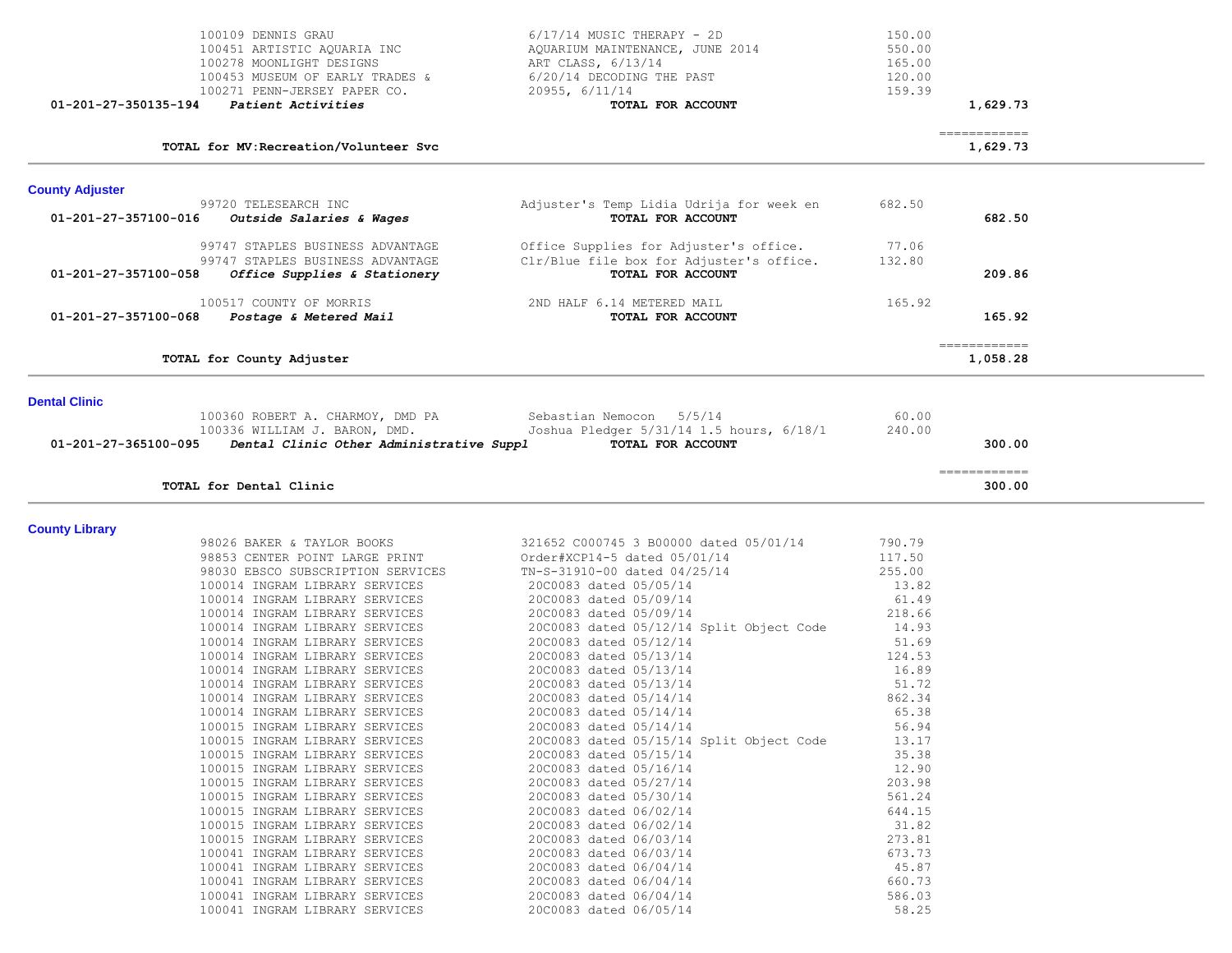|                                                                                                                                     |                                          |        | 20,734.56 |
|-------------------------------------------------------------------------------------------------------------------------------------|------------------------------------------|--------|-----------|
|                                                                                                                                     |                                          |        |           |
|                                                                                                                                     |                                          |        |           |
|                                                                                                                                     |                                          |        |           |
|                                                                                                                                     |                                          |        |           |
|                                                                                                                                     |                                          |        |           |
|                                                                                                                                     |                                          |        |           |
|                                                                                                                                     |                                          |        |           |
|                                                                                                                                     |                                          |        |           |
|                                                                                                                                     |                                          |        |           |
|                                                                                                                                     |                                          |        |           |
|                                                                                                                                     |                                          |        |           |
|                                                                                                                                     |                                          |        |           |
|                                                                                                                                     |                                          |        | 1,242.78  |
| 100517 COUNTY OF MORRIS<br>2ND HALF 6.14 METERED MAIL 709.57<br><b>100040 BRIAN FRUEHOLZ</b> Mail Mileage to Revel Hotel - AC 44.59 |                                          |        |           |
|                                                                                                                                     |                                          |        | 709.57    |
| 100040 BRIAN FRUEHOLZ                                                                                                               | Mileage to Revel Hotel - AC 44.59        |        |           |
| 100040 BRIAN FRUEHOLZ                                                                                                               | Mileage from Revel Hotel - Home          | 44.55  |           |
| 99990 MICHAEL BUTLER                                                                                                                | Tolls to Conference                      | 4.50   |           |
| 99990 MICHAEL BUTLER                                                                                                                | Tolls from Conference                    | 4.50   |           |
| 99990 MICHAEL BUTLER                                                                                                                | Gas Mileage 6/02/14 thru 06/04/14 Total  | 77.70  |           |
| 100464 DONNA BURKEY                                                                                                                 | Mileage To/From Basking Ridge and New Br | 18.20  |           |
| 01-201-29-390100-082<br>Travel Expense                                                                                              | TOTAL FOR ACCOUNT                        |        | 194.04    |
| 98857 MIDWEST TAPE LLC                                                                                                              | 2000001148 dated 05/02/14                | 240.30 |           |
| 98857 MIDWEST TAPE LLC                                                                                                              | 2000001148 dated 05/09/14                | 119.54 |           |
| 100014 INGRAM LIBRARY SERVICES                                                                                                      | 20C0083 dated 05/12/14 Split Object Code | 28.49  |           |
| 100015 INGRAM LIBRARY SERVICES                                                                                                      | 2000083 dated 05/14/14 Split Object Code | 35.99  |           |
| 100455 INGRAM LIBRARY SERVICES                                                                                                      | 20C0083 dated 06/10/14 Split Object Code | 41.59  |           |
| 100456 INGRAM LIBRARY SERVICES                                                                                                      | 20C0083 dated 05/20/14 Split Object Code | 84.25  |           |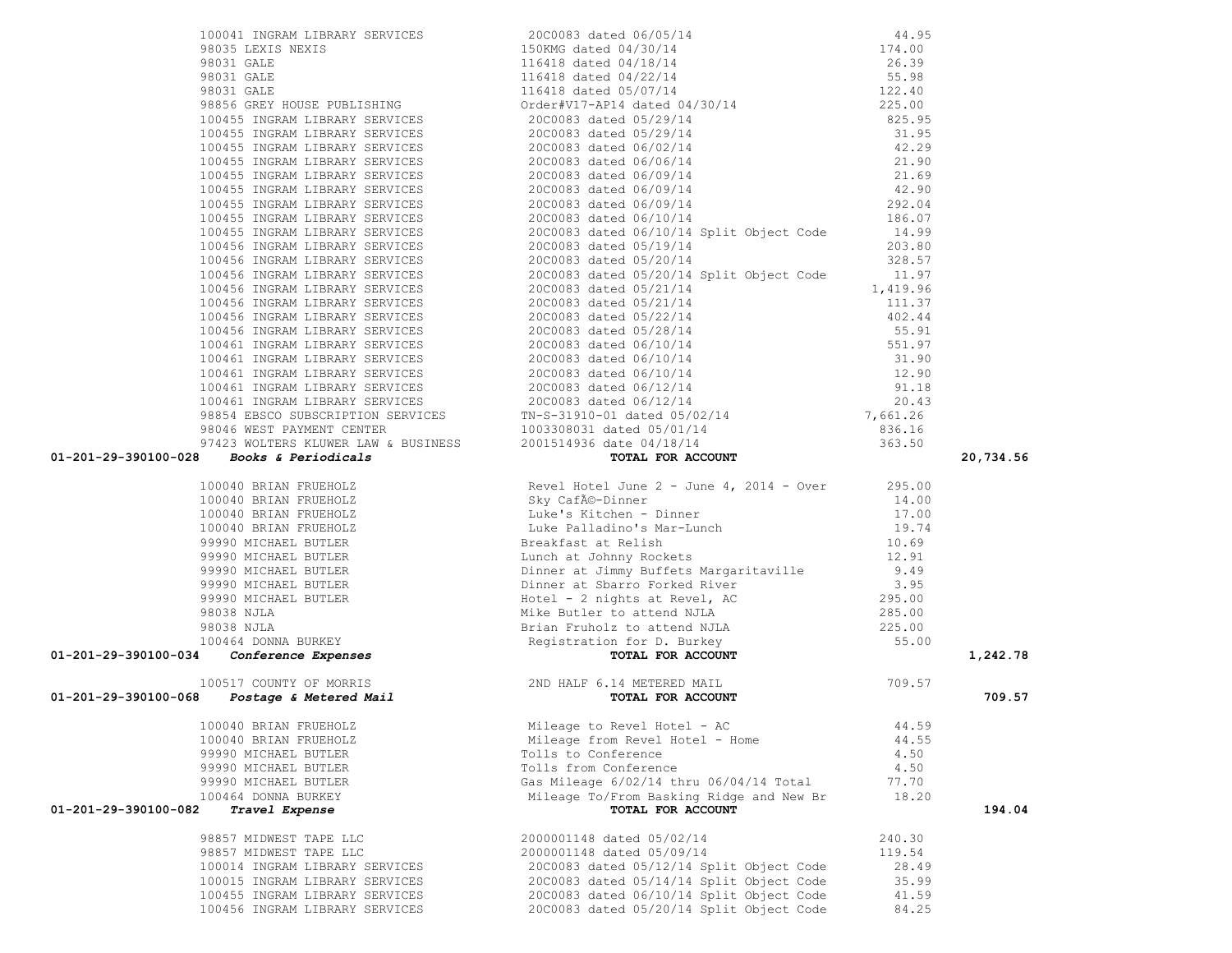| 01-201-29-390100-083                                     | 100461 INGRAM LIBRARY SERVICES<br>100461 INGRAM LIBRARY SERVICES<br>Video & Film Materials                                                 | 20C0083 dated 06/10/14<br>20C0083 dated 06/11/14<br>TOTAL FOR ACCOUNT                                                          | 122.76<br>882.99         | 1,555.91                    |  |
|----------------------------------------------------------|--------------------------------------------------------------------------------------------------------------------------------------------|--------------------------------------------------------------------------------------------------------------------------------|--------------------------|-----------------------------|--|
| 01-201-29-390100-084                                     | 98867 NCSPLUS INC<br>Other Outside Services                                                                                                | dated 05/08/14; Confirm 175 CLAIM FORMS<br>TOTAL FOR ACCOUNT                                                                   | 2,500.00                 | 2,500.00                    |  |
| 01-201-29-390100-095                                     | 98858 STAPLES BUSINESS ADVANTAGE<br>Other Administrative Supplies                                                                          | NYC1054187 dated 05/21/14<br>TOTAL FOR ACCOUNT                                                                                 | 14.88                    | 14.88                       |  |
| 01-203-29-390100-028                                     | 98864 BAKER & TAYLOR BOOKS<br>(2013) Books & Periodicals                                                                                   | 321652 C000745 3 B00000 dated 11/14/13<br>TOTAL FOR ACCOUNT                                                                    | 1,042.32                 | 1,042.32                    |  |
|                                                          | TOTAL for County Library                                                                                                                   |                                                                                                                                |                          | -------------<br>27,994.06  |  |
| <b>County Superintendent of Schoo</b>                    |                                                                                                                                            |                                                                                                                                |                          |                             |  |
| 01-201-29-392100-059                                     | 100331 ANITA COLATTA<br>Other General Expenses                                                                                             | Reimbursement for refreshments served to<br>TOTAL FOR ACCOUNT                                                                  | 5.99                     | 5.99                        |  |
| 01-201-29-392100-068                                     | 100517 COUNTY OF MORRIS<br>Postage & Metered Mail                                                                                          | 2ND HALF 6.14 METERED MAIL<br>TOTAL FOR ACCOUNT                                                                                | 129.55                   | 129.55                      |  |
| 01-201-29-392100-082                                     | 99717 ROSALIE LAMONTE<br>99717 ROSALIE LAMONTE<br>100187 ROSALIE LAMONTE<br>Travel Expense                                                 | TRAVEL FROM 3/14/14 - 3/31/14<br>TRAVEL FROM 4/2/14 - 4/29/14<br>Travel expenses for $5/6/14$ - $5/22/14$<br>TOTAL FOR ACCOUNT | 17.98<br>34.10<br>30.69  | 82.77                       |  |
|                                                          | TOTAL for County Superintendent of Schoo                                                                                                   |                                                                                                                                |                          | ============<br>218.31      |  |
| <b>Contribution to County College</b>                    |                                                                                                                                            |                                                                                                                                |                          |                             |  |
| 01-201-29-395100-090                                     | 100433 COUNTY COLLEGE OF MORRIS<br>Expenditures                                                                                            | 1ST HALF 7/14 OPERATING BUDGET<br>TOTAL FOR ACCOUNT                                                                            | 398,409.99               | 398,409.99                  |  |
|                                                          |                                                                                                                                            |                                                                                                                                |                          |                             |  |
|                                                          | TOTAL for Contribution to County College                                                                                                   |                                                                                                                                |                          | -------------<br>398,409.99 |  |
| <b>Rutgers Extension Service</b><br>01-201-29-396100-058 | 99808 STAPLES BUSINESS ADVANTAGE<br>100042 STAPLES BUSINESS ADVANTAGE<br>100042 STAPLES BUSINESS ADVANTAGE<br>Office Supplies & Stationery | office supplies<br>supplies<br>supplies<br>TOTAL FOR ACCOUNT                                                                   | 176.21<br>209.81<br>6.84 | 392.86                      |  |
| 01-201-29-396100-068                                     | 100517 COUNTY OF MORRIS<br>Postage & Metered Mail                                                                                          | 2ND HALF 6.14 METERED MAIL<br>TOTAL FOR ACCOUNT                                                                                | 101.33                   | 101.33                      |  |
| 01-201-29-396100-095                                     | 99477 DEER PARK<br>Other Administrative Supplies                                                                                           | bottled water delivery<br>TOTAL FOR ACCOUNT                                                                                    | 16.48                    | 16.48                       |  |
| 01-201-29-396100-162                                     | 99919 STAPLES BUSINESS ADVANTAGE<br>Furniture & Fixtures                                                                                   | filing cabinet<br>TOTAL FOR ACCOUNT                                                                                            | 905.99                   | 905.99                      |  |
| 01-201-29-396100-163                                     | 99806 MUNICIPAL CAPITAL CORP<br>99807 MUNICIPAL CAPITAL CORP<br>Office Machines                                                            | copier lease<br>copier lease<br>TOTAL FOR ACCOUNT                                                                              | 1,040.86<br>726.06       | 1,766.92                    |  |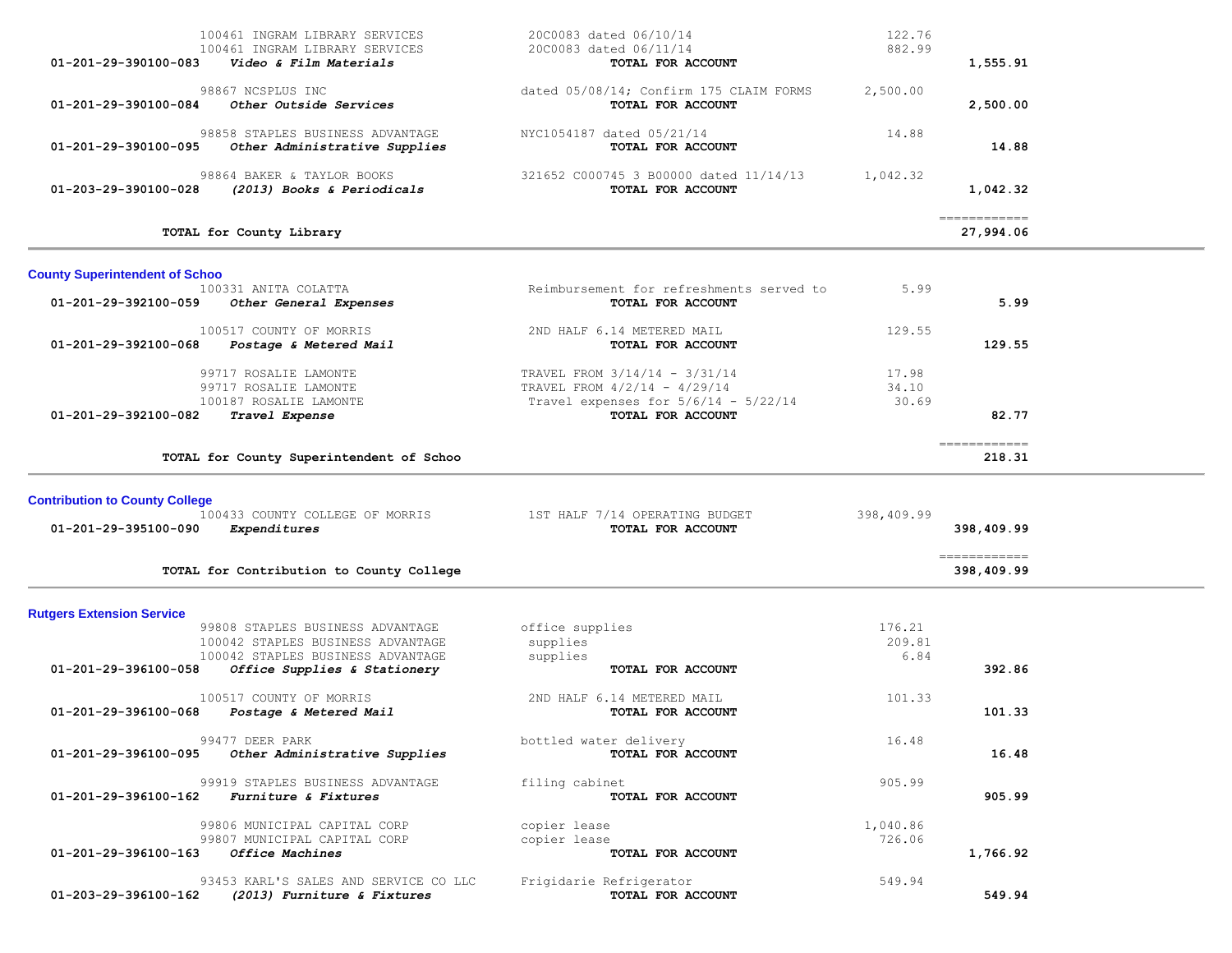|                                | 100565 BROOKDALE COMMUNITY<br>100564 ESSEX COUNTY COLLEGE<br>99585 HUDSON CTY COMMUNITY COLLEGE                                                                                                                                                                              | Chargeback for Spring Term 2014 for Josh<br>Billing for Summer I, 2014 semester for<br>Spring 2014 Chargebacks for Lynn M. Damr                                                                                                                                                                                                                                                                                                                                                                                                                                                                                                     | 1,749.61<br>280.91<br>326.76                                                                                                                                   |                          |
|--------------------------------|------------------------------------------------------------------------------------------------------------------------------------------------------------------------------------------------------------------------------------------------------------------------------|-------------------------------------------------------------------------------------------------------------------------------------------------------------------------------------------------------------------------------------------------------------------------------------------------------------------------------------------------------------------------------------------------------------------------------------------------------------------------------------------------------------------------------------------------------------------------------------------------------------------------------------|----------------------------------------------------------------------------------------------------------------------------------------------------------------|--------------------------|
| 01-201-29-397100-090           | Rmb Out of Cty Two Yr Coll Expenditures                                                                                                                                                                                                                                      | TOTAL FOR ACCOUNT                                                                                                                                                                                                                                                                                                                                                                                                                                                                                                                                                                                                                   |                                                                                                                                                                | 2,357.28                 |
|                                | TOTAL for Rmb Out of Cty Two Yr Coll                                                                                                                                                                                                                                         |                                                                                                                                                                                                                                                                                                                                                                                                                                                                                                                                                                                                                                     |                                                                                                                                                                | ------------<br>2,357.28 |
| <b>Fire and Police Academy</b> |                                                                                                                                                                                                                                                                              |                                                                                                                                                                                                                                                                                                                                                                                                                                                                                                                                                                                                                                     |                                                                                                                                                                |                          |
| 01-201-29-407100-059           | 99951 BAJA BOOKS<br>Other General Expenses                                                                                                                                                                                                                                   | Spanish Booklets<br>TOTAL FOR ACCOUNT                                                                                                                                                                                                                                                                                                                                                                                                                                                                                                                                                                                               | 247.50                                                                                                                                                         | 247.50                   |
| 01-201-29-407100-068           | 100517 COUNTY OF MORRIS<br>Postage & Metered Mail                                                                                                                                                                                                                            | 2ND HALF 6.14 METERED MAIL<br>TOTAL FOR ACCOUNT                                                                                                                                                                                                                                                                                                                                                                                                                                                                                                                                                                                     | 143.69                                                                                                                                                         | 143.69                   |
|                                | 99763 MORRISTOWN LUMBER &                                                                                                                                                                                                                                                    | 4x8 OSB                                                                                                                                                                                                                                                                                                                                                                                                                                                                                                                                                                                                                             | 67.25                                                                                                                                                          |                          |
| 01-201-29-407100-258           | 99763 MORRISTOWN LUMBER &<br>Equipment                                                                                                                                                                                                                                       | Caulk<br>TOTAL FOR ACCOUNT                                                                                                                                                                                                                                                                                                                                                                                                                                                                                                                                                                                                          | 11.99                                                                                                                                                          | 79.24                    |
|                                | TOTAL for Fire and Police Academy                                                                                                                                                                                                                                            |                                                                                                                                                                                                                                                                                                                                                                                                                                                                                                                                                                                                                                     |                                                                                                                                                                | ------------<br>470.43   |
| <b>Utilities</b>               |                                                                                                                                                                                                                                                                              |                                                                                                                                                                                                                                                                                                                                                                                                                                                                                                                                                                                                                                     |                                                                                                                                                                |                          |
|                                | 98829 NATIONAL FUEL OIL INC.<br>98829 NATIONAL FUEL OIL INC.<br>98829 NATIONAL FUEL OIL INC.<br>98829 NATIONAL FUEL OIL INC.                                                                                                                                                 | 4600.0 GAL. DIESEL FUEL FOR COUNTY GARAG<br>5000.0 GAL. DIESEL FUEL FOR THE HILL<br>800.0 GAL. DIESEL FUEL FOR MONTVILLE<br>5000.0 GAL. DIESEL FUEL FOR WHARTON                                                                                                                                                                                                                                                                                                                                                                                                                                                                     | 14, 152.82<br>15,298.50<br>2,464.88<br>15,320.00                                                                                                               |                          |
| 01-201-31-430100-136           | 99192 NATIONAL FUEL OIL INC.<br>Diesel Fuel                                                                                                                                                                                                                                  | 4300.0 GAL. DIESEL FOR COUNTY GARAGE<br>TOTAL FOR ACCOUNT                                                                                                                                                                                                                                                                                                                                                                                                                                                                                                                                                                           | 13,025.99                                                                                                                                                      | 60,262.19                |
| 01-201-31-430100-137           | 99754 JERSEY CENTRAL POWER & LIGHT<br>99888 JERSEY CENTRAL POWER & LIGHT<br>99889 JERSEY CENTRAL POWER & LIGHT<br>99891 JERSEY CENTRAL POWER & LIGHT<br>100033 JERSEY CENTRAL POWER & LIGHT<br>100023 JERSEY CENTRAL POWER & LIGHT<br><i>Electricity</i>                     | 10-00-59-9968-9-0 Rt 15 & Dewey Ave 6/10<br>$10-00-44-7627-6-1$ Rt 46 Canfield Ave 6/1<br>10-00-84-5117-1-4 O Berkshire Valley Roa<br>10-00-84-5137-1-0 O Berkshire Valley Roa<br>10-00-01-6063-0-8 St Lighting 6/17/2014<br>10-00-05-8414-2-2 St Lighting 6/17/2014<br>TOTAL FOR ACCOUNT                                                                                                                                                                                                                                                                                                                                           | 64.35<br>31.28<br>19.72<br>19.72<br>659.59<br>347.93                                                                                                           | 1,142.59                 |
|                                | 99969 AT&T<br>99972 AT&T<br>99087 VERIZON CABS<br>99977 VERIZON<br>99978 VERIZON<br>100159 VERIZON<br>99959 VERIZON<br>99959 VERIZON<br>99959 VERIZON<br>99959 VERIZON<br>99473 VERIZON<br>99473 VERIZON<br>99473 VERIZON<br>99078 VERIZON<br>99078 VERIZON<br>99734 VERIZON | UTILITIES - TELEPHONE<br>UTILITIES - TELEPHONE<br>201 M55-5534 968, 5/25/14, E911 fiber li<br>UTILITIES - TELEPHONE<br>UTILITIES - TELEPHONE<br>bill for Phone/Fax 973-539-6466 621 55Y<br>973-328-3165 445 58Y, 6/4/14, Dover WT (<br>973-829-0312 882 15Y, 6/4/14, Randolph O<br>973-299-6835 828 04Y, 6/10/14, Boonton T<br>973-326-8955 127 49Y, 4/25/14, Sheriff's<br>973 838-8083 446 48Y, 5/28/14, Kinnelon<br>973 361-0398 892 16Y, 6/1/14, Randolph T<br>973 455-1700 480 36Y, 6/2/14, Emerg Line<br>973 697-0879 521 94Y, 5/22/14, Jefferson<br>973 326-8955 127 49Y, 5/25/14, Sheriff's<br>973 993-1440 628 16Y 06/01/14 | 1,102.23<br>1,002.20<br>4,477.44<br>27,676.38<br>25,005.62<br>65.96<br>31.81<br>65.85<br>31.81<br>28.12<br>31.56<br>121.74<br>98.82<br>27.86<br>27.86<br>65.60 |                          |

**Rmb Out of Cty Two Yr Coll** 100565 BROOKDALE COMMUNITY

============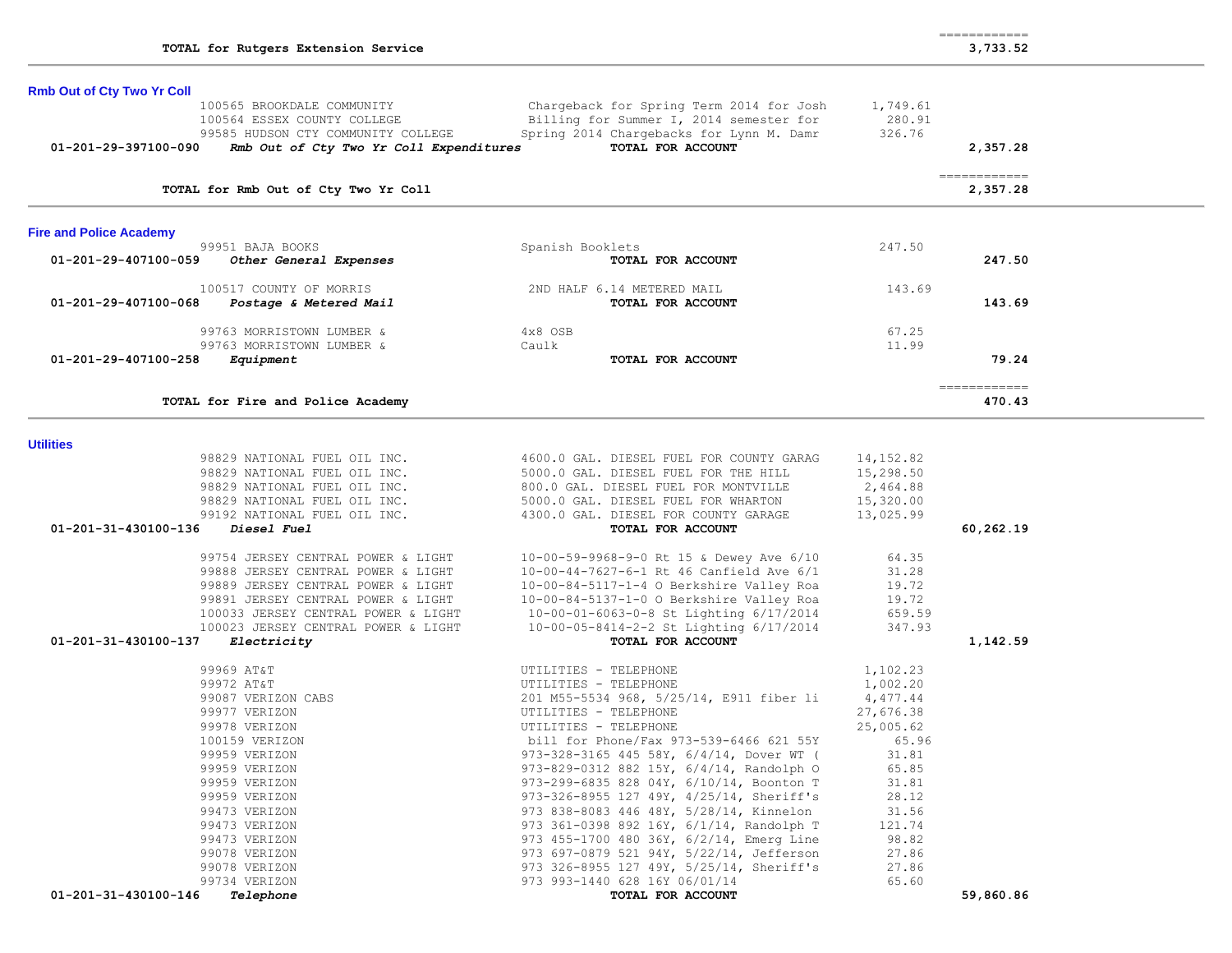| 91939 AMERIGAS - CHESTER                              | 202382837 Propane                        | 2,356.30   |                            |  |
|-------------------------------------------------------|------------------------------------------|------------|----------------------------|--|
| 91939 AMERIGAS - CHESTER                              | Rounding                                 | 0.28       |                            |  |
| 91939 AMERIGAS - CHESTER                              | State Excise Tax                         | 64.81      |                            |  |
| 91939 AMERIGAS - CHESTER                              | Propane                                  | 2,000.10   |                            |  |
| 91939 AMERIGAS - CHESTER                              | Rounding                                 | 0.23       |                            |  |
| 91939 AMERIGAS - CHESTER                              | State Excise Tax                         | 55.01      |                            |  |
| (2013) Natural Gas<br>01-203-31-430100-141            | TOTAL FOR ACCOUNT                        |            | 4,476.73                   |  |
|                                                       |                                          |            |                            |  |
| TOTAL for Utilities                                   |                                          |            | ============<br>125,742.37 |  |
| <b>Nutrition</b>                                      |                                          |            |                            |  |
| 99872 PETER LIMONE JR                                 | Entertainment for Parsippany Site. 6/11/ | 100.00     |                            |  |
| 01-201-41-716100-059<br>Other General Expenses        | TOTAL FOR ACCOUNT                        |            | 100.00                     |  |
| 99647 PATRICIA W. GIBBONS                             | Hours of Nutrition Support Services. May | 282.13     |                            |  |
| 99647 PATRICIA W. GIBBONS                             | Mileage (74.5) @ .35c per mile           | 26.08      |                            |  |
| 01-201-41-716100-098<br>Other Operating&Repair Supply | TOTAL FOR ACCOUNT                        |            | 308.21                     |  |
|                                                       |                                          |            |                            |  |
| 100091 VERIZON                                        | Monthly Service Charge. Jun-2014Acct#201 | 782.30     |                            |  |
| 01-201-41-716100-146<br>Telephone                     | TOTAL FOR ACCOUNT                        |            | 782.30                     |  |
| 99864 SODEXO INC & AFFILIATES                         | Daily Meals .Services for 5/3/14-5/30/14 | 152,892.51 |                            |  |
| 99864 SODEXO INC & AFFILIATES                         | Weekend Meals                            | 10,300.00  |                            |  |
| 99864 SODEXO INC & AFFILIATES                         | Frozen Meals                             | 6,099.08   |                            |  |
| 99864 SODEXO INC & AFFILIATES                         | Boxed Meals                              | 21,192.86  |                            |  |
| 99864 SODEXO INC & AFFILIATES                         | Kosher Meals                             | 171.60     |                            |  |
| 99864 SODEXO INC & AFFILIATES                         | Coffee                                   | 230.76     |                            |  |
| 99864 SODEXO INC & AFFILIATES                         | Other                                    | 433.04     |                            |  |
| 01-201-41-716100-185<br>Food                          | TOTAL FOR ACCOUNT                        |            | 191, 319.85                |  |
|                                                       |                                          |            | ============               |  |
| TOTAL for Nutrition                                   |                                          |            | 192,510.36                 |  |
| <b>Area Plan Grant</b>                                |                                          |            |                            |  |
| 99883 CFCS - HOPE HOUSE                               | SHTP 14-14-051 OAA<br>Period 5/1         | 1,798.00   |                            |  |
| 99896 CFCS - HOPE HOUSE                               | Period $5/1/$<br>Chore OAA 14-14-051     | 2,555.00   |                            |  |
| 01-201-41-716110-090<br>Expenditures                  | TOTAL FOR ACCOUNT                        |            | 4,353.00                   |  |
|                                                       |                                          |            | ============               |  |
| TOTAL for Area Plan Grant                             |                                          |            | 4,353.00                   |  |
|                                                       |                                          |            |                            |  |
| <b>ALPN</b>                                           | Period 5/1<br>Chore $#1403$              |            |                            |  |
| 99884 CFCS - HOPE HOUSE                               |                                          | 1,363.00   |                            |  |
| 01-201-41-759000-063<br>ALPN Peer Grouping            | TOTAL FOR ACCOUNT                        |            | 1,363.00                   |  |
| TOTAL for ALPN                                        |                                          |            | ============<br>1,363.00   |  |

# **Grant Fund**

| 99296 ARLENE STOLLER             | Mileage Reimbursement         | 126.24   |
|----------------------------------|-------------------------------|----------|
| 99735 STAPLES BUSINESS ADVANTAGE | Customer NYC 1054187 Supplies | 508.30   |
| 99735 STAPLES BUSINESS ADVANTAGE |                               | 39.99    |
| 98775 CHANNING L BETE CO INC     | Ouote 30529343SO Item 93941   | 2,646.00 |
| 98775 CHANNING L BETE CO INC     | Item 4A 11405                 | 425.00   |

**Bio-Terrorism Grant**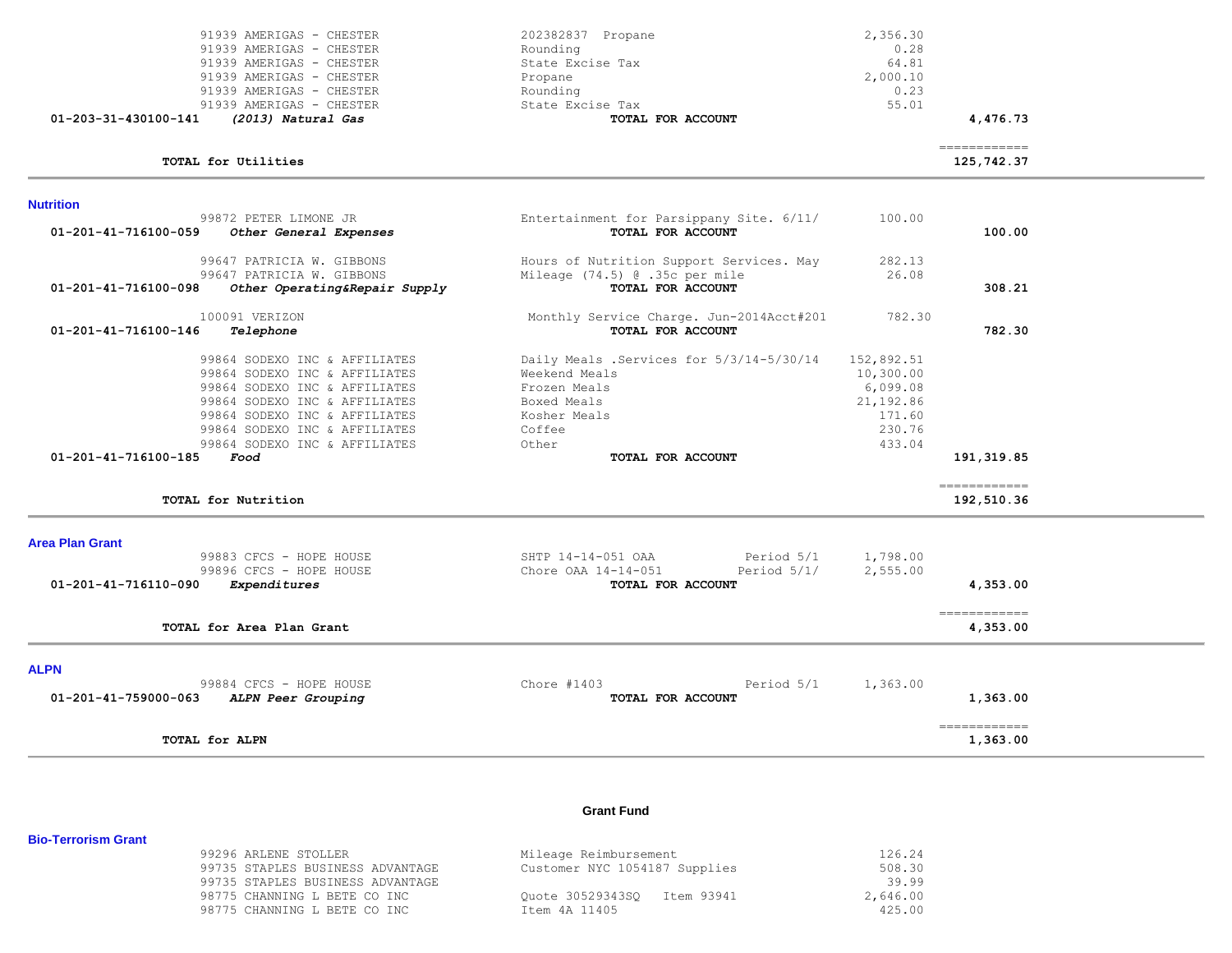|                          | 98775 CHANNING L BETE CO INC                                                                      | Item 37032                                                    | 420.00               |                                         |
|--------------------------|---------------------------------------------------------------------------------------------------|---------------------------------------------------------------|----------------------|-----------------------------------------|
|                          | 98775 CHANNING L BETE CO INC                                                                      | Shipping                                                      | 30.65                |                                         |
|                          | 100519 COUNTY OF MORRIS<br>02-213-41-718405-391 Public Health Emer Grant(7/1/13-6/30/14)          | 2ND HALF JUNE 2014 METERED MAIL<br>TOTAL FOR ACCOUNT          | 111.51               | 4,307.69                                |
|                          |                                                                                                   |                                                               |                      |                                         |
|                          | TOTAL for Bio-Terrorism Grant                                                                     |                                                               |                      | -------------<br>4,307.69               |
| <b>DEPARTMENT 720605</b> |                                                                                                   |                                                               |                      |                                         |
|                          | 99965 COMMUNITY HOPE INC.                                                                         | 1 of 12 vouchers for the Shelter Plus Ca                      | 1,201.00             |                                         |
|                          | 100171 COMMUNITY HOPE INC.                                                                        | PAYMENT RENT FOR JUNE 2013                                    | 1,201.00             |                                         |
|                          | 02-213-41-720605-391 Shelter Plus Care Grant $(10/4/11-10/3/16$ TOTAL FOR ACCOUNT                 |                                                               |                      | 2,402.00                                |
|                          | TOTAL for DEPARTMENT 720605                                                                       |                                                               |                      | -------------<br>2,402.00               |
| <b>DEPARTMENT 741415</b> |                                                                                                   |                                                               |                      |                                         |
|                          | 99863 PROJECT SELF SUFFICIENCY                                                                    | Melissa B. Stephanie R., Heather Z.                           | 1,305.00             |                                         |
|                          | 99802 MUNICIPAL CAPITAL CORP                                                                      |                                                               | 56.33                |                                         |
|                          | 100000 PROJECT SELF SUFFICIENCY<br>99247 TRITEC OFFICE EQUIPMENT INC                              | 60-day Retention: Adisa, M., Diana M., C                      | 800.00<br>19.90      |                                         |
|                          | 99375 VERIZON                                                                                     |                                                               | 1.72                 |                                         |
|                          | 99801 VERIZON                                                                                     |                                                               | 13.15                |                                         |
|                          | 100439 JOY SULLIVAN<br>02-213-41-741415-392 WFNJ-TANF (7/1/13-6/30/14)                            | Travel & expense reimbursementfrom 1/10/<br>TOTAL FOR ACCOUNT | 69.98                | 2,266.08                                |
|                          | TOTAL for DEPARTMENT 741415                                                                       |                                                               |                      | $=$ = = = = = = = = = = = =<br>2,266.08 |
|                          |                                                                                                   |                                                               |                      |                                         |
| <b>DEPARTMENT 741420</b> |                                                                                                   |                                                               |                      |                                         |
|                          | 99873 AMERICAN INSTITUTE OF                                                                       | Sejal P.                                                      | 900.00               |                                         |
|                          | 99802 MUNICIPAL CAPITAL CORP<br>99247 TRITEC OFFICE EQUIPMENT INC                                 |                                                               | 45.06<br>15.92       |                                         |
|                          | 99375 VERIZON                                                                                     |                                                               | 1.37                 |                                         |
|                          | 99801 VERIZON                                                                                     |                                                               | 10.52                |                                         |
|                          | 100413 AVTECH INSTITUTE                                                                           | Marisol H-C.                                                  | 1,472.00             |                                         |
|                          | 100395 INFORMATION & TECHNOLOGY<br>100374 INFORMATION & TECHNOLOGY                                | Yamila M.<br>Hedy O.                                          | 1,560.00<br>1,530.00 |                                         |
| 02-213-41-741420-392     | WFNJ-General Assistance(7/1/13-6/30/14)                                                           | TOTAL FOR ACCOUNT                                             |                      | 5,534.87                                |
|                          |                                                                                                   |                                                               |                      |                                         |
|                          | TOTAL for DEPARTMENT 741420                                                                       |                                                               |                      | -------------<br>5,534.87               |
| <b>DEPARTMENT 741435</b> |                                                                                                   |                                                               |                      |                                         |
|                          | 99757 RUTGERS CENTER FOR CONTINUING<br>$02 - 213 - 41 - 741435 - 392$ WDP DW $(7/1/13 - 6/30/14)$ | David M.<br>TOTAL FOR ACCOUNT                                 | 2,676.00             | 2,676.00                                |
|                          | TOTAL for DEPARTMENT 741435                                                                       |                                                               |                      | ------------<br>2,676.00                |
|                          |                                                                                                   |                                                               |                      |                                         |
| <b>DEPARTMENT 742505</b> |                                                                                                   |                                                               |                      |                                         |
|                          | 100165 ACADEMY OF ALLIED HEALTH<br>99802 MUNICIPAL CAPITAL CORP                                   | Carole C.                                                     | 1,843.20<br>214.05   |                                         |
|                          | 99247 TRITEC OFFICE EQUIPMENT INC                                                                 |                                                               | 75.62                |                                         |
|                          | 99375 VERIZON                                                                                     |                                                               | 6.52                 |                                         |
|                          | 99801 VERIZON                                                                                     |                                                               | 49.98                |                                         |
|                          | 100139 WILLIAM PATERSON UNIVERSITY<br>100412 AVTECH INSTITUTE                                     | Stephanie A.<br>Joyce M.-N.                                   | 341.44<br>1,066.67   |                                         |
|                          |                                                                                                   |                                                               |                      |                                         |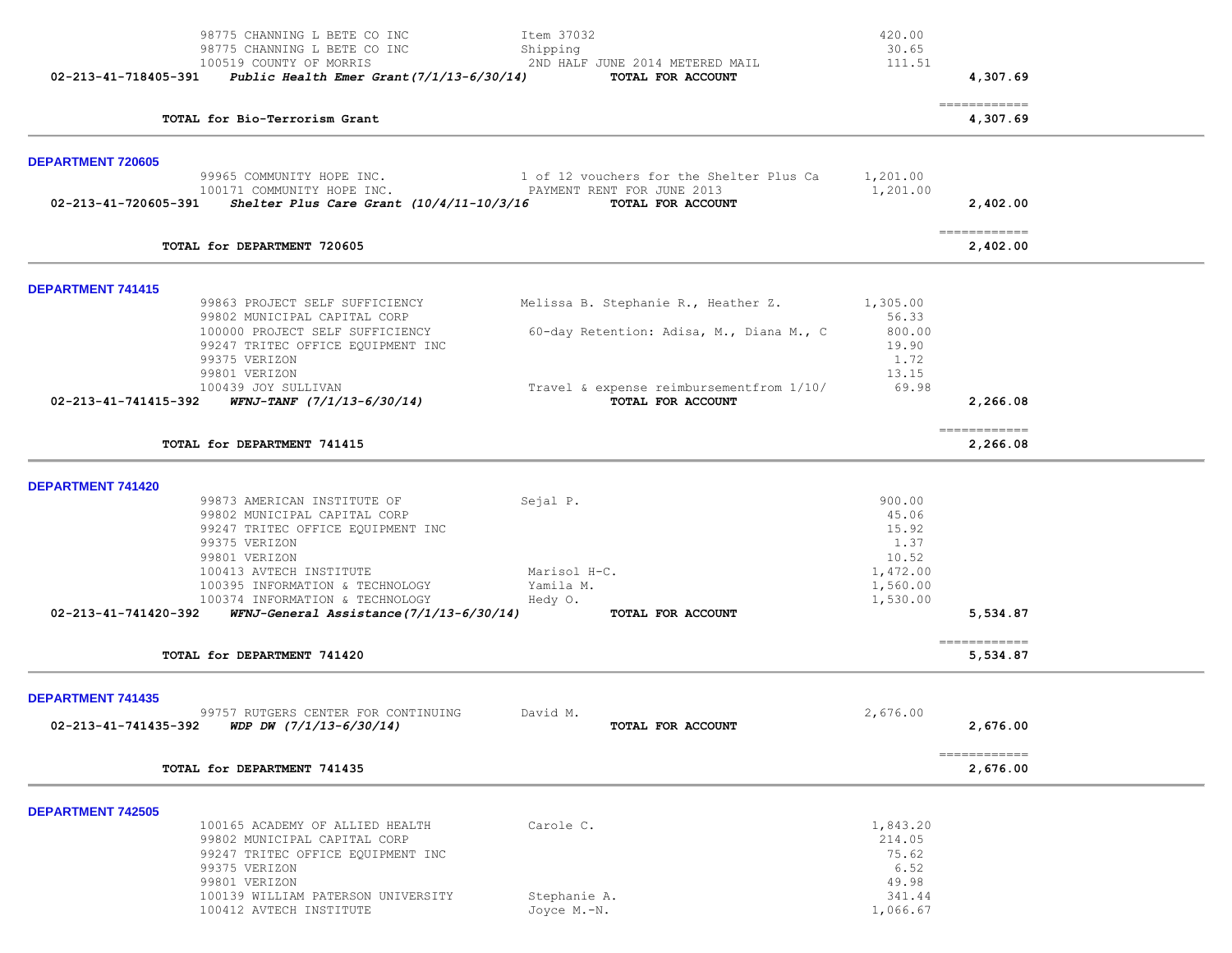| WIA Adult (7/1/13-6/30/15)<br>02-213-41-742505-391 | TOTAL FOR ACCOUNT | 12,853.48 |
|----------------------------------------------------|-------------------|-----------|
| 99870 AVTECH INSTITUTE                             | Iveta K.          | 800.00    |
| 100416 RUTGERS CENTER FOR CONTINUING               | Suzy D.           | 2,076.00  |
| 100387 JERSEY TRACTOR-TRAILER                      | Hollman A.        | 800.00    |
| 100440 INFORMATION & TECHNOLOGY                    | Maria G.          | 1,620.00  |
| 100368 INFORMATION & TECHNOLOGY                    | Diego Angel-B.    | 900.00    |
| 100366 INFORMATION & TECHNOLOGY                    | Lidiana M.        | 1,530.00  |
| 100397 INFORMATION & TECHNOLOGY                    | Adriana A.        | 1,530.00  |

============

**TOTAL for DEPARTMENT 742505** 12,853.48

**DEPARTMENT 742510** 

| 99855 M.L. CUTLER & CO., INC.                                                                                                                                                                                                                                                 | Ryan N.; Dates: 1/27/14 - 6/6/14.                                            | 4,000.00             |           |
|-------------------------------------------------------------------------------------------------------------------------------------------------------------------------------------------------------------------------------------------------------------------------------|------------------------------------------------------------------------------|----------------------|-----------|
| 99758 RARITAN VALLEY COMMUNITY James W.                                                                                                                                                                                                                                       |                                                                              | 2,595.00             |           |
|                                                                                                                                                                                                                                                                               |                                                                              |                      |           |
| Amy K.<br>99865 RUTGERS, THE STATE UNIVERSITY Charles G.<br>99901 RUTGERS, THE STATE UNIVERSITY Susan S.<br>99869 RUTGERS, THE STATE UNIVERSITY Ligia W.<br>100138 MEDICAL & DENTRAL INCRITY                                                                                  | $3, 200.00$<br>$3, 200.00$<br>$3, 200.00$                                    |                      |           |
|                                                                                                                                                                                                                                                                               |                                                                              |                      |           |
|                                                                                                                                                                                                                                                                               |                                                                              | 3,196.00             |           |
| 100138 MEDICAL & DENTAL INSTITUTE                                                                                                                                                                                                                                             | Angela C.                                                                    | 3,200.00             |           |
|                                                                                                                                                                                                                                                                               | 99802 MUNICIPAL CAPITAL CORP May, Jun, Jul. payment for Ricoh MPC5502 619.61 |                      |           |
| 100001 RUTGERS, THE STATE UNIVERSITY Jose R.                                                                                                                                                                                                                                  |                                                                              | 3,200.00             |           |
| 99247 TRITEC OFFICE EQUIPMENT INC                                                                                                                                                                                                                                             | Toner cartridges for Public access room, 218.90                              |                      |           |
|                                                                                                                                                                                                                                                                               | Acct # 973 644-9536 170 55Y, 973-644-953 18.89                               |                      |           |
| 99375 VERIZON<br>99801 VERIZON                                                                                                                                                                                                                                                | Acct# 908 859-3220 143 27Y June 4th; 908                                     | 144.70               |           |
| 100341 AVTECH INSTITUTE                                                                                                                                                                                                                                                       | Galina P.                                                                    | 469.34               |           |
|                                                                                                                                                                                                                                                                               |                                                                              | 600.00               |           |
|                                                                                                                                                                                                                                                                               |                                                                              | 464.96               |           |
|                                                                                                                                                                                                                                                                               |                                                                              | 464.96               |           |
|                                                                                                                                                                                                                                                                               |                                                                              | 639.36               |           |
|                                                                                                                                                                                                                                                                               |                                                                              | 639.36               |           |
|                                                                                                                                                                                                                                                                               |                                                                              | 639.36               |           |
|                                                                                                                                                                                                                                                                               |                                                                              | 639.36               |           |
|                                                                                                                                                                                                                                                                               |                                                                              | 3,200.00             |           |
|                                                                                                                                                                                                                                                                               |                                                                              | 1,530.00             |           |
|                                                                                                                                                                                                                                                                               |                                                                              | 1,530.00             |           |
|                                                                                                                                                                                                                                                                               |                                                                              | 1,530.00             |           |
|                                                                                                                                                                                                                                                                               |                                                                              | 2,127.60             |           |
|                                                                                                                                                                                                                                                                               |                                                                              | 800.00               |           |
|                                                                                                                                                                                                                                                                               |                                                                              | 3,200.00             |           |
|                                                                                                                                                                                                                                                                               |                                                                              | 827.73               |           |
|                                                                                                                                                                                                                                                                               |                                                                              | 669.00               |           |
|                                                                                                                                                                                                                                                                               |                                                                              |                      |           |
| 99801 VERIZON TRITUTE<br>100415 AVECH INSTITUTE<br>100415 AVECH INSTITUTE (Calina P. 100416 AVECH INSTITUTE (Arinhia C.<br>100417 WARREN COUNTY TECHNICAL SCHOOL Jome P.<br>100417 WARREN COUNTY TECHNICAL SCHOOL Mames A.<br>100385 WAR<br>99875 WILLIAM PATERSON UNIVERSITY | Helen Rebecca C.                                                             | 1,153.85<br>1,360.46 |           |
| 99867 WILLIAM PATERSON UNIVERSITY Cynthia M.                                                                                                                                                                                                                                  |                                                                              | 2,466.05             |           |
| 100519 COUNTY OF MORRIS                                                                                                                                                                                                                                                       | 2ND HALF JUNE 2014 METERED MAIL                                              | 237.59               |           |
| WIA Dislocated Worker $(7/1/13-6/30/15)$<br>02-213-41-742510-391                                                                                                                                                                                                              | TOTAL FOR ACCOUNT                                                            |                      | 51,982.08 |
|                                                                                                                                                                                                                                                                               |                                                                              |                      |           |

## **TOTAL for DEPARTMENT 742510 51,982.08**

**DEPARTMENT 742520** 

| 99802 MUNICIPAL CAPITAL CORP      |              | 191.52   |
|-----------------------------------|--------------|----------|
| 99247 TRITEC OFFICE EQUIPMENT INC |              | 67.66    |
| 99375 VERIZON                     |              | 5.84     |
| 99801 VERIZON                     |              | 44.72    |
| 100377 NEWBRIDGE SERVICES INC     | Christine F. | 2,101.00 |
| 100370 NEWBRIDGE SERVICES INC     | Isabel O.    | 3,601.00 |
| 100362 NEWBRIDGE SERVICES INC     | Kevin M.     | 500.00   |
| 100373 NEWBRIDGE SERVICES INC     | Leonard M.   | 500.00   |
| 100371 NEWBRIDGE SERVICES INC     | Shatyana G.  | 1,415.00 |
|                                   |              |          |

============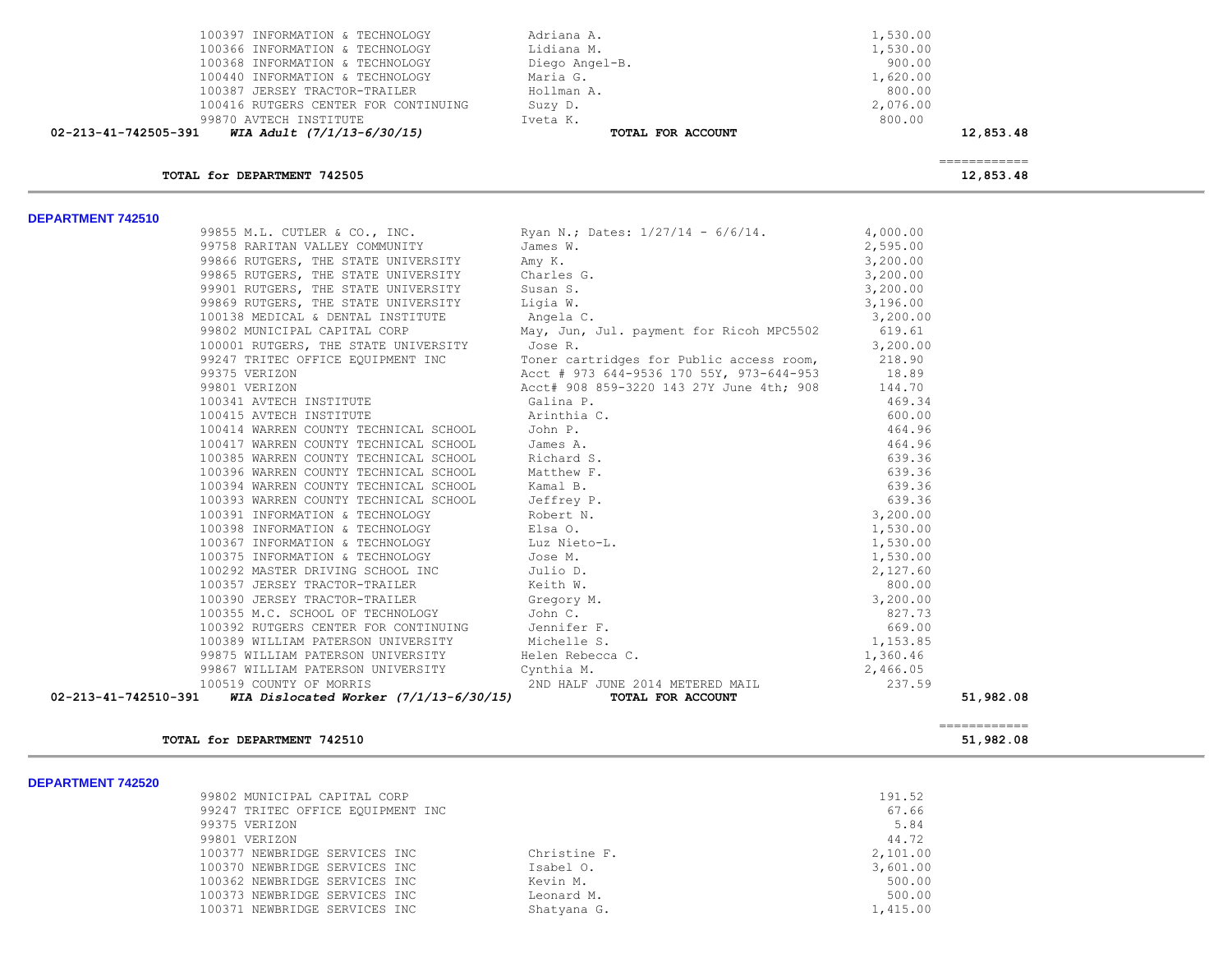|                          | 100372 NEWBRIDGE SERVICES INC             | Dioulie H.                               | 2,415.00  |                                       |  |
|--------------------------|-------------------------------------------|------------------------------------------|-----------|---------------------------------------|--|
|                          | 100400 NEWBRIDGE SERVICES INC             | Alexandra T.                             | 500.00    |                                       |  |
|                          | 100399 NEWBRIDGE SERVICES INC             | Kayla S.                                 | 4,101.00  |                                       |  |
|                          | 100380 NEWBRIDGE SERVICES INC             | Marisol R.                               | 4,101.00  |                                       |  |
|                          | 100365 NEWBRIDGE SERVICES INC             | Arianna W.                               | 3,101.00  |                                       |  |
|                          | 100419 NEWBRIDGE SERVICES INC             | Clay R.                                  | 2,101.00  |                                       |  |
|                          | 100418 NEWBRIDGE SERVICES INC             | Daniela P.                               | 2,601.00  |                                       |  |
|                          | 100381 NEWBRIDGE SERVICES INC             | Carolina C.                              | 500.00    |                                       |  |
|                          | 100379 NEWBRIDGE SERVICES INC             | Jason T.                                 | 500.00    |                                       |  |
|                          | 100376 NEWBRIDGE SERVICES INC             | Deniz Y.                                 | 3,101.00  |                                       |  |
|                          | 100364 NEWBRIDGE SERVICES INC             | Pedro C.                                 | 1,415.00  |                                       |  |
|                          | 99874 SUSSEX COUNTY TECH SCHOOL           | Michael H.                               | 800.00    |                                       |  |
| 02-213-41-742520-391     | WIA Youth $(7/1/13-6/30/15)$              | TOTAL FOR ACCOUNT                        |           | 33,662.74                             |  |
|                          |                                           |                                          |           | -------------                         |  |
|                          | TOTAL for DEPARTMENT 742520               |                                          |           | 33,662.74                             |  |
| <b>DEPARTMENT 752325</b> |                                           |                                          |           |                                       |  |
|                          | 98933 STAPLES BUSINESS ADVANTAGE          | Supplies for Human Services PROGRAM MANA | 282.82    |                                       |  |
| 02-213-41-752325-392     | SCP: Program Management (1/1/13-12/31/13) | TOTAL FOR ACCOUNT                        |           | 282.82                                |  |
|                          | TOTAL for DEPARTMENT 752325               |                                          |           | $=$ = = = = = = = = = = = =<br>282.82 |  |
| <b>SCP: Family Court</b> |                                           |                                          |           |                                       |  |
|                          | 99642 FAMILY INTERVENTION                 | TOTAL FCIU CONTRACT EXPENSES FOR FEDERAL | 15,296.00 |                                       |  |
|                          | 99642 FAMILY INTERVENTION                 | TOTAL STABILIZATION CONTRACT SERVICES FO | 1,615.00  |                                       |  |
|                          | 99642 FAMILY INTERVENTION                 | TOTAL ADOLESCENT GROUP CONTRACT SERVICES | 450.00    |                                       |  |
|                          | 99643 FAMILY INTERVENTION                 | TOTAL FCIU CONTRACT EXPENSES FOR MARCH 2 | 20,268.00 |                                       |  |
|                          | 99643 FAMILY INTERVENTION                 | TOTAL STABILIZATION CONTRACT SERVICES FO | 1,527.00  |                                       |  |
|                          | 99643 FAMILY INTERVENTION                 | TOTAL ADOLESCENT GROUP CONTRACT SERVICES | 1,375.00  |                                       |  |
| 02-213-41-752415-392     | $SCP - Family Court (1/1/14-12/31/14)$    | TOTAL FOR ACCOUNT                        |           | 40,531.00                             |  |
|                          | TOTAL for SCP: Family Court               |                                          |           | -------------<br>40,531.00            |  |
|                          |                                           |                                          |           |                                       |  |
| <b>DEPARTMENT 752425</b> |                                           |                                          |           |                                       |  |
|                          | 99644 LONGFELLOWS SANDWICH DELI           | Refreshments for the Jan 2014 YSAC Meeti | 30.00     |                                       |  |
|                          | 99644 LONGFELLOWS SANDWICH DELI           | Refreshments for the Feb. 2014 YSAC Meet | 30.00     |                                       |  |
|                          | 99644 LONGFELLOWS SANDWICH DELI           | Refreshments for the March 2014YSAC Meet | 30.00     |                                       |  |
|                          | 99644 LONGFELLOWS SANDWICH DELI           | Refreshments for the April 2014 YSAC Mee | 30.00     |                                       |  |
|                          | 99644 LONGFELLOWS SANDWICH DELI           | Refreshments for the May 2014 YSAC Meeti | 30.00     |                                       |  |
| 02-213-41-752425-392     | SCP-Program Management (1/1/14-12/31/14)  | TOTAL FOR ACCOUNT                        |           | 150.00                                |  |
|                          | TOTAL for DEPARTMENT 752425               |                                          |           | ------------<br>150.00                |  |
|                          |                                           |                                          |           |                                       |  |
| DEPARTMENT 753010        |                                           |                                          |           |                                       |  |
|                          | 99940 LONGFELLOWS SANDWICH DELI           | REFRESHMENTS FOOD AND DRINK              | 686.81    |                                       |  |
| 02-213-41-753010-392     | Mental Health Planning                    | TOTAL FOR ACCOUNT                        |           | 686.81                                |  |
|                          | TOTAL for DEPARTMENT 753010               |                                          |           | ============<br>686.81                |  |
|                          |                                           |                                          |           |                                       |  |
| <b>Chapter 51</b>        |                                           |                                          |           |                                       |  |
|                          | 99860 ALFRE INC.                          | HALFWAY HOUSE DAYS OF SERVICES FOR 8 MC  | 1,260.00  |                                       |  |
|                          | 99860 ALFRE INC.                          | HALFWAY HOUSE DAYS MAY (BREN)            | 2,790.00  |                                       |  |
|                          | 99860 ALFRE INC.                          | HALFWAY HOUSE DAYS MAY (JSBA)            | 2,790.00  |                                       |  |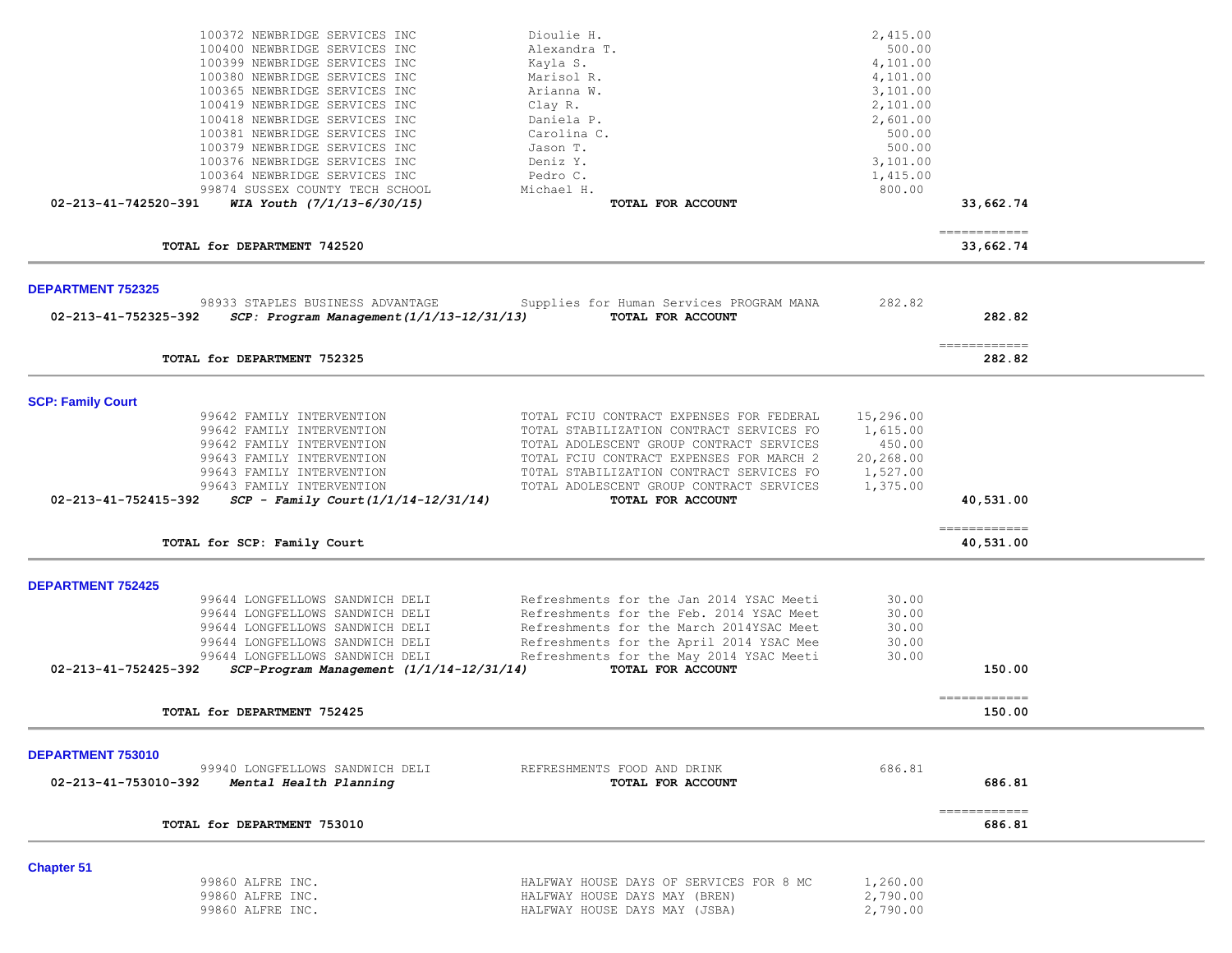| 99860 ALFRE INC.<br>99860 ALFRE INC.<br>99860 ALFRE INC.<br>99860 ALFRE INC.<br>99860 ALFRE INC.<br>99768 CFCS - HOPE HOUSE<br>99768 CFCS - HOPE HOUSE<br>99768 CFCS - HOPE HOUSE<br>99768 CFCS - HOPE HOUSE<br>99768 CFCS - HOPE HOUSE<br>99768 CFCS - HOPE HOUSE | HALFWAY HOUSE DAYS MAY (KISA)<br>HALFWAY HOUSE DAYS MAY (DNOS)<br>HALFWAY HOUSE DAYS MAY (TICM)<br>HALFWAY HOUSE DAYS MAY (LRCN)<br>HALFWAY HOUSE DAYS MAY (CRNZ)<br>INDIVIDUAL SESSIONS MAY<br>GROUP SESSIONS MAY<br>URINE SCREENS MAY<br>URINE SCREENS (SM) MAY<br>PSYCH EVALS MAY<br>PSYCH FOLLOW UP | 1,890.00<br>1,530.00<br>900.00<br>1,530.00<br>810.00<br>2,250.00<br>1,020.00<br>475.00<br>350.00<br>250.00<br>125.00 |                                         |  |
|--------------------------------------------------------------------------------------------------------------------------------------------------------------------------------------------------------------------------------------------------------------------|---------------------------------------------------------------------------------------------------------------------------------------------------------------------------------------------------------------------------------------------------------------------------------------------------------|----------------------------------------------------------------------------------------------------------------------|-----------------------------------------|--|
| 99767 TURNING POINT, INC<br>CHAPTER 51 (1/1/14-12/31/14)<br>02-213-41-757405-392                                                                                                                                                                                   | DETOX SERVICES FOR THE MONTH OF MAY 2014<br>TOTAL FOR ACCOUNT                                                                                                                                                                                                                                           | 4,080.00                                                                                                             | 22,050.00                               |  |
| TOTAL for Chapter 51                                                                                                                                                                                                                                               |                                                                                                                                                                                                                                                                                                         |                                                                                                                      | -------------<br>22,050.00              |  |
| DEPARTMENT 758310<br>99892 BOROUGH OF BUTLER<br>100168 CHARTWELLS DINING SERVICES<br>100167 PARSIPPANY-TROY HILLS<br>02-213-41-758310-392<br>Municipal Alliance $(1/1/13-6/30/14)$                                                                                 | 2013 Butler Municipal Alliance Q4 Expend<br>Portion of food cost for United Way's Yo<br>2013 Q4 Parsippany Municipal Alliance Ex<br>TOTAL FOR ACCOUNT                                                                                                                                                   | 4, 111.79<br>1,198.32<br>10,367.28                                                                                   | 15,677.39<br>-------------              |  |
| TOTAL for DEPARTMENT 758310                                                                                                                                                                                                                                        |                                                                                                                                                                                                                                                                                                         |                                                                                                                      | 15,677.39                               |  |
| <b>DEPARTMENT 771410</b><br>99447 COMMUNICATIONS SERVICE<br>99457 PRO-TECH SECURITY SALES<br>96296 THE KEYW CORPORATION<br>Multi-Jurisdc Task Force $(7/1/13-6/30/14)$<br>02-213-41-771410-391                                                                     | Installation of Lights & Sirens Equipmen<br>Bang Box (2Bang) *** Quote #SST0052 ** A<br>JUGULAR4 Complete Kit Part #201151-001 (<br>TOTAL FOR ACCOUNT                                                                                                                                                   | 2,166.91<br>598.00<br>9,050.00                                                                                       | 11,814.91                               |  |
| TOTAL for DEPARTMENT 771410                                                                                                                                                                                                                                        |                                                                                                                                                                                                                                                                                                         |                                                                                                                      | -------------<br>11,814.91              |  |
| <b>DEPARTMENT 774405</b><br>97698 MENDHAM TOWNSHIP POLICE DEPT.<br>97698 MENDHAM TOWNSHIP POLICE DEPT.<br>02-213-41-774405-391<br>DRE Call Out (10/1/13-9/30/14)<br>TOTAL for DEPARTMENT 774405                                                                    | V.Abrusci-Court<br>D.Taquinto-Callout<br>TOTAL FOR ACCOUNT                                                                                                                                                                                                                                              | 220.00<br>220.00                                                                                                     | 440.00<br>------------<br>440.00        |  |
| <b>DEPARTMENT 774410</b><br>99739 MT OLIVE POLICE DEPT.<br>02-213-41-774410-391<br>County DWI Grant (10/1/13-9/30/14)                                                                                                                                              | DWI Grant Reimbursement for check point<br>TOTAL FOR ACCOUNT                                                                                                                                                                                                                                            | 1,250.00                                                                                                             | 1,250.00<br>$=$ = = = = = = = = = = = = |  |
| TOTAL for DEPARTMENT 774410                                                                                                                                                                                                                                        |                                                                                                                                                                                                                                                                                                         |                                                                                                                      | 1,250.00                                |  |
| <b>Domestic Preparedness-Prosecut</b><br>93658 SARTIN SERVICES INC.<br>$FFY12Home$ land Security (10/23/12-8/31/14)<br>02-213-41-784405-391                                                                                                                        | 2012 Homeland Security<br>TOTAL FOR ACCOUNT                                                                                                                                                                                                                                                             | 3, 145.37                                                                                                            | 3,145.37                                |  |
| TOTAL for Domestic Preparedness-Prosecut                                                                                                                                                                                                                           |                                                                                                                                                                                                                                                                                                         |                                                                                                                      | -------------<br>3,145.37               |  |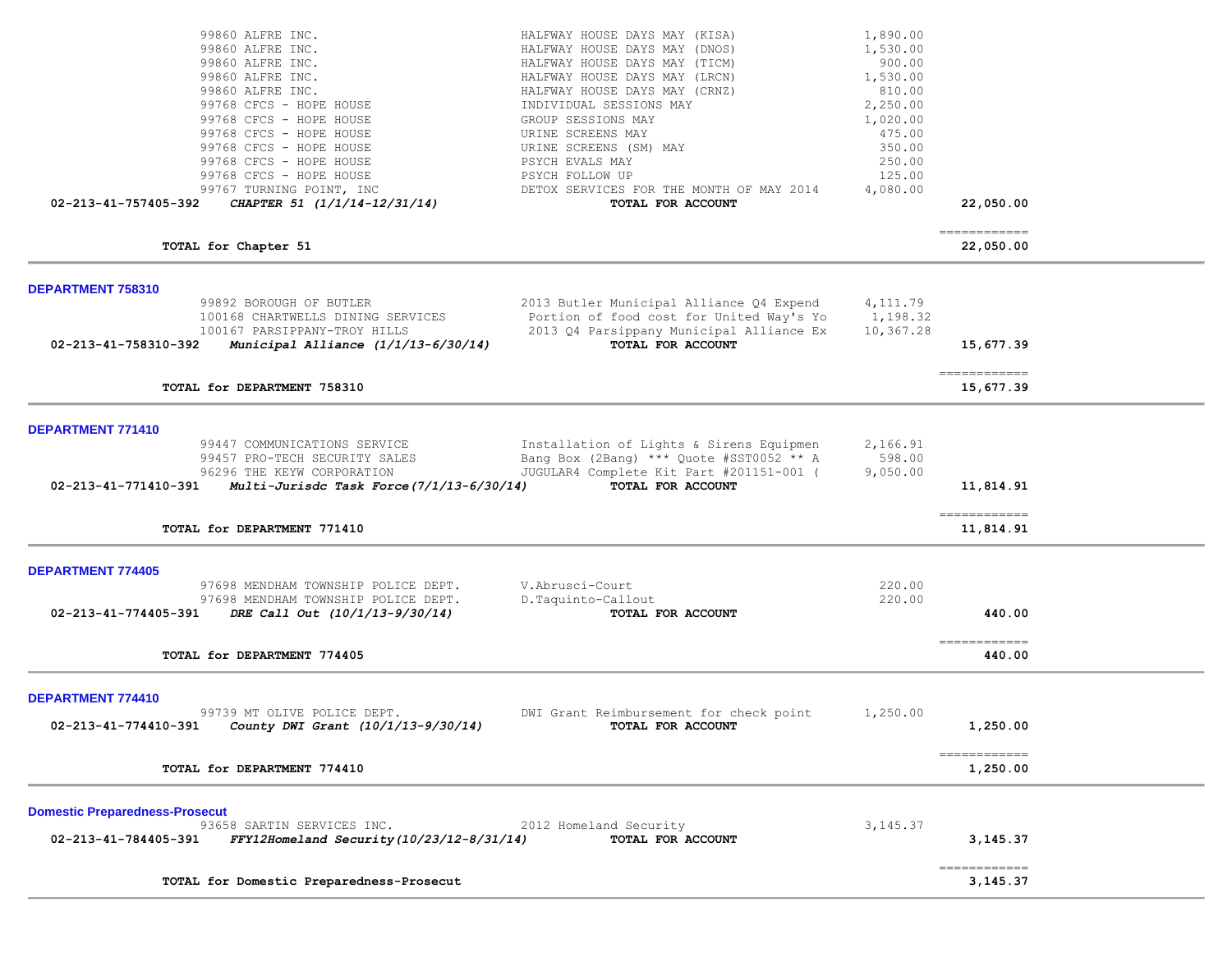| <b>DEPARTMENT 784430</b>                 |                                                                                                    |                                                                                                                             |                      |                                          |  |
|------------------------------------------|----------------------------------------------------------------------------------------------------|-----------------------------------------------------------------------------------------------------------------------------|----------------------|------------------------------------------|--|
|                                          | 100150 TETRA TECH INC.<br>02-213-41-784430-391 FFY11 UASI(12/27/11-8/31/14)                        | UASI TECHNICAL ASSISTANCE - Inv Date 6/1<br>TOTAL FOR ACCOUNT                                                               | 2,850.68             | 2,850.68                                 |  |
|                                          | TOTAL for DEPARTMENT 784430                                                                        |                                                                                                                             |                      | -------------<br>2,850.68                |  |
| <b>NYS&amp;W Bicycle/Pedestrian Path</b> |                                                                                                    |                                                                                                                             |                      |                                          |  |
|                                          | 100266 THE RBA GROUP INC.<br>02-213-41-790015-391 NYS&W Bicycle/Ped Path 9/16/09-xt4/30/16         | Prof. Svcs. rendered concerning the New<br>TOTAL FOR ACCOUNT                                                                | 10,312.47            | 10,312.47                                |  |
|                                          | TOTAL for NYS&W Bicycle/Pedestrian Path                                                            |                                                                                                                             |                      | $=$ = = = = = = = = = = = =<br>10,312.47 |  |
| <b>JARC Grant</b>                        |                                                                                                    |                                                                                                                             |                      |                                          |  |
|                                          | 99804 AEROFUND FINANCIAL INC.<br>02-213-41-792510-391 JARC Grant Round 13 $(7/1/13-6/30/15)$       | 100291 AEROFUND FINANCIAL INC. June 9, 2014 to June 13, 2014<br>36528 Transportation from June 2, 2014<br>TOTAL FOR ACCOUNT | 3,686.94<br>3,686.94 | 7,373.88                                 |  |
|                                          | TOTAL for JARC Grant                                                                               |                                                                                                                             |                      | $=$ = = = = = = = = = = = =<br>7,373.88  |  |
| <b>Body Armor Replacement-Sheriff</b>    |                                                                                                    |                                                                                                                             |                      |                                          |  |
|                                          | 02-213-41-801210-392 Body Armor-Sheriff (11/20/12-11/19/17)                                        | 97152 ATLANTIC TACTICAL OF NJ, INC. Vests - SecondChance Summit SM01 Shooter<br>TOTAL FOR ACCOUNT                           | 9,542.39             | 9,542.39                                 |  |
|                                          | TOTAL for Body Armor Replacement-Sheriff                                                           |                                                                                                                             |                      | ============<br>9,542.39                 |  |
| <b>Body Armor Replace - Sheriff</b>      | 97152 ATLANTIC TACTICAL OF NJ, INC.<br>02-213-41-801310-392 Body Armor-Sheriff (11/27/13-11/26/18) | Balance paid on this account.<br>TOTAL FOR ACCOUNT                                                                          | 12,730.11            | 12,730.11                                |  |
|                                          | TOTAL for Body Armor Replace - Sheriff                                                             |                                                                                                                             |                      | ------------<br>12,730.11                |  |
| <b>DEPARTMENT 864395</b>                 | 100403 SCHIFANO CONSTRUCTION CORP.<br>02-213-41-864395-391   2013 ATP - County Aid                 | Mill & Resurf of Sussex Tpke, Morris Tpk<br>TOTAL FOR ACCOUNT                                                               | 124,847.15           | 124,847.15                               |  |
|                                          | TOTAL for DEPARTMENT 864395                                                                        |                                                                                                                             |                      | -------------<br>124,847.15              |  |
|                                          |                                                                                                    |                                                                                                                             |                      |                                          |  |
|                                          |                                                                                                    | <b>County Capital</b>                                                                                                       |                      |                                          |  |
| <b>Roof Rplmnt at Var Cty Fac</b>        | 100225 HIGH GRADE CONTRACTING                                                                      | RE: YOUTH SHELTER - ROOF/ SOFFIT REPAIR/                                                                                    | 9,200.00             |                                          |  |
| 04-216-55-953076-951                     | Building & Improvements                                                                            | TOTAL FOR ACCOUNT                                                                                                           |                      | 9,200.00                                 |  |
|                                          | TOTAL for Roof Rplmnt at Var Cty Fac                                                               |                                                                                                                             |                      | ------------<br>9,200.00                 |  |
|                                          |                                                                                                    |                                                                                                                             |                      |                                          |  |

99813 CIVIL DYNAMICS INC CONSTRUCTION SUPPORT 14,904.40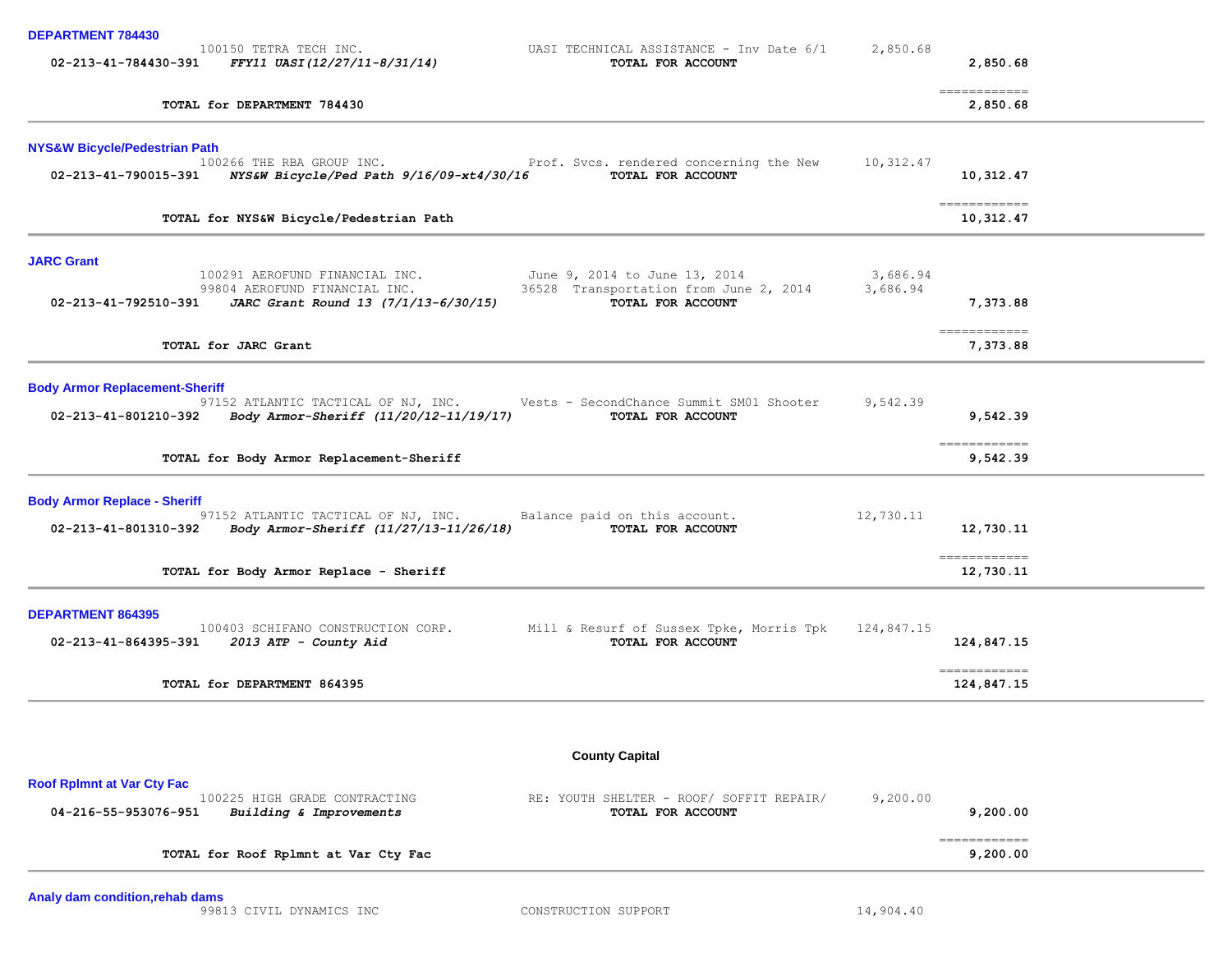| 100505 CIVIL DYNAMICS INC<br>04-216-55-953113-909<br>Miscellaneous - Other                                                      | Leddell's Pond Dam: Construction Inspecti<br>TOTAL FOR ACCOUNT                                           | 22,000.00                                                                                                                                              | 36,904.40  |                                                                                                                                                                                                                                                                                                                                                                                                                                                                                                                                                                                                                                                                                                                                                                                                                                                                                                                                                                                                                                              |
|---------------------------------------------------------------------------------------------------------------------------------|----------------------------------------------------------------------------------------------------------|--------------------------------------------------------------------------------------------------------------------------------------------------------|------------|----------------------------------------------------------------------------------------------------------------------------------------------------------------------------------------------------------------------------------------------------------------------------------------------------------------------------------------------------------------------------------------------------------------------------------------------------------------------------------------------------------------------------------------------------------------------------------------------------------------------------------------------------------------------------------------------------------------------------------------------------------------------------------------------------------------------------------------------------------------------------------------------------------------------------------------------------------------------------------------------------------------------------------------------|
| TOTAL for Analy dam condition, rehab dams                                                                                       |                                                                                                          |                                                                                                                                                        | 36,904.40  |                                                                                                                                                                                                                                                                                                                                                                                                                                                                                                                                                                                                                                                                                                                                                                                                                                                                                                                                                                                                                                              |
| <b>InstallCty Roadway Drain Imprv</b><br>100126 D.R. JOHNSON & ASSOCIATES, LLC<br>Miscellaneous - Other<br>04-216-55-953141-909 | General Engineering Services for the per<br>TOTAL FOR ACCOUNT                                            | 2,815.97                                                                                                                                               | 2,815.97   |                                                                                                                                                                                                                                                                                                                                                                                                                                                                                                                                                                                                                                                                                                                                                                                                                                                                                                                                                                                                                                              |
| TOTAL for InstallCty Roadway Drain Imprv                                                                                        |                                                                                                          |                                                                                                                                                        | 2,815.97   |                                                                                                                                                                                                                                                                                                                                                                                                                                                                                                                                                                                                                                                                                                                                                                                                                                                                                                                                                                                                                                              |
| 100296 KEEGAN TECHNOLOGY &<br>Miscellaneous - Other<br>04-216-55-953165-909                                                     | Berkshire Valley Road in Jefferson Towns<br>TOTAL FOR ACCOUNT                                            | 1,094.00                                                                                                                                               | 1,094.00   |                                                                                                                                                                                                                                                                                                                                                                                                                                                                                                                                                                                                                                                                                                                                                                                                                                                                                                                                                                                                                                              |
| TOTAL for Road Design/Construction                                                                                              |                                                                                                          |                                                                                                                                                        | 1,094.00   |                                                                                                                                                                                                                                                                                                                                                                                                                                                                                                                                                                                                                                                                                                                                                                                                                                                                                                                                                                                                                                              |
| <b>Roof Replacement Various Facil</b><br>99723 TECTONIC ENGINEERING<br>04-216-55-953172-909<br>Miscellaneous - Other            | RE: PROFESSIONAL SERVICES - RE: PSTA - S<br>TOTAL FOR ACCOUNT                                            | 9,296.00                                                                                                                                               | 9,296.00   |                                                                                                                                                                                                                                                                                                                                                                                                                                                                                                                                                                                                                                                                                                                                                                                                                                                                                                                                                                                                                                              |
| TOTAL for Roof Replacement Various Facil                                                                                        |                                                                                                          |                                                                                                                                                        | 9,296.00   |                                                                                                                                                                                                                                                                                                                                                                                                                                                                                                                                                                                                                                                                                                                                                                                                                                                                                                                                                                                                                                              |
| 97154 S.A. COMUNALE CO., INC<br>Building & Improvements<br>04-216-55-953181-951                                                 | Morris County Admin Garage Sprinkler Sys<br>TOTAL FOR ACCOUNT                                            | 7,200.00                                                                                                                                               | 7,200.00   |                                                                                                                                                                                                                                                                                                                                                                                                                                                                                                                                                                                                                                                                                                                                                                                                                                                                                                                                                                                                                                              |
|                                                                                                                                 |                                                                                                          |                                                                                                                                                        |            |                                                                                                                                                                                                                                                                                                                                                                                                                                                                                                                                                                                                                                                                                                                                                                                                                                                                                                                                                                                                                                              |
| 100121 FRENCH & PARRELLO ASSOCIATES<br>100407 T & M ASSOCIATES<br>04-216-55-953202-909                                          | Prof. Engr. Svcs. for Milling & Resurfac<br>T&M Project MOCY 00060Roadway Milling &<br>TOTAL FOR ACCOUNT | 84.00<br>9,149.40<br>4,867.25                                                                                                                          | 14,100.65  |                                                                                                                                                                                                                                                                                                                                                                                                                                                                                                                                                                                                                                                                                                                                                                                                                                                                                                                                                                                                                                              |
| 100403 SCHIFANO CONSTRUCTION CORP.<br>04-216-55-953202-951                                                                      | Work performed and materials furnished t<br>TOTAL FOR ACCOUNT                                            | 208,885.90                                                                                                                                             | 208,885.90 |                                                                                                                                                                                                                                                                                                                                                                                                                                                                                                                                                                                                                                                                                                                                                                                                                                                                                                                                                                                                                                              |
| TOTAL for DEPARTMENT 953202                                                                                                     |                                                                                                          |                                                                                                                                                        | 222,986.55 |                                                                                                                                                                                                                                                                                                                                                                                                                                                                                                                                                                                                                                                                                                                                                                                                                                                                                                                                                                                                                                              |
| 99944 WEBSTER PLUMBING &<br>04-216-55-953211-951<br>Replace Plumbing Fixtures - Var Facil                                       | TOTAL FOR ACCOUNT                                                                                        | 161.00                                                                                                                                                 | 161.00     |                                                                                                                                                                                                                                                                                                                                                                                                                                                                                                                                                                                                                                                                                                                                                                                                                                                                                                                                                                                                                                              |
|                                                                                                                                 |                                                                                                          |                                                                                                                                                        |            |                                                                                                                                                                                                                                                                                                                                                                                                                                                                                                                                                                                                                                                                                                                                                                                                                                                                                                                                                                                                                                              |
|                                                                                                                                 | TOTAL for Rpl/Upgr Fire/Sprinkler Sys                                                                    | 99903 DIFRANCESCO, BATEMAN, COLEY, YOSPIN LE Carpenter-Polyone<br>Road Resurfacing/Construction/Imprvments<br>Road Resurfacing/Construction/Imprvments |            | $\begin{array}{cccccccccc} \multicolumn{2}{c}{} & \multicolumn{2}{c}{} & \multicolumn{2}{c}{} & \multicolumn{2}{c}{} & \multicolumn{2}{c}{} & \multicolumn{2}{c}{} & \multicolumn{2}{c}{} & \multicolumn{2}{c}{} & \multicolumn{2}{c}{} & \multicolumn{2}{c}{} & \multicolumn{2}{c}{} & \multicolumn{2}{c}{} & \multicolumn{2}{c}{} & \multicolumn{2}{c}{} & \multicolumn{2}{c}{} & \multicolumn{2}{c}{} & \multicolumn{2}{c}{} & \multicolumn{2}{c}{} & \multicolumn{2}{c}{} & \mult$<br>$=$ = = = = = = = = = = = =<br>$\begin{array}{cccccccccc} \multicolumn{2}{c}{} & \multicolumn{2}{c}{} & \multicolumn{2}{c}{} & \multicolumn{2}{c}{} & \multicolumn{2}{c}{} & \multicolumn{2}{c}{} & \multicolumn{2}{c}{} & \multicolumn{2}{c}{} & \multicolumn{2}{c}{} & \multicolumn{2}{c}{} & \multicolumn{2}{c}{} & \multicolumn{2}{c}{} & \multicolumn{2}{c}{} & \multicolumn{2}{c}{} & \multicolumn{2}{c}{} & \multicolumn{2}{c}{} & \multicolumn{2}{c}{} & \multicolumn{2}{c}{} & \multicolumn{2}{c}{} & \mult$<br>-------------<br>7,200.00 |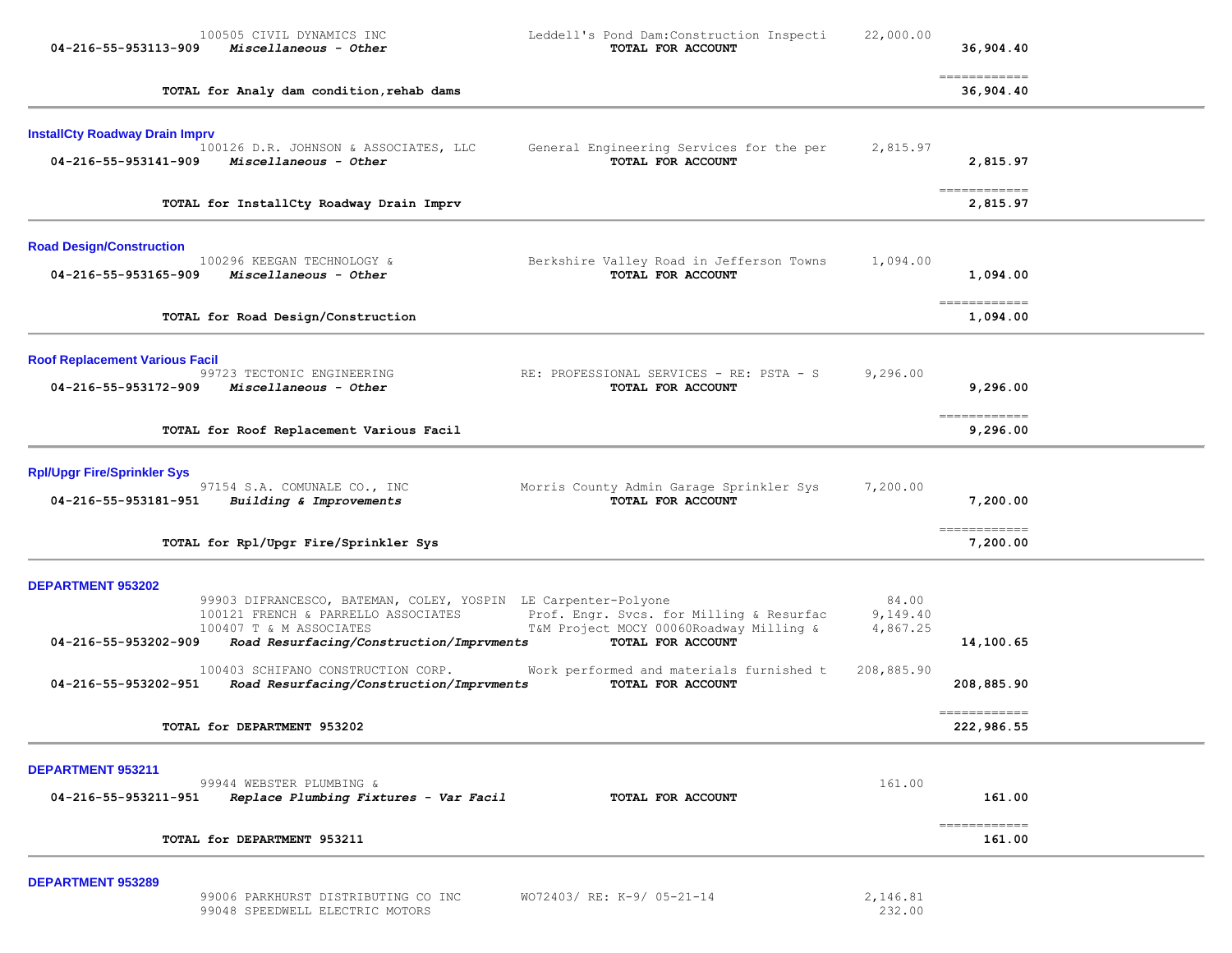| 99048 SPEEDWELL ELECTRIC MOTORS<br>99048 SPEEDWELL ELECTRIC MOTORS<br>TOTAL FOR ACCOUNT<br>04-216-55-953289-951<br>Replace Motors, Fans, Pumps-BldgsGrnds                                                                                                                                                           | 99.00<br>470.00<br>2,947.81                                                                                                                                                                                                                                                                                                                                                                                                                                                                                    |
|---------------------------------------------------------------------------------------------------------------------------------------------------------------------------------------------------------------------------------------------------------------------------------------------------------------------|----------------------------------------------------------------------------------------------------------------------------------------------------------------------------------------------------------------------------------------------------------------------------------------------------------------------------------------------------------------------------------------------------------------------------------------------------------------------------------------------------------------|
| TOTAL for DEPARTMENT 953289                                                                                                                                                                                                                                                                                         | ------------<br>2,947.81                                                                                                                                                                                                                                                                                                                                                                                                                                                                                       |
| DEPARTMENT 953291<br>Prof Engr ServicesMC 101/Sussex Tpke/ W<br>100127 BOSWELL ENGINEERING INC<br>TOTAL FOR ACCOUNT<br>Var Roadway Drainage Proj - Public Works<br>04-216-55-953291-909                                                                                                                             | 5,773.50<br>5,773.50<br>-------------                                                                                                                                                                                                                                                                                                                                                                                                                                                                          |
| TOTAL for DEPARTMENT 953291                                                                                                                                                                                                                                                                                         | 5,773.50                                                                                                                                                                                                                                                                                                                                                                                                                                                                                                       |
| <b>DEPARTMENT 953292</b><br>99596 PANCIELLO CONSTRUCTION LLC RE: REPAIR PORCH AT RUTH DAVIS/ REBUILD<br>04-216-55-953292-951 Restore Masonry & Sidewlk/Curb-BldgGrnds<br>TOTAL FOR ACCOUNT                                                                                                                          | 1,920.00<br>1,920.00<br>$\begin{array}{cccccccccc} \multicolumn{2}{c}{} & \multicolumn{2}{c}{} & \multicolumn{2}{c}{} & \multicolumn{2}{c}{} & \multicolumn{2}{c}{} & \multicolumn{2}{c}{} & \multicolumn{2}{c}{} & \multicolumn{2}{c}{} & \multicolumn{2}{c}{} & \multicolumn{2}{c}{} & \multicolumn{2}{c}{} & \multicolumn{2}{c}{} & \multicolumn{2}{c}{} & \multicolumn{2}{c}{} & \multicolumn{2}{c}{} & \multicolumn{2}{c}{} & \multicolumn{2}{c}{} & \multicolumn{2}{c}{} & \multicolumn{2}{c}{} & \mult$ |
| TOTAL for DEPARTMENT 953292                                                                                                                                                                                                                                                                                         | 1,920.00                                                                                                                                                                                                                                                                                                                                                                                                                                                                                                       |
| <b>DEPARTMENT 953309</b><br>100213 AUTOMATED BUILDING CONTROLS<br>RE: A&R - SET UP OUTDOOR & RETURN DAMPER<br>Upgr HVAC BldgAutomationSys-BldgsGrnds<br>04-216-55-953309-951<br>TOTAL FOR ACCOUNT                                                                                                                   | 1,400.00<br>1,400.00                                                                                                                                                                                                                                                                                                                                                                                                                                                                                           |
| TOTAL for DEPARTMENT 953309                                                                                                                                                                                                                                                                                         | ------------<br>1,400.00                                                                                                                                                                                                                                                                                                                                                                                                                                                                                       |
| DEPARTMENT 953314<br>100199 PANCIELLO CONSTRUCTION LLC RE: FORM AND POUR SLAB AT K-9/ NEW STEPS<br>99064 RUG AND FLOOR STORE<br>WO71299/ RE: IT/ 05-12-14<br>99064 RUG AND FLOOR STORE<br>WO71995/ RE: PROSECUTOR/ 05-13-14<br>$04-216-55-953314-951$ Repair/Rplcment/Upgrd VarEquip-BldgGrnds<br>TOTAL FOR ACCOUNT | 2,880.00<br>7,129.00<br>6,397.00<br>16,406.00<br>------------                                                                                                                                                                                                                                                                                                                                                                                                                                                  |
| TOTAL for DEPARTMENT 953314                                                                                                                                                                                                                                                                                         | 16,406.00                                                                                                                                                                                                                                                                                                                                                                                                                                                                                                      |
| DEPARTMENT 955321<br>100195 EXTEL COMMUNICATIONS<br>NETWORK WIRING, 4/30/14<br>NETWORK WIRING, 5/23/14<br>100107 EXTEL COMMUNICATIONS<br>100196 EXTEL COMMUNICATIONS<br>NETWORK WIRING, 6/10/14<br>$04-216-55-955321-951$ Var Cap Proj at Morris View - MV<br>TOTAL FOR ACCOUNT<br>TOTAL for DEPARTMENT 955321      | 7,800.00<br>500.00<br>4,500.00<br>12,800.00<br>$=$ = = = = = = = = = = = =<br>12,800.00                                                                                                                                                                                                                                                                                                                                                                                                                        |
|                                                                                                                                                                                                                                                                                                                     |                                                                                                                                                                                                                                                                                                                                                                                                                                                                                                                |
| DEPARTMENT 962267<br>Prava Chair<br>92578 EXEMPLIS CORP.<br>92578 EXEMPLIS CORP.<br>Focus Workroom Stool<br>Computer Equip Purchase - IT<br>04-216-55-962267-955<br>TOTAL FOR ACCOUNT                                                                                                                               | 8,316.00<br>954.00<br>9,270.00                                                                                                                                                                                                                                                                                                                                                                                                                                                                                 |
| TOTAL for DEPARTMENT 962267                                                                                                                                                                                                                                                                                         | ------------<br>9,270.00                                                                                                                                                                                                                                                                                                                                                                                                                                                                                       |

**DEPARTMENT 963248**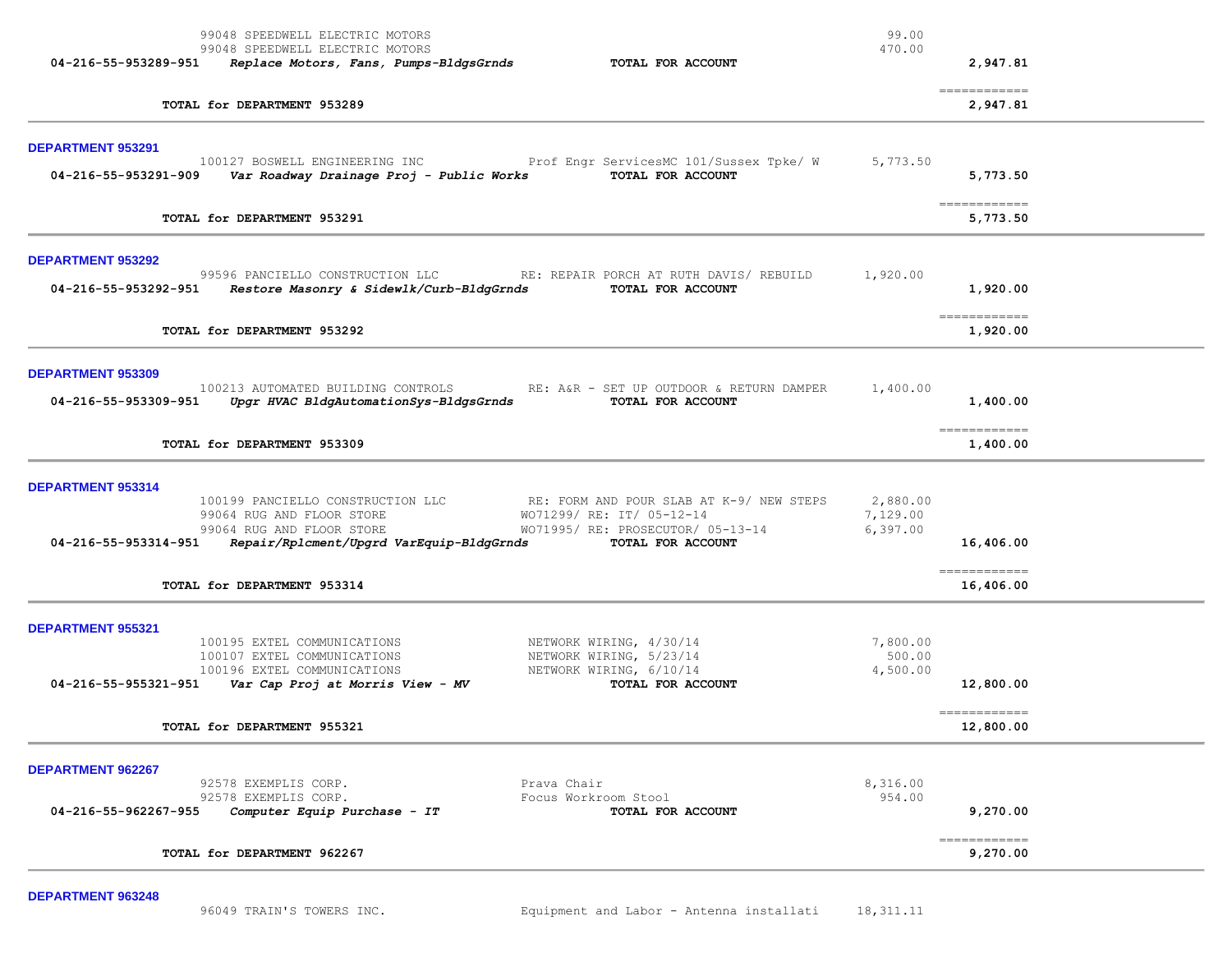| 04-216-55-963248-952<br>Replace Trunked Radio Sys-Law&PubSaftey                                                                                                                                                           | TOTAL FOR ACCOUNT                                                                                                                                                                |                                                  | 18, 311. 11                 |  |
|---------------------------------------------------------------------------------------------------------------------------------------------------------------------------------------------------------------------------|----------------------------------------------------------------------------------------------------------------------------------------------------------------------------------|--------------------------------------------------|-----------------------------|--|
| TOTAL for DEPARTMENT 963248                                                                                                                                                                                               |                                                                                                                                                                                  |                                                  | ============<br>18,311.11   |  |
| DEPARTMENT 969261<br>100335 COUNTY COLLEGE OF MORRIS<br>04-216-55-969261-951<br>Renov & Improvmnt to Academic Blgs at CCM                                                                                                 | Grafas Painting Contractors, Inc.<br>TOTAL FOR ACCOUNT                                                                                                                           | 15,665.50                                        | 15,665.50                   |  |
| TOTAL for DEPARTMENT 969261                                                                                                                                                                                               |                                                                                                                                                                                  |                                                  | ------------<br>15,665.50   |  |
| <b>DEPARTMENT 969332</b><br>100335 COUNTY COLLEGE OF MORRIS<br>04-216-55-969332-951<br>Expansion/Renovation Various Facil - CCM                                                                                           | Grafas Painting Contractors, INc.<br>TOTAL FOR ACCOUNT                                                                                                                           | 10,908.62                                        | 10,908.62                   |  |
| TOTAL for DEPARTMENT 969332                                                                                                                                                                                               |                                                                                                                                                                                  |                                                  | -------------<br>10,908.62  |  |
| DEPARTMENT 969336<br>100434 MOODY'S INVESTORS SERVICE<br>100432 SOURCEMEDIA LLC<br>100581 STANDARD & POOR'S FINANCIAL<br>100581 STANDARD & POOR'S FINANCIAL<br>04-216-55-969336-909<br>Various Projects at CCM-Soft Costs | PROFESSIONAL FEES, 2014 BONDS & NOTES FO<br>PROFESSIONAL FEES, 2014 BONDS & NOTES FO<br>REFUNDING & COUNTY COLLEGE BOND SALE RAT<br>LESS PAID VIA REFUNDING<br>TOTAL FOR ACCOUNT | 4,463.00<br>1,134.00<br>13,515.00<br>$-7,839.00$ | 11,273.00                   |  |
| TOTAL for DEPARTMENT 969336                                                                                                                                                                                               |                                                                                                                                                                                  |                                                  | ------------<br>11,273.00   |  |
|                                                                                                                                                                                                                           | <b>Dedicated Trust</b>                                                                                                                                                           |                                                  |                             |  |
| <b>Motor Vehicle Fines</b><br>100125 CHERRY WEBER & ASSOC. PC<br>100431 COUNTY OF MORRIS<br>13-290-56-575701-888<br>Motor Vehicle Fines<br>TOTAL for Motor Vehicle Fines                                                  | Prof. Svcs. for the Morristown & Erie Ra<br>TRANSFER FUNDS FOR DEDICATED MOTOR VEHIC<br>TOTAL FOR ACCOUNT                                                                        | 2,637.00<br>235,773.99                           | 238,410.99<br>------------- |  |
|                                                                                                                                                                                                                           |                                                                                                                                                                                  |                                                  | 238,410.99                  |  |
| <b>Weights &amp; Measures</b><br>100430 COUNTY OF MORRIS<br>13-290-56-575801-888<br>Weights & Measures                                                                                                                    | TRANSFER FUNDS FOR DEDICATED EIGHTS & ME<br>TOTAL FOR ACCOUNT                                                                                                                    | 114,558.75                                       | 114,558.75<br>------------  |  |
| TOTAL for Weights & Measures                                                                                                                                                                                              |                                                                                                                                                                                  |                                                  | 114,558.75                  |  |
| DEPARTMENT 578201<br>99572 JJS SERVICES, INC.<br>13-290-56-578201-888<br>Snow Removal Trust                                                                                                                               | RE: COUNTY LIBRARY - SNOW PLOWING & ICE<br>TOTAL FOR ACCOUNT                                                                                                                     | 282.50                                           | 282.50                      |  |

 ============ **TOTAL for DEPARTMENT 578201 282.50**

**Dedicated Open Space Taxes**